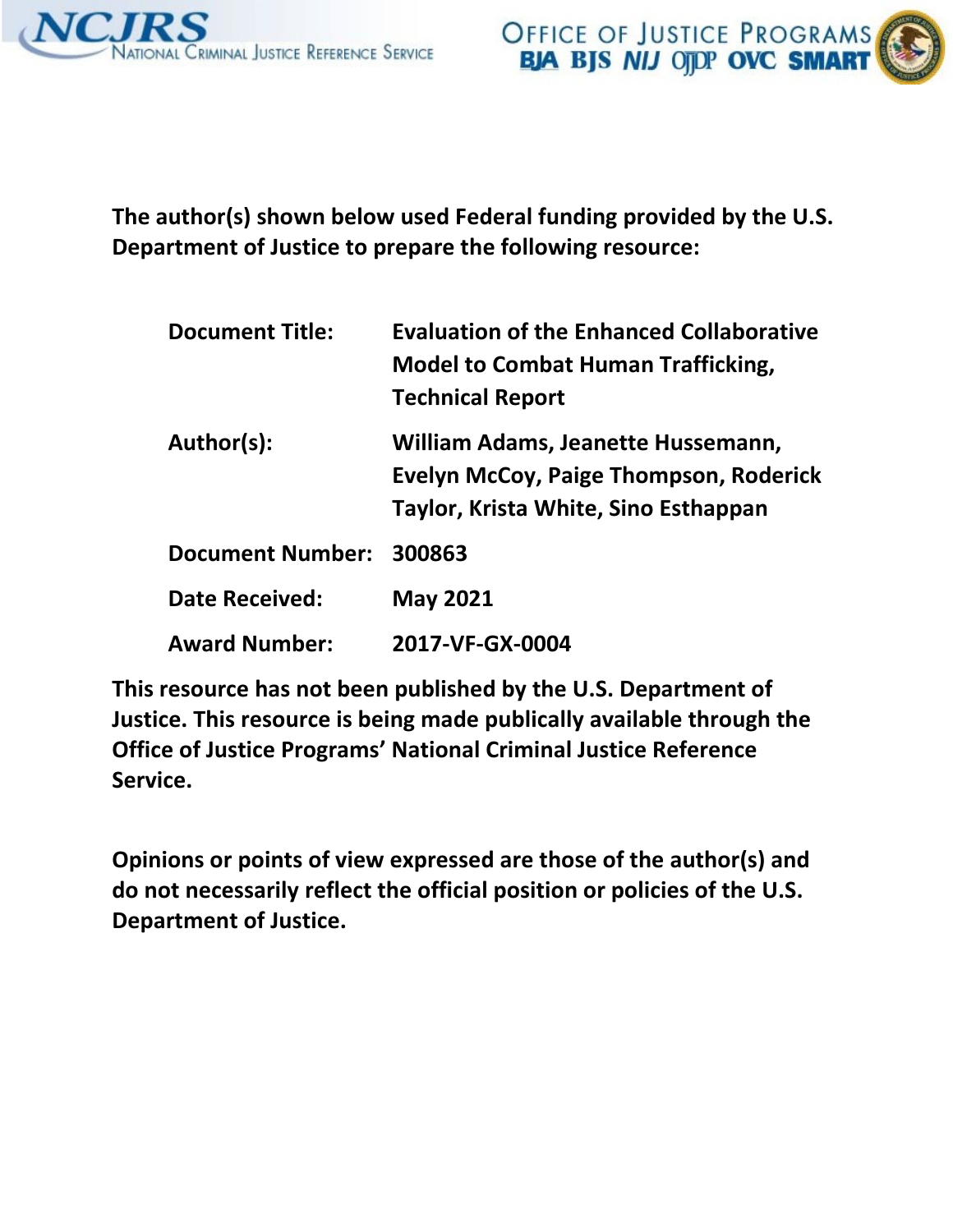#### **Evaluation of the Enhanced Collaborative Model to Combat Human Trafficking**

#### **Technical Report**

Grant Award #: 2017-VF-GX-0004

Summary Technical Report Authors:

William Adams, Jeanette Hussemann, Evelyn McCoy,

Paige Thompson, Roderick Taylor, Krista White, Sino Esthappan

Inquiries should be directed to:

[BAdams@urban.org](mailto:BAdams@urban.org) 

c/o Urban Institute 500 L'Enfant Plaza Washington, DC 20024

or

[Hussemann-jeanette@norc.org](mailto:Hussemann-jeanette@norc.org)

This project was supported by Award No. 2017- VF-GX-0004, awarded by the National Institute of Justice, Office of Justice Programs, U.S. Department of Justice. The opinions, findings, and conclusions or recommendations expressed in this report are those of the authors and do not necessarily reflect those of the Department of Justice.

We thank Colleen Owens, Libby Doyle, and Catherine Lewis for their help and advice over the course of this project. We also thank the Enhanced Collaborative Model Human Trafficking Task Forces who participated in this effort. In addition, we thank Amy Leffler and Nadine Frederique of the National Institute of Justice for their guidance and support. Finally, we thank Alissa Huntoon at the Bureau of Justice Assistance and Sara Gilmer at the Office for Victims of Crime for their assistance in providing grantee performance data for the evaluation.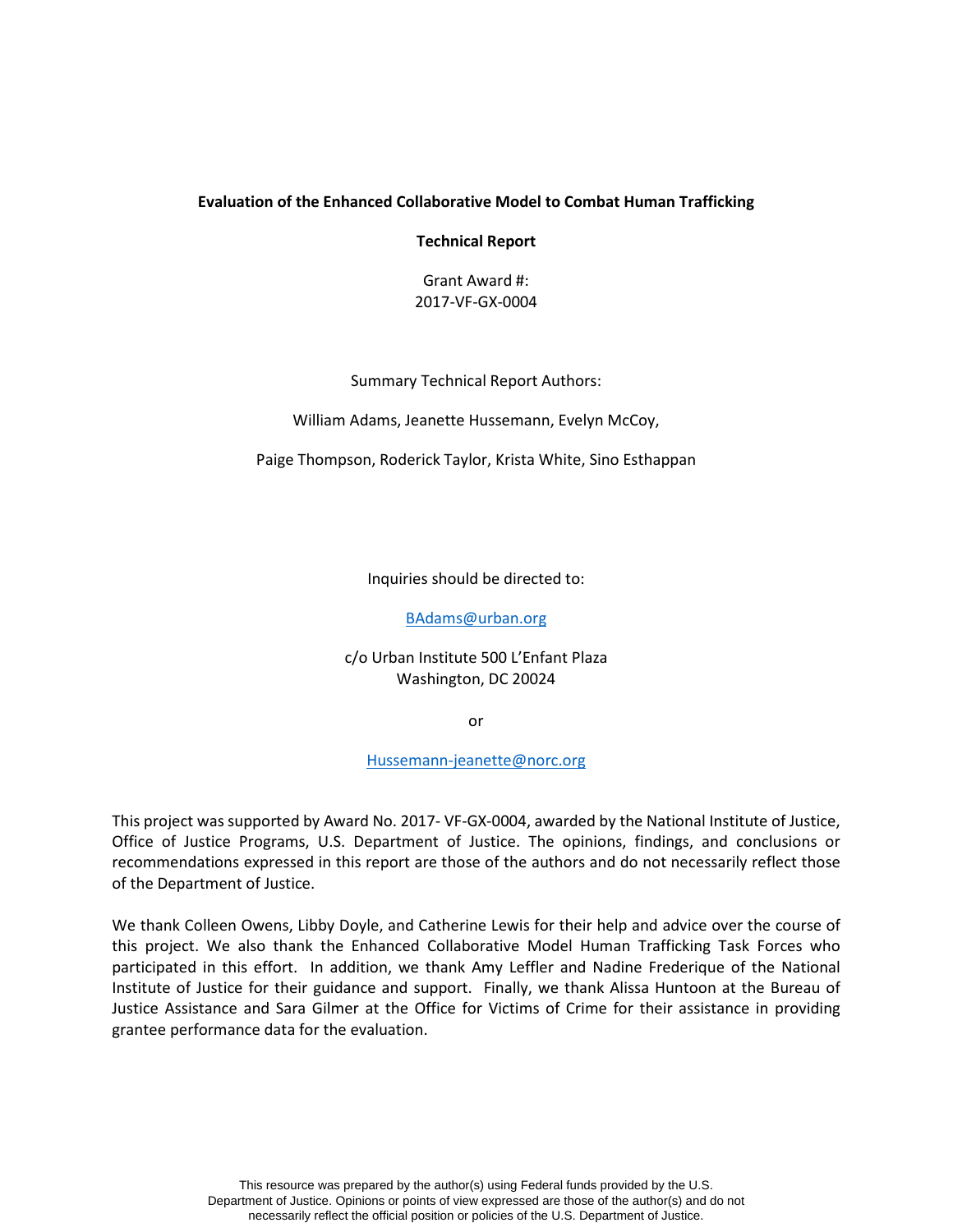# Table of Contents

| ECM Task Force Human Trafficking Cases Investigated and Prosecuted, and Survivors Served 17                                                                                                        |
|----------------------------------------------------------------------------------------------------------------------------------------------------------------------------------------------------|
|                                                                                                                                                                                                    |
|                                                                                                                                                                                                    |
| Research Question 1: How are ECM human trafficking task forces providing comprehensive victim                                                                                                      |
| Research Question 2: What approaches and techniques are ECM human trafficking task forces relying                                                                                                  |
| Research Question 3: Which characteristics of human trafficking cases or features of the offense<br>predict case outcomes (such as prosecution)? In addition, how does the presence of certain ECM |
|                                                                                                                                                                                                    |
|                                                                                                                                                                                                    |
|                                                                                                                                                                                                    |
|                                                                                                                                                                                                    |
|                                                                                                                                                                                                    |
|                                                                                                                                                                                                    |
|                                                                                                                                                                                                    |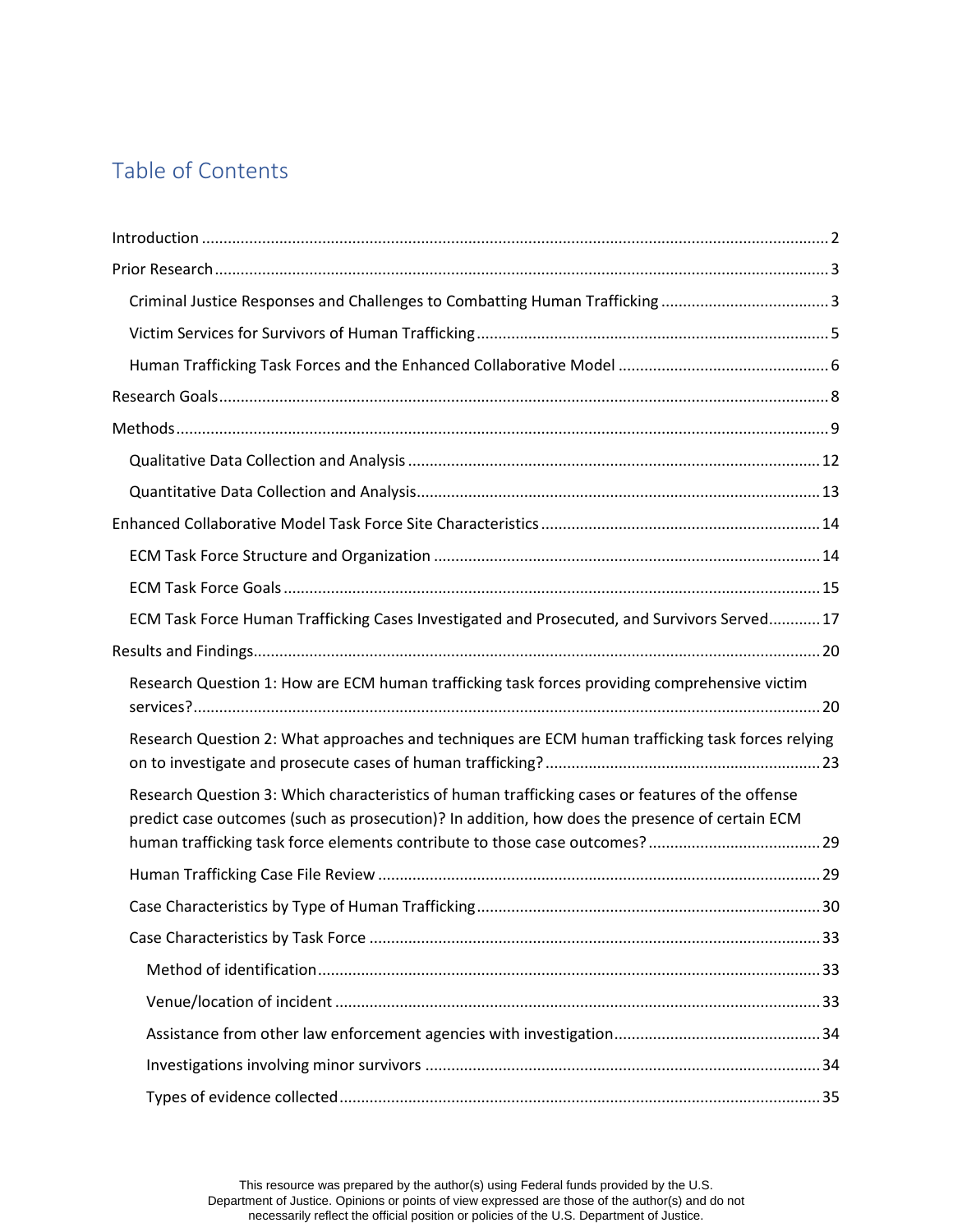| Proportion of human trafficking investigations moving forward to prosecution36                                                                                                                            |
|-----------------------------------------------------------------------------------------------------------------------------------------------------------------------------------------------------------|
|                                                                                                                                                                                                           |
|                                                                                                                                                                                                           |
|                                                                                                                                                                                                           |
|                                                                                                                                                                                                           |
| Bivariate analyses of the relationship between case characteristics and arrest/prosecution 43                                                                                                             |
|                                                                                                                                                                                                           |
| Research Question 4: What is the impact of ECM human trafficking task forces on addressing human<br>trafficking (in terms of sex and labor trafficking survivors identified and assisted, and cases       |
| Research Question 5: Which types of ECM human trafficking task forces perform well and why? Which<br>task force elements (task force organization, size, scope, leadership structure, and, organizational |
| Research Question 6: What challenges and barriers are ECM human trafficking task forces facing?55                                                                                                         |
|                                                                                                                                                                                                           |
|                                                                                                                                                                                                           |
|                                                                                                                                                                                                           |
|                                                                                                                                                                                                           |
|                                                                                                                                                                                                           |
|                                                                                                                                                                                                           |
|                                                                                                                                                                                                           |
|                                                                                                                                                                                                           |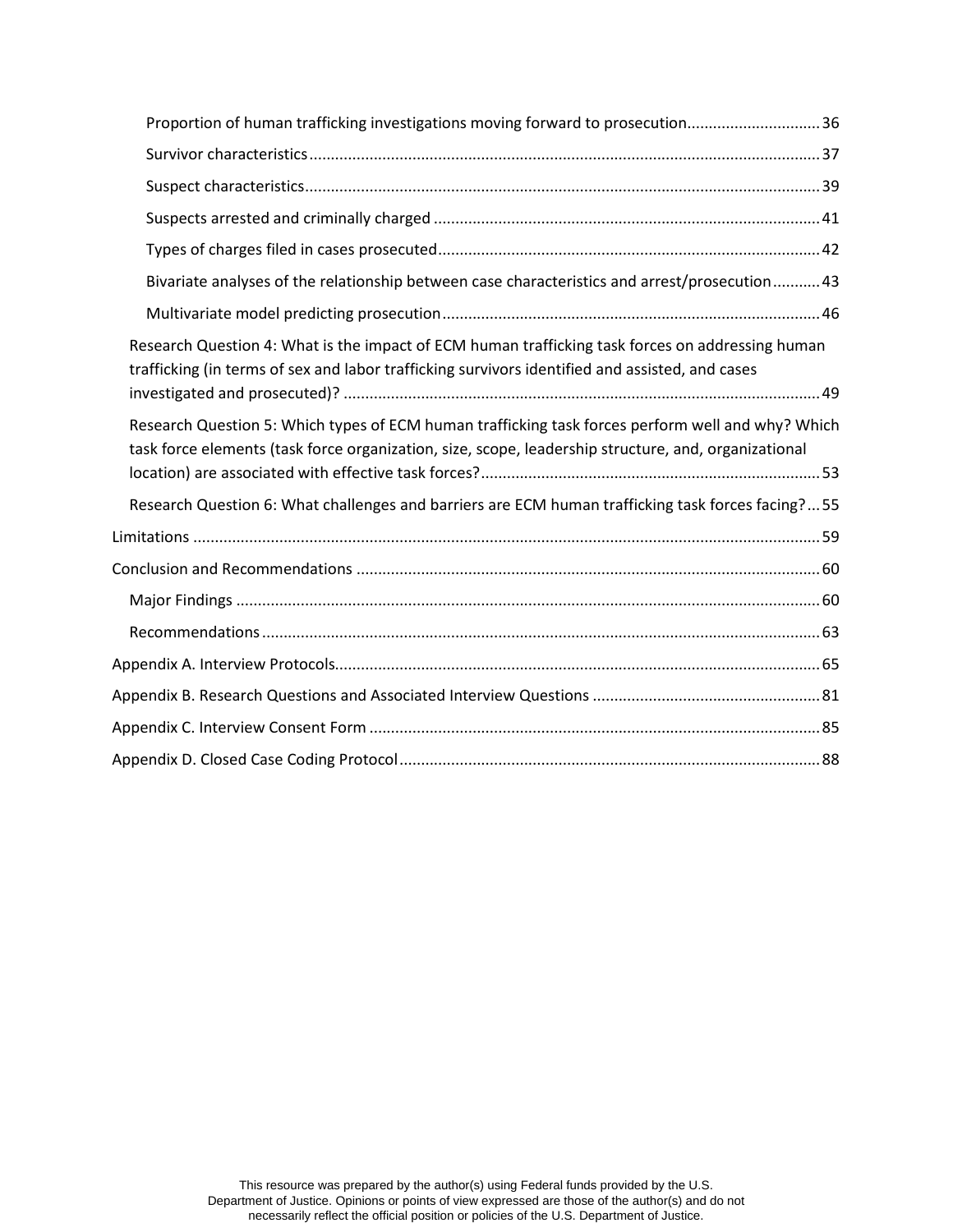This resource was prepared by the author(s) using Federal funds provided by the U.S. Department of Justice. Opinions or points of view expressed are those of the author(s) and do not necessarily reflect the official position or policies of the U.S. Department of Justice.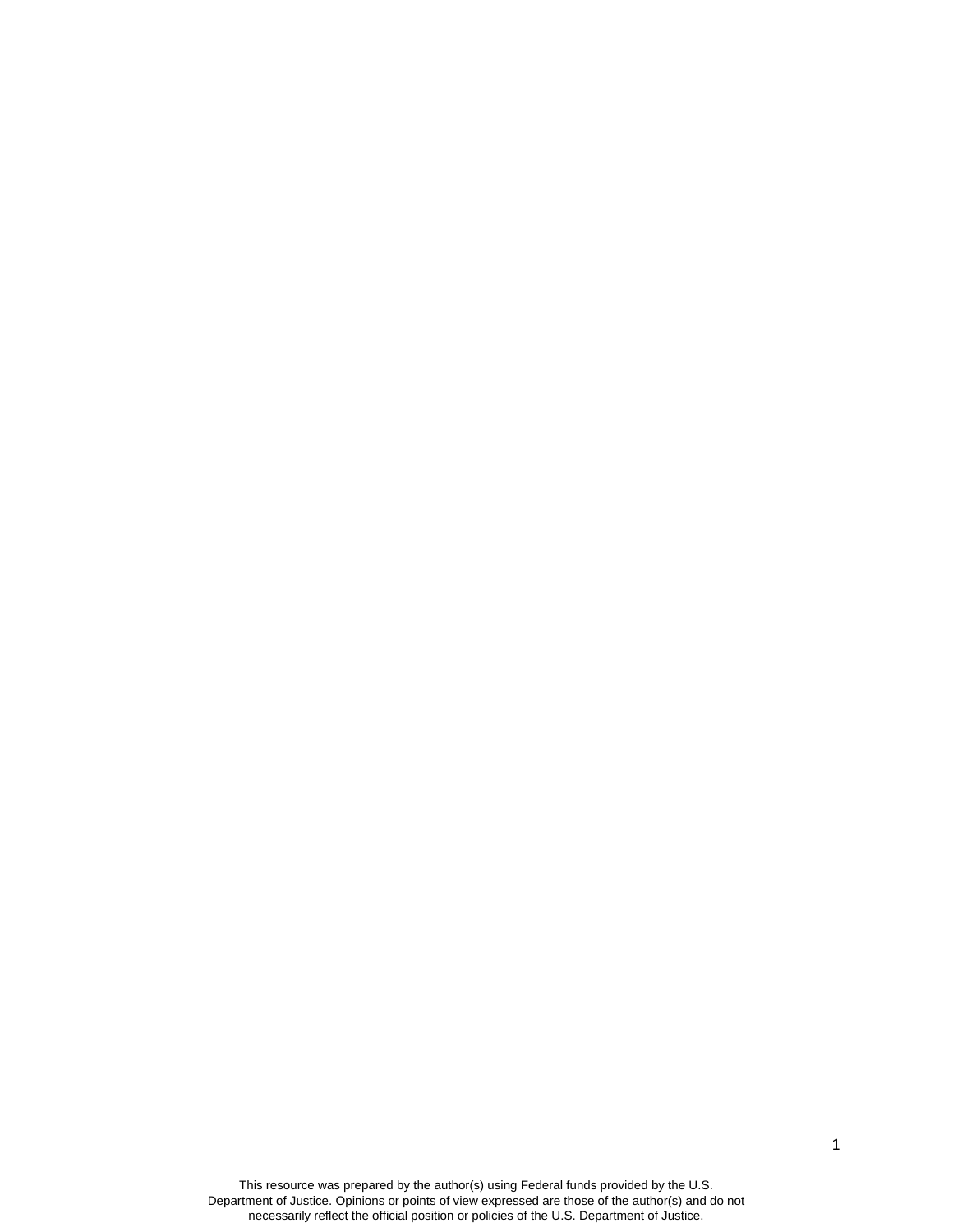## <span id="page-5-0"></span>Introduction

 $\overline{a}$ 

Over the last 20 years, the United States government has taken substantial steps to address human trafficking<sup>[1](#page-5-1)</sup> in the United States. Notably, in 2000, Congress established the Trafficking Victims Protection Act (TVPA) as a federal response to human trafficking, which focused on a 3P framework—prosecuting cases of human trafficking, protecting survivors, and preventing trafficking through the mobilization of government agencies to action. Over the course of five subsequent reauthorizations (in 2003, 2005, 2008, 2013, and 2018), Congress has built on to the TVPA to expand the federal strategy to combat trafficking, including adding *partnerships* to the initial framework, recognizing the importance of non-governmental organizations in addressing human trafficking, and funding task forces across the U.S. to focus on combatting human trafficking across cities, counties, and states. [2](#page-5-2)

In 2010, the Office for Victims of Crime (OVC) and Bureau of Justice Assistance (BJA) launched the Enhanced Collaborative Model (ECM) Task Force to Combat Human Trafficking Program<sup>[3](#page-5-3)</sup> with the intent of supporting communities in their efforts to develop effective and sustainable multidisciplinary task forces that employ victim-centered approaches to identify survivors of sex and labor trafficking, provide services to survivors, and investigate and prosecute all forms of human trafficking. ECM task forces bring together key stakeholders, including law enforcement, prosecutors, victim service providers, and others, at the local, state, and federal levels. As of FY2020, there were 47 active federally-funded ECM task forces in the United States.

The purpose of this study was to evaluate the impact that federally funded ECM task forces are having on addressing human trafficking, including sex and labor trafficking. Specifically, this research sought to (1) understand the impact of the ECM task forces in identifying and assisting human trafficking survivors and investigating and prosecuting human trafficking, and (2) analyze differences in various task force implementation models (e.g., structure, organization, and other key characteristics) to understand which task force models and features contribute most to the prosecution of cases. In addition, this research sought to gain insight into the investigative, prosecutorial, and victim service practices among ECM task forces, challenges and barriers faced by ECM tasks forces in combatting human trafficking, and best practices for successfully developing and implementing ECM task forces across the U.S.

A multi-method research approach was implemented to achieve the goals of this study. Qualitative and quantitative data were collected from 10 diverse ECM task forces across the U.S. Qualitative data collection included in-depth, semi-structured interviews with 143 task force stakeholders, including 60 law enforcement officials, 23 prosecutors, 55 victim service providers, and 5 other relevant task force

<span id="page-5-1"></span><sup>&</sup>lt;sup>1</sup> Human trafficking is defined by the Trafficking Victims Protection Act of 2000 as: a) sex trafficking in which a commercial sex act is induced by force, fraud, or coercion, or in which the person induced to perform such act was not attained 18 years of age; or b) the recruitment, harboring, transportation, provision, or obtaining of a person for labor or services, through the use of force, fraud, or coercion for the purpose of subjection to involuntary servitude, peonage, debt bondage, or slavery (22 U.S.C. §7102 (9)).

<span id="page-5-2"></span><sup>2</sup> Todres, J. 2012. The Private Sector's Pivotal Role in Combatting Human Trafficking. *California Law Review Circuit*, 3, 80-98; Zimmerman, C., Hossain, M., & Watts, C. 2011. Human Trafficking and Health: A Conceptual Model to

<span id="page-5-3"></span>Inform Policy, Intervention and Research. *Social Science & Medicine*, 73(2), 327-335.<br><sup>3</sup> U.S. Department of Justice, Bureau of Justice Assistance. Enhanced Collaborative Model to Combat Human Trafficking FY2011 Competitive Grant Announcement, BJA-2011-2873 (Release date: March 16, 2011), [\(https://bja.ojp.gov/sites/g/files/xyckuh186/files/media/document/BJA-2011-2873.pdf\)](https://bja.ojp.gov/sites/g/files/xyckuh186/files/media/document/BJA-2011-2873.pdf), Page 5.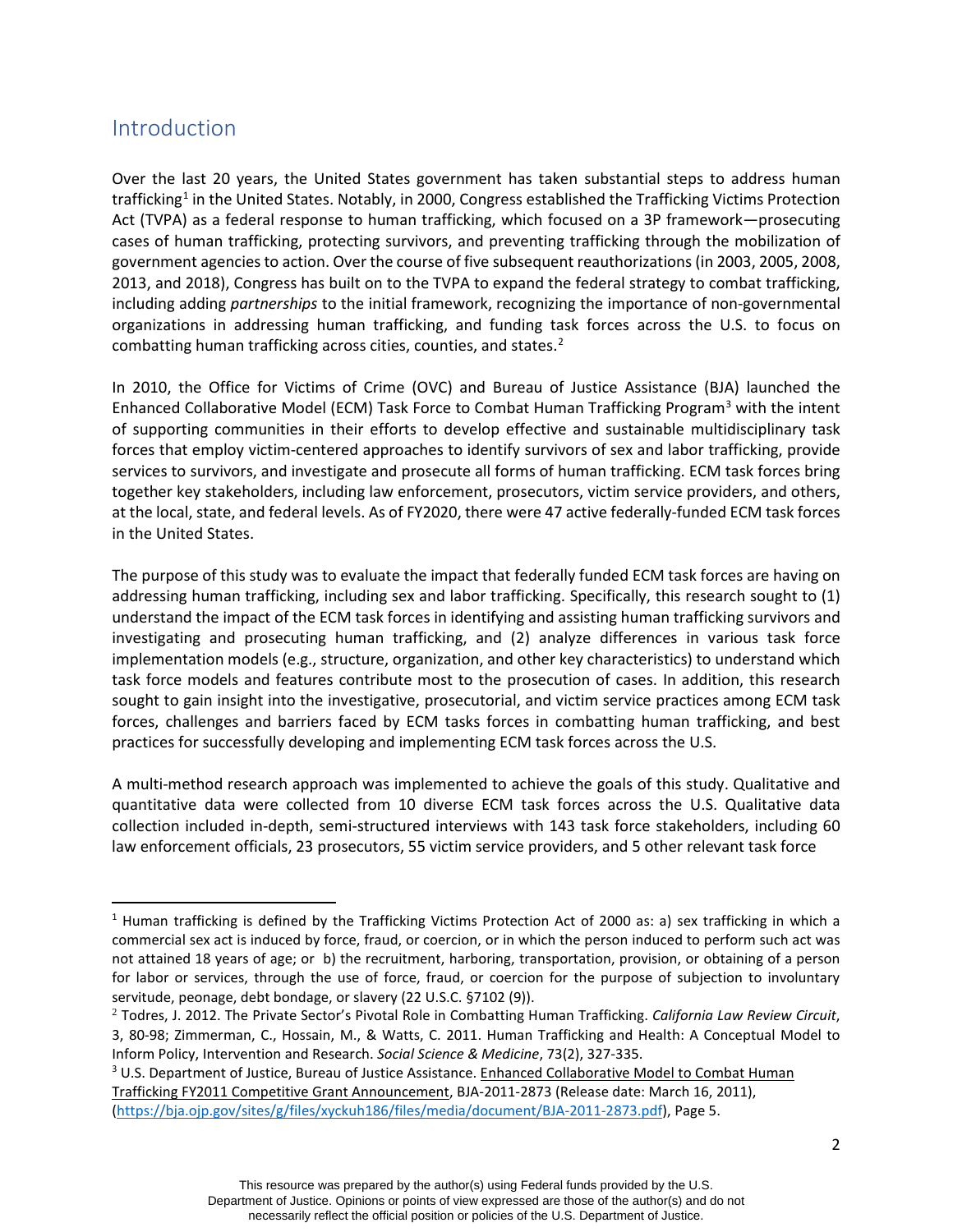stakeholders across the 10 ECM task forces. Quantitative data collection included reviewing and coding 226 law enforcement closed case files of investigations into potential human trafficking, collected from 8 of the 10 participating ECM task forces, and obtaining and analyzing BJA Performance Measurement Tool (PMT) and OVC Trafficking Information Management System (TIMS) data.

This report summarizes the methods and findings of this research study. Findings will also be published in three topical briefs on the Urban Institute website and through a peer reviewed publication.

# <span id="page-6-0"></span>Prior Research

 $\overline{a}$ 

### <span id="page-6-1"></span>Criminal Justice Responses and Challenges to Combatting Human Trafficking

The U.S. criminal justice response to human trafficking has increased since the passage of the TVPA in 2000 and its subsequent reauthorizations in 2003, 2005, 2008, 2013, and 2018. Each reauthorization of the TVPA has broadened the original statute, expanded enforcement measures, added more services for survivors, and increased prevention programs. Mandates have included holistic training for federal law enforcement officers and prosecutors, specialized human trafficking training and technical assistance for victim service providers, specialized techniques for investigating human trafficking, and federally funded benefits such as healthcare and immigration assistance for foreign-born survivors of human trafficking, regardless of immigration status, among others.<sup>[4](#page-6-2)</sup> Largely as a result of the TVPA, all states in the U.S. have adopted laws and policies to prosecute cases of human trafficking and provide services to survivors; however, significant differences may exist in the statutes and policies across jurisdictions.<sup>[5](#page-6-3)</sup>

Despite legislative gains designed to bolster anti-trafficking efforts and protect survivors, and growing awareness of issues of human trafficking, many challenges continue to exist in identifying, investigating, and prosecuting cases of human trafficking, and in providing adequate services to survivors. Although the prevalence of human trafficking in the U.S. is unknown<sup>[6](#page-6-4)</sup>, scholars and practitioners argue that investigations are disproportionately low compared to the number of occurrences; and, for cases that are investigated, few result in arrest or prosecution.<sup>[7](#page-6-5)</sup> Of the cases that are prosecuted, most are not prosecuted as human trafficking. For example, a 2013 study found that of 140 human trafficking cases,

<span id="page-6-2"></span><sup>4</sup> Wells, K. 2019. *The 2019 Trafficking Victims Protection Reauthorization Act: A Topical Summary and Analysis of Four Bill*. Washington, DC: Polaris Project; Farrell, A., Owens, C., & McDevitt, J. 2014. New Laws but Few Cases: Understanding the Challenges to the Investigation and Prosecution of Human Trafficking Cases. *Crime, Law and Social Change*, *61*(2), 139-168.

<span id="page-6-3"></span><sup>5</sup> Teigen, A. 2018. *Prosecuting Human Traffickers: Recent Legislative Enactments*. Washington, D.C: National Conference of State Legislatures.

<span id="page-6-4"></span><sup>6</sup> Although the prevalence of human trafficking in the U.S. is unknown, the National Human Trafficking Hotline, operated by Polaris, and which contains one of the most extensive data sets on human trafficking in the U.S.

reports over 63,000 cases of human trafficking being reported to the hotline since 2007.

<span id="page-6-5"></span> $^7$  Farrell, A., Owens, C., & McDevitt, J. 2014. New Laws but Few Cases: Understanding the Challenges to the Investigation and Prosecution of Human Trafficking Cases. *Crime, Law and Social Change*, *61*(2), 139-168.

Farrell, A., McDevitt, J., & Fahy, S. 2008. *Understanding and Improving Law Enforcement Responses to Human Trafficking*. Final Report prepared for the National Institute of Justice, U.S. Department of Justice.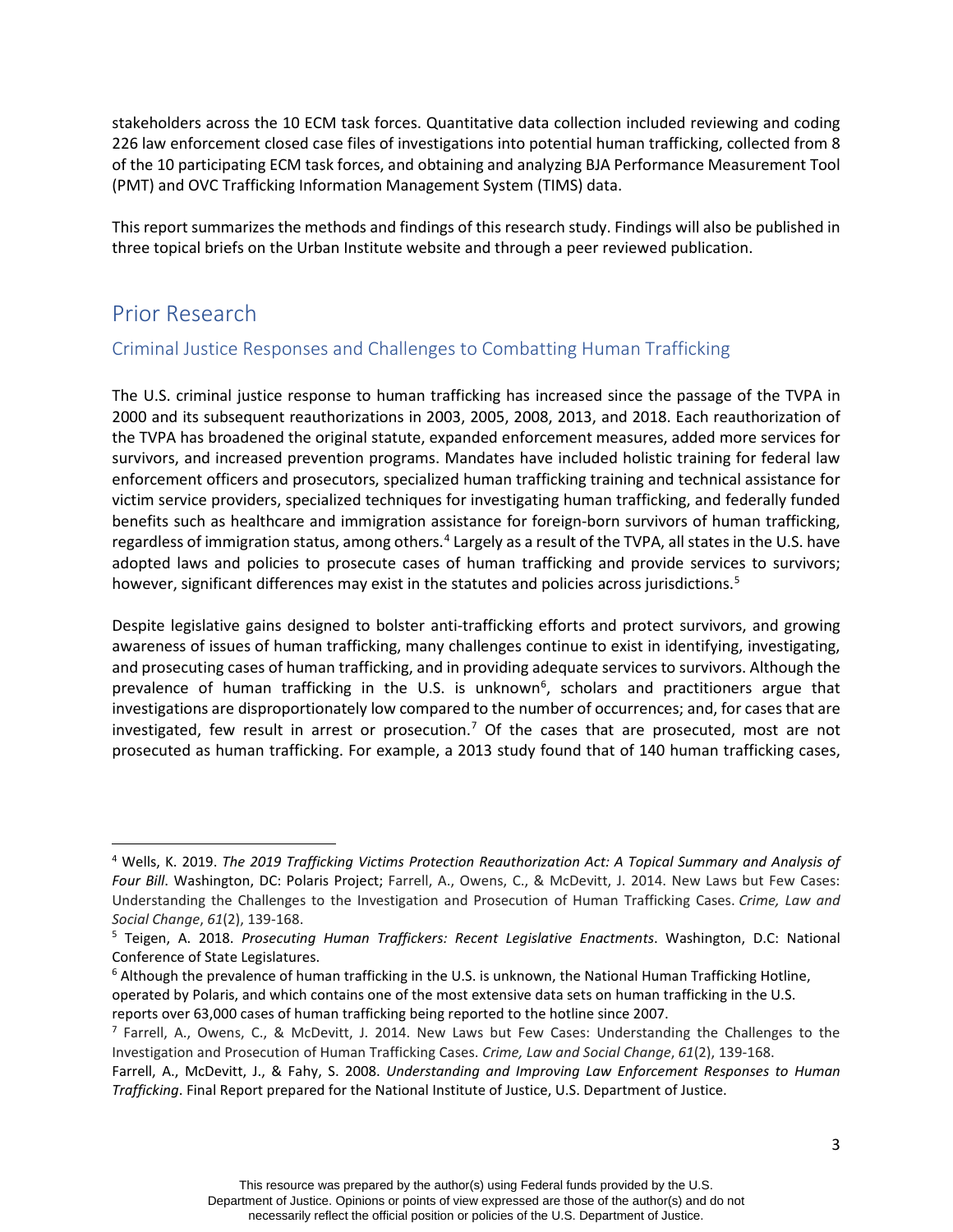only 18 percent were prosecuted using existing human trafficking laws (7% sex trafficking charge, 9% sex trafficking of a minor charge, and 2% federal labor trafficking charge).<sup>[8](#page-7-0)</sup>

Misconceptions regarding the prevalence of human trafficking among criminal justice stakeholders and misunderstandings around the definition and nature of human trafficking present challenges to identifying, investigating, and prosecuting cases of human trafficking. Several studies to date have shown that law enforcement and prosecutors perceive human trafficking as rare or non-existent in their local communities.<sup>[9](#page-7-1)</sup> Research also indicates that criminal justice stakeholders may hold negative views towards survivors of trafficking, judge their behaviors, view them as complacent in their victimization, or view them as unreliable and question their credibility.<sup>10</sup> Law enforcement and prosecutors may also be uncertain on how to distinguish between consent and coercion, and rely on traditional vice investigative strategies, such as undercover sting operations that result in the arrest and re-traumatization of survivors.<sup>[11](#page-7-3)</sup> These misconceptions and misunderstandings are often magnified by a lack of institutional support or infrastructure to fund trainings and investigate and prosecute cases of human trafficking.<sup>[12](#page-7-4)</sup> For

l

<span id="page-7-0"></span><sup>8</sup> Farrell, A., Dank, M., Kafafian, M., Lockwood, S., Pfeffer, R., Hughes, A., & Vincent, K. 2019. *Capturing Human Trafficking Victimization Through Crime Reporting.* Final Report prepared for the National Institute of Justice, U.S. Department of Justice; Farrell, A., Owens, C., & McDevitt, J. 2014. New Laws But Few Cases: Understanding the Challenges to the Investigation and Prosecution of Human Trafficking Cases. *Crime, Law and Social Change*, *61*(2), 139-168.

<span id="page-7-1"></span><sup>9</sup> Farrell, A., Pfeffer, R., & Bright, K. 2015. Police Perceptions of Human Trafficking. *Journal of Crime and Justice*, *38*(3), 315-333; Farrell, A., McDevitt, J., & Fahy, S. 2010. Where are all the Victims? Understanding the Determinants of Official Identification of Human Trafficking Incidents. *Criminology & Public Policy*, *9*(2), 201-233; Farrell, A., McDevitt, J., & Fahy, S. 2008. *Understanding and Improving Law Enforcement Responses to Human Trafficking*. Final Report prepared for the National Institute of Justice, U.S. Department of Justice; Clawson, H.J., N. Dutch, S. Lopez, & S. Tiapula. 2008. *Prosecuting Human Trafficking Cases: Lessons Learned and Promising Practices*. Washington, D.C.: U.S. Department of Justice; Newton, P., Mulcahy, T., & Martin, S. 2008. *Finding Victims of Human Trafficking*. Washington, DC: National Institute of Justice Office of Justice Programs; Farrell, A., Owens, C., & McDevitt, J. 2014. New Laws But Few Cases: Understanding the Challenges to the Investigation and Prosecution of Human Trafficking Cases. *Crime, Law and Social Change, 61*(2), 139-168.<br><sup>10</sup> Farrell, A., Owens, C., & McDevitt, J. 2014. New Laws but Few Cases: Understanding the Challenges to the

<span id="page-7-2"></span>Investigation and Prosecution of Human Trafficking Cases. *Crime, Law and Social Change*, *61*(2), 139-168.; Aronowitz, A. 2003. "Trafficking in Human Beings: An International Perspective." In *Global Organized Crime*, edited by Dina Siegel, Henk van de Bunt, and Damian Zaitch, 85–95. Dordrecht: Springer Netherlands; Farrell, A., Pfeffer, R., & Bright, K. 2015. Police Perceptions of Human Trafficking. *Journal of Crime and Justice*, 38(3), 315-333; Pourmokhtari, N. 2015. Global Human Trafficking Unmasked: A Feminist Rights-Based Approach. *Journal of Human Trafficking*, 1(2): 156–66.; Srikantiah, J. 2007. Perfect Victims and Real Survivors: The Iconic Victim in Domestic Human Trafficking Law. *Immigration and Nationality Law Review*, 28:741–98.

<span id="page-7-3"></span><sup>11</sup> Farrell, A., Pfeffer, R., & Bright, K. 2015. Police Perceptions of Human Trafficking. *Journal of Crime and Justice*, 38(3), 315-333; Farrell, A., & Pfeffer, R. 2014. Policing Human Trafficking: Cultural Blinders and Organizational Barriers. *The Annals of the American Academy of Political and Social Science*, 653(1), 46-64.

<span id="page-7-4"></span><sup>12</sup> Farrell, A., McDevitt, J., Pfeffer, R., Fahy, S., Owens, C., Dank, M., and Adams, W. 2012. *Identifying Challenges in the Investigation and Prosecution of State and Local Human Trafficking Cases in the United States*. Final Report prepared for the National Institute of Justice, U.S. Department of Justice.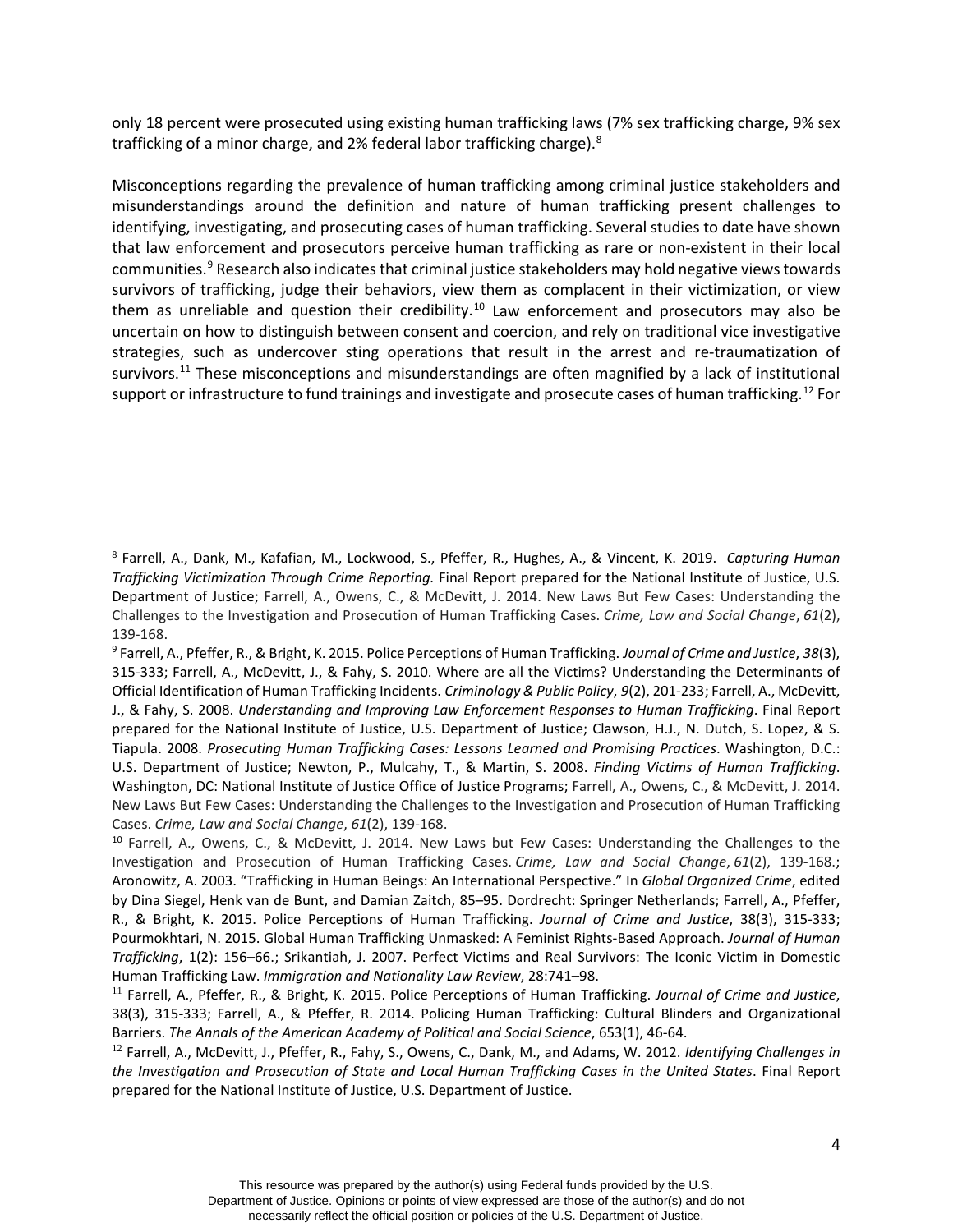example, a 2016 study of 75 U.S. local law enforcement officers found that only 17% had received training or information on human trafficking.<sup>[13](#page-8-1) [14](#page-8-2)</sup>

In addition, research suggests that criminal justice stakeholders may respond to human trafficking differently depending on the type of trafficking, the gender, and the age of the survivors involved.<sup>[15](#page-8-3)</sup> Studies have found that most law enforcement efforts to combat human trafficking has focused primarily on sex trafficking and, more specifically, on the sex trafficking of U.S. born children.<sup>[16](#page-8-4)</sup> Reports on labor trafficking have shown that law enforcement struggle to identify cases of labor trafficking and, when cases are identified, suspects are only arrested in half of the cases.<sup>[17](#page-8-5)</sup> Furthermore, investigations of sex trafficking among law enforcement are more likely to focus on women (71%), whereas agencies that focus specifically on the investigation of cases of labor trafficking report disproportionately more men who are survivors of trafficking  $(62\%)$ .<sup>[18](#page-8-6)</sup>

### <span id="page-8-0"></span>Victim Services for Survivors of Human Trafficking

l

Challenges and inequities exist not only in criminal justice system responses to human trafficking, but also in the coordinated delivery of services for survivors of human trafficking. For example, reporting to law enforcement is a significant barrier for many survivors who distrust law enforcement—prior research has reported that human trafficking survivors may view the police as dangerous, may have had prior negative interactions with law enforcement, or may fear deportation.<sup>[19](#page-8-7)</sup> This is complicated by the fact that many survivors of human trafficking may be initially reluctant to name their victimization experience or to

<span id="page-8-1"></span><sup>&</sup>lt;sup>13</sup> Mapp, S., Hornung, E., D'Almeida, M., & Juhnke, J. 2016. Local Law Enforcement Officers' Knowledge of Human Trafficking: Ability to Define, Identify, and Assist*. Journal of Human Trafficking*, 2(4), 329-342. It is also worth noting that between FY2015 and FY2019, BJA funded just over \$3.5 million in training and technical assistance support for ECM task forces, a majority of which covered development and delivery of trainings.

<span id="page-8-2"></span><sup>&</sup>lt;sup>14</sup> Yet, it should be pointed out that OJP has provided funding for training for law enforcement and prosecutions on effective strategies under the ECM program. Between FY2015 and FY2019, BJA funded just over \$3.5 million for training and technical assistance support, with a majority of that funding going toward development and delivery of trainings.

<span id="page-8-3"></span><sup>15</sup> Cole, J. & Sprang, G. 2019. *Sex Trafficking of Minors: The Impact of Legislative Reform and Judicial Decision Making in Metropolitan and Non-Metropolitan Communities.* Final Report prepared for the National Institute of Justice, U.S. Department of Justice.

<span id="page-8-4"></span><sup>16</sup> Farrell, A., Owens, C., & McDevitt, J. 2014. New Laws but Few Cases: Understanding the Challenges to the Investigation and Prosecution of Human Trafficking Cases. *Crime, Law and Social Change*, *61*(2), 139-168; Farrell, A., McDevitt, J., & Fahy, S. 2008. *Understanding and Improving Law Enforcement Responses to Human Trafficking*. Final Report prepared for the National Institute of Justice, U.S. Department of Justice.

<span id="page-8-5"></span><sup>&</sup>lt;sup>17</sup> Owens, C., M. Dank, A. Farrell, J. Breaux, I. Banuelos, R. Pfeffer, R. Heitsmith, K. Bright, & J. McDevitt. 2014. *Understanding the organization, operation, and victimization process of labor trafficking in the United States*. Washington, DC: Urban Institute.

<span id="page-8-6"></span><sup>18</sup> Farrell, A., McDevitt, J., & Fahy, S. 2008. *Understanding and Improving Law Enforcement Responses to Human Trafficking*. Final Report prepared for the National Institute of Justice, U.S. Department of Justice; see also health studies that report similar characteristics of survivors of human trafficking: Varma, S. Gillespie, S., McCracken, C. V. Greenbaum, J. 2015. Characteristics of Child Commercial Sexual Exploitation and Sex Trafficking Victims Presenting for Medical Care in the United States, *Child Abuse & Neglect*, (44), 98-105.

<span id="page-8-7"></span> $19$  Sheldon-Sherman, J. A. 2012. The Missing P: Prosecution, Prevention, Protection, and Partnership in the Trafficking Victims Protection Act. *Penn St. L. Rev*., 117, 443.; Hussemann, J. Owens, C., Love, H., Yu, L., McCoy, E., Flynn, A., & Woods, K. 2018*. Bending Towards Justice: Perceptions of Justice among Human Trafficking Survivors*. Technical Report prepared for the National Institute of Justice, U.S. Department of Justice.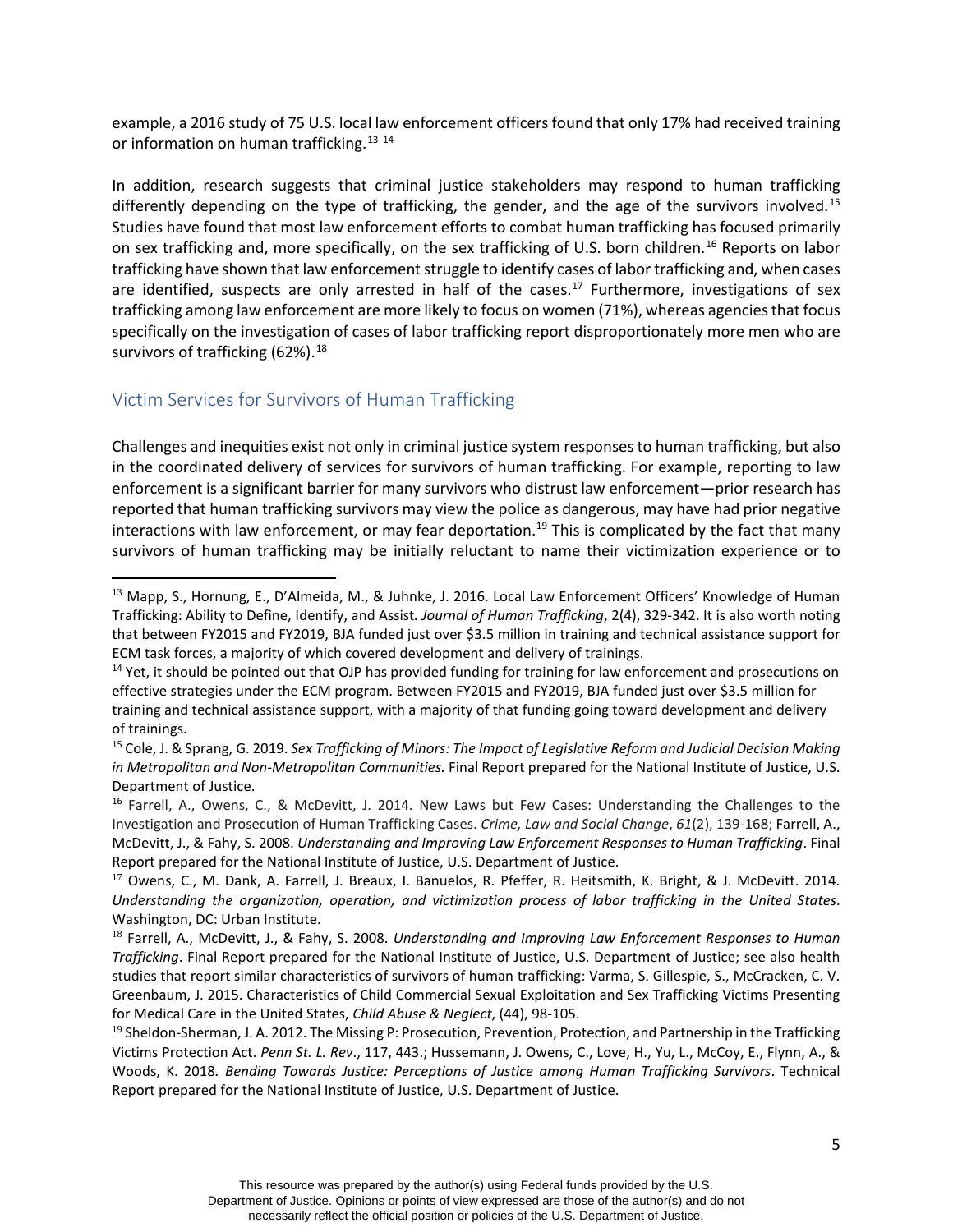cooperate fully with treatment because of emotional or financial ties to the person who is trafficking them. [20](#page-9-1)

Connecting survivors with the services they need can also be challenging. Across human trafficking types, common service provision needs of survivors of human trafficking include: safety planning, medical treatment, food, clothing, housing, legal assistance and representation, income assistance, childcare, family reunification, immigration assistance, psychological counseling, and a host of other short-term and long-term needs. However, despite the significant amount of money dedicated to anti-trafficking efforts, victim services providers and law enforcement consistently report difficulties in finding medical care, transitional and permanent housing, and mental health or substance abuse services.<sup>[21](#page-9-2)</sup> Culturally appropriate services and services that offer interpreters for non-English speaking survivors are also cited as a common barrier to successful service delivery.

Finally, a lack of awareness and training on how to identify, respond to, and serve survivors of human trafficking affects survivors. For example, research has shown that survivors are in contact with health care workers, service providers, and law enforcement over the course of their trafficking experience but are rarely identified—a 2018 study revealed that 87.8% of survivors of sex trafficking had been in contact with a healthcare worker in some capacity during their victimization.<sup>[22](#page-9-3)</sup>

Once identified, survivors often find themselves relying on victim services that are not specific to human trafficking, such as domestic violence shelters, sexual assault coalitions, and other service providers who are not trained on human trafficking and trauma-informed care. While substantial progress has been made over the past decade, survivors continue to interact with organizations, such as healthcare providers, local Social Security Administration offices, Departments of Motor Vehicles, and other key agencies which are largely untrained on issues related to human trafficking and unaware of how to serve survivors of human trafficking.<sup>23</sup>

### <span id="page-9-0"></span>Human Trafficking Task Forces and the Enhanced Collaborative Model

 $\overline{\phantom{a}}$ 

Coordinated efforts to address human trafficking across service providers and law enforcement have historically been challenging. To address the challenges in coordinating system responses to human trafficking, the Office for Victims of Crime (OVC) and Bureau of Justice Assistance (BJA) in 2004 utilized

<span id="page-9-1"></span><sup>&</sup>lt;sup>20</sup> Reid, J. A. 2010. Doors Wide Shut: Barriers to the Successful Delivery of Victim Services for Domestically Trafficked Minors in a Southern US Metropolitan Area. *Women & Criminal Justice*, 20(1-2), 147-166.

<span id="page-9-2"></span><sup>21</sup> Hussemann, J. Owens, C., Love, H., Yu, L., McCoy, E., Flynn, A., & Woods, K. 2018. *Bending Towards Justice: Perceptions of Justice among Human Trafficking Survivors*. Technical Report prepared for the National Institute of Justice, U.S. Department of Justice; Clawson, H. J., & Dutch, N. 2008. *Addressing the Needs of Victims of Human Trafficking: Challenges, Barriers, and Promising Practices*. Washington, DC: Department of Health and Human Services, Office of the Assistant Secretary for Planning and Evaluation.

<span id="page-9-3"></span> $^{22}$ Long, E., & Dowdell, E. B. 2018. Nurses' Perceptions of Victims of Human Trafficking in an Urban Emergency Department: a Qualitative Study. *Journal of Emergency Nursing*, 44(4), 375-383; Chisolm-Straker, M., Richardson, L. D., & Cossio, T. 2012. Combating Slavery in the 21st Century: The Role of Emergency Medicine. *Journal of Health Care for the Poor and Underserved*, *23*(3), 980-987; Lederer, L. J., & Wetzel, C. A. 2014. The Health Consequences of Sex Trafficking and their Implications for Identifying Victims in Healthcare Facilities. *Annals Health L.*, *23*, 61.

<span id="page-9-4"></span><sup>23</sup> Clawson, H. J., & Dutch, N. 2008. *Addressing the Needs of Victims of Human Trafficking: Challenges, Barriers, and Promising Practices*. Washington, DC: Department of Health and Human Services, Office of the Assistant Secretary for Planning and Evaluation.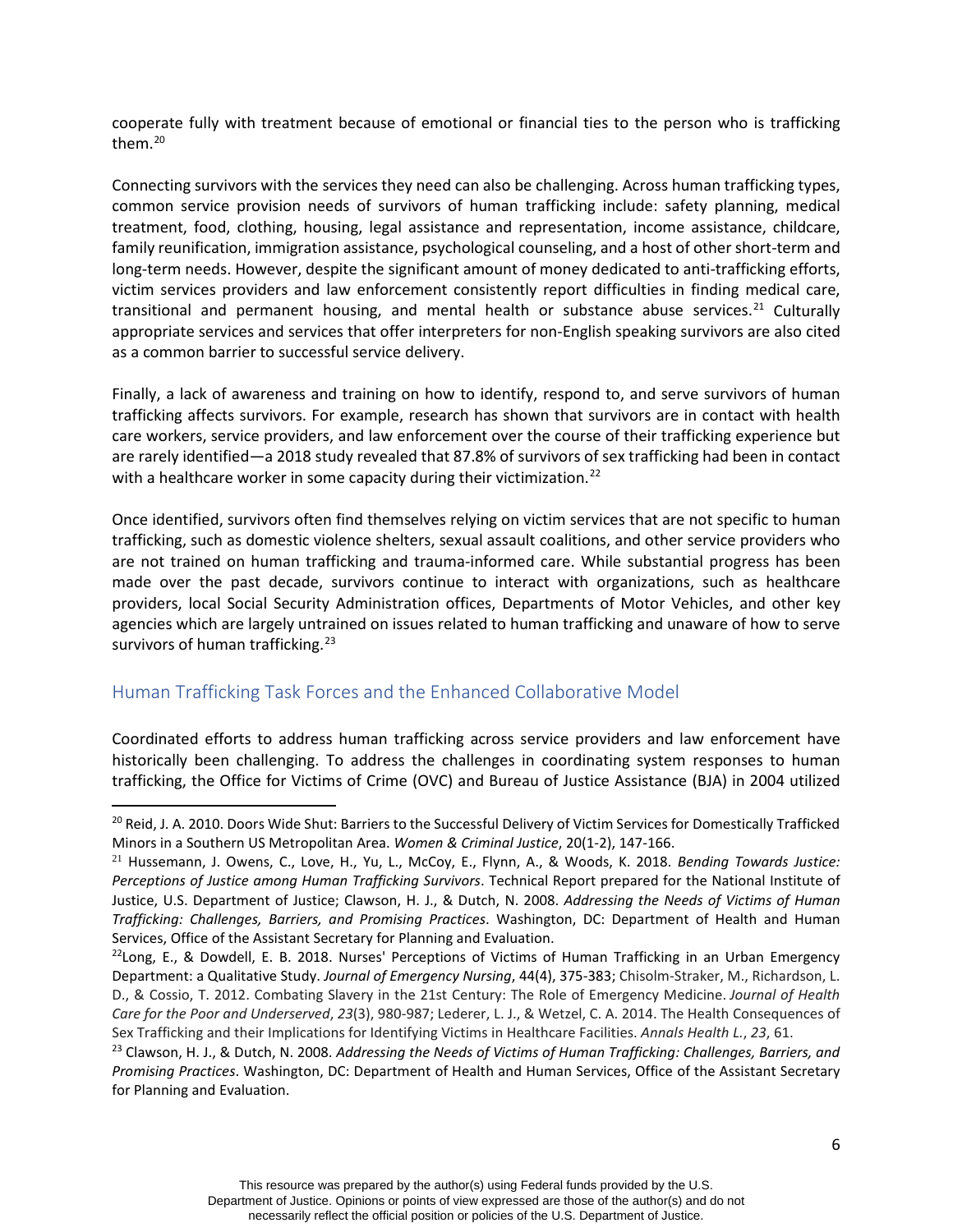funds appropriated through the TVPA to implement a multidisciplinary task force model that was designed to "combat human trafficking by identifying, rescuing, and restoring victims (with a focus on foreign national victims); investigating and prosecuting trafficking crimes, and building awareness around trafficking in the surrounding community."<sup>[24](#page-10-0)</sup> From 2004 through 2010, there were 42 such multidisciplinary task forces funded jointly by BJA and OVC. In 2010, BJA and OVC decided to launch an updated task force model called the "Enhanced Collaborative Model to Combat Human Trafficking" (ECM). This new program took a more comprehensive approach that focused, not only on foreign national victims, but on combatting all forms of trafficking – sex trafficking and labor trafficking of foreign national and U.S. citizens (male and female, and adults and minors). Under the ECM program, two separate awards are made jointly to each jurisdiction selected for funding: one award is made by BJA to a lead law enforcement agency to coordinate the investigation and prosecution of human trafficking, and another award is made by OVC to a lead victim service provider organization to coordinate the provision of services to all human trafficking victims identified within the geographic area covered by the task force. These two grantees work collaboratively with one another to implement the ECM model and function as a comprehensive, multidisciplinary task force by coordinating the goals, objectives, and activities of the task force. [25](#page-10-1)

This ECM program aims to support the development of effective and sustainable multidisciplinary human trafficking task forces to implement and employ victim-centered approaches to identify survivors of sex and labor trafficking, provide services to survivors, and investigate and prosecute all forms of human trafficking. A key goal of the ECM task forces is to bring together law enforcement and prosecutors at the local, state, and federal level, with service providers, mental health professionals, and labor professionals in a coordinated partnership.<sup>26</sup>

Relatively little research on federally-funded, multidisciplinary anti-human trafficking task forces (including the ECM task forces) has been conducted to date, however, initial findings suggest that federally-funded task forces may be helpful in increasing the number of prosecutions of human trafficking. An early study of federally-funded task forces, conducted in 2008, found that task forces were increasing federal prosecutions and improving state involvement in trafficking investigations and convictions.<sup>[27](#page-10-3)</sup> Specifically, the study found that law enforcement who were participating in a human trafficking task force were more likely to perceive human trafficking as a problem, have human trafficking training and protocols in place, make more arrests for trafficking, and follow through with formal charges following arrests—out of over 1500 law enforcement officers surveyed for the study, 91 percent of the task force law enforcement agencies had received human trafficking training and 77 percent had a specialized unit to investigate trafficking cases.<sup>[28](#page-10-4)</sup> A 2012 study of law enforcement responses to human trafficking in task

l

<span id="page-10-1"></span><sup>25</sup> U.S. Department of Justice, Bureau of Justice Assistance. Enhanced Collaborative Model to Combat Human Trafficking FY2011 Competitive Grant Announcement, BJA-2011-2873 (Release date: March 16, 2011),

<span id="page-10-0"></span><sup>&</sup>lt;sup>24</sup> U.S. Department of Justice, Bureau of Justice Assistance. Enhanced Collaborative Model to Combat Human Trafficking FY2011 Competitive Grant Announcement, BJA-2011-2873 (Release date: March 16, 2011), [\(https://bja.ojp.gov/sites/g/files/xyckuh186/files/media/document/BJA-2011-2873.pdf\)](https://bja.ojp.gov/sites/g/files/xyckuh186/files/media/document/BJA-2011-2873.pdf), Page 5.

[<sup>\(</sup>https://bja.ojp.gov/sites/g/files/xyckuh186/files/media/document/BJA-2011-2873.pdf\)](https://bja.ojp.gov/sites/g/files/xyckuh186/files/media/document/BJA-2011-2873.pdf), Page 5-6. <sup>26</sup> See<https://bja.ojp.gov/sites/g/files/xyckuh186/files/media/document/BJA-2019-15230.PDF> for the Department

<span id="page-10-3"></span><span id="page-10-2"></span>of Justice's statement on the purpose of ECM task force funding.<br><sup>27</sup> Farrell, A., McDevitt, J., & Fahy, S. 2008. *Understanding and Improving Law Enforcement Responses to Human Trafficking*. Final Report prepared for the National Institute of Justice, U.S. Department of Justice.

<span id="page-10-4"></span><sup>28</sup> Farrell, A., McDevitt, J., & Fahy, S. 2008. *Understanding and Improving Law Enforcement Responses to Human Trafficking*. Final Report prepared for the National Institute of Justice, U.S. Department of Justice.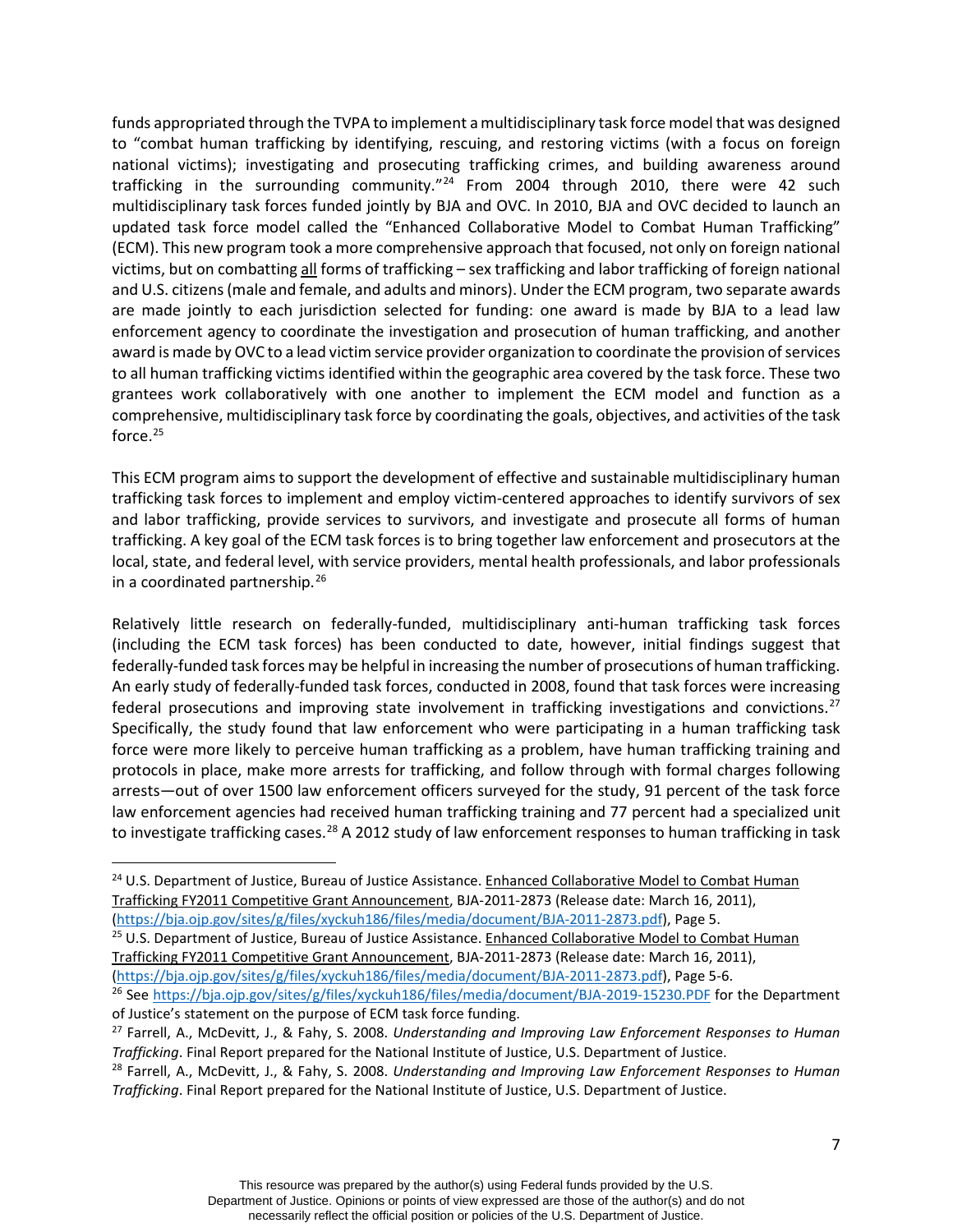force and non-task force sites<sup>29</sup>, however, found that sites with federally funded human trafficking task forces were more likely to have prosecutors attend a training or conference on human trafficking, but were not more likely to have increased institutional infrastructure dedicated to human trafficking or to have prosecutors be more willing to take human trafficking cases than those in non-task force jurisdictions.<sup>30</sup>

Researchers also suggest that human trafficking task forces increase communication and coordination between service providers and law enforcement. Because survivors of human trafficking are unlikely to report their victimization to law enforcement, law enforcement often rely on traditional investigative techniques, such as sting operations, to identify potential human trafficking cases, particularly related to sex trafficking.<sup>31</sup> However, task force law enforcement agencies also report heavy reliance on victim service providers for human trafficking case referrals. For example, research conducted in 2008 showed that 82 percent of task force agencies, as opposed to 49 percent of non-task force agencies, reported that victim services support was frequently or occasionally involved in building a trafficking case.<sup>32</sup>

In addition to challenges associated with identifying survivors and prosecuting human trafficking cases, scholars and practitioners working with human trafficking task forces have identified challenges associated with implementing, organizing, and sustaining task forces. These challenges include the temporary nature of task forces due to grant funding cycles; competing agency allegiances and priorities; tensions across expanding federal jurisdiction and subsuming state duties by federal officers; the conflict of multiple actors operating on the same investigations; and the prioritizing of certain kinds of trafficking cases (domestic minor sex trafficking) over others (labor trafficking).<sup>[33](#page-11-5)</sup>

# <span id="page-11-0"></span>Research Goals

 $\overline{\phantom{a}}$ 

This research is the first federally-funded, multi-site, mixed methods evaluation to specifically assess the impact of ECM human trafficking task forces on investigating and prosecuting human trafficking crimes and on identifying and assisting human trafficking survivors. The evaluation sought to understand which task force models and features contribute most to specific outcomes and to gain insight into ECM investigative, prosecutorial, and victim service practices, challenges and barriers.

<span id="page-11-1"></span> $^{29}$  This study utilized a targeted sample of primary law enforcement agencies in each of 12 counties: 6 of the law enforcement agencies were in counties that were part of a federally-funded human trafficking task force, while the other 6 law enforcement agencies were in counties that were not part of a federally-funded human trafficking task force.

<span id="page-11-2"></span><sup>30</sup> Farrell, A., McDevitt, J., Pfeffer, R., Fahy, S., Owens, C., Dank, M., and Adams, W. 2012. *Identifying Challenges in the Investigation and Prosecution of State and Local Human Trafficking Cases in the United States*. Final Report prepared for the National Institute of Justice, U.S. Department of Justice.

<span id="page-11-3"></span> $31$  Farrell, A., Dank, M., de Vries, I., Kafafian, M., Hughes, A., & Lockwood, S. 2019. Failing victims? Challenges of the police response to human trafficking. *Criminology & Public Policy*, 18(3), 649-673.

<span id="page-11-4"></span><sup>32</sup> Farrell, A., McDevitt, J., & Fahy, S. 2008. *Understanding and Improving Law Enforcement Responses to Human*  Trafficking. Final Report prepared for the National Institute of Justice, U.S. Department of Justice.<br><sup>33</sup> Farrell, A., McDevitt, J., Pfeffer, R., Fahy, S., Owens, C., Dank, M., and Adams, W. 2012. Identifying Challenges i

<span id="page-11-5"></span>*the Investigation and Prosecution of State and Local Human Trafficking Cases in the United States*. Final Report prepared for the National Institute of Justice, U.S. Department of Justice; Sheldon-Sherman, J. A. 2012. The Missing P: Prosecution, Prevention, Protection, and Partnership in the Trafficking Victims Protection Act. *Penn St. L. Rev*iew., 117, 443.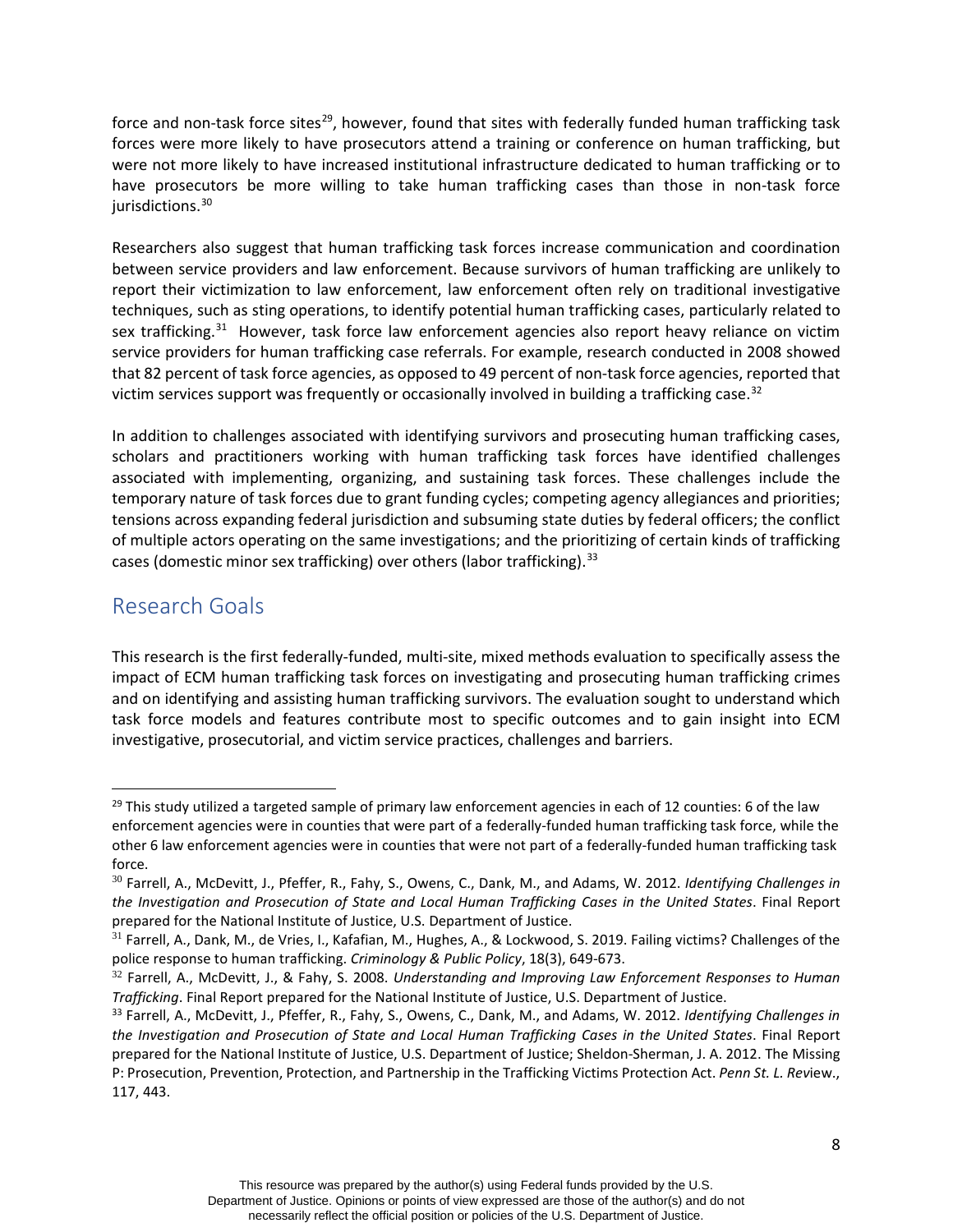Key research questions that guided this study included:

- 1. How are ECM human trafficking task forces providing comprehensive victim services?
- 2. What approaches and techniques are ECM human trafficking task forces relying on to investigate and prosecute cases of human trafficking?
- 3. Which characteristics of human trafficking cases or features of the offense predict case outcomes (such as prosecution)? In addition, how does the presence of certain ECM human trafficking task force elements contribute to those case outcomes?
- 4. What is the impact of ECM human trafficking task forces on addressing human trafficking (in terms of sex and labor trafficking survivors identified and assisted, and cases investigated and prosecuted)?
- 5. Which types of ECM human trafficking task forces perform well and why? Which task force elements (such as task force organization, size, scope, leadership structure, and organizational location) are associated with effective task forces?
- 6. What challenges and barriers are ECM human trafficking task forces facing?

The sections that follow describe the methodology, the ECM task forces evaluated, results and findings, and the limitations of this study.

## <span id="page-12-0"></span>Methods

l

This research relies on qualitative and quantitative data collected across 10 ECM task forces. Task forces were selected for this evaluation based on variation across several factors, including geography, funding cycle, ECM grant purpose area, lead law enforcement organization, and organizational/coverage area. Urban submitted an initial list of proposed evaluation task forces in its application, but upon receipt of the award, worked in consultation with BJA, OVC, and NIJ to make necessary adjustments and finalize the list of 10 evaluation sites that ensured diversity on the aforementioned factors. Two of the 10 task forces were located in the Northeastern section of the U.S, 3 in the Western section, 2 in the Southern section, and 3 in the Midwest section of the U.S. Three of the 10 task forces were funded in 2015, 5 were funded in 2016, and 2 were funded in 2017. Six of the 10 task forces were led (on the law enforcement side) by the local police department, 2 by the sheriff's office, and 3 were led by the state attorney general's office. Five of the ten ECM task forces were organized at the county level, 3 were organized at the state level, and 2 were organized at the city or municipal level (see Table 1 for ECM Task Force Characteristics). Finally, 5 of the 10-task forces were colocated<sup>34</sup>, and two of the 10 task forces were independently chaired (i.e., chaired by an individual from outside both the lead law enforcement agency and the lead victim services organization of the task force) (Table 1).

<span id="page-12-1"></span><sup>&</sup>lt;sup>34</sup> Colocation of task force members and agency partners occurs when the task force intentionally creates a shared space where task force members (including federal and local law enforcement, victim service providers, as well as stakeholders from other agencies) can work together in the same building for either part of the week (e.g., 1-2 days) or the whole week, but could still return to work at their parent organization as needed. The shared work environment of task force members from different agencies can foster collaboration and create efficiencies in investigating and prosecuting human trafficking cases.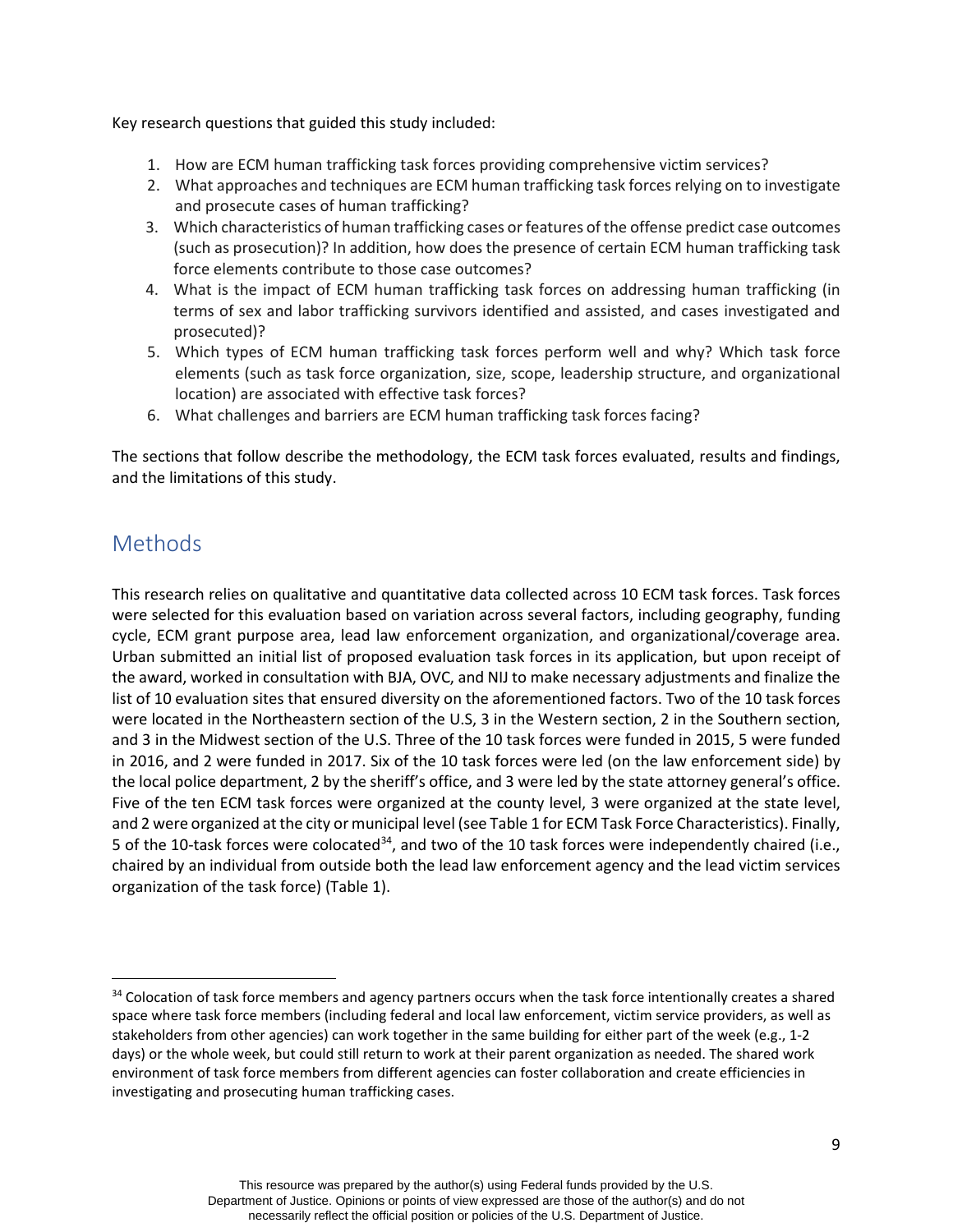|                                           | N              | %   |
|-------------------------------------------|----------------|-----|
| Lead Law Enforcement Organization         |                |     |
| <b>Local Police Department</b>            | 5              | 50% |
| Sheriff's Office                          | $\overline{2}$ | 20% |
| <b>State Attorney General's Office</b>    | 3              | 30% |
| <b>ECM Grant Purpose Area</b>             |                |     |
| Purpose Area 1 (newly formed task forces) | 5              | 50% |
| Purpose Area 2 (established task forces)  | 5              | 50% |
| <b>Funding Cycle</b>                      |                |     |
| 2015                                      | 3              | 30% |
| 2016                                      | 5              | 50% |
| 2017                                      | $\overline{2}$ | 20% |
| <b>Organizational Level</b>               |                |     |
| County                                    | 5              | 50% |
| State                                     | 3              | 30% |
| <b>City or Municipality</b>               | $\overline{2}$ | 20% |
| Geographic Region                         |                |     |
| South                                     | 4              | 40% |
| West                                      | 3              | 30% |
| Midwest                                   | $\mathcal{P}$  | 20% |
| <b>Northeast</b>                          | $\mathbf{1}$   | 10% |
| Colocation                                |                |     |
| Yes                                       | 5              | 50% |
| No                                        | 5              | 50% |
| <b>Independently Chaired</b>              |                |     |
| Yes                                       | 2              | 20% |
| No                                        | 8              | 80% |

#### **Table 1. ECM Task Force Characteristics (Sample N=10)**

Site recruitment included an initial call with the key members of each site to discuss the evaluation goals, timeline, and data collection activities, which included one site visit to conduct interviews and to collect human trafficking case file data, as described below. All sites were assured that the decision to participate in the study was voluntary and that their participation would be kept confidential, (i.e., only known within the research team and by BJA, OVC, and NIJ). Additionally, all sites were offered a stipend as compensation for the time required to organize and participate in the site visit, and to collect the human trafficking case file data requested. Of the ten ECM task forces that were originally selected to be included in the evaluation, only one task force indicated that they were not interested in participating in the study, at which time the research team worked closely with BJA, OVC, and NIJ to select a suitable replacement site from the same geographic region of the country.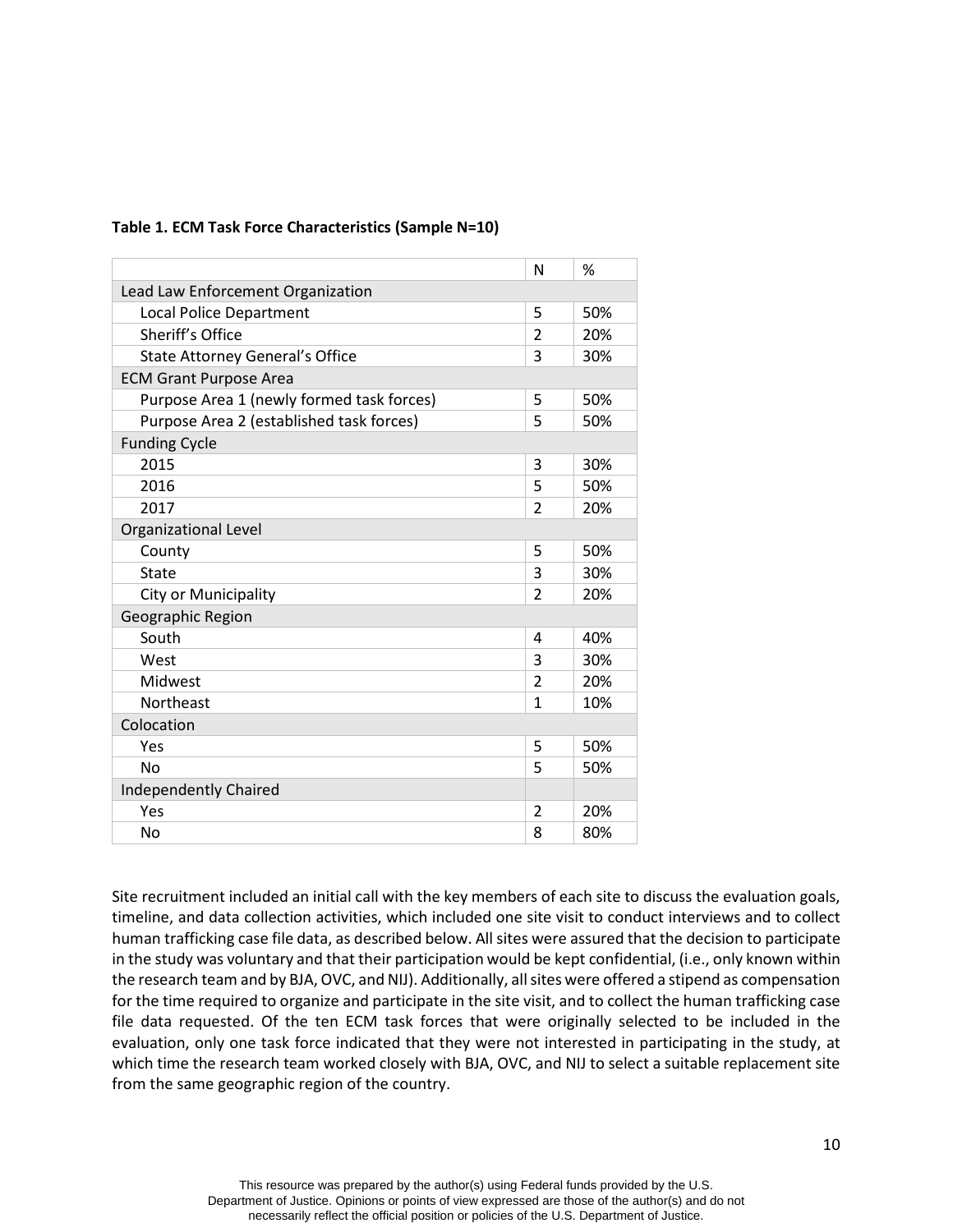One 3-4-day site visit was made to nine of the 10 ECM task forces to conduct in-person interviews and complete human trafficking case file reviews. In one of the 10 sites, the research team was unable to conduct in-person interviews due to the COVID-19 pandemic; however, the research team was able to conduct phone interviews with task force stakeholders and receive hard copies of redacted human trafficking case files from this task force.

An overview of the data sources that the evaluation team used to answer the study's primary research questions is provided in table 2, below. These data sources are described in detail in the sections that follow.

|    | <b>Research Question</b>                                                                                                                                                                                                                                                     | <b>Data Sources</b>                                        |
|----|------------------------------------------------------------------------------------------------------------------------------------------------------------------------------------------------------------------------------------------------------------------------------|------------------------------------------------------------|
| 1. | How are ECM human trafficking task forces providing<br>comprehensive victim services?                                                                                                                                                                                        | Stakeholder interviews                                     |
| 2. | What approaches and techniques are ECM human<br>trafficking task forces relying on to investigate and<br>prosecute cases of human trafficking?                                                                                                                               | Stakeholder interviews                                     |
| 3. | Which characteristics of human trafficking cases or features<br>of the offense predict case outcomes (such as prosecution)?<br>In addition, how does the presence of certain ECM human<br>trafficking task force elements contribute to those case<br>outcomes?              | Human trafficking case files                               |
| 4. | What is the impact of ECM human trafficking task forces on<br>addressing human trafficking (in terms of sex and labor<br>trafficking survivors identified and assisted, and cases<br>investigated and prosecuted)?                                                           | Stakeholder interviews<br>PMT and TIMS performance<br>data |
| 5. | Which types of ECM human trafficking task forces perform<br>well and why? Which task force elements (such as task<br>force organization, size, scope, leadership structure,<br>specialized units, and organizational location) are<br>associated with effective task forces? | Human trafficking case files                               |
| 6. | What challenges and barriers are ECM human trafficking<br>task forces facing?                                                                                                                                                                                                | Stakeholder interviews                                     |

#### **Table 2. Research Questions and Data Sources**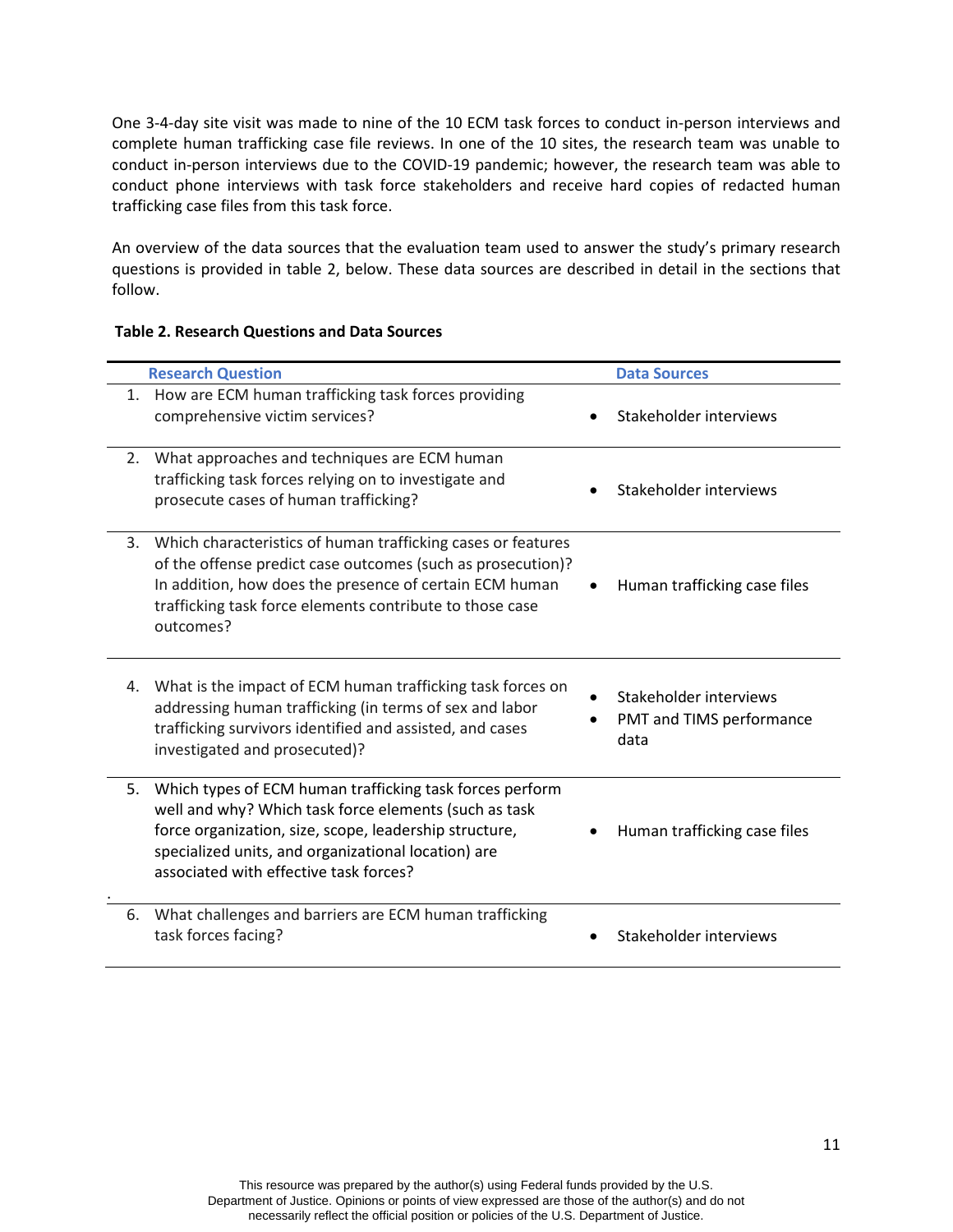#### <span id="page-15-0"></span>Qualitative Data Collection and Analysis

Semi-structured interviews were conducted between February 2019 and May 2020 with 143 task force stakeholders, including 60 law enforcement officials, 23 prosecutors, 55 victim service providers, and 5 other relevant task force stakeholders (e.g., county government, communications staff, etc.), across the 10 ECM task forces included in this study. Interview protocols were developed in collaboration with project consultant, Colleen Owens, and pilot tested during the first site visit, after which the research team made necessary revisions prior to collecting data across the nine remaining sites (see Appendix A for Interview Protocols).

Qualitative data collected in this study is used to answer research questions 1, 2, 4, and 6. During interviews, the research team collected information on task force roles and professional experience, agency background, survivor safety and communication, staff training and community education and awareness efforts, perceptions of the ECM task force (i.e., goals, collaboration, impact, effectiveness, successes), and best practices and recommendations. In addition, the law enforcement interview protocol included questions on investigative techniques, proactive operations, referral sources, arrest of survivors, collaboration, techniques for interviewing survivors, and investigation challenges. The prosecutor interview protocol included questions on prosecutorial practices, referral sources, survivor safety and communication, collaboration, evidence criteria, length of prosecution, survivor participation for prosecution, prosecution challenges, and charging practices and outcomes. Lastly, victim service provider protocol included questions on services provided and gaps in services, approach to human trafficking (i.e., referral sources, initial interaction, survivor safety and communication, collaboration, length of services), victim services' delivery challenges, and perceptions of law enforcement. (See Appendix B for the interview questions associated with each research question).

Interview respondents were identified in coordination with the ECM task force coordinator (or other task force point person) and included key task force members (i.e., local and federal law enforcement and prosecutors, victim service providers, task force leads and coordinators, and subcommittee leads and members). In 5 of the 10 sites, the task force lead chose to coordinate interviews across stakeholders; in the remaining 5 sites, the research team conducted direct outreach to stakeholders to arrange interviews.

Interviews with task force stakeholders occurred in-person during site visits in all but one site, as previously mentioned, and lasted between 30 minutes to 2 hours. If a respondent was unable to meet inperson with a member of the research team in person, a phone interview was completed following the site visit; there were three instances where phone interviews were conducted during the site visits because of last-minute scheduling conflicts that emerged for stakeholders. Most interviews were conducted by at least two researchers from the research team: one to lead the interview and one to provide support and take notes. Prior to the beginning of each interview, the research team administered informed consent to all participants to notify them that the interview was confidential and that their participation was fully voluntary, meaning the respondent could choose to not answer a question or end the interview at any time. Participants were provided a consent form to read through and sign (Appendix B, Interview Consent Form). For the small percentage of interviews that had to be conducted by phone, verbal consent was administered, per the project's Human Subjects Institutional Review Board (IRB). Most interviews were audio recorded. In cases in which the respondent was not comfortable being audio

This resource was prepared by the author(s) using Federal funds provided by the U.S. Department of Justice. Opinions or points of view expressed are those of the author(s) and do not necessarily reflect the official position or policies of the U.S. Department of Justice.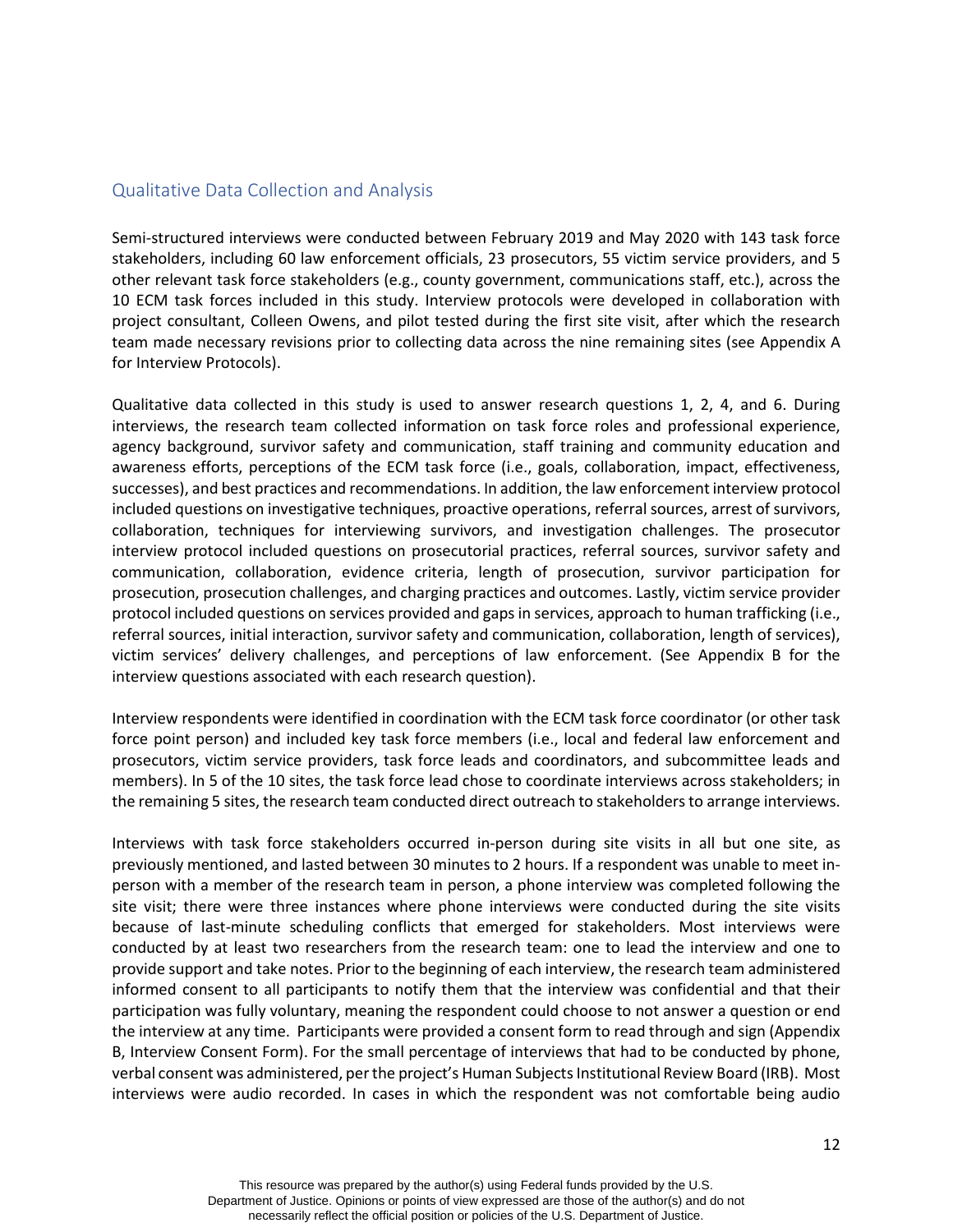recorded, a member of the team took notes. After each site visit and data collection activity, the research team stored all audio files and interview notes on a confidential drive at the Urban Institute. Only members of the research team had access to the interview data collected.

Following data collection, all stakeholder interviews were transcribed and uploaded to NVivo, a qualitative analysis software program. Interviews were coded based on a coding scheme that was derived from the research study's interview protocols designed for the three main stakeholder groups—law enforcement, victim service providers, and prosecutors. The coding scheme was organized into 7 primary families, each with respective sub codes. To ensure the quality of the coding scheme and the consistent coding of interviews, members of the research team individually coded interviews for each of the three stakeholder categories and met to discuss coding decisions. Following this initial check, the coding scheme was refined, and a final codebook was generated. In addition, ten percent of the interviews were double coded to ensure intercoder reliability. The results reported in this technical summary rely on the findings and themes generated through data coding and reports generated by NVivo for each respective research question $35$ .

### <span id="page-16-0"></span>Quantitative Data Collection and Analysis

l

The quantitative data collection component of this project involved a review of closed case files of law enforcement investigations into human trafficking from our evaluation task force sites. The research team collected and coded data from 226 closed cases of human trafficking investigations(involving 257 suspects and 208 survivors) conducted by law enforcement across eight ECM evaluation task force sitesthat agreed to provide these data. We requested access to the full investigative files for each case included in our random sample of law enforcement investigations into human trafficking, for each task force. Two of the eight task forces provided electronic case file information to the Urban Institute, while the remaining six task forces provided access to hard-copy paper records that the research team was permitted to review and code in-person during a site visit.

From each task force we requested a random sample of 30-40 cases that spanned the period since the task force began receiving ECM funding. For five of the task forces, the research team randomly selected cases from a list of cases provided by the task force, which then pulled the hard-copy case files for us to review. For the other three task forces, a law enforcement point person on the task force performed the random selection of cases and provided the associated case files for the research team to review.<sup>[36](#page-16-2)</sup>

Case files typically included police incident reports, interview notes, records of evidence, arrest records, and criminal complaint documents. The research team developed a data collection form that was used to record key information for each case in a standardized manner across sites (see Appendix C, Closed Case Coding Protocol). For each case file reviewed, we collected relevant case information (e.g., type and location of human trafficking, how the incident came to the attention of law enforcement, agencies

<span id="page-16-1"></span><sup>&</sup>lt;sup>35</sup> Throughout this report we use verbatim quotes from individuals interviewed for this study. The perspectives or language reported within the quotes does not represent those held by the authors or the Urban Institute, and we apologize if language is offensive

<span id="page-16-2"></span><sup>&</sup>lt;sup>36</sup> Law enforcement in these task forces indicated that they randomly selected cases for us to review. Though we were not present when the selection occurred, we were provided assurances by law enforcement that cases were selected randomly. In these jurisdictions, law enforcement leadership informed us that this method was the only option available that would permit the research team to receive a random sample of case files to review.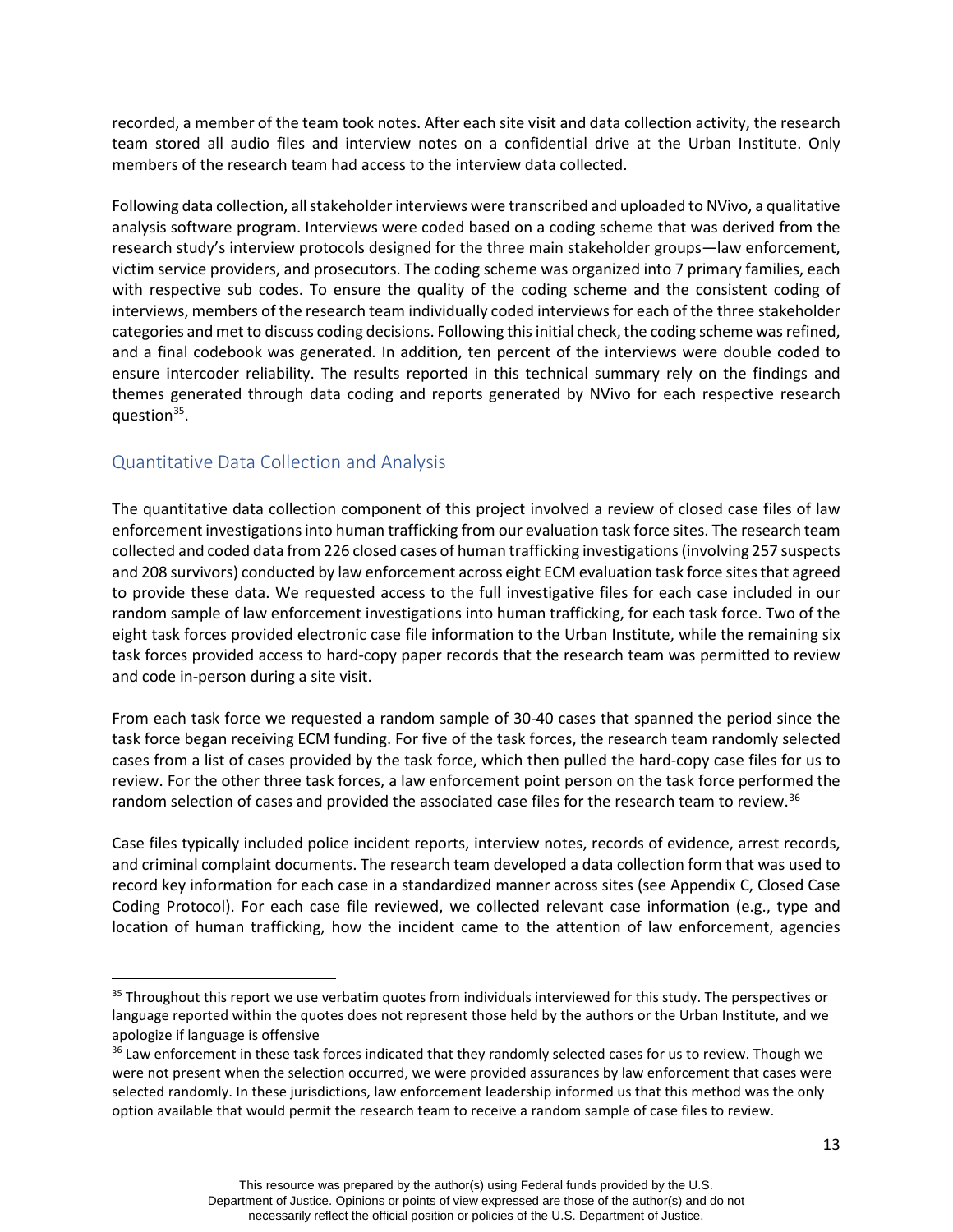involved in the investigation, type of evidence, and whether minor survivors were involved), demographic information about suspects and survivors, and case disposition and outcome information.

Analysis of case file data helped us answer research questions 3 and 5. Using the case file data, we conducted descriptive analyses and performed bivariate analyses (with chi-square tests of independence) to assess relationships between case-level and suspect variables and case outcomes within task forces. In addition, we ran a multivariate predictive model (logistic regression) to determine which variables were related to the prosecution of cases of human trafficking across task forces.

To supplement the case level analysis, Urban received quarterly administrative performance metrics data on law enforcement investigations and prosecutions (PMT) and survivors identified and assisted (TIMS) from the Bureau of Justice Assistance (BJA) and the Office for Victims of Crime (OVC), respectively. These two performance measures data systems provide a way for OJP to monitor the progress of grantees and improve program operations. The lead law enforcement agency and victim service provider for each ECM task force submit separate performance measures data to fulfill grant requirements for reporting on how they are using funding to combat human trafficking. The law enforcement grantee reports data into BJA's PMT (Performance Management Tool) and the victim service provider grantee reports data into OVC's TIMS (Trafficking Information Management System) on a quarterly basis.

For each quarterly reporting period, the law enforcement grantee is required to enter data into PMT on the number of new investigations into suspected human trafficking, along with: the number of potential and confirmed victims of human trafficking; the number of persons arrested and criminally charged; and, of those criminally charged, the number found guilty of charges. All of these measures are disaggregated by type of trafficking (sex versuslabor trafficking). Similarly, for each quarterly reporting period, the victim service provider grantee is responsible for entering data into TIMS on the number of clients (i.e., trafficking victims identified within the geographic area covered by the task force) served and the types of services they received, disaggregated by type of trafficking (sex versus labor trafficking).

The research team used the PMT data to help assess the impact of the ECM task forces on the number of human trafficking investigations and prosecutions by analyzing quarterly trends in these numbers over time. The TIMS data helped us assess the impact of newly-formed ECM task forces on the number of human trafficking survivors identified and assisted since the formation of the task force.

# <span id="page-17-0"></span>Enhanced Collaborative Model Task Force Site Characteristics

As previously mentioned, the 10 ECM task forces included in this study are diverse across several domains: geographic location within the United States, population size, demographic characteristics, task force structure and leadership, coverage area, funding cycle, length of operation, and ECM grant purpose area (i.e., Purpose Area 1 for newly-formed task forces and Purpose Area 2 for established task forces).

### <span id="page-17-1"></span>ECM Task Force Structure and Organization

Five of the 10 ECM task forces included in this study were led on the law enforcement side by the local police department, two were led by sheriff's offices, and three were led by the state attorney general's office. All 10 task forces included police departments, prosecutors' offices, and victim service providers as

This resource was prepared by the author(s) using Federal funds provided by the U.S. Department of Justice. Opinions or points of view expressed are those of the author(s) and do not necessarily reflect the official position or policies of the U.S. Department of Justice.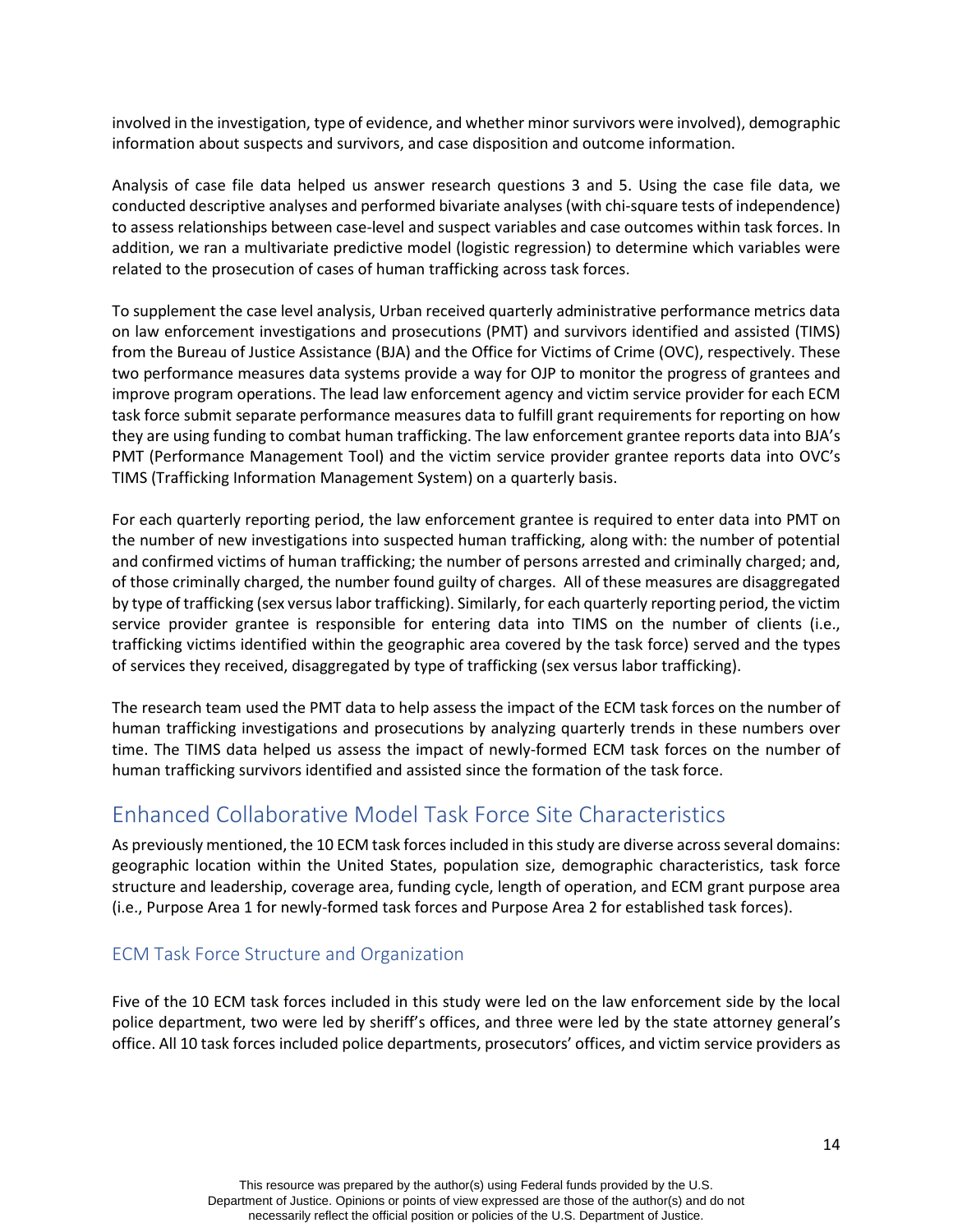key partners and stakeholders. Half of the task forces were co-located, [37](#page-18-1) allowing law enforcement, victim service providers, and prosecutors, to discuss and collaborate across cases in real time. Respondents who were involved in task forces that co-located reported that the structure enhanced their working relationship, increased morale, and led to a greater appreciation of each other's work and role in combatting human trafficking. As one respondent noted, "Having everyone together certainly makes it easier to solve questions and concerns—there's a better working knowledge of the cases everybody has." (Task Force C, law enforcement 6).

Additional agencies or actors involved in task forces, which respondents noted were integral to antitrafficking work, included nongovernment and non-profit organizations, faith-based organizations, healthcare agencies, child welfare and family services, education providers, housing and homeless agencies, LGBTQ organizations, probation, parole and corrections agencies, coalitions and community awareness groups, the Governor and/or Attorney General, and federal agencies such as the Department of Labor, Federal Bureau of Investigations, and Department of Homeland Security. Respondents expressed a strong desire for more representation and support from federal agencies such as the Department of Labor and the Federal Bureau of Investigations in several of the sites—in at least two of the sites included in this study, federal agencies had either disengaged with the task force, or the task force has struggled to get federal law enforcement representatives to the table. State-wide taskforces, in particular, indicated that, albeit challenging, it was important to have law enforcement, service provider, and prosecutor representatives from across the state, including more rural jurisdictions involved in task force work. Notably, task forces' stakeholders interviewed for this study overwhelmingly did not identify survivors as a key taskforce stakeholder—there was little to no survivors included on the core teams or as members of subcommittees; however, several task forces identified the need to engage survivors moving forward. As one respondent stated, "To have credibility, you need to be survivor-informed and allow them to share their experiences instead of "outsiders" just talking about them and using information they've gotten from other sources to describe their experience" (Task Force H, service provider 3).

Task forces varied with regard to how often they formally met as a team or a larger group. Eight sites indicated that they met quarterly, monthly, or bi-monthly, while two reported that they met only semiannually. Most of the task force in our study had formed subcommittees or working groups which reportedly communicated or met weekly to bi-weekly and separately from the larger task force meetings. Subcommittees provided the opportunity to focus on specific human trafficking issues. Common subcommittees included law enforcement, service provider, management, training and outreach, labor trafficking, tribal engagement, legal, legislative, public outreach, healthcare, and LGBTQ subcommittees. Some task forces noted that subcommittees were a response to task force meetings that grew to be too large and unproductive.

### <span id="page-18-0"></span>ECM Task Force Goals

 $\overline{a}$ 

Five out of the ten task forces included in this study existed prior to receiving ECM grant funding, via grant or local funding. The impetus for formally developing a human trafficking task force varied between sites. In several sites, respondents indicated that there had always been an organization/s or multidisciplinary

<span id="page-18-1"></span><sup>&</sup>lt;sup>37</sup> In this context, "colocation" meant that the task force had a common space in one building where task force members from different agencies and organizations (such as local law enforcement, federal law enforcement, victim service providers, etc.) could embed and work together for part of or the whole week on task force activities, but could still return to work at their parent organization as needed. Colocation did not mean that entire agencies or organizations had one single location that they shared.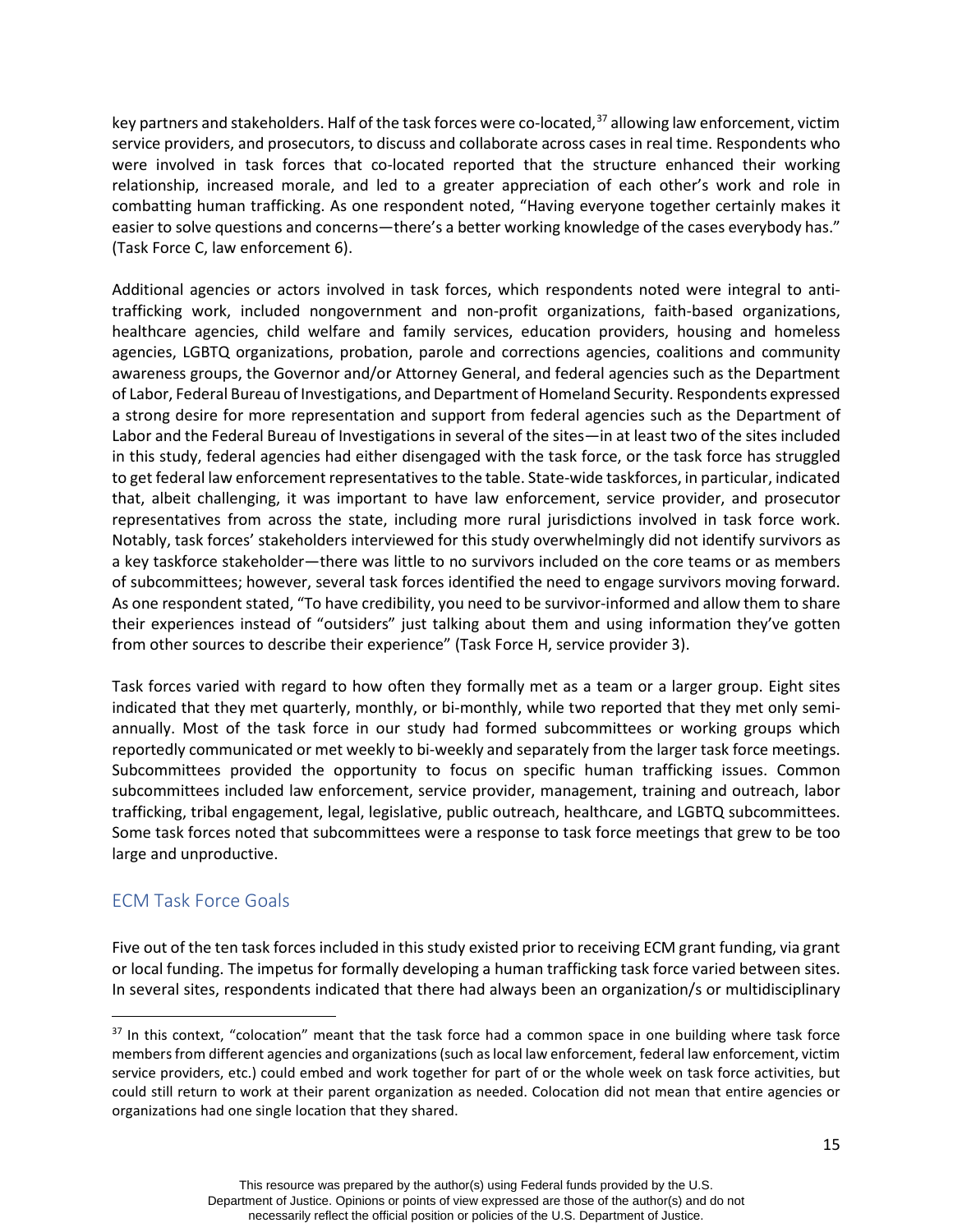team/s that provided services to survivors of human trafficking or focused on issues of human trafficking, and they reached out to law enforcement to collaborate on the development of a task force to have a bigger impact in anti-trafficking work. Three task forces indicated that the formation of their task force was in response to a human trafficking event or case that occurred in their area.

The goals and objectives of the task forces varied depending on the role of the respondent. For example, law enforcement and prosecutors most frequently cited the overarching goal of the task force as implementing traditional criminal justice responses to human trafficking, i.e. arresting and prosecuting cases of human trafficking. As one law enforcement officers stated, "I'd like to say strong prosecutable cases. I think we're all out to get the bad guy." (Task Force C, law enforcement 6).

In addition to traditional criminal justice goals, law enforcement and prosecutors identified goals related to collaborating with victim service providers to ensure that survivors receive needed services:

If you can get [survivors] in jail without traumatizing a victim, that's a huge, huge win. But I think, just getting somebody services and getting them well is probably the biggest win. (Task Force H, law enforcement 4)

To help the victims and put bad guys in jail for doing bad things…I think we all have the same goal, and that's to make sure that justice is done and that we get help for these victims. (Task Force F, prosecutor 2)

From what I perceive, our goal is to identify as many victims [of human trafficking] as possible, and try to get them the services and the assistance they need, and also try to locate and arrest and take out of the system as many human traffickers as possible. [We] are trying to locate, assist, and get as many victims, and arrest as many traffickers as possible, working as a collaboration between the units. We're no longer just different branches—we're not just law enforcement over here, victim services over here, prosecution over here, different federal entities over here, state entities over here. [We] work as a collaboration, we work well together, we interact well with the same goal as far as victims—locating victims, assisting victims, rescuing victims and locating traffickers, that we do that jointly as opposed to individual entities. (Task Force J, prosecutor 3)

Victim service provider respondents also articulated the ECM task force goals as identifying and connecting survivors to services that will assist in their healing, as well as building collaborative, multidisciplinary relationships across agencies and organizations that will more effectively help address human trafficking by identifying service gaps, strengthening handoffs between law enforcement and victim service providers, and creating approaches that reduce trauma for survivors.

At the end of the day, they created this task force to serve any type of trafficking victim because we wanted to have a network of people who, no matter what type of victim walked in your door, we can send somewhere. We have a network…maybe I can't do it, but here's a warm referral, here's a warm handoff to somebody who can.<sup>[38](#page-19-0)</sup> Obviously, we wanted to be able to increase investigations. We wanted to be able to identify more victims and get them connected to the

 $\overline{\phantom{a}}$ 

<span id="page-19-0"></span><sup>&</sup>lt;sup>38</sup> A "warm referral" typically involves one agency or provider referring the survivor to another agency or provider on the survivor's behalf. A warm referral may include the exchange of information about the survivor and occur in the survivor's presence. A "warm handoff" occurs when an agency or provider introduces the survivor to another agency or provider in-person and in the survivor's presence.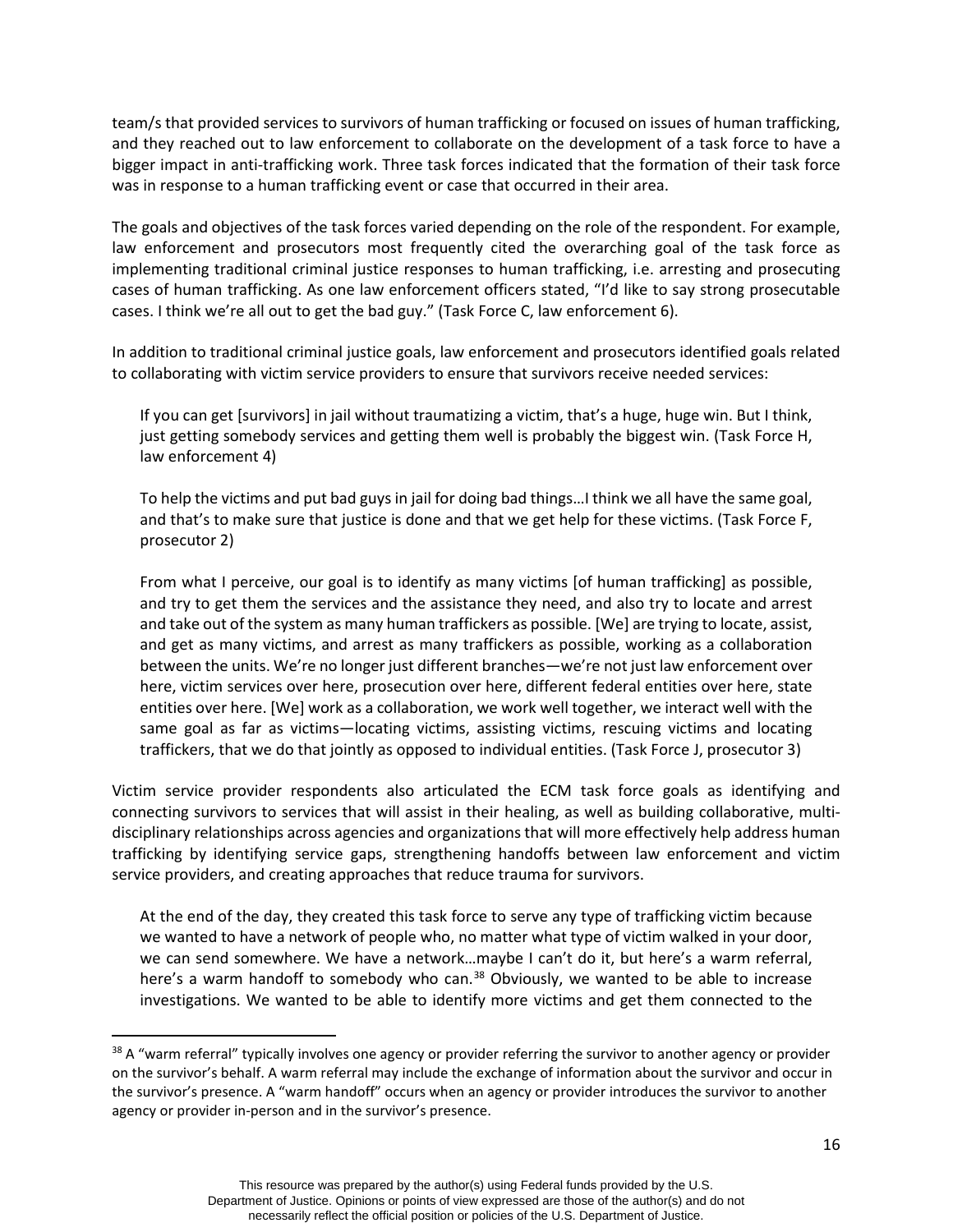appropriate services. We wanted law enforcement to become more trauma-informed. We wanted prostitutes to be considered as victims and have that opportunity to be offered services before getting put in jail or charged with a fine and things like that. (Task Force G, service provider 2)

I think it really is relationship-building. The hope was that, as we worked with folks, we had access to systems that we knew that [survivors] were going to engage with. Wanting to limit or minimize re-traumatization within those systems was the goal. I think for many agencies that were a part of that initial push were like, "I need to know who the person is. I just need to know who to call in a situation where this is gonna be relevant." (Task Force I, service provider 3)

I would say the goal or mission of the taskforce now is to really have a group of people who can look at it and say, "Okay, these are the things that we're seeing and these are the gaps." That's really what I feel like the taskforce is doing is trying to identify the gaps in services and saying, "What can we do? How can we address those various gaps?" (Task Force H, service provider 2)

Thus, the goals articulated across task force members closely aligned with their respective professional roles – law enforcement and prosecutors were focused on criminal justice goals, and victim service providers were focused on service and survivor goals. However, and despite the impetus for seeking funding for the ECM task force, stakeholders across all taskforces articulated a common goal of building relationships and working together for the benefit of survivors.

## <span id="page-20-0"></span>ECM Task Force Human Trafficking Cases Investigated and Prosecuted, and Survivors Served

Law enforcement from all 10 ECM task forces we interviewed reported that a large majority of their investigations focus on sex trafficking. Prosecutors from 9 of the 10 task forces also reported that their caseloads consist overwhelmingly of sex trafficking cases, and that they had little experience prosecuting labor trafficking cases. On the other hand, service providers from at least 8 of the 10 task forces that we interviewed reported that a substantial share of the survivors they provide services to are survivors of labor trafficking. To examine these differences, we analyzed BJA's PMT data and OVC's TIMS data from our 10 study task forces. The data confirm what was reported by the stakeholders that we interviewed.

Table 3 presents the number of investigations conducted by law enforcement for the 10 evaluation task forces for the October 2015-December 2019 period. Most (96%) investigations into human trafficking were for sex trafficking, while only 3% were for labor trafficking, and 1% were for both sex and labor trafficking. There was some variation by task force—the proportion of investigations that were for sex trafficking ranged from a low of 79% to a high of 99%, but for 4 of the 10 task forces, sex trafficking comprised over 97% of investigations.

As is evident in table 3, the ECM task forces that we examined varied widely in terms of the numbers of investigations into human trafficking they conducted over the period of study. This is partly due to variations in the size of the task force and the jurisdiction covered (some task forces covered entire states while other focused on small counties), but it is also due to differences in each task force's approach to identifying potential human trafficking and how each classified what constitutes an investigation into human trafficking. For example, some task forces focused a lot of resources on conducting a high volume

This resource was prepared by the author(s) using Federal funds provided by the U.S. Department of Justice. Opinions or points of view expressed are those of the author(s) and do not necessarily reflect the official position or policies of the U.S. Department of Justice.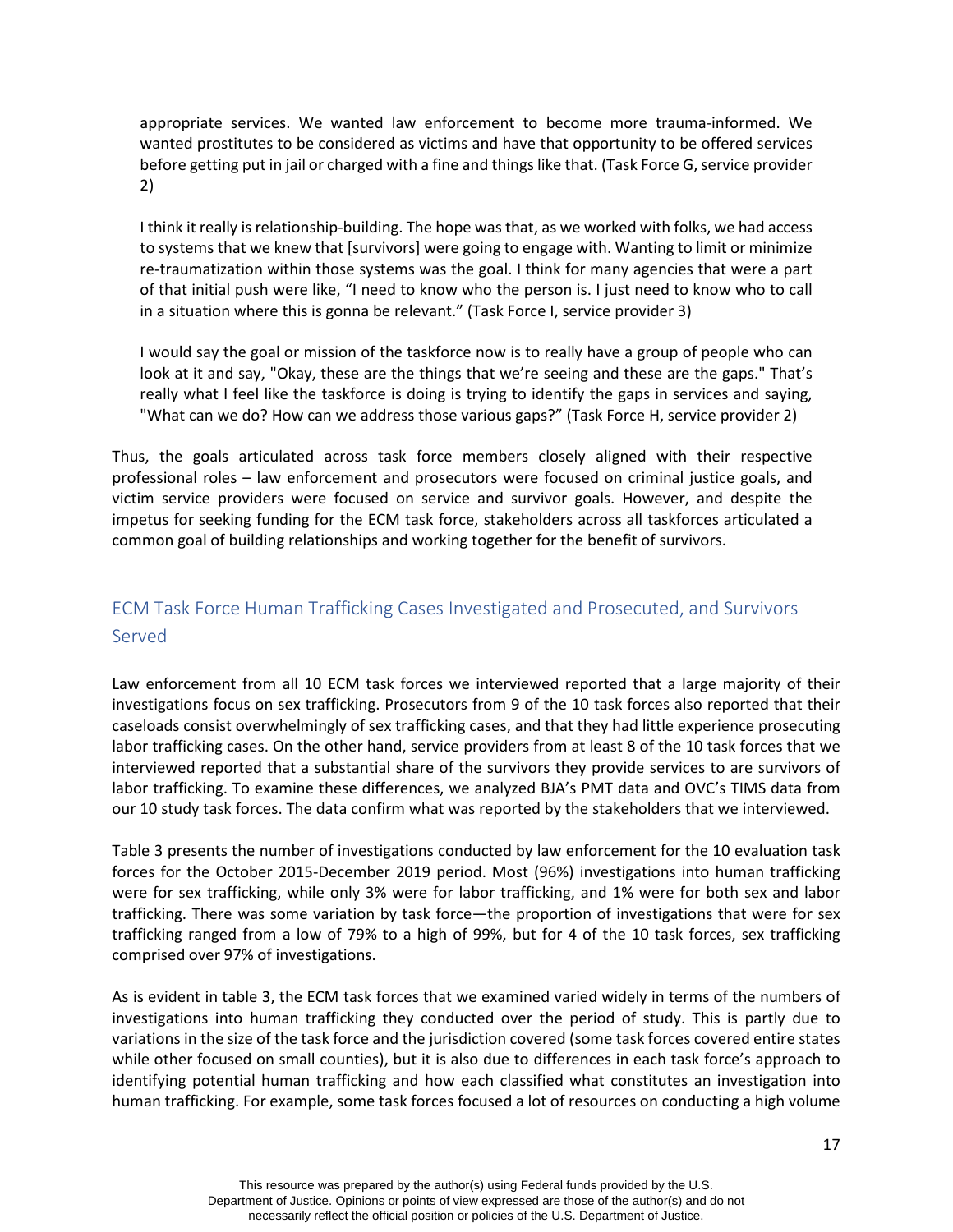of prostitution stings and undercover operations, while for others, most human trafficking investigations emerged through other methods, such as referrals from other government agencies, tips from the community or the national hotline, or through monitoring online websites and social media accounts based on intelligence. It is important to note that the numbers of investigations into human trafficking shown in table 3 for each ECM task force are based on data extracted from BJA's PMT database, which reflect information entered by each task force on a quarterly basis. So, it was the task forces themselves (not the research team) that determined what constituted "investigations into human trafficking" and reported that information into the PMT database (which appears in table 3).

| <b>Study Site</b>                                                                                 | All   | Sex Trafficking |       | Labor Trafficking |                | Sex & Labor<br>Trafficking |                |  |
|---------------------------------------------------------------------------------------------------|-------|-----------------|-------|-------------------|----------------|----------------------------|----------------|--|
| (ECM Task Force)   Investigations                                                                 |       | Investigations  |       |                   | Investigations |                            | Investigations |  |
|                                                                                                   | N     | N               | %     | N                 | %              | N                          | %              |  |
| 1. Task Force A                                                                                   | 960   | 902             | 94.0% | 39                | 4.1%           | 19                         | 2.0%           |  |
| 2. Task Force B                                                                                   | 97    | 95              | 97.9% | 2                 | 2.1%           | 0                          | 0.0%           |  |
| 3. Task Force C                                                                                   | 126   | 100             | 79.4% | 21                | 16.7%          | 5                          | 4.0%           |  |
| 4. Task Force D                                                                                   | 76    | 61              | 80.3% | 8                 | 10.5%          | 7                          | 9.2%           |  |
| 5. Task Force E                                                                                   | 1,558 | 1,548           | 99.4% | 9                 | 0.6%           | 1                          | 0.1%           |  |
| 6. Task Force F                                                                                   | 109   | 98              | 89.9% | 8                 | 7.3%           | 3                          | 2.8%           |  |
| 7. Task Force G                                                                                   | 243   | 237             | 97.5% | 6                 | 2.5%           | $\Omega$                   | 0.0%           |  |
| 8. Task Force H                                                                                   | 79    | 69              | 87.3% | 10                | 12.7%          | $\Omega$                   | 0.0%           |  |
| 9. Task Force I                                                                                   | 115   | 102             | 88.7% | 11                | 9.6%           | $\overline{2}$             | 1.7%           |  |
| 10. Task Force J                                                                                  | 37    | 36              | 97.3% | 1                 | 2.7%           | 0                          | 0.0%           |  |
|                                                                                                   | 3,400 | 3,248           | 95.5% | 115               | 3.4%           | 37                         | 1.1%           |  |
| Source: Urban Institute analysis of BJA's PMT data (for Oct 2015-Dec 2019) for 10 ECM TF Grantees |       |                 |       |                   |                |                            |                |  |

**Table 3. Number of Law Enforcement Investigations into Human Trafficking, by Type of Trafficking** 

Table 4 shows the number of prosecutions conducted by law enforcement for the 10 task forces in this study for the October 2015-December 2019 period. These data show an even higher percentage (99%) of prosecutions for sex trafficking, and only 1% of prosecutions for labor trafficking – confirming what prosecutors related to us during interviews. In 4 of the 10 task forces studied, 100% of the prosecutions were for sex trafficking, and they did not prosecute any labor trafficking cases. As was true for table 3, the numbers of prosecutions for human trafficking cases appearing in table 4 were self-reported by each task force in the PMT database.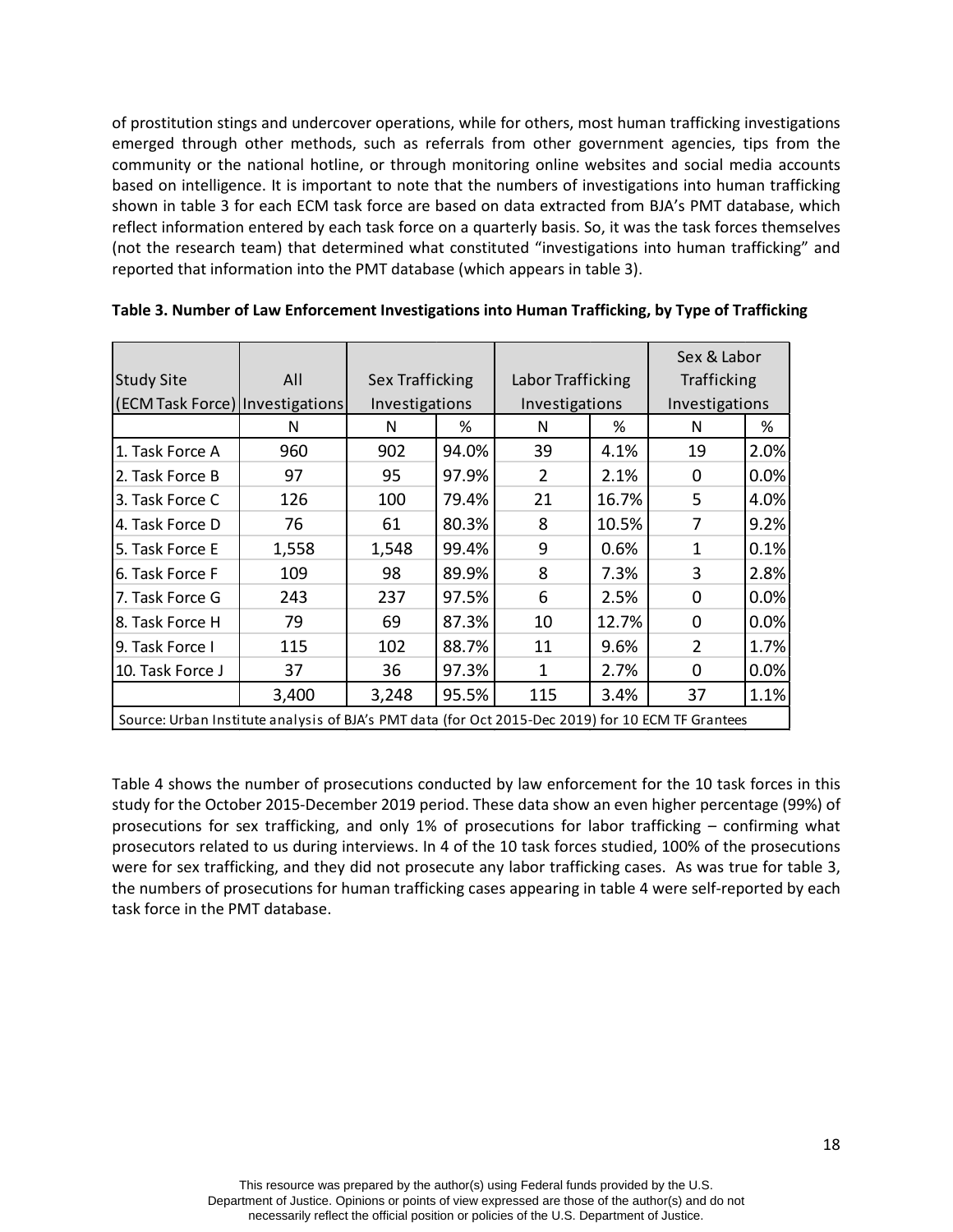| <b>Study Site</b> | All                                                                                               | Sex Trafficking |        | Labor Trafficking |       | Sex & Labor<br>Trafficking |      |
|-------------------|---------------------------------------------------------------------------------------------------|-----------------|--------|-------------------|-------|----------------------------|------|
| (ECM Task Force)  | Prosecutions                                                                                      | Prosecutions    |        | Prosecutions      |       | Prosecutions               |      |
|                   | N                                                                                                 | N               | %      | N                 | %     | N                          | %    |
| 1. Task Force A   | 671                                                                                               | 653             | 97.3%  | 8                 | 1.2%  | 10                         | 1.5% |
| 2. Task Force B   | 56                                                                                                | 56              | 100.0% | $\Omega$          | 0.0%  | $\Omega$                   | 0.0% |
| 3. Task Force C   | 37                                                                                                | 32              | 86.5%  | 3                 | 8.1%  | $\overline{2}$             | 5.4% |
| 4. Task Force D   | 14                                                                                                | 12              | 85.7%  | $\overline{2}$    | 14.3% | $\Omega$                   | 0.0% |
| 5. Task Force E   | 902                                                                                               | 896             | 99.3%  | 6                 | 0.7%  | 0                          | 0.0% |
| 6. Task Force F   | 70                                                                                                | 67              | 95.7%  | 3                 | 4.3%  | $\Omega$                   | 0.0% |
| 7. Task Force G   | 279                                                                                               | 279             | 100.0% | $\Omega$          | 0.0%  | $\Omega$                   | 0.0% |
| 8. Task Force H   | 60                                                                                                | 60              | 100.0% | $\Omega$          | 0.0%  | $\Omega$                   | 0.0% |
| 9. Task Force I   | 101                                                                                               | 99              | 98.0%  | $\overline{2}$    | 2.0%  | $\Omega$                   | 0.0% |
| 10. Task Force J  | 581                                                                                               | 581             | 100.0% | $\Omega$          | 0.0%  | $\Omega$                   | 0.0% |
|                   | 2,771                                                                                             | 2,735           | 98.7%  | 24                | 0.9%  | 12                         | 0.0% |
|                   | Source: Urban Institute analysis of BJA's PMT data (for Oct 2015-Dec 2019) for 10 ECM TF Grantees |                 |        |                   |       |                            |      |

#### **Table 4. Number of Prosecutions, by Type of Trafficking**

We also examined OVC TIMS data for clients served<sup>39</sup>. Table 5 shows that although most (69%) clients assisted by service providers were sex trafficking survivors, a substantial share (30%) of clients served were survivors of labor trafficking or both forms of trafficking. These differences show that the law enforcement response on the part of the ECM task forces is focused primarily on sex trafficking, even though labor trafficking survivors are being identified at significant levels in the communities they serve (see table 5)—something which should be kept in mind when interpreting the results from the case-level analyses that are presented later in this report.

l

<span id="page-22-0"></span> $39$  TIMS data includes clients who are potential and confirmed victims of human trafficking.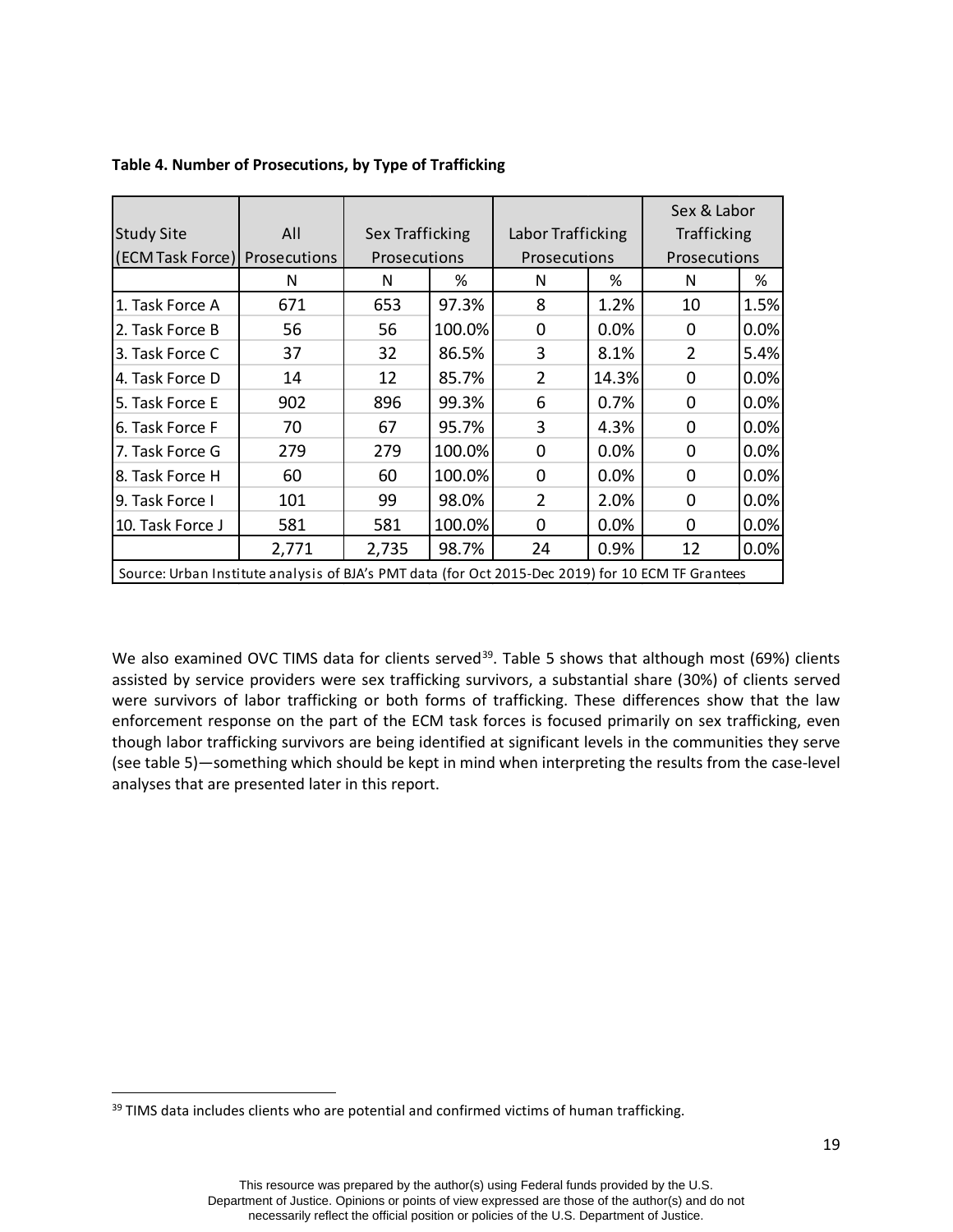|                   |                                                                                                     |                  |        |                   |       | Sex & Labor      |       |  |
|-------------------|-----------------------------------------------------------------------------------------------------|------------------|--------|-------------------|-------|------------------|-------|--|
| <b>Study Site</b> |                                                                                                     | Sex Trafficking  |        | Labor Trafficking |       | Trafficking      |       |  |
| (ECM Task Force)  | <b>All Survivors</b>                                                                                | <b>Survivors</b> |        | <b>Survivors</b>  |       | <b>Survivors</b> |       |  |
|                   | N                                                                                                   | N                | ℅      | N                 | %     | N                | %     |  |
| 1. Task Force A   | 252                                                                                                 | 157              | 62.3%  | 51                | 20.2% | 44               | 17.5% |  |
| 2. Task Force B   | 282                                                                                                 | 243              | 86.2%  | 34                | 12.1% | 5                | 1.8%  |  |
| 3. Task Force C   | 84                                                                                                  | 62               | 73.8%  | 13                | 15.5% | 9                | 10.7% |  |
| 4. Task Force D   | 35                                                                                                  | 22               | 62.9%  | 4                 | 11.4% | 9                | 25.7% |  |
| 5. Task Force E   | 234                                                                                                 | 152              | 65.0%  | 59                | 25.2% | 23               | 9.8%  |  |
| 6. Task Force F   | 365                                                                                                 | 296              | 81.1%  | 23                | 6.3%  | 46               | 12.6% |  |
| 7. Task Force G   | 133                                                                                                 | 65               | 48.9%  | 35                | 26.3% | 33               | 24.8% |  |
| 8. Task Force H   | 126                                                                                                 | 72               | 57.1%  | 53                | 42.1% | 1                | 0.8%  |  |
| 9. Task Force I   | 154                                                                                                 | 75               | 48.7%  | 72                | 46.8% | 7                | 4.5%  |  |
| 10. Task Force J  | 42                                                                                                  | 42               | 100.0% | 0                 | 0.0%  | 0                | 0.0%  |  |
|                   | 1,707                                                                                               | 1,186            | 69.5%  | 344               | 20.2% | 177              | 10.4% |  |
|                   | Source: Urban Institute analysis of OVC's TIMS data (for July 2015-Dec 2019) for 10 ECM TF Grantees |                  |        |                   |       |                  |       |  |

**Table 5. Number of Human Trafficking Survivors Served by Service Providers, by Type of Trafficking** 

The ECM task forces we studied varied considerably in terms of their size, coverage area, and urbanicity, as well as how they chose to operationalize their investigative work (i.e., the approach that law enforcement employed to identify potential human trafficking cases). The PMT data in Tables 3 and 4 show that an overwhelming majority of investigations and prosecutions conducted by law enforcement were for sex trafficking. On the other hand, survivor data from TIMS in Table 5 reveal that a considerable share of clients served (as high as 47% for one task force) were victims of labor trafficking. This divergence could indicate: that in some task forces, law enforcement is focused more keenly on sex trafficking and targeting its investigative resources toward those cases; that labor trafficking is much harder to identify and uncover in the community; and/or that law enforcement lacks the proper infrastructure, expertise, or training to fully investigate labor trafficking. On the other hand, part of this divergence may also be explained by a reluctance on the part of labor trafficking survivors to come forward to cooperate with law enforcement for fear of deportation, and a hesitancy on the part of service providers to make the police aware of clients who are victims of labor trafficking out of concern that clients who lack status may be deported if they do.

# <span id="page-23-0"></span>Results and Findings

## <span id="page-23-1"></span>Research Question 1: How are ECM human trafficking task forces providing comprehensive victim services?

**Victim Services Provided**. Fifty-three victim service providers were interviewed for this study. Victim service providers affiliated with the ECM task forces provided a wide array of services to both survivors of sex and labor trafficking, and domestic and foreign-born survivors. The most commonly provided services

This resource was prepared by the author(s) using Federal funds provided by the U.S. Department of Justice. Opinions or points of view expressed are those of the author(s) and do not necessarily reflect the official position or policies of the U.S. Department of Justice.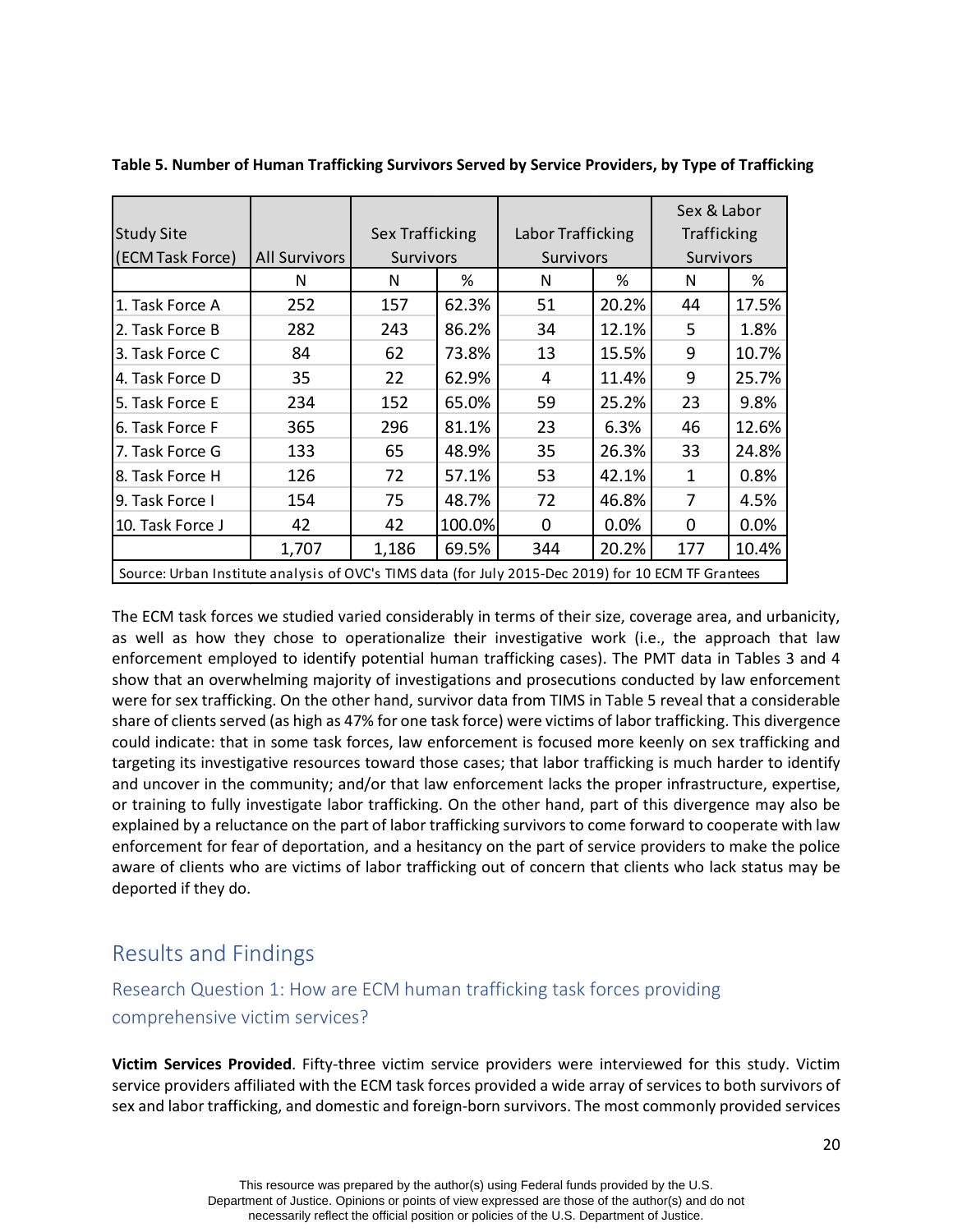were housing, counseling, case management, and crisis response. Additional services included financial assistance, education and employment support, and medical services or referral to medical services.

Many service providers also offered either direct legal services or legal support or advocacy to survivors involved in the criminal justice cases in addition to regular case management services.

We provide victim advocacy...whether a criminal court case is filed or not. What that looks like is court support, emotional support, basic needs, anything that is going to help the victims succeed in the criminal justice system. (Task Force B, service provider 4)

We have travelled out of state to trial with [survivors] if they've had to go and then it's doing things like prepping, making sure they have a room to go to at the courthouse that's by themselves. I had one girl that was testifying as a victim, but she was in detention and they wanted her shackled. I was advocating and saying "No, she's going to this as a victim, not a criminal."…It really is just going through the process and educating and advocating on their behalf to make sure that they feel safe and comfortable. We'll go through grounding exercises they can do. We've had the conversation of "I'll be in the courtroom if you get stuck". "Look at me or pretend you're talking to me the whole time like no one else is there." We talk about what is appropriate in court and what's not. (Task Force F, service provider 8)

I will help clients get to court. I will go with them and sit with them at court. I will write letters to court, probation officers, whatever is necessary. Explaining the support that they're receiving from our program, and their involvement in our program, if that's something that they're looking for. In regard to human trafficking cases being prosecuted, I have not had any cases be prosecuted, but I have helped clients with court support with many other things. (Task Force D, service provider 1)

**Gaps in Services**. Despite the wide array of services offered across each of the ECM task forces, gaps in services were still noted by respondents. The most frequently cited service needs for survivors of human trafficking included housing, behavioral health services, transportation, employment services, and services for the LGBTQ community.

With regard to housing, in particular, barriers included a shortage of emergency housing, and housing options that can accommodate all genders and the unique needs of human trafficking survivors (i.e., will accept survivors of human trafficking and employ staff trained on issues of human trafficking).

My nightmare still is some sex or labor trafficking case where I've got two dozen or more victims that have to be rescued. What am I gonna do with them? How do I keep them safe? Literally, where can I put them where I can keep them safe from the traffickers, where we can process through what's going on with them…Stuff like that keeps me up at night. (Task Force D, prosecutor 3)

For domestic violence in our [place], the only housing we have is for domestic violence victims. We don't have a lot of housing available for victims of sexual assault. I shouldn't say we don't have a lot, we don't have any unless it's domestic violence related. Our shelters will not take a victim unless there was some domestic violence, but first they have to be related by blood or marriage, and that's what domestic violence situations involve, or they have a child in common... A hotel is not the best place for a victim of trafficking, but we have to do our best to find a place

This resource was prepared by the author(s) using Federal funds provided by the U.S. Department of Justice. Opinions or points of view expressed are those of the author(s) and do not necessarily reflect the official position or policies of the U.S. Department of Justice.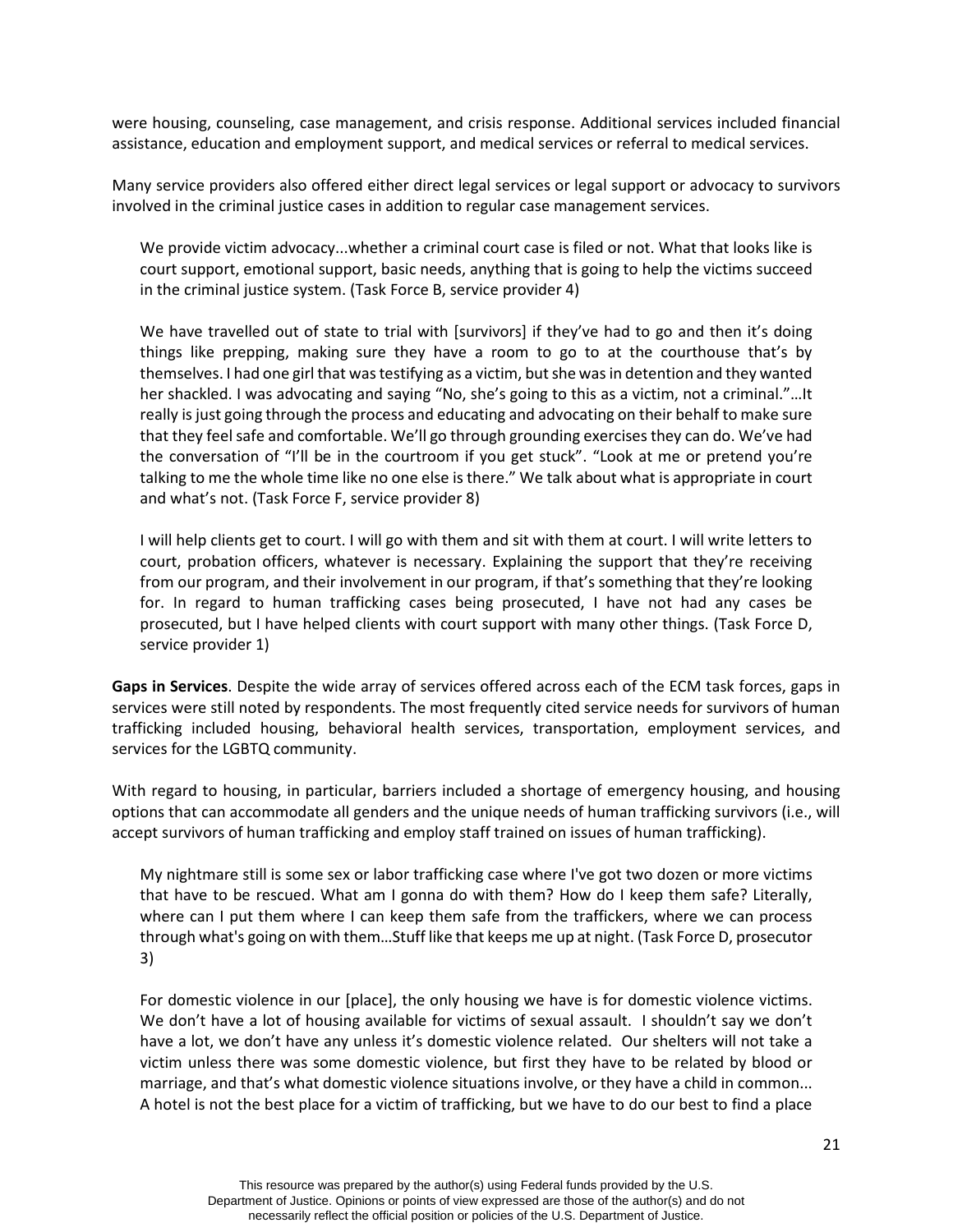for them, and that is what we struggle with in this county. We had meetings with our legislative staff and also administration, and we expressed to them that [housing] is needed in this county because you try hard, but if that facility is full, where are you gonna put them? You can't turn them out to the street, you have to find creative places, and that's what we struggle with as advocates. We struggle with it quite often. I would say 95 percent of the time. (Task Force C, service provider 1)

No, I would say there's always a need for housing. Housing, or the proper housing, is usually the challenge. Clients vary. Their needs vary, and I think we struggle with having placements that do not understand the population and their needs and where they're coming from. I think the trauma informed approach is definitely needed when working with our clients, but also they don't have we don't have a lot of placements or they require certain things, or their criteria does not fit what our client either needs or has at the moment, so we're constantly struggling with placement services. (Task Force B, service provider 2)

**Referrals to Victim Service Providers.** Victim service providers reported several avenues to receiving referrals of survivors of human trafficking. Through the interviews conducted, referral streams were cited 151 times. The four most frequently cited referral streams included law enforcement (20.5%), other victim service providers (15%), medical providers, including emergency rooms, sexual assault nurse examiners, and hospitals (12.6%), and community organizations and members, including peer survivors, schools, and faith communities (11.9%).

Once a referral was received, 9 out of the 10 task forces reported using an initial screening and assessment process to determine whether the individual had experienced human trafficking, unless the referral was received from law enforcement or a prosecutor. In these cases, victim service providers reported immediately beginning a formal intake process to begin services.

Yeah, I mean we are going through an intake process. Our model is, if it's coming from a legal service provider, they've already gone through screening. We are not going to be going through an intensive screening to determine that someone's a survivor of trafficking. In that instance, we would take that referral source's word for it, especially if they're already applying for legal immigration relief. They've already gone through a pretty intense process. To remain traumainformed, we would skip over that piece of the screening component, and then think about their actual needs, and do some goal-setting with them to figure that out. (Task Force I, service provider 3)

Some of it is easier in the sense that if law enforcement called us and told us that they thought [the individual] was a victim, then they're a victim and that's it, period…If they call us, we're like, "She's a victim" or he. If we get a referral from an attorney who's like, "Hey, we're in the middle of a T visa application and they need additional services and we were told that you might be able to help." Then, we just say, "Great. Attorney she's a human trafficking victim." (Task Force B, service provider 3)

Most service providers indicated few criteria to receiving services, with the exception of organizations that worked with specific target populations such as youth, the LGBTQ community, or foreign-born survivors. In cases in which a survivor was referred to, or sought out an organization for help, but may not fall within the organizations service population, the providers included in this study would offer emergency services (as needed) and a warm hand-off to an appropriate service provider.

This resource was prepared by the author(s) using Federal funds provided by the U.S. Department of Justice. Opinions or points of view expressed are those of the author(s) and do not necessarily reflect the official position or policies of the U.S. Department of Justice.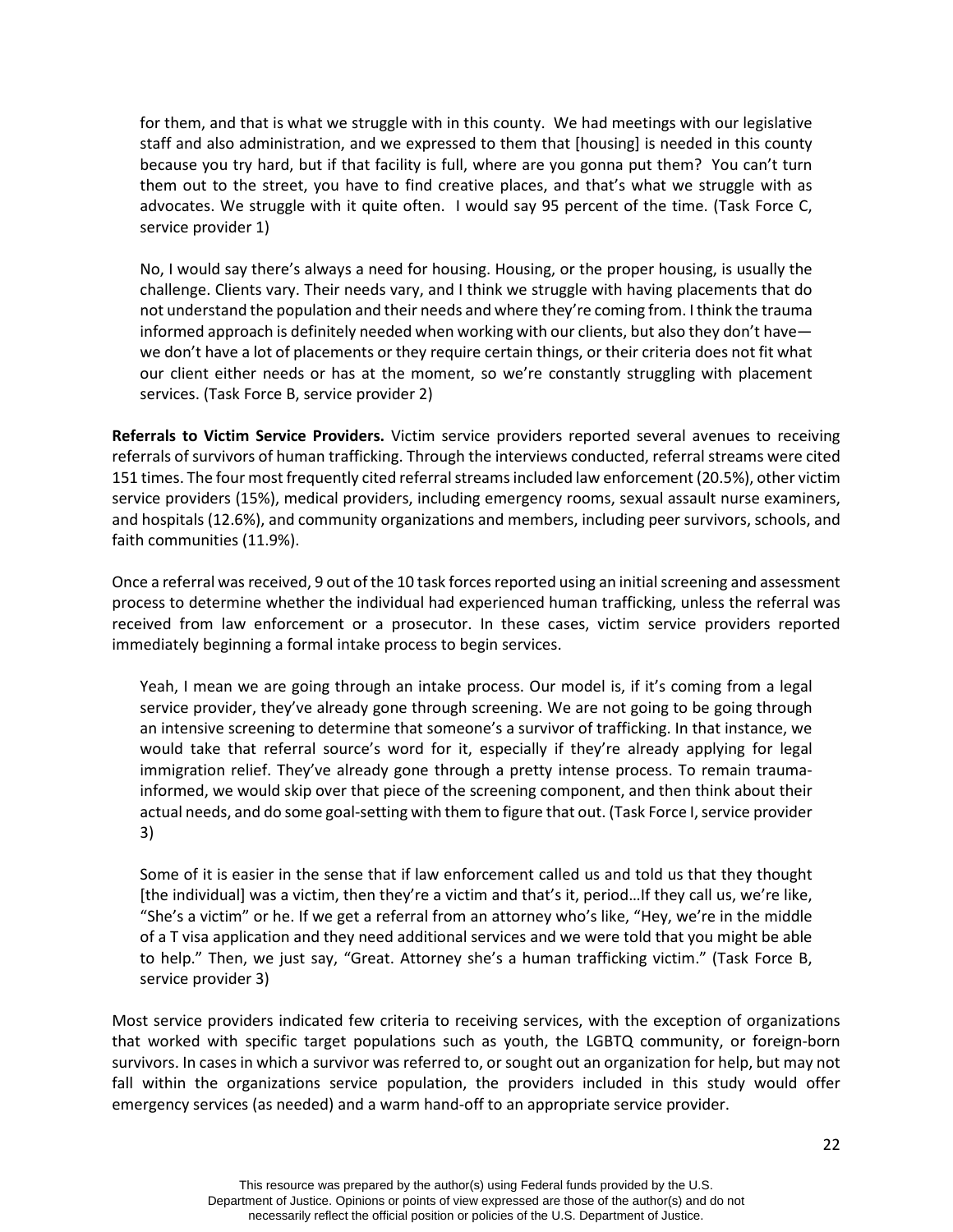When a survivor of human trafficking is identified, victim service providers conduct a victim-centered comprehensive assessment to identify service needs, starting with basic needs such as immediate safety planning and shelter, food, clothing, and financial assistance. After identifying and assisting survivors with their immediate needs, victim service providers continue to work with survivors to identify needs and goals as they develop or present themselves over time.

**Service Duration**. Service providers interviewed indicated that service duration can vary greatly depending on the survivor's needs—some survivors may only be looking for assistance for a few days or weeks and with their immediate needs, while others many want or need years of services and support. Additionally, service duration may be longer for foreign-born survivors who are involved in an elongated immigration processes or for survivors who are involved in court cases, which may last for years.

Years and years. For some individuals, it might be their entire life—case managers are prepared to essentially work with them their entire life if they need to. I know there's some clients that people have been working with for 10 years. Sometimes it might just be a check-in every now and then, but for some it goes through waves where they just need a lot more support. It's challenging because of the trauma. (Task Force F, service provider 1)

We really walk with the client through however long their process is. That can be six months. [It] can be especially [long] for foreign nationals if we're [working] with them until they get their green cards and then also doing family reunification. (Task Force E, service provider 2)

For the criminal court cases, [we work with survivors] all the way until sentencing, and then 45 days after that, sot it depends on how long it takes. We've had a case take six years…We've had defendants fire their attorneys every year…If that keeps happening, we keep in contact. We continue. (Task Force B, service provider 4)

Thus, the ECM taskforces are providing a variety of services to survivors of human trafficking. The most provided services were housing, counseling, case management, and crisis response. Survivors were mostly likely to be referred to services by law enforcement, another victim service provider, or a member of the community or community organization. Once connected with a service provider, a survivor may continue to receive services for a very short period or for many years, depending on their unique situation, needs, and goals.

## <span id="page-26-0"></span>Research Question 2: What approaches and techniques are ECM human trafficking task forces relying on to investigate and prosecute cases of human trafficking?

**Investigating Cases of Human Trafficking.** Sixty-one law enforcement staff were interviewed as part of this study. As previously mentioned, law enforcement and their investigations into human trafficking primarily focused on sex trafficking across all ECM task forces. In only one of the task forces did law enforcement reference focusing specific attention to proactively investigating cases of labor trafficking.

When asked about proactive investigative techniques used to address sex trafficking, law enforcement respondents most frequently cited relying on the use of fake online ads, via Craigslist, Backpage, Spotlight, Skip the Games, and CityXGuide, as a proactive strategy to identify individuals who were purchasing sex and potential sex trafficking survivors. In these instances, law enforcement will pose as an individual who

This resource was prepared by the author(s) using Federal funds provided by the U.S. Department of Justice. Opinions or points of view expressed are those of the author(s) and do not necessarily reflect the official position or policies of the U.S. Department of Justice.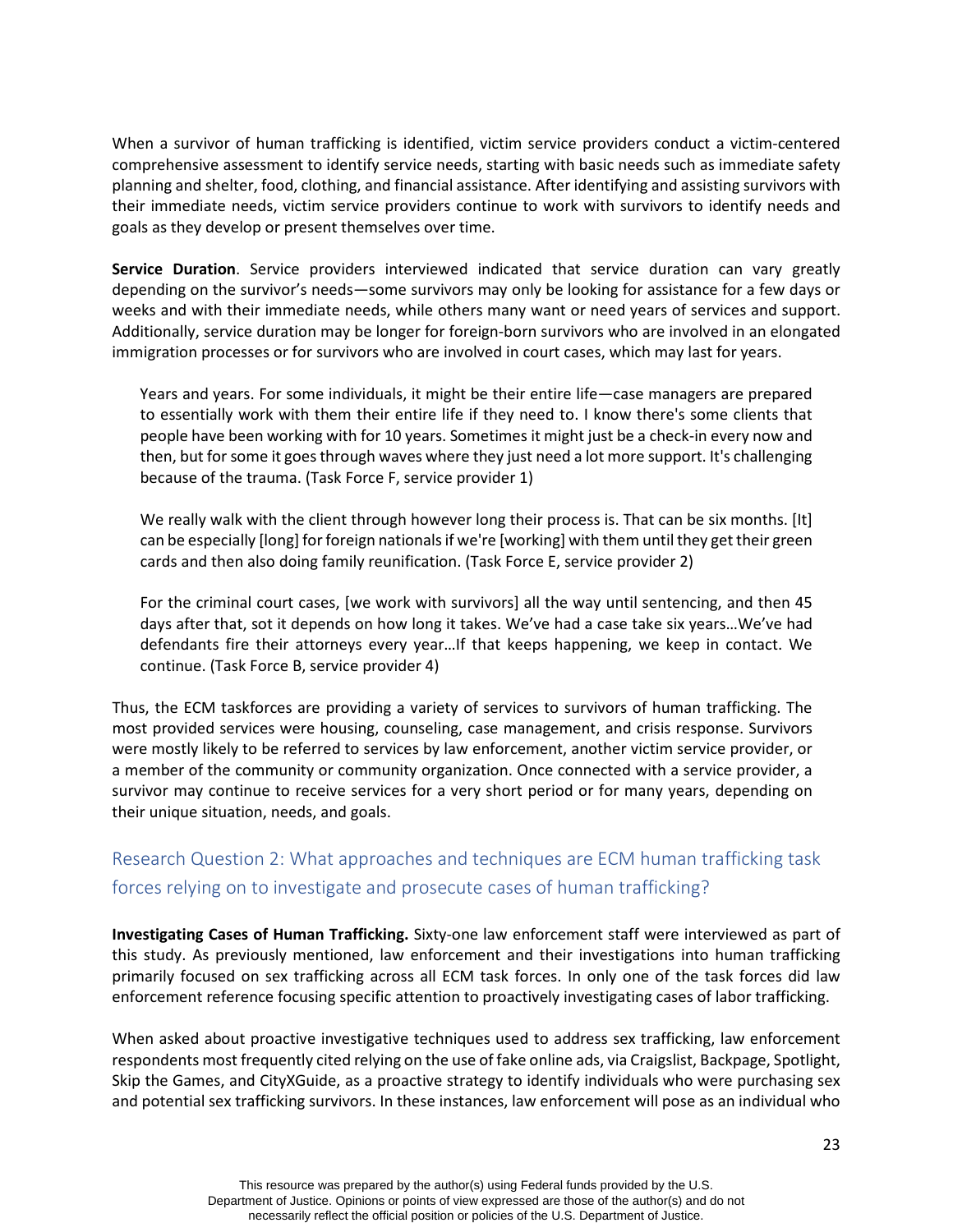identifies as female and who is selling sex, arrange a date and location to meet with the individual interested in purchasing the sex (typically a hotel), and arrest the buyer. Law enforcement will also pose as a person identifying as a male trying to purchase sex from a person identifying as a female, arrange a date and location, and arrest the individual who is the suspect. The female will usually also be arrested for prostitution in these situations; see further discussion below.

There are times when we will do what we call 'operations' where we will actively seek to bring the [survivors] to us, or we go to [them]. Because that's the only way we can—most of the times that we are able to get to the trafficker is through the [survivor]. What we do is set up fictitious ads or we will contact the [survivors] ads, and we will invite them to come out to our location or we may go to their location. Then we end up making arrests, of course, of the [survivor], but then we also—as the investigation furthers, then we're able to get more information from the victim and get the trafficker. We do proactive, but then like I said, we get the tips. We get a lot of tips. (Task Force A, law enforcement 7)

It's really online. The [survivors] are posting ads online. There are 100 different Web sites you can go to. She says she's available in [place], so through confidential means we contact them and arrange to meet up with them. We can either meet with them at their location, and our team will set up, and the undercover will meet the [survivor] at the door, and the rest of the team eventually makes their way in, and we take her up from there. Or we get a room, and they walk right into our room. Now, the [survivors] really aren't the focus of this task force. It's the people who are trafficking and pimping them. That's the easy part, getting them into a room or getting into their room. We're more concerned with the guy that's waiting in the next room or in the bathroom or in the car outside. That's where having this task force and having other guys who know what to look for can [help]. That's how we can generate a case. (Task Force B, law enforcement 2)

Basically, we answer ads and try to get them to come to us. We will go to them if we can…We try and have them come to us and then, basically, we have law enforcement there and we have victim service providers there. We have a routine, so to speak, so that a couple of investigators will talk to them and let them know what's going on. The tell them, "Our intention is to arrest you, and that we want to try and offer you some services or help you out," and then we'll introduce the victim service provider. If they want to talk, then they do. If not, they can turn around and walk out—some will sit and talk and some won't. If they do sit and talk, generally, they just go to the victim service provider. We remove ourselves from the process so they're not—they understand that they're not being interrogated by the police. Then, if they wish to seek out services, then they will give them those. Obviously, on our end, we try and determine if they're being trafficked. If they are, if there is someone who is forcing them into this, someone who is pimping them out, but also the victim service providers will try and get that information too, and generally they probably have more success than we do. (Task Force F, law enforcement 2)

In addition to online platforms, law enforcement noted uncovering potential sex trafficking through routine traffic stops or via reviews of restaurant and bar violations.

Law enforcement respondents also reported learning about potential human trafficking cases via referrals. Through the interviews conducted, referral streams were cited 157 times. The four most frequently cited referral streams included hotline or tip lines, such as Polaris, the National Center for Missing and Exploited Children, and local tip lines (33.1%), other law enforcement agencies (24.2%), victim

This resource was prepared by the author(s) using Federal funds provided by the U.S. Department of Justice. Opinions or points of view expressed are those of the author(s) and do not necessarily reflect the official position or policies of the U.S. Department of Justice.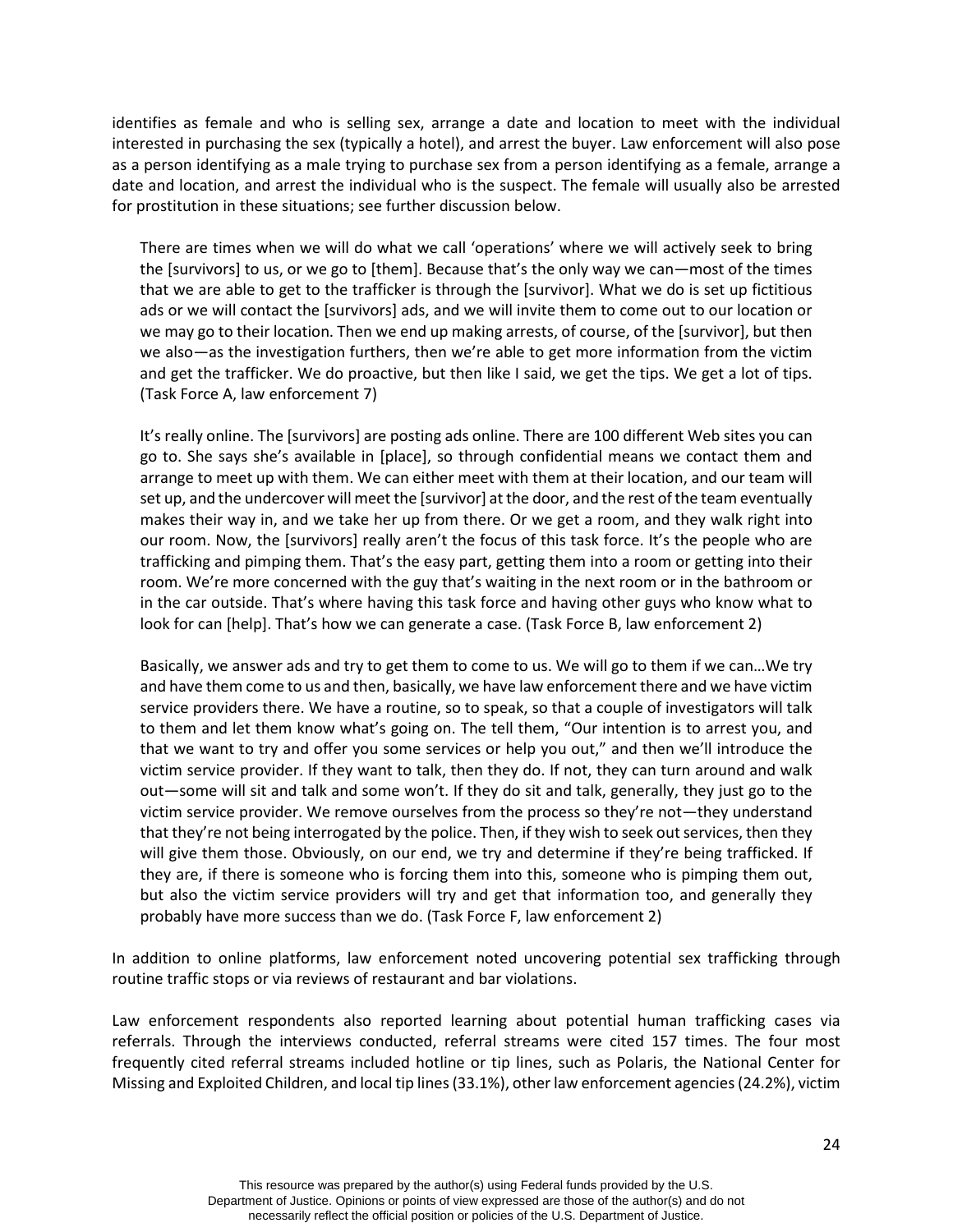service providers (13.4%), and non-justice government agencies, including county government and the department of family and children services (10.2%).

Few law enforcement respondents referenced formal procedures to conducting investigations into possible cases of human trafficking, as many respondents noted that each trafficking case can look different and requires flexibility in approach to achieve the best outcome.

You can't work each one the same way. Just like each victim is different, each case is different. Depending on what's identified, that's how you work it. Each case calls for something specific. It takes its own direction. You just go with the demands of the case. They're not all the same. You can't package them up and, "This is the same case across the board." It doesn't work that way. Victims are different. Suspects are different. Behaviors, patterns are all very different. Until you get involved in the investigation, that's when you identify all those. (Task Force C, law enforcement 6)

It's not a cookie-cutter approach. We just come together and decide how can we best get this done? That's pretty much the model we follow. People will come, and they ask, "All right, so what do I do?" It's, like, "I have a manual for you, but just follow along, and we'll show you the ropes, and then you're gonna develop your own way of how you want to do things," because everyone's different in their methodology and how they approach their cases. (Task Force A, law enforcement 9)

Half of the ECM task forces included in this study indicated that they may arrest a survivor as part of the investigation. Task forces who arrest survivors indicated that the practices were used as a strategy for ensuring survivor safety and leverage for cooperation in investigations. Two of the task forces indicated that individuals must identify as a victim of trafficking in order to not be arrested, released from jail, or to receive services.

A lot of the traffickers know if they can intimidate [survivors] enough they get the victim not to show up, then there's no trial, so we have had a time where we've arrested the victims to get them into court. That's our very, of course, last resort, but we've done it. (Task Force G, prosecutor 1)

It's how do you keep them safe but not criminalize them at the same time. Because your gut instinct is to keep them locked up because then I know they're safe, right? That's not always the nice thing to do either. (Task Force F, law enforcement 6)

The key word is victims. Once we identified them as a victim, they become a victim to us, and they are not going to be arrested. But, do you have some [survivors] who are loyal—they're loyal to their pimps or their traffickers, and they're not gonna say anything, and they go to jail. That happens too, but once they sit in...jail a little while, then they're, like, "I don't like this." If they wanna talk to us, then we'll go talk to them, and we identify them as a victim, then we will look at them as victims. (Task Force A, law enforcement 9)

Notably, three of the task forces indicated that there had been a change in practice, or state law, which had resulted in officers no longer arresting survivors of sex trafficking. Yet, survivors may still be arrested for trafficking-related offenses, such as drug possession or probation violations stemming from prostitution charges.

This resource was prepared by the author(s) using Federal funds provided by the U.S. Department of Justice. Opinions or points of view expressed are those of the author(s) and do not necessarily reflect the official position or policies of the U.S. Department of Justice.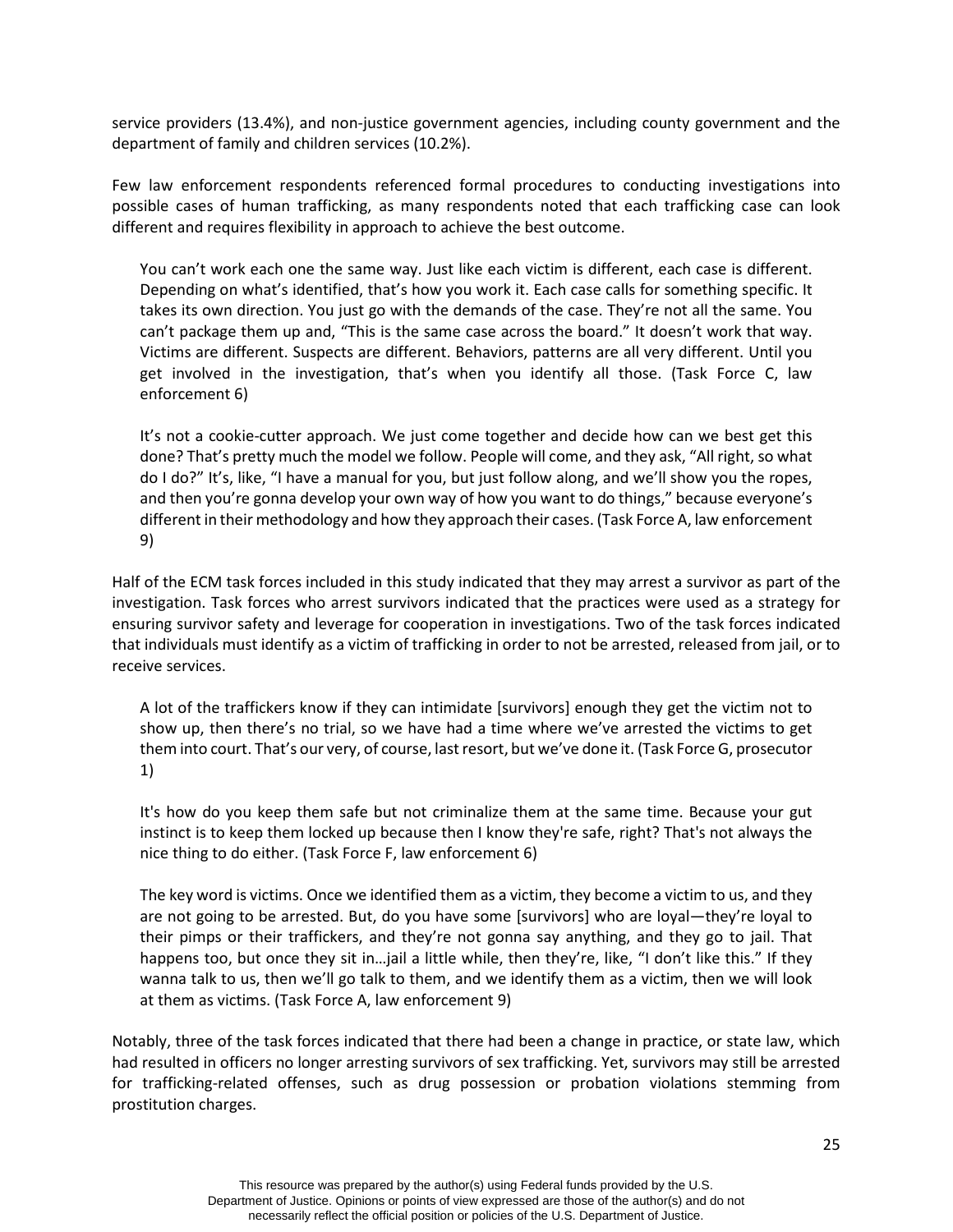When interacting with survivors of human trafficking upon arrest and through investigations, law enforcement reported implementing victim-centered and trauma-informed practices. Some law enforcement agencies indicated that they will interview a survivor immediately, while others will schedule the interview for another time. Three task forces have soft rooms available at their police station or office for use when interviewing survivors. Law enforcement agencies also incorporate female investigators when interacting with survivors who identify as female, dress in civilian clothes and use survivor's terminology when discussing the trafficking situation.

Law enforcement respondents noted leaning heavily on victim service providers during the first interaction with survivors, if service providers are involved in an operation, and throughout the investigation to ensure that the survivors needs are being met, that they are safe, and to assist in continuing to keep survivors engaged after they are initially identified. Law enforcement emphasized that addressing a survivor's most basic needs was a key part to engaging with the survivor and occurred prior to starting the interview process. Basic needs may include food, a safe place to rest, and medical attention. After the initial interaction, if law enforcement feels that the survivor's safety is at risk, respondents indicated that they work with victim service providers to find housing or shelter for the survivor or may arrest the suspect (if evidence permits), or the survivor, as previously discussed.

Notably, law enforcement frequently commented on the impact that their involvement in the ECM task force has had on how they interact with survivors and investigate cases of human trafficking. For the most part, law enforcement officers are trained on issues related to human trafficking through their departments and offices, as well as supported to attend larger state and national trainings and convenings. Trainings, along with the added funding and capacity to focus on cases of human trafficking has resulted in changes to how law enforcement approach and investigate cases of human trafficking, specifically sex trafficking. In particular, law enforcement agents have begun to perceive cases of human trafficking as requiring more time and labor investment than they may have previously thought was required.

Some of these agencies go out and do a proactive prostitution sting and arrest all of the victims and charge them with prostitution which we found through our methodology that it doesn't work. You're taking someone who is victim not by choice and charging them, you're putting them further into debt and further into the need to be bailed out and that keeps them in the game. The methodology now is to put them at the center of our work. Treat the criminals as criminals, not the victims. (Task Force J, law enforcement 2)

I think there has been a culture change based on the taskforce that's permeated the entire area. I think that I've seen a market shift in cases filed basically by investigators who come from general vice who were used to the street life of 'I'm just gonna make this case and make this deal and be done, and that's my investigation'. (Task Force A, prosecutor 1)

**Prosecuting Cases of Human Trafficking.** Twenty-four prosecutors were interviewed as a part of this study. Prosecutors indicated that they most frequently received referrals of human trafficking through law enforcement, but that they might learn about potential cases through a tip line, a victim service provider, or other community organization.

Once a case is received, the decision about whether to prosecute a case relied heavily on the evidence available to support the case and whether the survivor was willing to participate in the case. The most

This resource was prepared by the author(s) using Federal funds provided by the U.S. Department of Justice. Opinions or points of view expressed are those of the author(s) and do not necessarily reflect the official position or policies of the U.S. Department of Justice.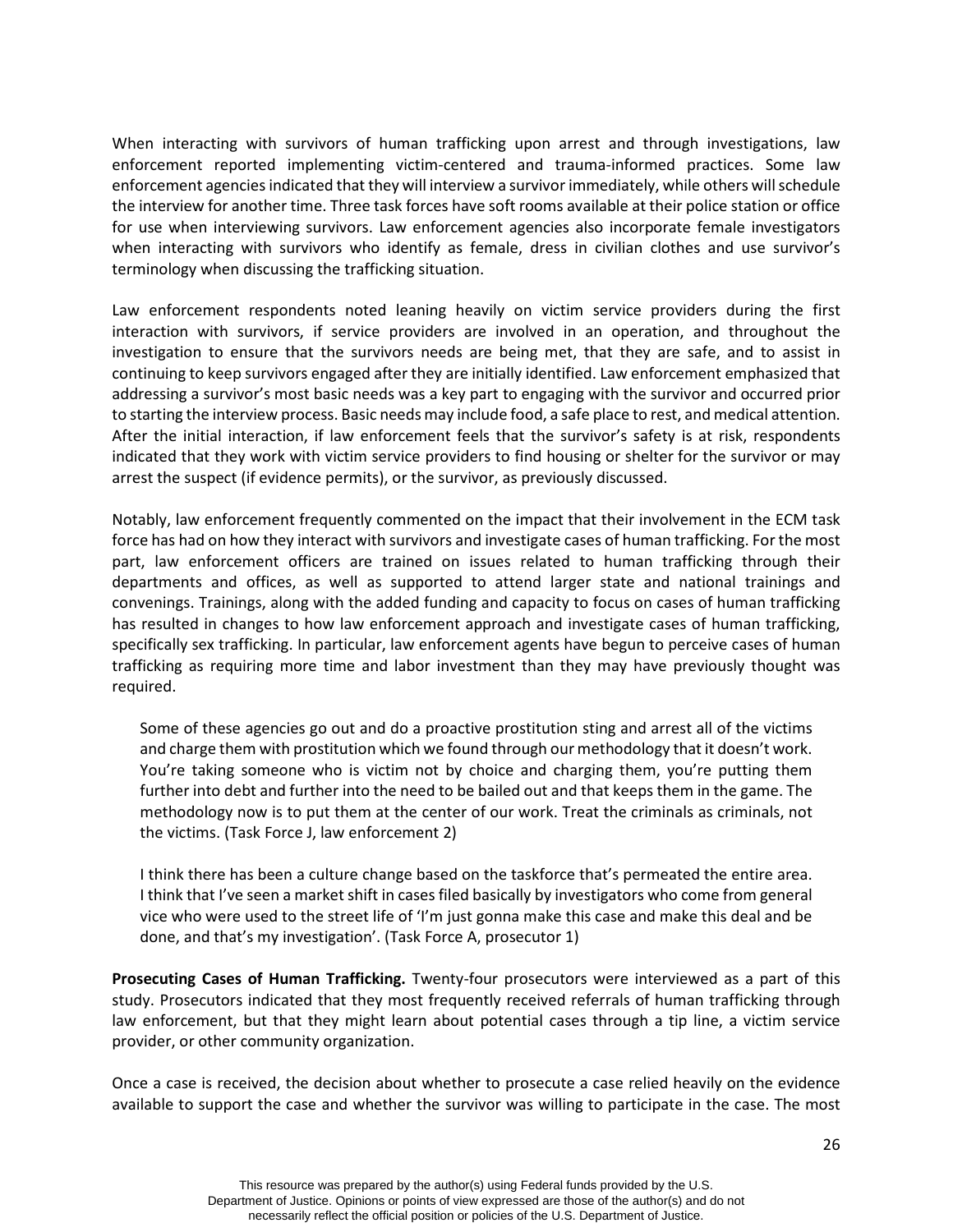common types of evidence that prosecutors are looking for to support cases of human trafficking are cell phones, text messages, videos, photos, surveillance, receipt of purchases, website ads, and money wires (see Table 9 for the types of evidence present in the case data we analyzed, which supports what prosecutors reported in interviews).

Three of the ten ECM task forces indicated that they can move forward with prosecuting cases of sex trafficking without survivor participation, but respondents across all task forces agreed that survivor testimony was helpful in securing a prosecution (see subsequent analyses presented later in this report as tables 18 and 19, which show that survivor testimony was significantly related to the prosecution decision).

As much corroboration as you could have, generally, it's very difficult to prosecute a case unless you have a victim telling a story. (Task Force J, Prosecutor 1)

A victim is required for prosecution. We have used undercover platforms with recorded conversations before, but we are very victim dependent, and need a consistent story. (Task Force G, law enforcement 3)

We're dead in the water without being able to have the victim tell the jury their story. (Task Force D, prosecutor 3)

It's funny that you asked if we absolutely need victim testimony because, well, for the forced broader coercion, I think you absolutely do unless somebody else has seen the [survivors] getting beat up. (Task Force F, prosecutor 2)

In cases in which there was a lack of evidence or survivor participation to prove human trafficking in court, prosecutors leaned heavily on other charges to secure a conviction against a suspect. These charges included sexual or physical violence charges, drug possession or drug trafficking charges, child related offenses such as child pornography or sexual child exploitation, weapons charges, pimping and promoting prostitution charges, and kidnapping, among others (see Table 13 for the distribution of types of charges filed in the sample of cases we analyzed).

Respondents indicated that federal prosecution criteria, which may require multiple survivors, interstate nexus, and evidence of force, fraud, and coercion, and the sentence that a suspect may receive through a federal versus a state prosecution, influenced whether a case was prosecuted at the federal or state level. Three of the ten ECM task forces included in this study indicated that the majority of sex trafficking cases were referred to federal prosecutors, six task forces referred the majority of cases to state prosecutors, and one task force said that sex trafficking cases are evenly referred to state and federal prosecutors. Task forces that were actively involved in investigating cases of labor trafficking indicated that these cases are typically referred to the federal prosecuting agency.

Part of the decision making is to get the biggest conviction. In some cases, we prosecute in either the federal or state first and then charge other violations in another level. That's not double jeopardy. The determination is largely based upon the prosecutors and what they consider to be a good case…Judges are different. Prosecutors are aware of the judges that they have before them and what the judges believe are worthy cases and how they rule in the courts in certain things. (Task Force J, law enforcement 2)

This resource was prepared by the author(s) using Federal funds provided by the U.S. Department of Justice. Opinions or points of view expressed are those of the author(s) and do not necessarily reflect the official position or policies of the U.S. Department of Justice.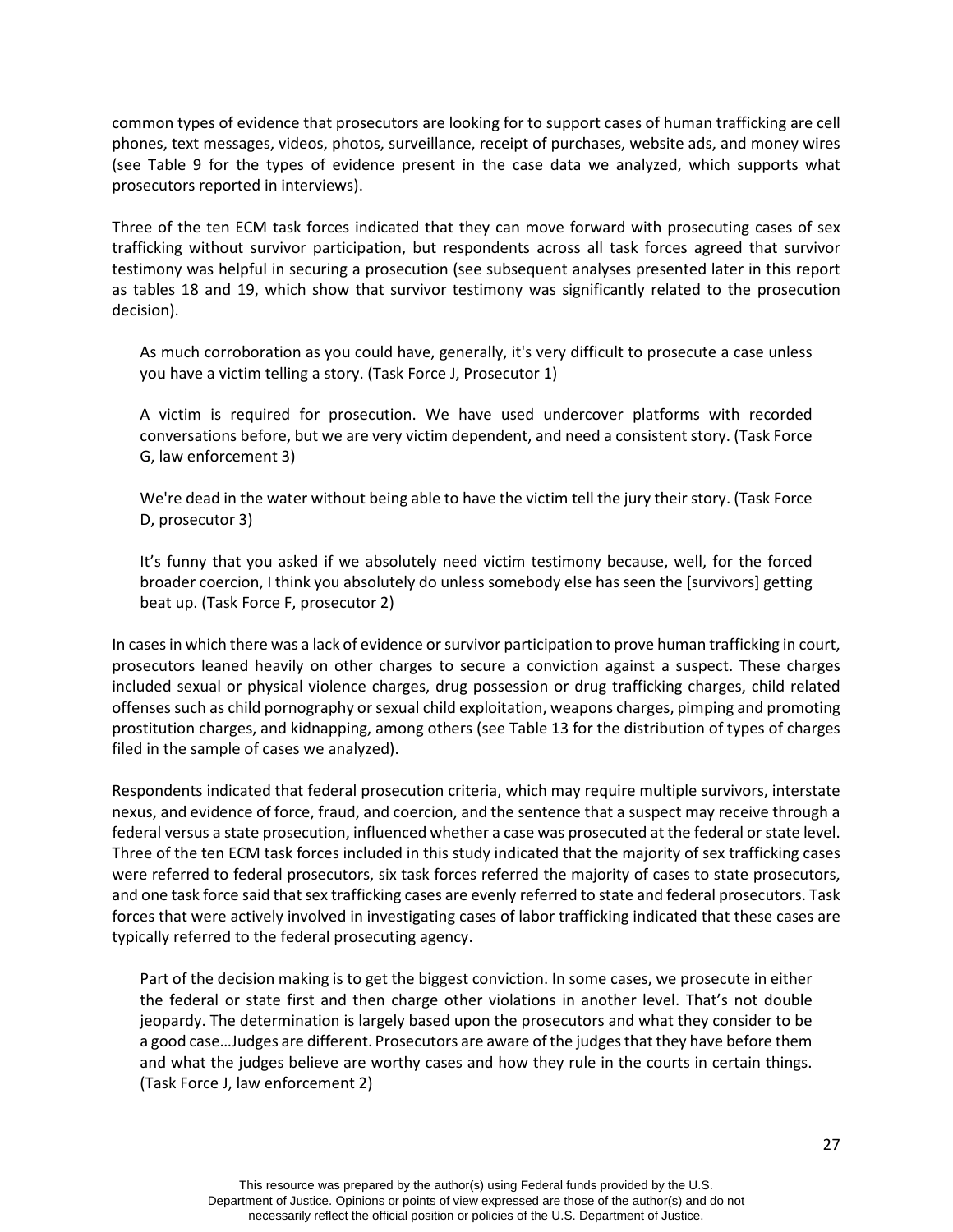There are certain cases that are better served with the state level, and then there are certain cases that are better served at federal level. We've worked that out between us, which is gonna get us a bigger buck, basically, for our money. A bigger bite for the money, I guess you could say. (Task Force A, law enforcement 7)

With respect to interacting with survivors, prosecutors indicated spending a significant amount of time with survivors to build rapport and to prepare them for court proceedings. Prosecutors across seven ECM taskforces indicated that they also relied heavily on victim advocates employed by their own office or external service providers to engage with and communicate with survivors over the course of the case. However, respondents also mentioned that how they communicate with survivors may differ across cases depending on how the case was referred to their office, the survivor's preferences, and with whom the survivors have already established rapport, which in some cases may be law enforcement.

My interactions with victims are predominantly through social workers. Quite honestly, they keep tabs on the victims. They're making sure that the victims are getting what they need, getting access to services if they need them, getting help navigating their participation in this whole criminal justice system, making sure they interface with me and build rapport with the victim and build trust with the victim, so that if the time comes that we have to try the case and they have to testify, they're available to support and ready, and we know where they are and we can have access to them, that they are taken [care] of. (Task Force A, prosecutor 1)

We have victim advocates who work in our office. On these types of cases or any cases in general, they talk to them. The victim advocates talk to the victims individually and then depending upon the nature of the communication, we join in on those conversations, whether it's a conference call or meetings with the victims. If it's a more difficult conversation for whatever reason, it's not like the victims can't talk to us. We'll participate in as many of those conversations as needed as well, again, whether on the phone or in person. (Task Force D, prosecutor 2)

If the victim comes in to us through law enforcement, then I generally rely on that law enforcement officer to maintain the relationship with the victim as they've been trained to do, so that the victim continues to assist us in the investigation. For trafficking victims pre-trial, I try and check in with some regularity just to make sure that they're doing okay. That they understand what's going on with the case since they're essential to prosecution. It depends. Some victims want more and need more from our side of things. Some need less. (Task Force E, prosecutor 1)

As previously mentioned, the law enforcement and prosecutors included in this study reported few cases of labor trafficking that had been successfully investigated and prosecuted. Therefore, discussions of human trafficking investigations and prosecution focused primarily on sex trafficking and more specifically, commercial sex trafficking. Investigations into these cases relied heavily on online platforms; however, law enforcement also reported learning about potential cases through hotlines and other law enforcement and government agencies. When a survivor was uncovered, half of the ECM task forces indicated that they may arrest the survivor.

Prosecutors most often learned about cases of human trafficking through law enforcement partners. Decisions about whether to pursue a case relied heavily on the evidence available to support the case, including cell phone and other digital data, and receipts. Only three of ECM taskforces indicated that they can move forward with prosecuting cases of sex trafficking without survivor participation; prosecutors and law enforcement across all task forces agreed that survivor testimony was helpful in securing a

This resource was prepared by the author(s) using Federal funds provided by the U.S. Department of Justice. Opinions or points of view expressed are those of the author(s) and do not necessarily reflect the official position or policies of the U.S. Department of Justice.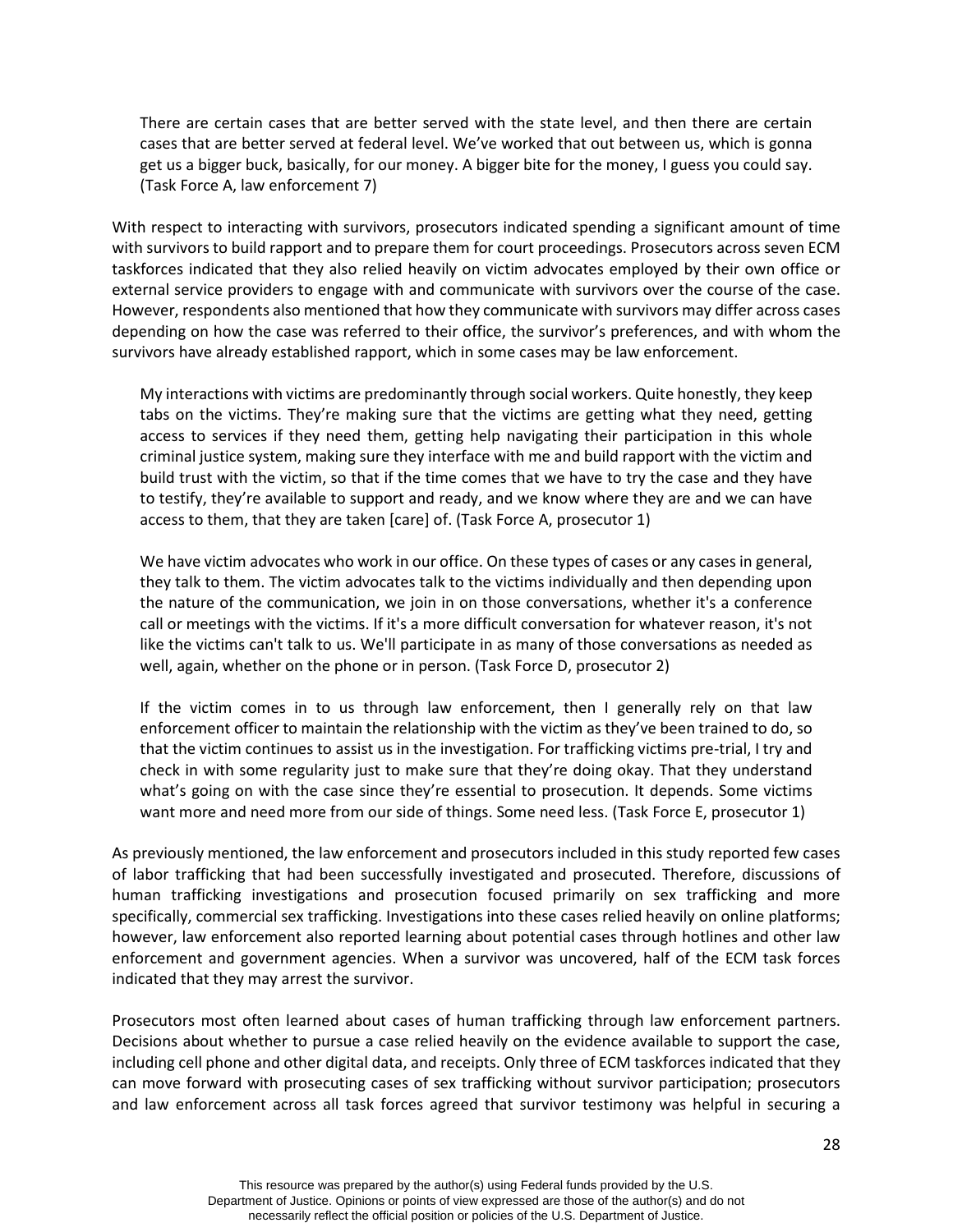prosecution. In cases in which there was a lack of evidence or survivor participation to prove human trafficking in court, prosecutors leaned heavily on other charges to secure convictions, including drug possession or sexual or physical assault charges.

<span id="page-32-0"></span>Research Question 3: Which characteristics of human trafficking cases or features of the offense predict case outcomes (such as prosecution)? In addition, how does the presence of certain ECM human trafficking task force elements contribute to those case outcomes?

To answer this research question, we drew upon analysis from our human trafficking case file review. For context, we first provide a descriptive profile of the characteristics of cases, survivors, and suspects for the law enforcement investigative case files that we analyzed from the 8 evaluation task forces that provided these data. Next, we present the results of our bivariate analyses and multivariate model predicting prosecution in these cases, which get to the heart of the question.

#### <span id="page-32-1"></span>Human Trafficking Case File Review

We collected and coded data from 226 closed cases<sup>[40](#page-32-2)</sup> identified by law enforcement as investigations into human trafficking across eight ECM task force sites. For each task force, we requested a random sample of cases spanning the period since the task force began receiving ECM funding. These closed cases were defined as investigations into human trafficking which resulted in one of the following three outcomes: (1) a suspect was arrested and prosecuted (on state or federal charges) for human trafficking or other offenses; (2) a suspect was arrested but no charges were filed and the case investigation was subsequently closed; or (3) no suspects were arrested or prosecuted and the investigation was closed by law enforcement.

We utilized the case file data to analyze cases investigated by the ECM task forces and identify differences on key characteristics across task forces and by certain task force features (such as task force leadership, organizational structure/coverage area, and colocation). The case characteristics we examined included:

- the type of trafficking involved
- how the incident was identified by law enforcement
- venue/location of the incident
- agency conducting the investigation
- whether other investigative agencies were involved in the investigation
- whether a minor survivor was involved
- survivor and suspect demographics
- types of evidence collected

 $\overline{a}$ 

• information about the arrest, indictment, and prosecution of trafficking suspects

<span id="page-32-2"></span><sup>&</sup>lt;sup>40</sup> We use the terminology of "cases" throughout this section of the report to refer to law enforcement investigations into potential human trafficking. To be clear, the "case file" reviews that we conducted were reviews of law enforcement files and records pertaining to *investigations into possible human trafficking* that law enforcement conducted. Law enforcement refer to investigations they work on as "cases" and we elected to adopt this terminology for this report.

This resource was prepared by the author(s) using Federal funds provided by the U.S. Department of Justice. Opinions or points of view expressed are those of the author(s) and do not necessarily reflect the official position or policies of the U.S. Department of Justice.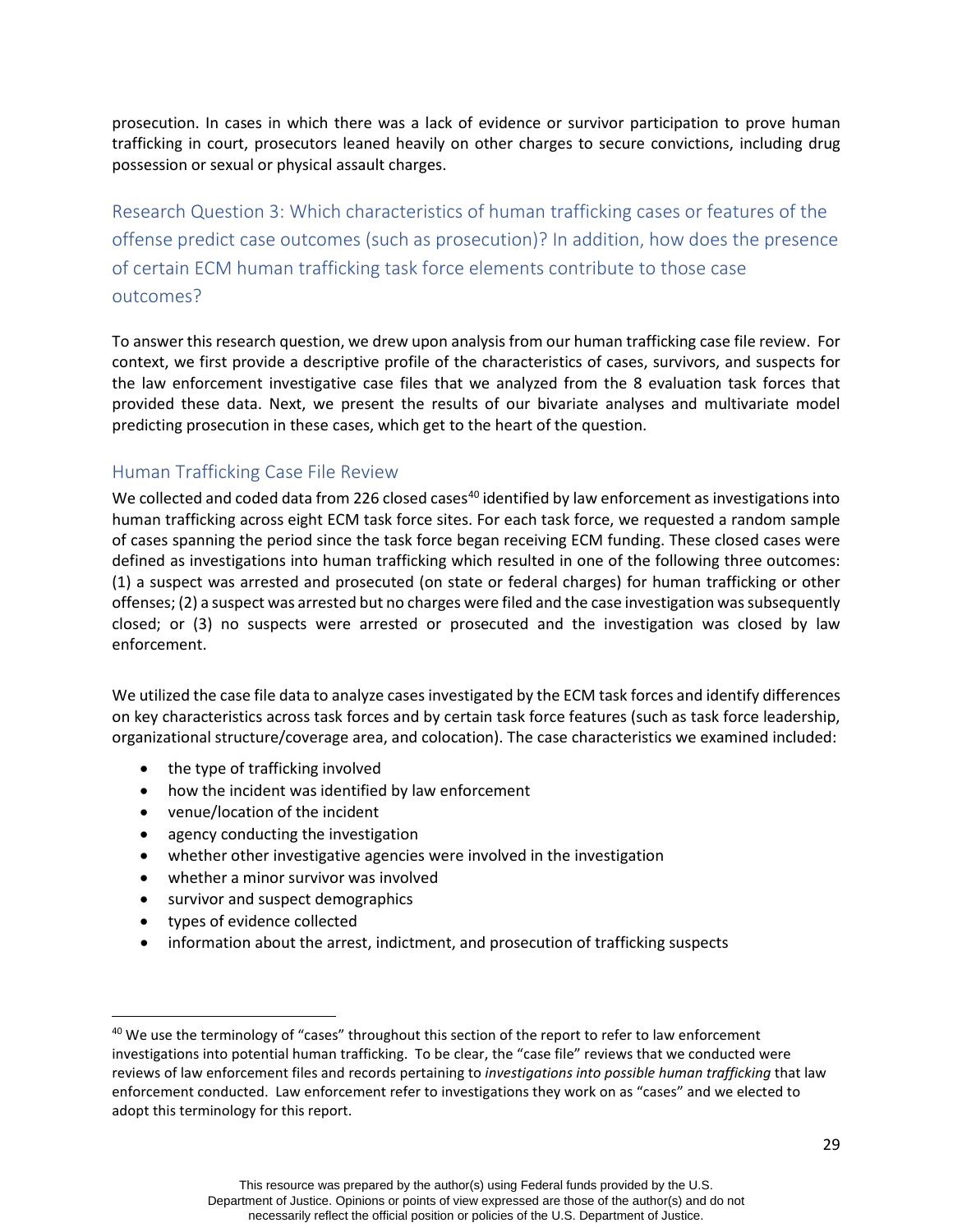We conducted bivariate analyses to understand how various case and suspect characteristics related to case outcomes (arrest and prosecution), but we first present descriptive statistics of case characteristics. In this section, tables 6 through 13 are based on the total of 226 case investigations in our sample, but each table notes the number of observations used to produce statistics in the table (i.e., the total number of non-missing cases). Table 14 is based on the total of 208 survivors, and tables 15 and 16 are based on the total of 257 suspects from the 226 investigations analyzed. Table 17 is based on the 150 suspects who were prosecuted, while table 18 presents bivariate statistics for 196 suspects arrested and 150 suspects prosecuted. Finally, table 19, which shows results of the multivariate predictive model, is based on the total of 196 arrested suspects who were either prosecuted or not prosecuted.

Table 6, below, shows the distribution of cases across the eight ECM task force sites, classified by trafficking type: investigations of sex trafficking, labor trafficking, or both sex and labor trafficking. A majority (92%) of the sampled cases we reviewed were investigations into sex trafficking, while 6% were investigations into labor trafficking, and 2% were investigations into both sex and labor trafficking. This distribution of trafficking type varied across task forces, with a couple of task forces having exclusively sex trafficking investigations, while one task force had one-third of its cases involve labor trafficking. The low numbers of labor trafficking cases in this random sample illuminates a fundamental challenge that nearly every task force is facing: figuring out how to more effectively uncover, investigate, and respond to labor trafficking in the communities they serve.

| <b>Study Site</b> | All cases | Sex Trafficking | Labor Trafficking | Sex & Labor Trafficking |
|-------------------|-----------|-----------------|-------------------|-------------------------|
| (ECM Task Force)  | (n)       | (n)             | (n)               | (n)                     |
| 1. Task Force A   | N/A       |                 |                   |                         |
| 2. Task Force B   | 20        | 20              | 0                 |                         |
| 3. Task Force C   | 30        | 20              | 6                 | 4                       |
| 4. Task Force D   | 28        | 24              | 3                 |                         |
| 5. Task Force E   | 35        | 35              | O                 |                         |
| 6. Task Force F   | 20        | 20              | 0                 | O                       |
| 7. Task Force G   | 40        | 38              | $\mathcal{P}$     |                         |
| 8. Task Force H   | 23        | 20              | 3                 |                         |
| 9. Task Force I   | N/A       |                 |                   |                         |
| 10. Task Force J  | 30        | 30              | 0                 | n                       |
| <b>TOTAL</b>      | 226       | 207             | 14                | 5                       |

**Table 6. Number of Investigations into Human Trafficking Reviewed, By Task Force**

## <span id="page-33-0"></span>Case Characteristics by Type of Human Trafficking

A profile of case characteristics for investigative cases reviewed across all task force sites is presented in table 7, which includes method of identification by law enforcement, the venue/location of the incident, the lead agency conducting the investigation, whether other investigative agencies were involved in the investigation, and whether there was a minor survivor involved in the suspected trafficking crime.

The data showed that potential human trafficking was most often identified by law enforcement through undercover sting operations (31%), while the second most common method was through a tip to law enforcement (21%), which included tips from the community, services providers, family, and the national human trafficking hotline. The latter is a more reactive approach to identification that occurred for a

This resource was prepared by the author(s) using Federal funds provided by the U.S. Department of Justice. Opinions or points of view expressed are those of the author(s) and do not necessarily reflect the official position or policies of the U.S. Department of Justice.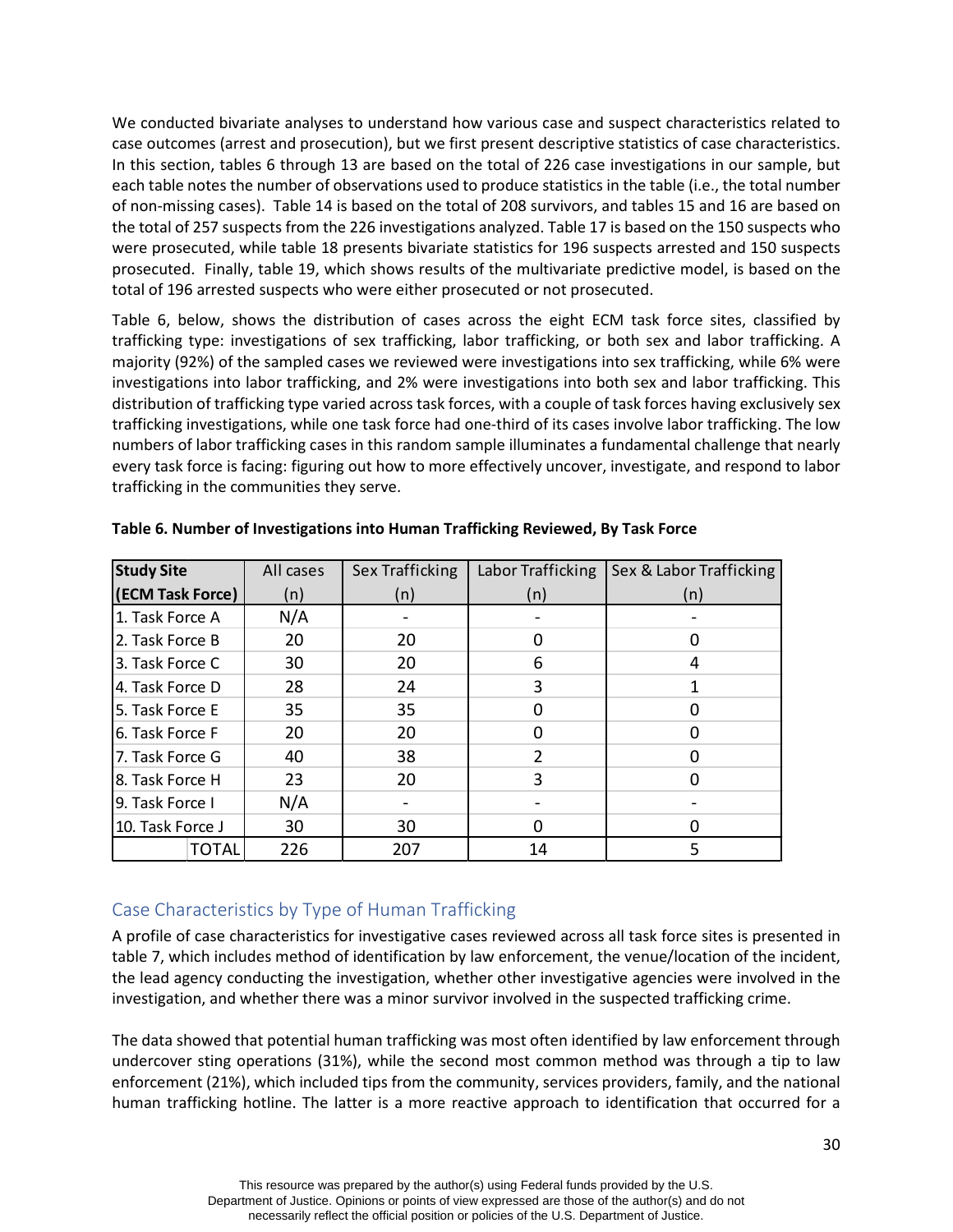greater share of labor cases compared to sex trafficking cases. This is understandable, given the hidden nature of labor trafficking and the fact that most law enforcement agencies are not proactively investigating labor trafficking.

Identification of potential trafficking through online sources (such as Facebook, Backpage ads, and other similar websites) was also common, occurring in 17% of cases, while referral from other actors in the justice system (such as probation, juvenile justice agencies, or NCMEC) led to 14% of all cases identified. The percentage of referrals from other system actors was higher for labor trafficking cases (33%), the most common identification method for this type of exploitation. Other methods of uncovering human trafficking (patrol/traffic stops, referrals from ongoing investigations, and self-report by survivors) occurred less frequently (each comprising 5-7% of all cases).

We also collected information about the venue or location where the incident took place. Several of these venues were physical locations, such as hotels, residences, and businesses (restaurants and bars), but the most common venue was not a physical space, but rather, the internet (44%), where survivors were identified by law enforcement—although in these situations, the arrests of suspects and the identification of survivors usually occurred in other locations such as a residence. Beyond the internet, the next most common venues for human trafficking cases identified by these task forces were hotels (19%), residences (19%), and the street (13%).

A minor survivor was involved in 44% of the human trafficking investigations we reviewed. Minors were involved in all types of trafficking cases and they were involved in a similar share of sex trafficking investigations (43%) and labor trafficking investigations (43%).

In 60% of the cases we reviewed, the agency conducting the investigation was the local police department. Sheriffs' offices led 26% of the investigations, and the State Attorney General's Office was the lead agency for 7% of all cases. Interestingly, for the cases we reviewed, State AG Offices were responsible for investigating a larger share of labor trafficking investigations (21%) than sex trafficking investigations (6%). Other law enforcement entities that led human trafficking investigations for the task forces included statewide law enforcement investigative agencies (3% of investigations) and federal law enforcement components (2% of investigations). In about one-third of cases reviewed, the law enforcement agency conducting the investigation received assistance from another law enforcement agency that provided support. This rate of collaboration was higher (50%) for labor trafficking cases compared to sex trafficking investigations (32%) (Table 7).

Nearly two-thirds of the human trafficking cases (62%) we reviewed went forward to prosecution. The proportion of sex trafficking cases that went forward to prosecution (65%) was much higher than the share of labor trafficking cases (21%), but this finding should be interpreted with some caution since the number of cases (n=19) involving labor trafficking was small. (Table 7).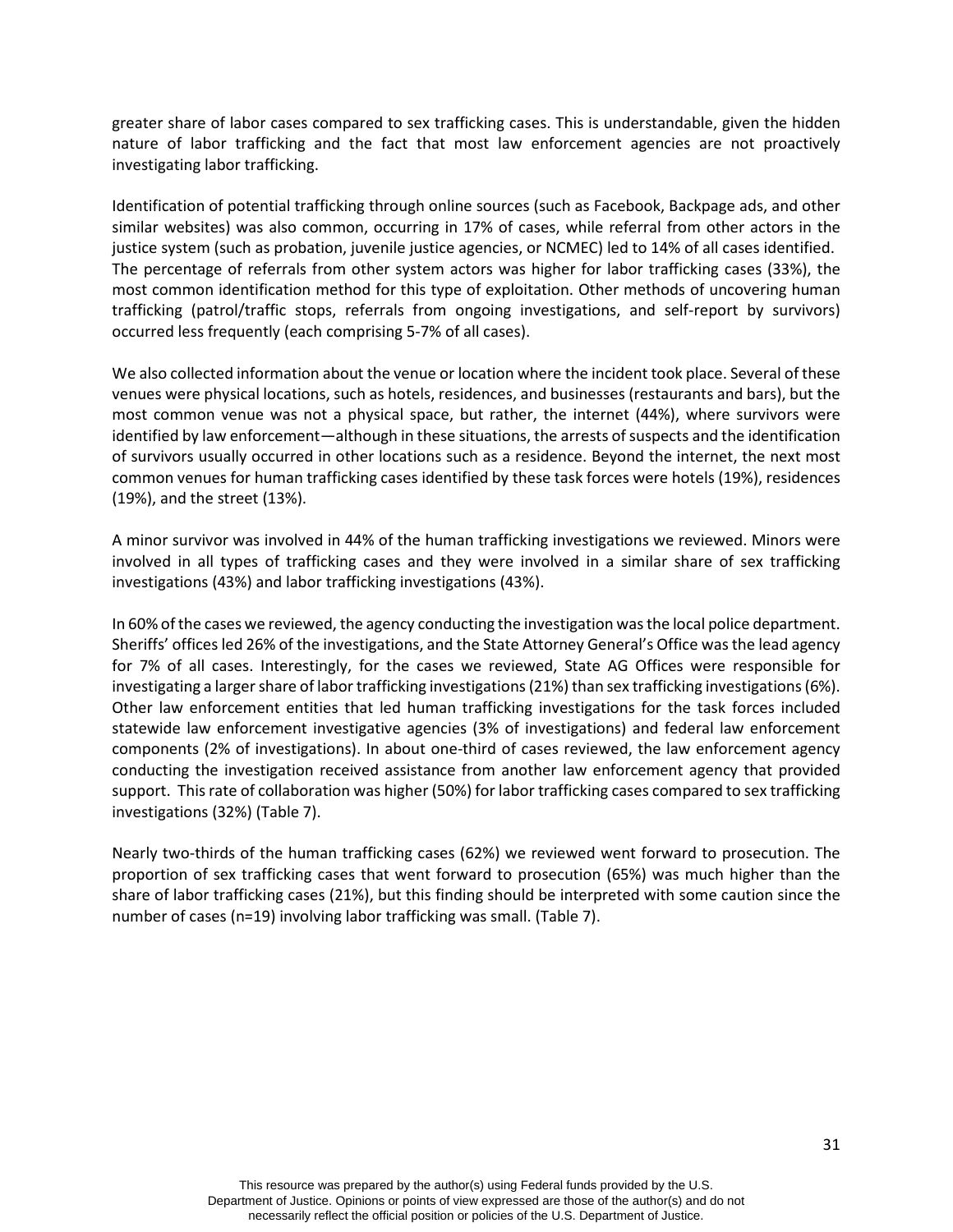| Table 7. Case Characteristics, By Type of Human Trafficking |  |  |
|-------------------------------------------------------------|--|--|
|-------------------------------------------------------------|--|--|

|                                                        |           | Sex         | Labor       | Sex & Labor |  |  |
|--------------------------------------------------------|-----------|-------------|-------------|-------------|--|--|
|                                                        | All cases | Trafficking | Trafficking | Trafficking |  |  |
| <b>Case Characteristic</b>                             | $(n=226)$ | $(n=207)$   | $(n=14)$    | $(n=5)$     |  |  |
| Identification/how did case come to the                |           |             |             |             |  |  |
| attention of LE?                                       |           |             |             |             |  |  |
| Sting/undercover operation                             | 31.3%     | 33.5%       | 8.3%        |             |  |  |
| Tip (from community, victim                            |           |             |             |             |  |  |
| services, family, hotline)                             | 20.6%     | 19.8%       | 25.0%       | 40.0%       |  |  |
|                                                        |           |             |             |             |  |  |
| Online website (Facebook/Backpage/other)               | 16.8%     | 17.3%       | 16.7%       |             |  |  |
| Referral from other CJS agency                         | 14.0%     | 11.7%       | 33.3%       | 60.0%       |  |  |
| Patrol                                                 | 6.5%      | 6.6%        | 8.3%        |             |  |  |
| Ongoing investigation                                  | 5.6%      | 5.6%        | 8.3%        |             |  |  |
| Survivor self-report                                   | 5.1%      | 5.6%        |             |             |  |  |
| Venue/locaton of incident                              |           |             |             |             |  |  |
| Internet/online personals                              | 44.4%     | 48.2%       | 7.1%        |             |  |  |
| Hotel                                                  | 18.5%     | 18.5%       |             |             |  |  |
| Residence                                              | 19.4%     | 17.8%       | 21.4%       | 80.0%       |  |  |
| <b>Street</b>                                          | 12.5%     | 12.2%       | 14.3%       | 20.0%       |  |  |
| Restaurant/bar                                         | 1.9%      |             | 28.6%       |             |  |  |
| Other                                                  | 3.2%      | 1.5%        | 28.6%       |             |  |  |
| Lead investigative agency                              |           |             |             |             |  |  |
| Local Police Department                                | 59.7%     | 62.8%       | 28.6%       | 20.0%       |  |  |
| <b>Sheriff's Office</b>                                | 25.7%     | 24.2%       | 35.7%       | 60.0%       |  |  |
| <b>State Attorney General's Office</b>                 | 7.1%      | 6.3%        | 21.4%       |             |  |  |
| State Law Enforcement Investigative Agency             | 3.1%      | 3.4%        |             |             |  |  |
| Federal Law Enforcement Agency (FBI,                   |           |             |             |             |  |  |
| HIS/ICE)                                               | 2.2%      | 1.0%        | 14.3%       | 20.0%       |  |  |
| <b>ECM Human Trafficking Task Force</b>                | 2.2%      | 2.4%        |             |             |  |  |
| Other agency involved in the investigation             | 33.6%     | 32.4%       | 50.0%       | 40.0%       |  |  |
| Incident involved a minor victim                       | 43.6%     | 43.2%       | 42.9%       | 60.0%       |  |  |
| Case went forward to prosecution                       | 62.1%     | 65.1%       | 21.4%       | 60.0%       |  |  |
| Note: Percentages shown are based on non-missing cases |           |             |             |             |  |  |

This resource was prepared by the author(s) using Federal funds provided by the U.S. Department of Justice. Opinions or points of view expressed are those of the author(s) and do not necessarily reflect the official position or policies of the U.S. Department of Justice.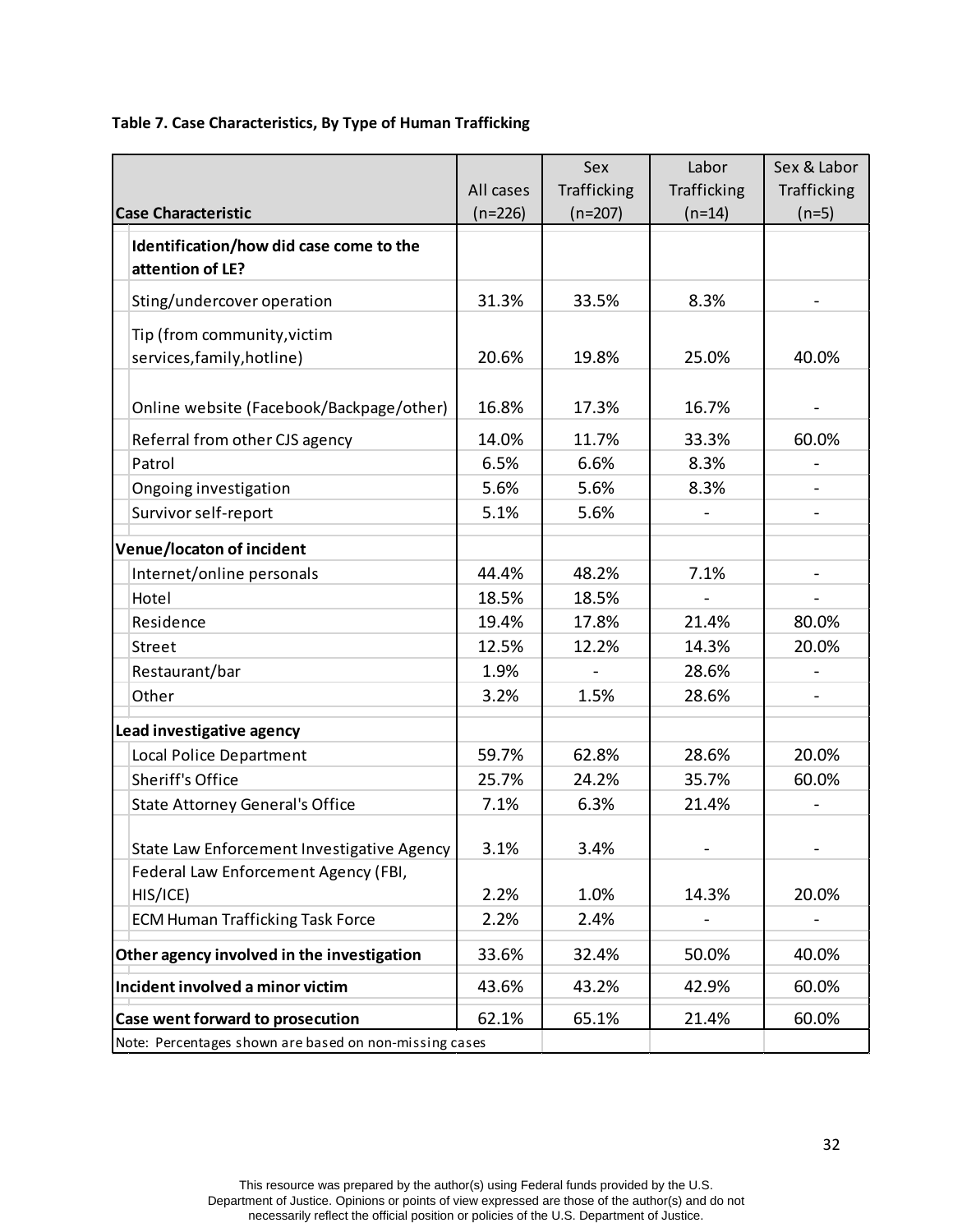# Case Characteristics by Task Force

### Method of identification

In table 8, we present the methods that law enforcement used to identify cases of human trafficking, disaggregated by task force. Undercover sting operations were the most common means of identifying human trafficking (31%), but this rate varied widely across task forces. The second most frequent method of identification was a tip (from the community, victim services, family, or the national human trafficking hotline) (21%), but there was variation on this method among task forces, ranging from 3% to 54%. Identification of human trafficking through online websites and referrals from other CJS agencies both ranged from 0% to 62% across task forces. The share of cases identified through an ongoing investigation was low (ranging from 0% to 20% across task forces), as was the proportion that were identified through survivor self-report (ranging from 0% to 15%) (Table 7). It should be noted that Task Force E has a distribution on identification method that is dramatically different from the other task forces, with 97% of its cases identified through undercover sting operations by law enforcement. This underscores differences in approach in how the law enforcement components of task forces target resources toward identify potential human trafficking cases.

|                                                                       |           |              |        |        | <b>Study Site (Task Force)</b> |        |        |        |        |
|-----------------------------------------------------------------------|-----------|--------------|--------|--------|--------------------------------|--------|--------|--------|--------|
|                                                                       | All Sites | <sub>B</sub> | C      | D      | E                              | F      | G      | н      | J      |
| <b>Method of identification</b>                                       |           |              |        |        |                                |        |        |        |        |
| Sting/undercover operation                                            | 31.3%     | 40.0%        | 0.0%   | 3.6%   | 97.1%                          | 5.0%   | 24.2%  | 47.8%  | 13.8%  |
| Tip (from community, victim<br>services, family, national<br>hotline) | 20.6%     | 10.0%        | 23.1%  | 53.6%  | 2.9%                           | 35.0%  | 18.2%  | 17.4%  | 10.3%  |
| Online website<br>(Facebook/Backpage/other)                           | 16.8%     | 15.0%        | 0.0%   | 25.0%  | 0.0%                           | 0.0%   | 18.2%  | 8.7%   | 62.1%  |
| Referral from other CJS<br>agency                                     | 14.0%     | 5.0%         | 61.5%  | 10.7%  | 0.0%                           | 10.0%  | 12.1%  | 4.4%   | 10.3%  |
| Patrol                                                                | 6.5%      | 20.0%        | 7.7%   | 0.0%   | 0.0%                           | 15.0%  | 15.2%  | 0.0%   | 0.0%   |
| Ongoing investigation                                                 | 5.6%      | 10.0%        | 7.7%   | 0.0%   | 0.0%                           | 20.0%  | 3.0%   | 13.0%  | 0.0%   |
| Survivor self-report                                                  | 5.2%      | 0.0%         | 0.0%   | 7.1%   | 0.0%                           | 15.0%  | 9.1%   | 8.7%   | 3.5%   |
| <b>TOTAL</b>                                                          | 100.0%    | 100.0%       | 100.0% | 100.0% | 100.0%                         | 100.0% | 100.0% | 100.0% | 100.0% |
| Note: Percentages shown are based on non-missing cases                |           |              |        |        |                                |        |        |        |        |

### **Table 8. Method of Identification, By Task Force (n=214)**

### Venue/location of incident

As mentioned previously, the most common venue where human trafficking was identified was the internet (44%), but the share of cases uncovered through this method varied widely among task forces, from a low of 10% in one task force to a high of 100% in another. The next two most frequent locations where suspected human trafficking was identified (hotels and residences) both comprised 19% of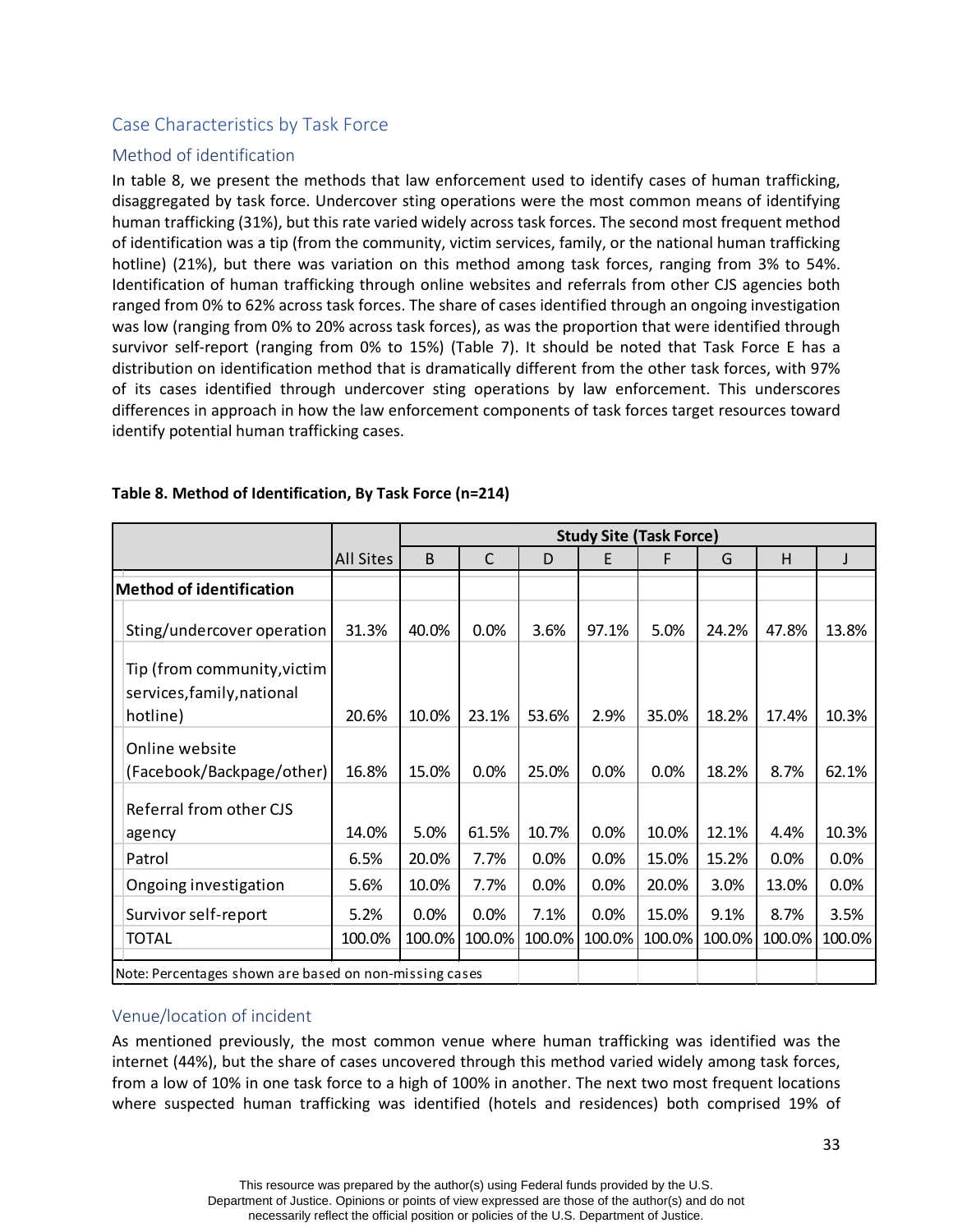investigations overall, but also varied considerably across task forces, from 0 % to 73% for hotels, and from 0% to 62% for residences (Table 9).

|                                                        |                  |        | <b>Study Site (Task Force)</b> |        |        |        |        |        |        |
|--------------------------------------------------------|------------------|--------|--------------------------------|--------|--------|--------|--------|--------|--------|
|                                                        | <b>All Sites</b> | B      | C                              | D      | E      | F      | G      | H      |        |
| Venue/location of incident                             |                  |        |                                |        |        |        |        |        |        |
| Internet/online ads                                    | 44.4%            | 50.0%  | 10.3%                          | 40.7%  | 100.0% | 31.6%  | 29.4%  | 59.1%  | 26.7%  |
| Hotel                                                  | 18.5%            | 20.0%  | 3.5%                           | 11.1%  | 0.0%   | 10.5%  | 14.7%  | 13.6%  | 73.3%  |
| Residence                                              | 19.4%            | 0.0%   | 62.1%                          | 33.3%  | 0.0%   | 57.9%  | 5.9%   | 9.1%   | 0.0%   |
| Street                                                 | 12.5%            | 30.0%  | 13.8%                          | 3.7%   | 0.0%   | 0.0%   | 47.1%  | 0.0%   | 0.0%   |
| Restaurant/bar                                         | 1.9%             | 0.0%   | 3.5%                           | 3.7%   | 0.0%   | 0.0%   | 0.0%   | 9.1%   | 0.0%   |
| Other                                                  | 3.2%             | 0.0%   | 6.9%                           | 7.4%   | 0.0%   | 0.0%   | 2.9%   | 9.1%   | 0.0%   |
| <b>TOTAL</b>                                           | 100.0%           | 100.0% | 100.0%                         | 100.0% | 100.0% | 100.0% | 100.0% | 100.0% | 100.0% |
| Note: Percentages shown are based on non-missing cases |                  |        |                                |        |        |        |        |        |        |

### **Table 9. Location of Incident, By Task Force (n=216)**

### Assistance from other law enforcement agencies with investigation

In just over a third of the human trafficking investigative cases reviewed, the primary law enforcement agency was assisted by other agencies (including federal agencies (e.g., FBI, HSI) and statewide investigative partners) on the investigation. The rate of involvement of other law enforcement agencies varied across the task forces, ranging from a low of 10% of cases in one task force to a high of 61% of investigations in another task force (Table 10).

|                                                        |                                                             |      | <b>Study Site (Task Force)</b> |      |      |      |      |      |      |  |  |  |
|--------------------------------------------------------|-------------------------------------------------------------|------|--------------------------------|------|------|------|------|------|------|--|--|--|
|                                                        | <b>All Sites</b>                                            | B    |                                | D    |      |      | G    | H    |      |  |  |  |
|                                                        | Other law enforcement agency involved in the investigation? |      |                                |      |      |      |      |      |      |  |  |  |
| Yes                                                    | 34%                                                         | 40%  | 50%                            | 46%  | 11%  | 50%  | 23%  | 61%  | 10%  |  |  |  |
| No                                                     | 66%                                                         | 60%  | 50%                            | 54%  | 89%  | 50%  | 77%  | 39%  | 90%  |  |  |  |
| <b>TOTAL</b>                                           | 100%                                                        | 100% | 100%                           | 100% | 100% | 100% | 100% | 100% | 100% |  |  |  |
| Note: Percentages shown are based on non-missing cases |                                                             |      |                                |      |      |      |      |      |      |  |  |  |

#### Investigations involving minor survivors

Minor survivors were involved in 44% of all human trafficking investigations reviewed for this study (this share includes cases involving minor survivors only plus cases that included both minor and adult survivors). The proportion of cases involving minor survivors varied across task forces, from a low of 6% to a high of 60% of all investigations (Table 11).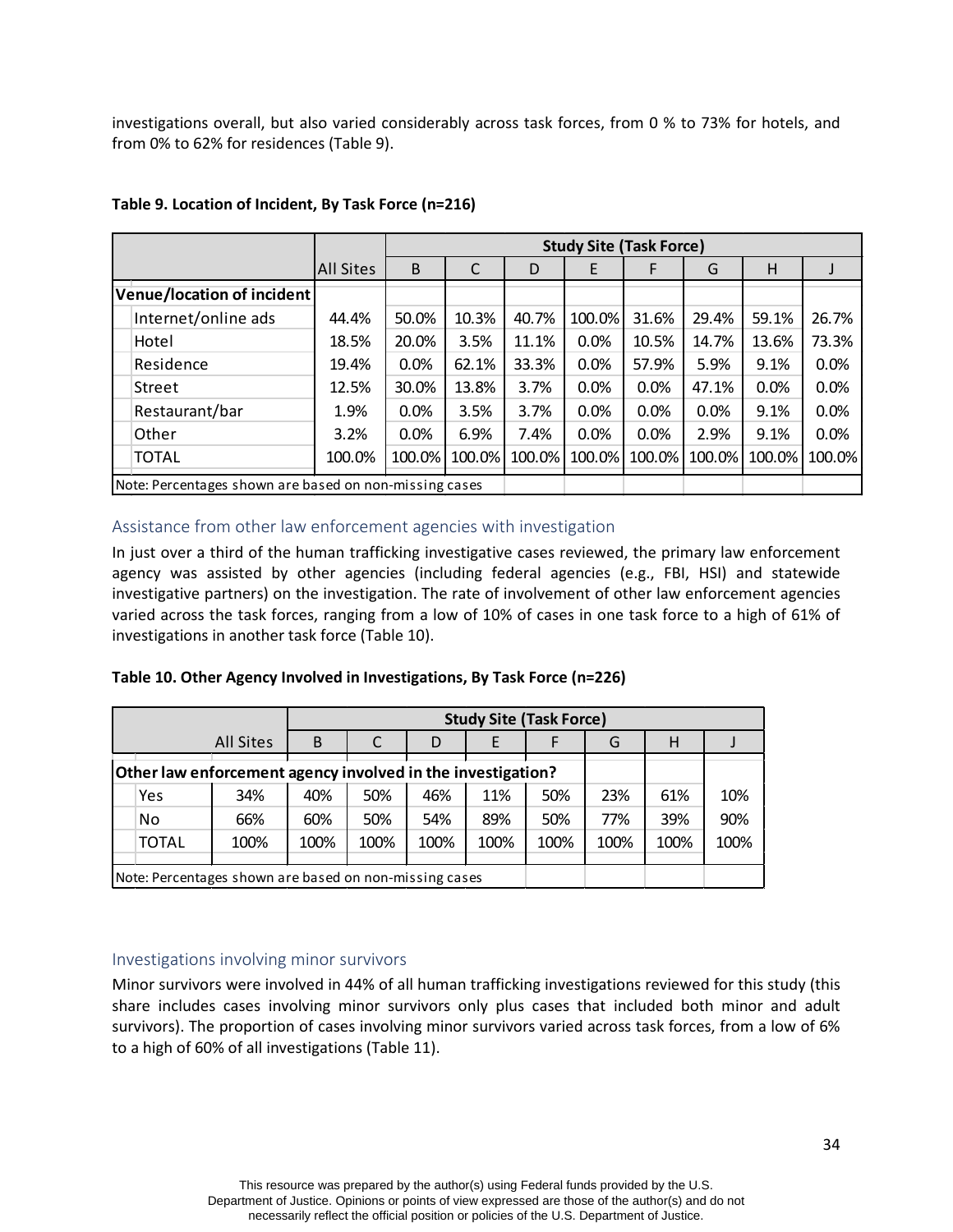|                                                        |                  |      |      |      |      | <b>Study Site (Task Force)</b> |      |      |      |
|--------------------------------------------------------|------------------|------|------|------|------|--------------------------------|------|------|------|
|                                                        | <b>All Sites</b> | B    | C    | D    | E    | F                              | G    | н    |      |
| Type of Survivor                                       |                  |      |      |      |      |                                |      |      |      |
| Adult only                                             | 56%              | 50%  | 40%  | 46%  | 62%  | 94%                            | 44%  | 64%  | 77%  |
| Minor only                                             | 40%              | 40%  | 53%  | 50%  | 38%  | 6%                             | 56%  | 36%  | 15%  |
| Adult and minor<br><b>survivors</b>                    | 4%               | 10%  | 7%   | 4%   | 0%   | 0%                             | 0%   | 0%   | 8%   |
| <b>TOTAL</b>                                           | 100%             | 100% | 100% | 100% | 100% | 100%                           | 100% | 100% | 100% |
| Note: Percentages shown are based on non-missing cases |                  |      |      |      |      |                                |      |      |      |

**Table 11. Type of Survivors (Adult/Minor/Both) in Investigations, By Task Force (n=202)**

## Types of evidence collected

Evidence (either physical or digital evidence) was collected by law enforcement in a majority (78%) of investigations into human trafficking overall but ranged from a low of 32% in one task force to a high of 100% of cases in two task forces (Table 12). The type of evidence most frequently collected was digital communications (such as text or videos), which was gathered in 63% of all human trafficking investigations. Seized cell phones (56%) and recordings of conversations with suspects and survivors (44%) were also collected in many cases. Other types of evidence collected included proof of purchase records and receipts (31% of cases) and surveillance footage (in 8% of all investigations).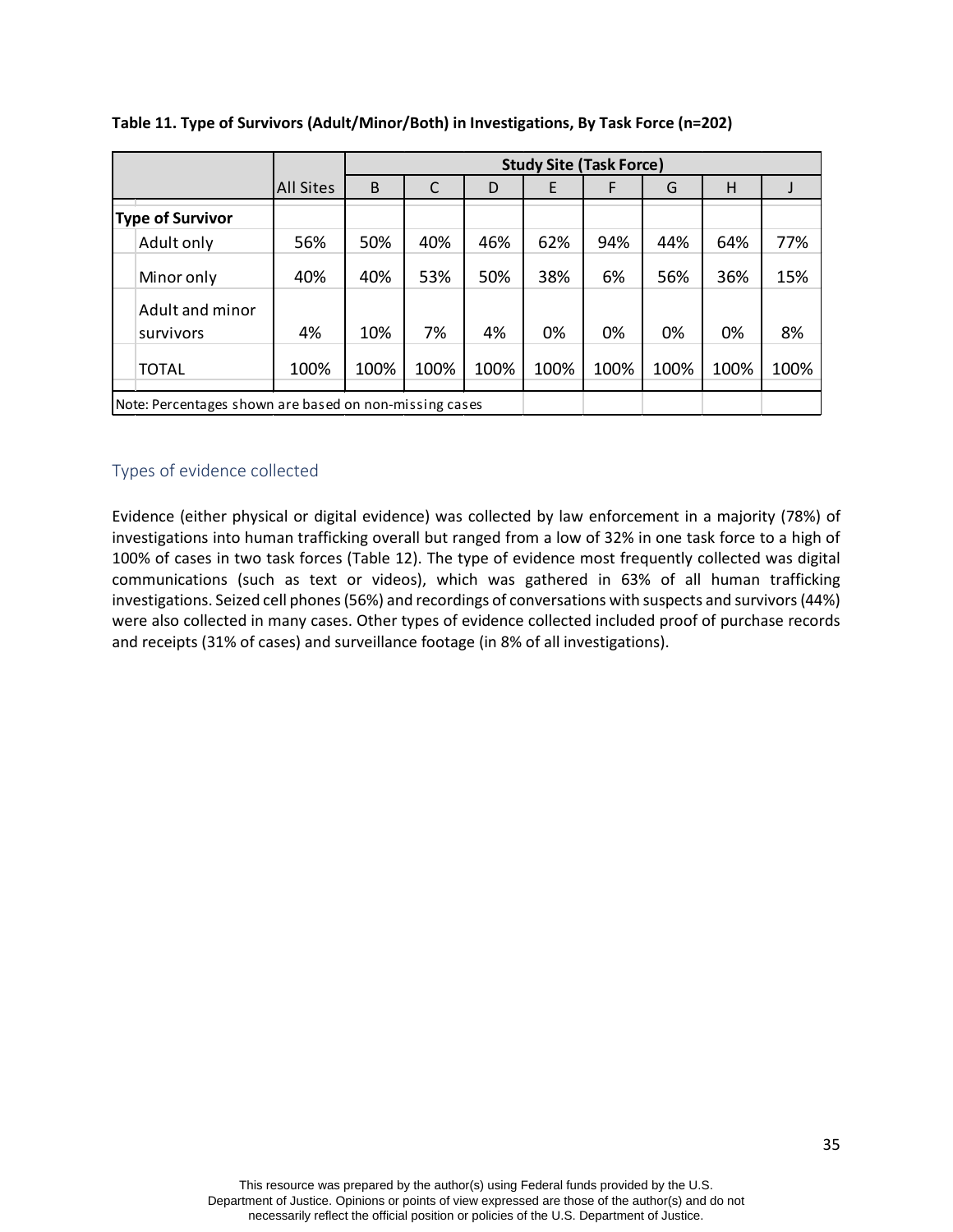|                                                          |                                                                                                                 | <b>Study Site (Task Force)</b> |              |     |     |     |     |     |     |
|----------------------------------------------------------|-----------------------------------------------------------------------------------------------------------------|--------------------------------|--------------|-----|-----|-----|-----|-----|-----|
|                                                          | All Sites                                                                                                       | B                              | $\mathsf{C}$ | D   | E   | F   | G   | H   | J   |
| Any evidence collected?                                  | 78%                                                                                                             | 100%                           | 100%         | 32% | 86% | 76% | 85% | 61% | 97% |
| Types of evidence collected <sup>a</sup>                 |                                                                                                                 |                                |              |     |     |     |     |     |     |
| Digitial communications<br>(text messages, photos,       |                                                                                                                 |                                |              |     |     |     |     |     |     |
| videos)                                                  | 63%                                                                                                             | 63%                            | 80%          | 32% | 71% | 71% | 63% | 70% | 70% |
| Cell phone seized                                        | 56%                                                                                                             | 94%                            | 100%         | 29% | 54% | 53% | 65% | 39% | 53% |
| Recordings of conversations<br>with suspects and victims | 44%                                                                                                             | 42%                            | 75%          | 21% | 46% | 59% | 58% | 26% | 50% |
| Proof of purchase receipts,<br>currency, credit cards    | 31%                                                                                                             | 58%                            | 50%          | 11% | 17% | 29% | 25% | 17% | 70% |
| Surveillance footage                                     | 8%                                                                                                              | 5%                             | 0%           | 7%  | 9%  | 6%  | 10% | 9%  | 10% |
| Note: Percentages shown are based on non-missing cases   |                                                                                                                 |                                |              |     |     |     |     |     |     |
|                                                          | Types of evidence shown are not mutually exclusive -- a case can have mutiple types of evidence, so percentages |                                |              |     |     |     |     |     |     |
| summed for all evidence types will exceed 100%           |                                                                                                                 |                                |              |     |     |     |     |     |     |

### **Table 12. Type of Evidence Collected, By Task Force (n=204)**

### Proportion of human trafficking investigations moving forward to prosecution

As Table 13 shows, there was considerable variation on prosecution rates across task forces, from a low of a 12% prosecution rate in one task force to a high of a 96% prosecution rate in another. The data indicates that cases were prosecuted more frequently in state court than in federal court. Federal prosecution was relatively rare for the sample of cases we analyzed from these task forces, with just 2% of all investigations resulting in prosecution in federal court. We must caution, however, that these prosecution trends are only representative of the eight task forces included in this study and cannot be generalized across all the ECM task forces in the United States.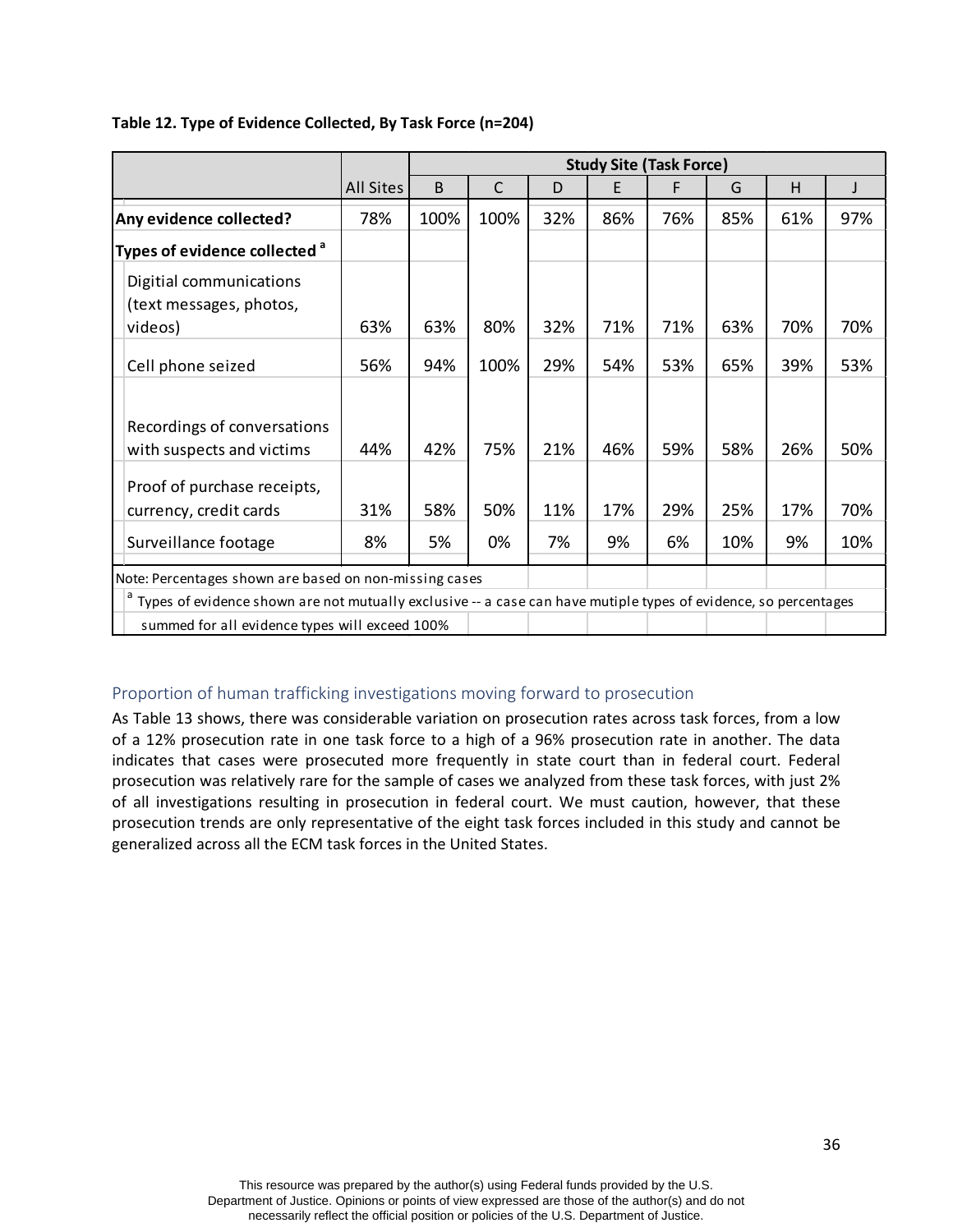|                                                        |              | <b>Study Site (Task Force)</b> |     |     |     |     |     |     |     |
|--------------------------------------------------------|--------------|--------------------------------|-----|-----|-----|-----|-----|-----|-----|
|                                                        | All          |                                |     |     |     |     |     |     |     |
| <b>Cases Prosecuted</b>                                | <b>Sites</b> | B                              | C   | D   | E   | F   | G   | Н   |     |
| % cases prosecuted (overall)                           | 62%          | 95%                            | 71% | 12% | 88% | 12% | 58% | 36% | 96% |
| % cases prosecuted in state court                      | 60%          | 95%                            | 64% | 8%  | 88% | 12% | 53% | 32% | 93% |
| % cases prosecuted in federal court                    | 2%           | 0%                             | 7%  | 4%  | 0%  | 0%  | 0%  | 4%  | 3%  |
| Note: Percentages shown are based on non-missing cases |              |                                |     |     |     |     |     |     |     |

### **Table 13. Proportion of Investigative Cases Prosecuted, By Task Force (n=211)**

In approximately 11% of the cases we reviewed (n=24), there was no actual suspect identified or found, which occurred for a couple of reasons. Some of these investigations were undercover prostitution stings where law enforcement sought to uncover possible trafficking situations by posing online as someone willing to pay money for sex. In these instances, the law enforcement officer would arrange to meet the person at a hotel, but upon further investigation determined that the person was not being trafficked by anyone, so there was no suspect. In addition, there were some investigations initiated based on tips about possible trafficking situations which could not be substantiated or corroborated by law enforcement, so there were no suspects to be identified in these instances.

There were also cases that did not involve any actual survivors. In 22% of the cases we reviewed (n=50), there were no survivors involved or identified in the case. In 15% of cases (n=34), no real survivors were involved because the investigations were undercover sting operations where law enforcement posed online as a woman selling sex as a method of identifying potential suspects. People would sometimes respond to the false ads seeking to recruit the woman to work with them "to make money" selling sex (but more often those responding to the ads were doing so to buy sex). Another 7% of cases (n=16) contained no survivors because they involved tips of reported claims of suspected human trafficking that were followed up and investigated by law enforcement but could not be substantiated or corroborated. Hence, these investigations were closed, without any identified survivors in the record.

### Survivor characteristics

 $\overline{a}$ 

Along with collecting information on important case characteristics such as types of evidence collected, we also collected demographic data about survivors and suspects that were identified in the case file records. Across the 226 investigations we reviewed, we collected detailed information for 208 survivors and 257 suspects<sup>41</sup>. We first present information on survivor characteristics in table 14, and then describe suspect characteristics shown in table 15.

Half of all survivors in the human trafficking investigations we reviewed were White, while 41% were Black or African American, 4% were Asian, and 4% were of other races. In terms of ethnicity, 18% of the survivors were of Hispanic, Latinx, or Spanish origin, and in terms of gender, an overwhelming majority (96%) were women, while 3% were male and 2% were transgender. Twenty-six percent of the survivor

<span id="page-40-0"></span><sup>&</sup>lt;sup>41</sup> The demographic data presented for survivors and suspects in this section is based on the information that was recorded in the law enforcement investigative case files and incident reports that we reviewed for each task force.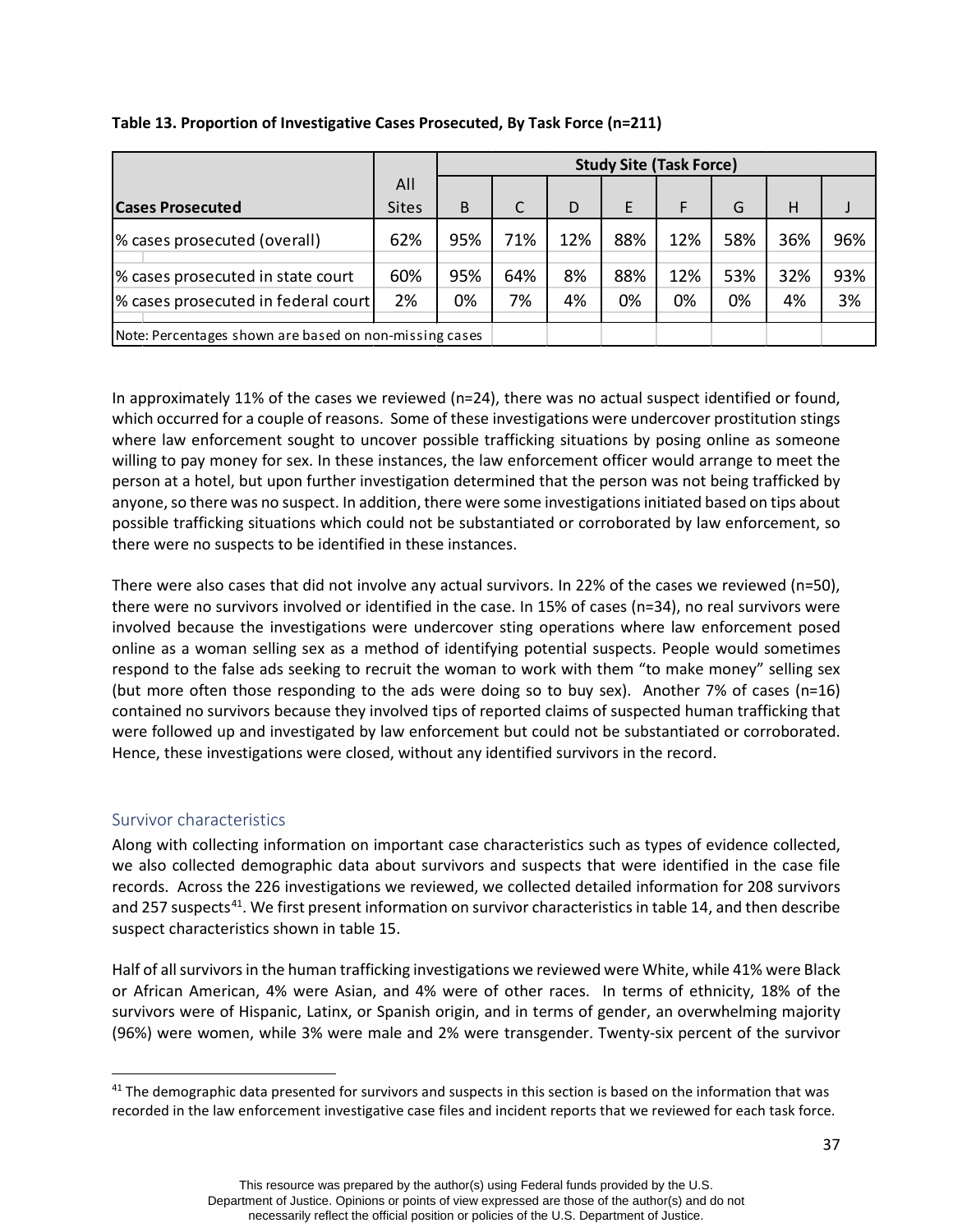were non-citizens and the average age of survivors was 21 years of age. Differences in survivor characteristics across trafficking types are shown in table 13. The vast majority (89%) of human trafficking survivors in the cases we analyzed were survivors of sex trafficking (185 out of 208 survivors). The race of sex trafficking survivors was mostly spilt between White (47%) and Black or African American (44%), although 4% of survivors were Asian, and 5% were of other races. Only 15% of sex trafficking survivors were of Hispanic, Latinx, or Spanish origin. In terms of the distribution on age, over half (54%) of sex trafficking survivors were under age 20, while 35% were between age 20-29, and 11% were age 30 or older. The average age of a sex trafficking survivor was 21 years old (compared to labor trafficking survivors who had an average age of 24 years old) (Table 14).

Although the number of labor trafficking survivors identified in the set of investigative cases we analyzed was small (n=17), the characteristics of these survivors differed from sex trafficking survivors, particularly on gender and citizenship. Labor trafficking survivors were 35% male and 69% were non-citizens (compared to 0% male and 21% non-citizens, respectively, for sex trafficking survivors).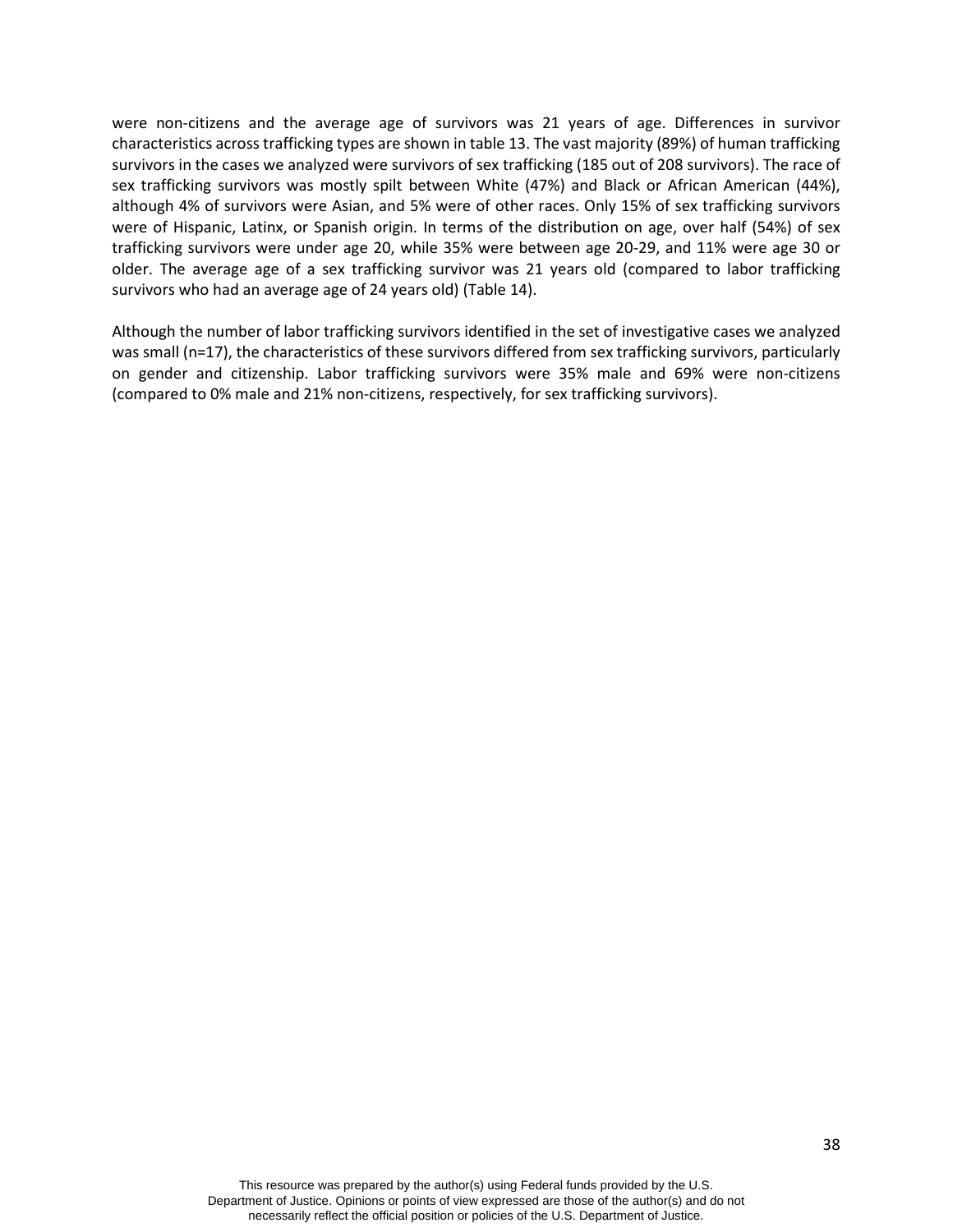|                                                        |           |                        |                                                                                               | Sex & Labor |
|--------------------------------------------------------|-----------|------------------------|-----------------------------------------------------------------------------------------------|-------------|
| <b>Survivor</b>                                        | All cases | <b>Sex Trafficking</b> | Labor Trafficking                                                                             | Trafficking |
| <b>Characteristics</b>                                 | $(n=208)$ | $(n=185)$              | $(n=17)$                                                                                      | $(n=6)$     |
| Race (n=186)                                           |           |                        |                                                                                               |             |
| White                                                  | 50.0%     | 47.2%                  | 64.7%                                                                                         | 83.3%       |
| <b>Black or African</b>                                |           |                        |                                                                                               |             |
| American                                               | 41.4%     | 44.2%                  | 23.5%                                                                                         | 16.7%       |
| Asian                                                  | 4.3%      | 3.7%                   | 11.8%                                                                                         | 0.0%        |
| Other                                                  | 4.3%      | 4.9%                   | 0.0%                                                                                          | 0.0%        |
| Ethnicity (n=137)                                      |           |                        |                                                                                               |             |
| Hispanic <sup>a</sup>                                  | 17.5%     | 15.4%                  | 26.7%                                                                                         | 40.0%       |
| Non-Hispanic                                           | 82.5%     | 84.6%                  | 73.3%                                                                                         | 60.0%       |
| <b>Gender (n=198)</b>                                  |           |                        |                                                                                               |             |
| Male                                                   | 3.0%      | 0.0%                   | 35.3%                                                                                         | 0.0%        |
| Female                                                 | 95.5%     | 98.9%                  | 58.8%                                                                                         | 100.0%      |
| Transgender                                            | 1.5%      | 1.1%                   | 5.9%                                                                                          | 0.0%        |
| Citizenship (n=163)                                    |           |                        |                                                                                               |             |
| Citizen                                                | 74.2%     | 78.7%                  | 31.3%                                                                                         | 83.3%       |
| Non-Citizen                                            | 25.8%     | 21.3%                  | 68.8%                                                                                         | 16.7%       |
| Age (n=204)                                            |           |                        |                                                                                               |             |
| Under 16                                               | 12.8%     | 13.3%                  | 5.9%                                                                                          | 16.7%       |
| $16 - 17$                                              | 27.0%     | 26.5%                  | 29.4%                                                                                         | 33.3%       |
| 18-19                                                  | 13.2%     | 13.8%                  | 11.8%                                                                                         | 0.0%        |
| $20 - 29$                                              | 33.8%     | 35.4%                  | 17.7%                                                                                         | 33.3%       |
| 30-39                                                  | 10.3%     | 8.3%                   | 29.4%                                                                                         | 16.7%       |
| $40+$                                                  | 2.9%      | 2.8%                   | 5.9%                                                                                          | 0.0%        |
| Average age                                            | 21        | 21                     | 24                                                                                            | 21          |
| Note: Percentages shown are based on non-missing cases |           |                        | <sup>a</sup> "Hispanic" is used in this table to indicate Hispanic, Latinx, or Spanish origin |             |

**Table 14. Survivor Characteristics, By Type of Trafficking** 

### Suspect characteristics

Information about the characteristics of the 257 suspects identified in the investigative cases files we reviewed are shown in table 14. Most suspects (91%) were from sex trafficking cases, while 7% were from labor trafficking cases, and 2% of suspects were from investigations that involved both sex and labor

This resource was prepared by the author(s) using Federal funds provided by the U.S. Department of Justice. Opinions or points of view expressed are those of the author(s) and do not necessarily reflect the official position or policies of the U.S. Department of Justice.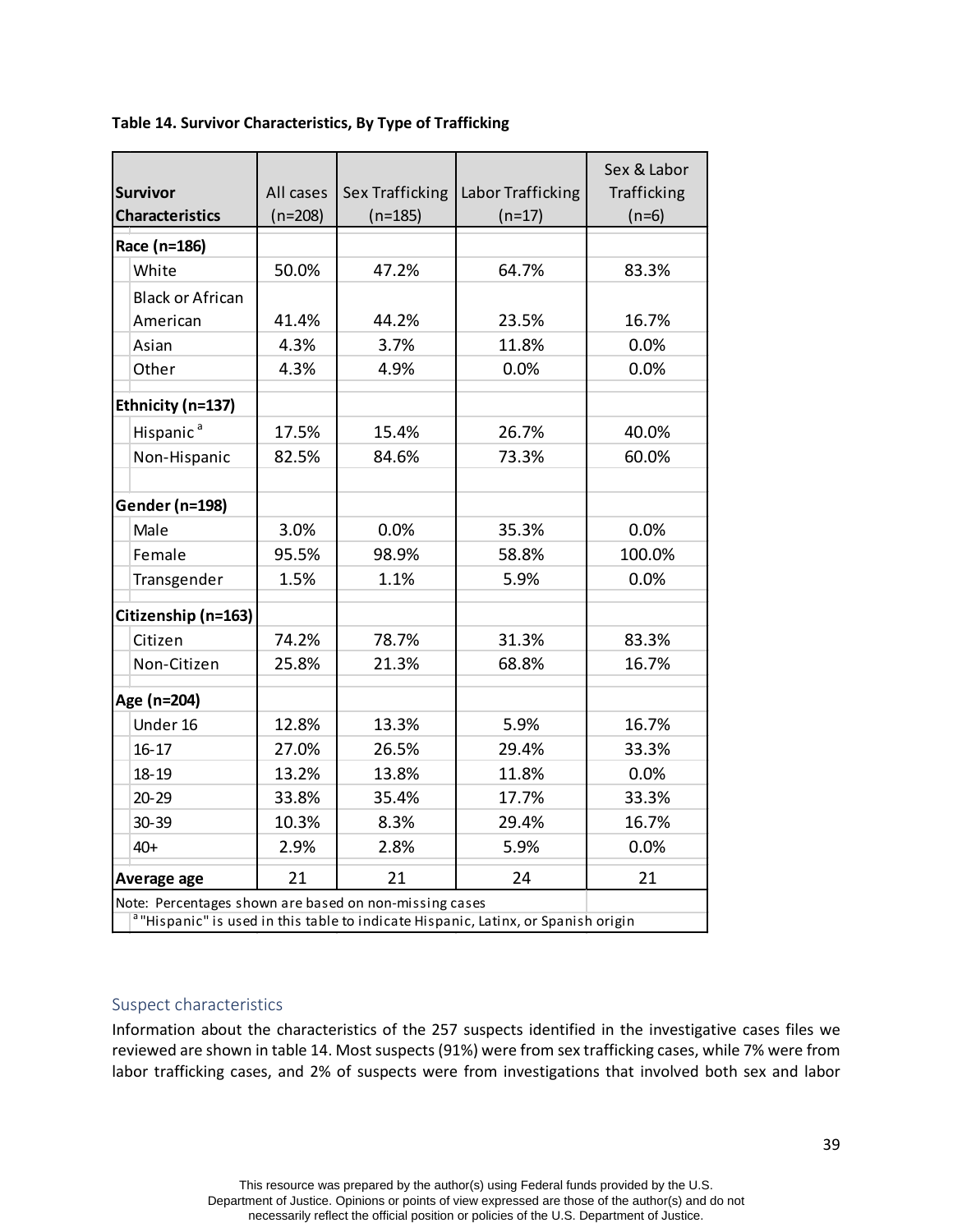trafficking. In terms of race, most human trafficking suspects were Black or African American (66%)<sup>42</sup>. In terms of gender, suspects in human trafficking investigations reviewed were mostly male (85%), while survivors were overwhelmingly female (96%).

There was not much difference on the gender of suspects across trafficking types (males made up 84% of sex trafficking and 83% of labor trafficking suspects), nor on ethnicity (19% of Hispanic, Latinx, or Spanish origin for sex trafficking suspects and 24% for labor trafficking suspects). However, there was variation on race, citizenship, and age by trafficking type. Sex trafficking suspects were mostly Black or African American (69%), whereas labor trafficking suspects were only 44% Black or African American and half of all labor trafficking suspects were White. There were also differences on citizenship across trafficking type: most sex trafficking suspects (96%) were citizens, compared to 80% of labor trafficking suspects who were citizens. However, citizenship information was missing for more than half of the sample, so these statistics should be interpreted with caution. Labor trafficking suspects were generally older than sex trafficking suspects: the average age of sex trafficking suspects was 30 years old, compared to labor trafficking suspects who had an average age of 42 years old. Twenty-one percent of sex trafficking suspects were under 21 years old and 52% were under 30, compared to labor trafficking suspects, all of whom were older than age 20, and 29% were under 30 years old. There was a very small proportion of suspects from case investigations that involved both sex and labor trafficking (2%), and their characteristics usually fell somewhere between those of sex trafficking suspects and labor trafficking suspects.

l

<span id="page-43-0"></span> $42$  It should be noted that the percentage of human trafficking suspects in the sample of investigations we examined that was Black or African American (66%) was considerably higher than the share of Black or African Americans in the overall population of the jurisdictions covered by the ECM task forces, which was 14%.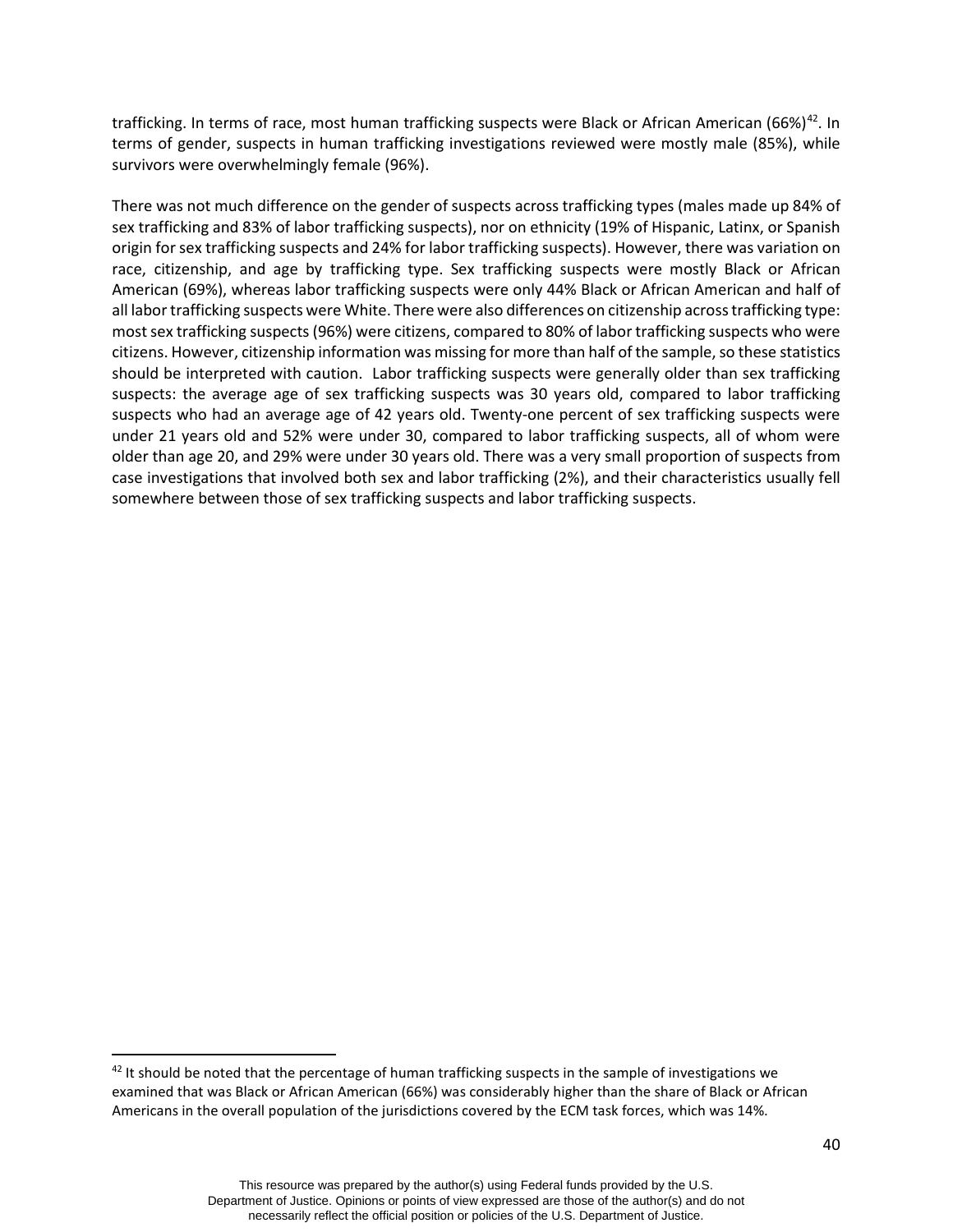|                                                        |           |                 |                                                                                               | Sex & Labor |
|--------------------------------------------------------|-----------|-----------------|-----------------------------------------------------------------------------------------------|-------------|
| <b>Suspect</b>                                         | All cases | Sex Trafficking | Labor Trafficking                                                                             | Trafficking |
| <b>Characteristics</b>                                 | $(n=257)$ | $(n=234)$       | $(n=18)$                                                                                      | $(n=5)$     |
| Race (n=239)                                           |           |                 |                                                                                               |             |
| White                                                  | 26.8%     | 23.6%           | 50.0%                                                                                         | 80.0%       |
| <b>Black or African</b>                                |           |                 |                                                                                               |             |
| American                                               | 65.7%     | 68.5%           | 44.4%                                                                                         | 20.0%       |
| Asian                                                  | 3.4%      | 3.2%            | 5.6%                                                                                          | 0.0%        |
| Other                                                  | 4.9%      | 4.6%            | 0.0%                                                                                          | 0.0%        |
| Ethnicity (n=179)                                      |           |                 |                                                                                               |             |
| Hispanic <sup>a</sup>                                  | 19.6%     | 18.5%           | 23.5%                                                                                         | 40.0%       |
| Non-Hispanic                                           | 80.4%     | 81.5%           | 76.5%                                                                                         | 60.0%       |
| <b>Gender (n=245)</b>                                  |           |                 |                                                                                               |             |
| Male                                                   | 85.1%     | 84.2%           | 83.3%                                                                                         | 80.0%       |
| Female                                                 | 15.9%     | 15.8%           | 16.7%                                                                                         | 20.0%       |
| Citizenship (n=118)                                    |           |                 |                                                                                               |             |
| Citizen                                                | 96.8%     | 96.4%           | 80.0%                                                                                         | 100.0%      |
| Non-Citizen                                            | 4.2%      | 3.6%            | 20.0%                                                                                         | 0.0%        |
| Age (n=249)                                            |           |                 |                                                                                               |             |
| $16 - 18$                                              | 11.7%     | 12.7%           | 0.0%                                                                                          | 0.0%        |
| 19-20                                                  | 7.2%      | 7.9%            | 0.0%                                                                                          | 0.0%        |
| $21 - 29$                                              | 30.9%     | 30.7%           | 29.4%                                                                                         | 50.0%       |
| 30-39                                                  | 31.7%     | 32.9%           | 17.7%                                                                                         | 25.0%       |
| 40-49                                                  | 12.1%     | 11.4%           | 17.7%                                                                                         | 25.0%       |
| $50+$                                                  | 6.4%      | 4.4%            | 35.3%                                                                                         | 0.0%        |
| Average age                                            | 31        | 30              | 42                                                                                            | 32          |
| Note: Percentages shown are based on non-missing cases |           |                 | <sup>a</sup> "Hispanic" is used in this table to indicate Hispanic, Latinx, or Spanish origin |             |

**Table 15. Suspect Characteristics, By Type of Trafficking**

### Suspects arrested and criminally charged

For the suspects included in the cases we reviewed, we coded whether those suspects were arrested and indicted on criminal charges (in either state or federal court). In table 16, we present the proportion of suspects who were arrested and indicted on charges, disaggregated by task force. Overall, 76% of the suspects in the cases we reviewed were arrested, and of those who were arrested, 77% were indicted on criminal charges (either state or federal), with the large majority being indicted on state charges. There was some variation on arrest and indictment rates across the task forces, with arrest rates ranging from 54% to 100%, while prosecution rates ranged from a low of 27% in one task force to a high of 91% in another task force.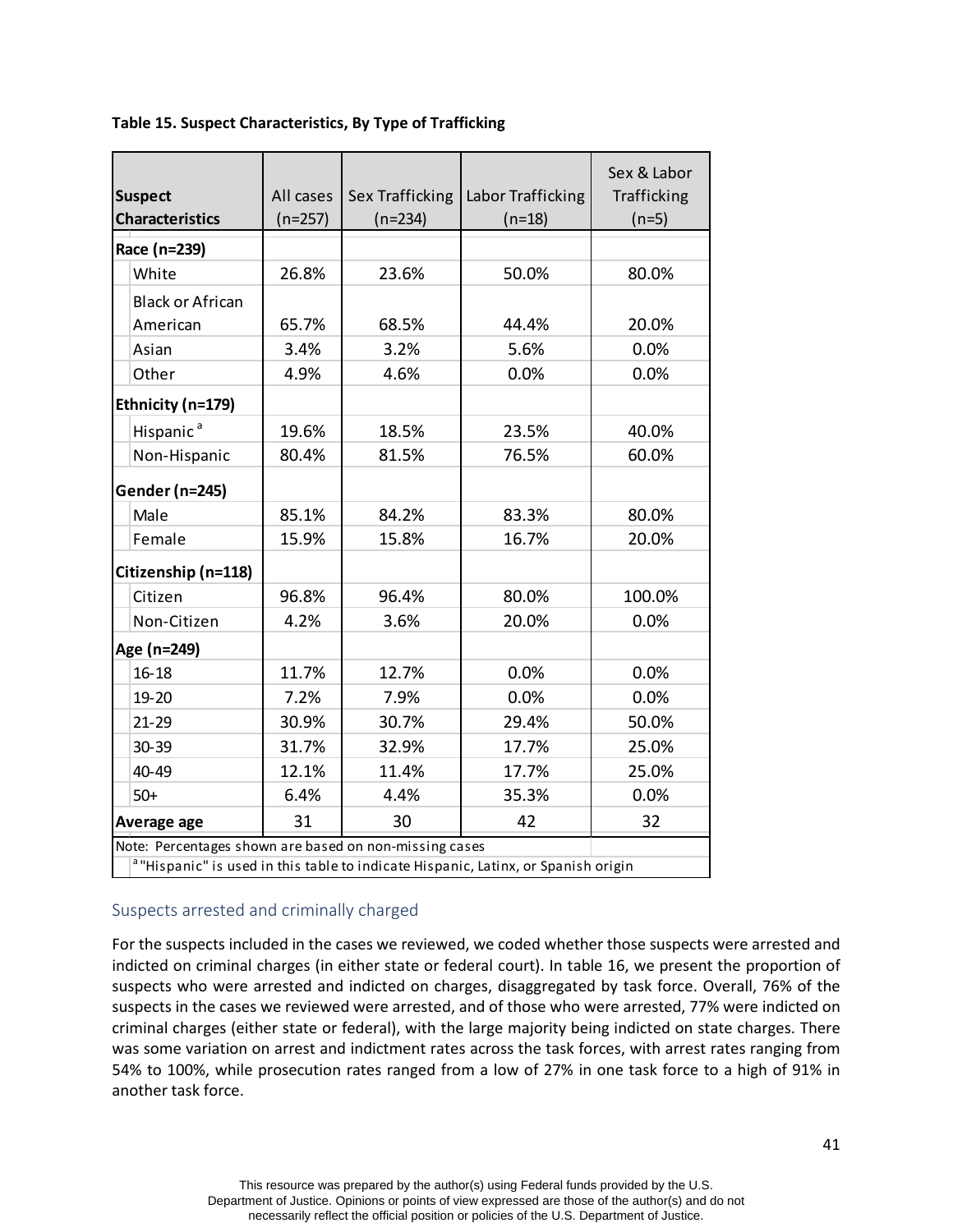|                                                        |                  | <b>Study Site (Task Force)</b> |     |     |      |     |     |     |     |  |
|--------------------------------------------------------|------------------|--------------------------------|-----|-----|------|-----|-----|-----|-----|--|
| All Suspects (n=257)                                   | <b>All Sites</b> | B                              |     | D   | E    | F   | G   | н   |     |  |
|                                                        |                  |                                |     |     |      |     |     |     |     |  |
| Arrested (n=196)                                       | 76%              | 93%                            | 73% | 54% | 100% | 55% | 60% | 72% | 97% |  |
| Indicted on any charge                                 |                  |                                |     |     |      |     |     |     |     |  |
| l(n=150)                                               | 77%              | 85%                            | 79% | 29% | 91%  | 27% | 87% | 62% | 85% |  |
| Indicted on state charge                               | 74%              | 85%                            | 72% | 29% | 91%  | 27% | 87% | 54% | 82% |  |
| Indicted on federal charge                             | 3%               | 0%                             | 7%  | 0%  | 0%   | 0%  | 0%  | 8%  | 3%  |  |
| Note: Percentages shown are based on non-missing cases |                  |                                |     |     |      |     |     |     |     |  |

**Table 16. Proportion of Suspects Arrested and Criminally Charged, By Task Force (N=257)**

### Types of charges filed in cases prosecuted

For suspects charged in state or federal court in the cases we reviewed, we assembled data on the type of offense charged. There were many different state and federal offense types and codes that were recorded for suspects across the task forces, but we consolidated them by grouping primary offense types into a set of common offense categories across sites, for analytic purposes. In table 17, we present this primary offense type for suspects charged in state or federal court overall, and by task force.

The single most common type of charge was compelling or promoting prostitution (31%), which included pimping and pandering offenses. This finding is consistent with a strategy that several task forces in our study adopted to try to identify human trafficking in their communities: conducting undercover prostitution stings. In those situations, sometimes evidence of human trafficking was uncovered and sometimes it was not. Additionally, for some of the cases for which a compelling or promoting prostitution charge was the primary offense, human trafficking may have occurred but was determined to be too hard to prove due to evidentiary challenges and/or lack of survivor willingness to participate in the case. Nevertheless, there are several human-trafficking related charges shown in table 17 ("human trafficking", "human trafficking of a minor", "labor trafficking", "sex trafficking", and "sex trafficking of a minor"), which, when grouped together as one overall human trafficking category, comprise 44% of all suspects charged in these cases. Other primary charges in the cases we reviewed included prostitution/engaging in prostitution (10%), sexual exploitation offenses (4%), and an "other" category of charges, which included a mix of different offense types such as assault, child abuse, kidnapping, drug, and weapon charges (9%).

There was considerable variation of offense distribution across task forces. Some task forces had dispersion across the primary offenses under which suspects were charged, while other task forces tended to have their suspects charged under just one or two offense types. The proportion of suspects with a primary charge of compelling or promoting prostitution varied across task forces, ranging from a low of 0% to a high of 47%. Notably, there was one task force for which 70% of its suspects were charged with labor trafficking (this was truly the exception however, as none of the other task forces in our study had any suspects with a primary charge of labor trafficking, at least among the cases included in our sample).

> This resource was prepared by the author(s) using Federal funds provided by the U.S. Department of Justice. Opinions or points of view expressed are those of the author(s) and do not necessarily reflect the official position or policies of the U.S. Department of Justice.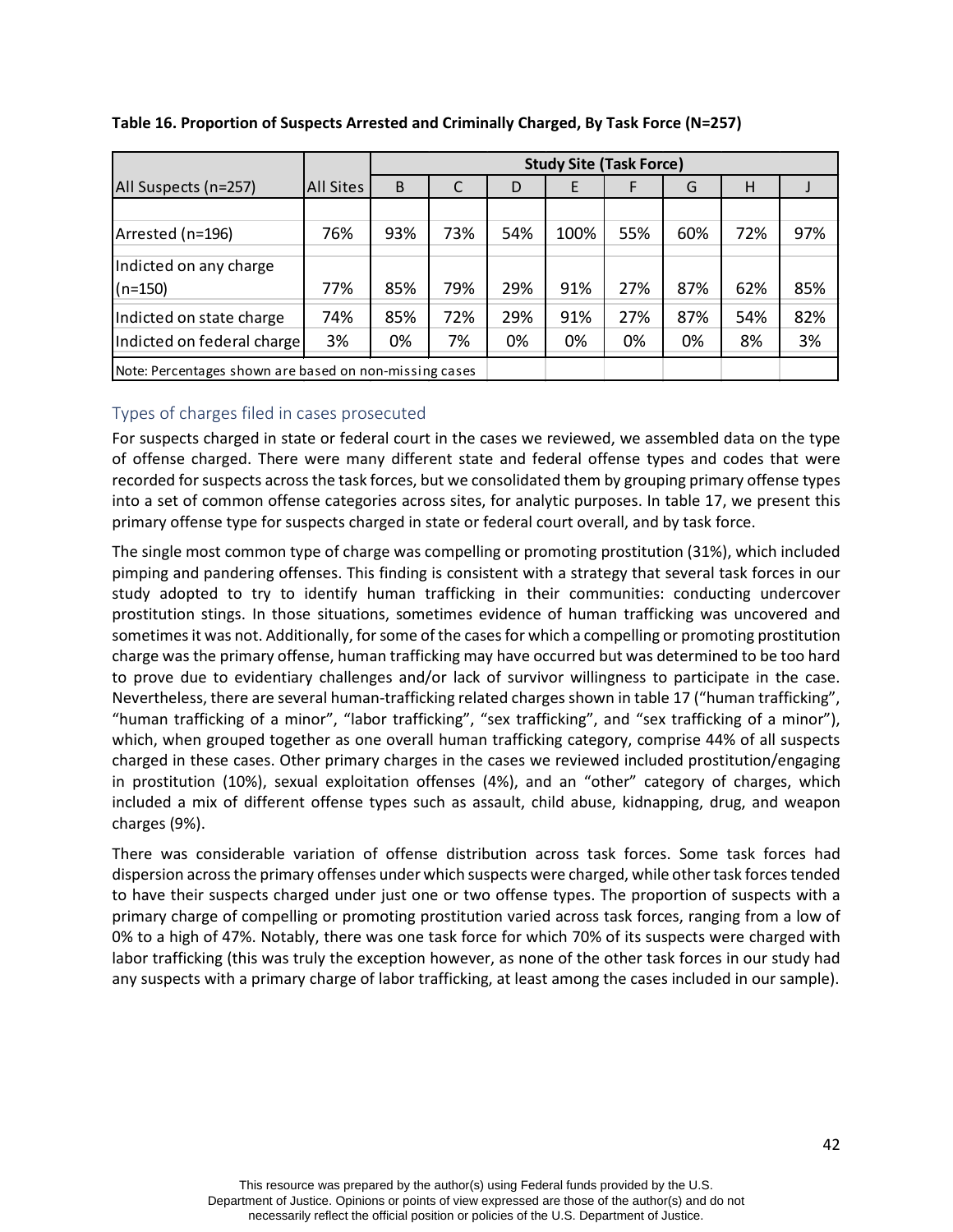**Table 17. Types of Charges Filed for Suspects in Human Trafficking Cases Prosecuted, By Task Force (n=150)**

|                                                                                                 |                 |      | <b>Study Site (Task Force)</b> |      |      |      |      |      |      |
|-------------------------------------------------------------------------------------------------|-----------------|------|--------------------------------|------|------|------|------|------|------|
|                                                                                                 | All             |      |                                |      |      |      |      |      |      |
| <b>Primary Charge</b>                                                                           | <b>Suspects</b> | B    | $\mathsf{C}$                   | D    | E    | F    | G    | H    |      |
| Compelling/promoting                                                                            |                 |      |                                |      |      |      |      |      |      |
| prostitution                                                                                    | 31%             | 27%  | 4%                             | 0%   | 47%  | 0%   | 41%  | 37%  | 36%  |
| Human trafficking                                                                               | 15%             | 23%  | 0%                             | 0%   | 13%  | 33%  | 0%   | 0%   | 36%  |
| Human trafficking of a                                                                          |                 |      |                                |      |      |      |      |      |      |
| minor                                                                                           | 8%              | 50%  | 0%                             | 0%   | 3%   | 0%   | 0%   | 0%   | 0%   |
| Labor trafficking                                                                               | 11%             | 0%   | 70%                            | 0%   | 0%   | 0%   | 0%   | 0%   | 0%   |
| Prostitution <sup>a</sup>                                                                       | 10%             | 0%   | 0%                             | 0%   | 33%  | 0%   | 0%   | 25%  | 9%   |
| Sexual abuse                                                                                    | 2%              | 0%   | 13%                            | 0%   | 0%   | 0%   | 0%   | 0%   | 0%   |
| Sexual exploitation                                                                             | 4%              | 0%   | 0%                             | 0%   | 4%   | 0%   | 0%   | 25%  | 9%   |
| Sex trafficking                                                                                 | 1%              | 0%   | 4%                             | 0%   | 0%   | 0%   | 4%   | 0%   | 0%   |
| Sex trafficking of a minor                                                                      | 9%              | 0%   | 0%                             | 0%   | 0%   | 0%   | 37%  | 13%  | 6%   |
| Other <sup>b</sup>                                                                              | 9%              | 0%   | 9%                             | 100% | 0%   | 67%  | 18%  | 0%   | 4%   |
| <b>TOTAL</b>                                                                                    | 100%            | 100% | 100%                           | 100% | 100% | 100% | 100% | 100% | 100% |
| Note: Percentages shown are based on non-missing cases                                          |                 |      |                                |      |      |      |      |      |      |
| <sup>a</sup> Engagng in prostitution                                                            |                 |      |                                |      |      |      |      |      |      |
| b "Other" charges include: assault, child abuse, conspiracy, drug, robbery, and weapon offenses |                 |      |                                |      |      |      |      |      |      |

# Bivariate analyses of the relationship between case characteristics and arrest/prosecution

To better understand the factors associated with the arrest and prosecution of human trafficking suspects in the cases we reviewed, we conducted bivariate analyses examining the relationships between case and suspect characteristics and these two outcomes. Table 18 presents these analyses, with statistically significant relationships at the .05 level indicated by an asterisk (\*) in the table.

Several case-level factors and one suspect characteristic were related to arrest for the human trafficking cases we reviewed. Type of trafficking was statistically related to arrest, with sex trafficking suspects more likely to be arrested than labor trafficking suspects. In addition, suspects in cases in which physical or digital evidence was collected were more likely to be arrested than in cases where it was not (and this relationship was statistically significant). Bivariate results showed that involvement from other law enforcement agencies on the investigation and the presence of minor survivors were not statistically related to arrest in the cases that we reviewed.

In terms of suspect demographics, only one statistically significant relationship emerged: race and arrest. Black or African American suspects were more likely to be arrested than White suspects or suspects of

This resource was prepared by the author(s) using Federal funds provided by the U.S. Department of Justice. Opinions or points of view expressed are those of the author(s) and do not necessarily reflect the official position or policies of the U.S. Department of Justice.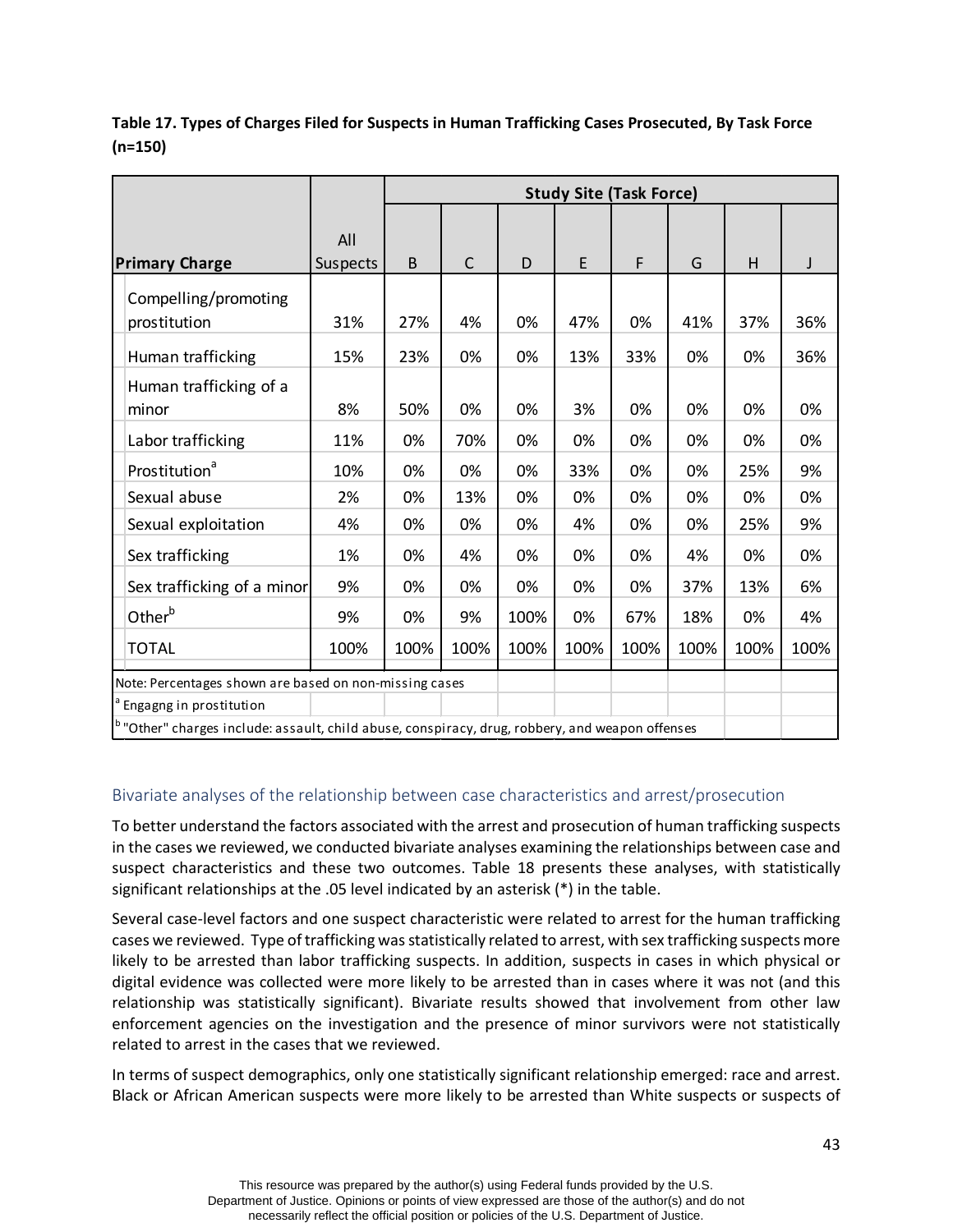other races. All the other suspect characteristics we examined (ethnicity, gender, citizenship, criminal history) were not statistically related to whether the suspect was arrested.

We also analyzed the relationships between case-level and suspect characteristics and the prosecution of suspects. Several case-level factors were related to whether a suspect was prosecuted in the case files that we reviewed. Suspects in cases in which physical or digital evidence was collected were more likely to be prosecuted, as were cases in which law enforcement collaborated with other agencies in the investigation. Finally, prosecution was also more likely in cases in which the survivor was willing to participate and provide testimony in the case. All three of these relationships were statistically significant. No suspect characteristics were statistically related to the prosecution outcome for the cases we examined, however.

The results of these bivariate analyses must be interpreted carefully, however. The analyses we conducted used case-level data from the eight ECM task forces in our study that provided these data. Thus, these results are not nationally representative of all ECM task forces in the country and *can only be generalized to this set of eight task forces that participated in the study*. Furthermore, we should point out that bivariate analysis is a technique used to begin examining the relationship between two variables, but it does not control for other factors that may be influencing that relationship. However, these bivariate analyses do provide an initial examination into the case factors and suspect characteristics that are related to the prosecutions of cases investigated as human trafficking in these task forces, and similar analyses could be conducted for ECM task forces more broadly.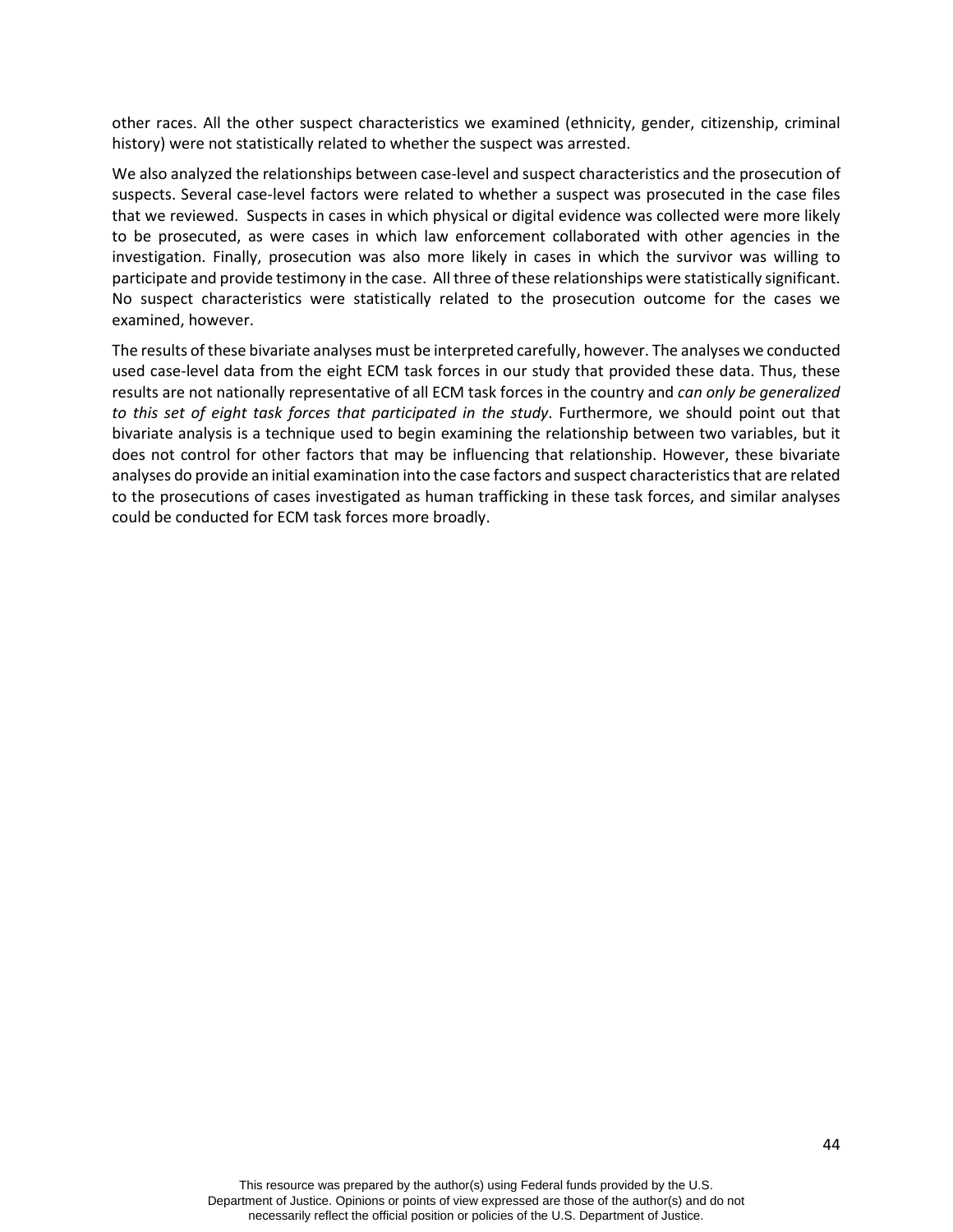|                                                                                                  | Arrested      | Prosecuted    |
|--------------------------------------------------------------------------------------------------|---------------|---------------|
|                                                                                                  | $(n=196/257)$ | $(n=150/196)$ |
| <b>Case factors</b>                                                                              |               |               |
| Type of trafficking                                                                              | *             |               |
| Sex trafficking                                                                                  | 95%           | 77%           |
| Labor trafficking                                                                                | 33%           | 67%           |
| Both sex and labor trafficking                                                                   | 80%           | 75%           |
| Physical or digital evidence                                                                     | $\ast$        | *             |
| Yes                                                                                              | 91%           | 80%           |
| No                                                                                               | 41%           | 44%           |
| Other agencies involved in investigation                                                         |               | *             |
| Yes                                                                                              | 78%           | 82%           |
| No                                                                                               | 73%           | 66%           |
| Minor survivor involved in case                                                                  |               |               |
| Yes                                                                                              | 76%           | 73%           |
| No                                                                                               | 73%           | 74%           |
| Survivor willing to provide testimony                                                            | $\ast$        | *             |
| Yes                                                                                              | 87%           | 90%           |
| No                                                                                               | 65%           | 67%           |
| <b>Suspect characteristics</b>                                                                   |               |               |
| Race                                                                                             | ∗             |               |
| <b>Black or African American</b>                                                                 | 82%           | 79%           |
| White/Other                                                                                      | 64%           | 70%           |
| Ethnicity                                                                                        |               |               |
| Hispanic                                                                                         | 77%           | 81%           |
| Non-Hispanic                                                                                     | 73%           | 73%           |
| Gender                                                                                           |               |               |
| Male                                                                                             | 78%           | 77%           |
| Female                                                                                           | 69%           | 70%           |
| Citizenship                                                                                      |               |               |
| Citizen                                                                                          | 80%           | 77%           |
| Non-Citizen                                                                                      | 68%           | 78%           |
| <b>Criminal History</b>                                                                          |               |               |
| Yes                                                                                              | 94%           | 87%           |
| No                                                                                               | 82%           | 69%           |
| Age at offense                                                                                   | 30            | 30            |
| Note: Percentages shown are based on non-missing cases<br>* statistically significant at p < .05 |               |               |

**Table 18. Bivariate Analyses of Relationship Between Case Factors and Arrest/Prosecution**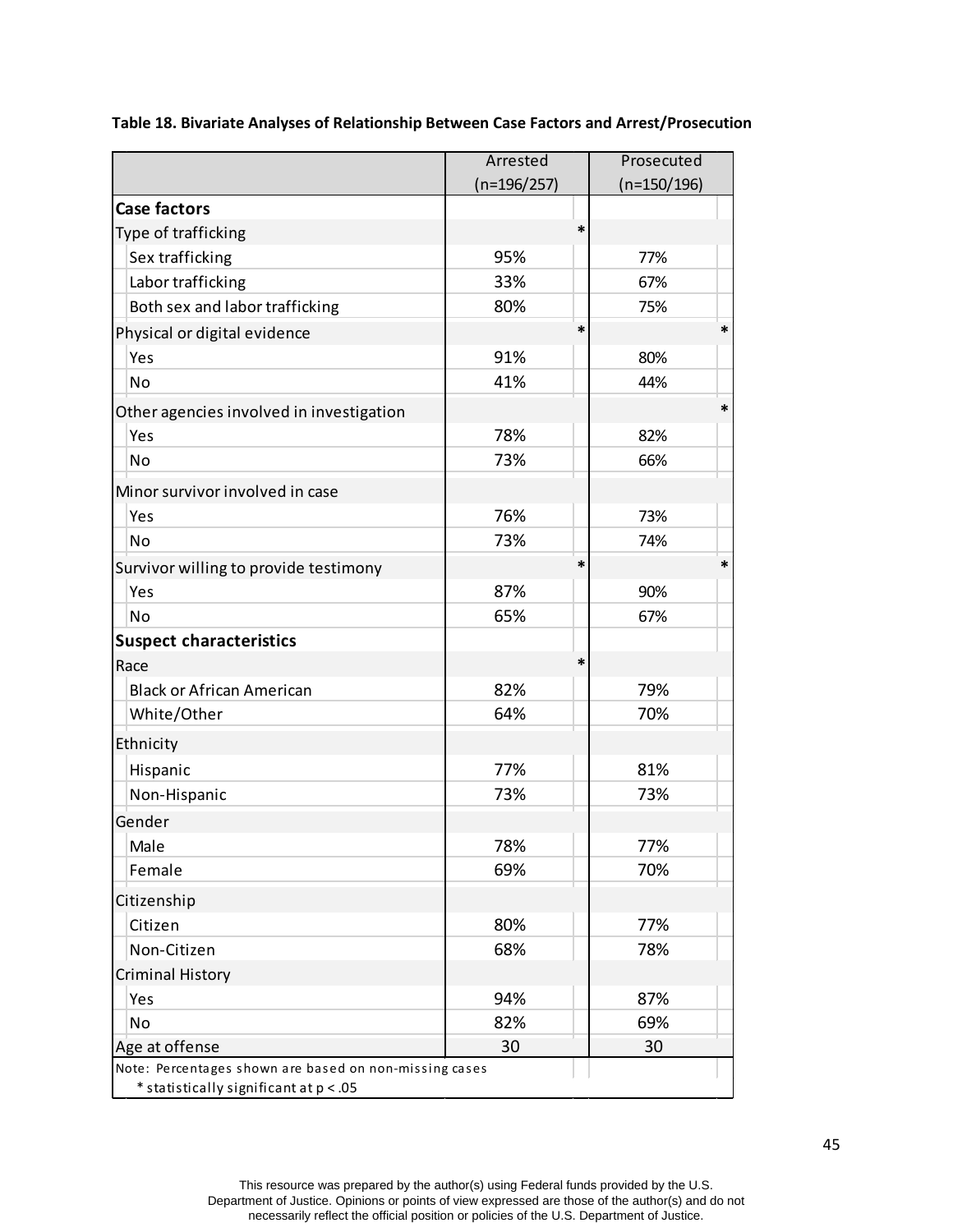#### Multivariate model predicting prosecution

l

To evaluate which case characteristics, suspect characteristics, and task force elements were associated with the prosecution of a case investigated as human trafficking, we constructed a multivariate predictive model using logistic regression<sup>43</sup>. We wanted to determine which case characteristics were important in predicting whether a closed case moved forward to prosecution. We also wanted to understand if there were particular features of a task force (such as leadership structures, organizational features and coverage areas) that were associated with the closed case outcome of prosecution.

The logistic regression model included the following six case characteristics as predictors: type of trafficking (labor trafficking compared to sex trafficking); physical or digital evidence collected; whether law enforcement collaborated with other agencies during the investigation; whether there was a minor survivor involved in the offense; whether the survivor was interviewed; and whether the survivor was willing to provide testimony in the case. The model also included six suspect characteristics (race, ethnicity, gender, citizenship, age, and criminal history) as independent variables. In addition, the predictive model included several task force characteristics to assess their impact on prosecution, including: organizational level (statewide vs. county-based or city-based); law enforcement leadership model (police department-led, sheriff's office-led, or state AG office-led), whether the task force was colocated; and whether the task force was independently-chaired.

The results of the logistic regression model predicting prosecution are displayed in table 19. In terms of goodness of fit, the model had a -2 Log-Likelihood of 142.83, which was statistically significant at the .01 level, and a Pseudo  $R^2$  of 0.27. The Pseudo  $R^2$  is a proportional reduction in error measure that assesses improvement in prediction that the model adds.

Results show that two case characteristics were related to prosecution: the presence of physical or digital evidence in the case, and whether the survivor was willing to provide testimony (both were highly statistically significant, at the .01 level). The presence of physical of digital evidence had an odds ratio of 8.34, meaning that cases that included physical or digital evidence had about 8 times the odds of being prosecuted as cases that did not have this type of evidence. Cases in which a survivor was willing to provide testimony were also much more likely to result in prosecution, with 14.59 times the odds of cases that did not have a survivor willing to provide testimony. This finding supports something that we heard repeatedly in stakeholder interviews: the survivor's willingness to participate and provide testimony was of crucial importance for determining whether the case would go forward to prosecution. There were no statistically significant differences in terms of type of trafficking: cases investigated as sex trafficking were no more likely to be prosecuted than cases investigated as labor trafficking, for the closed case files we reviewed.

In terms of the suspect characteristics that were included in the model, only one variable, criminal history, was statistically significant in predicting prosecution. The odds of prosecution among cases involving a suspect with a criminal history were 8 times that of the odds of prosecution among cases where the suspect had no criminal history. In addition, of the five task force characteristics we tested, only one

<span id="page-49-0"></span> $43$  Logistic regression is an appropriate statistical modeling technique to apply for predicting a dichotomous dependent variable (prosecution or not, in this instance). Logistic regression is used to explain the relationship between the dependent variable and a set of independent variables (or "predictors"). Although running a multilevel model would have been preferred, there were too few "higher level" units (i.e., task forces) and too few cases within certain task forces in our sample to meet the assumptions of a multilevel model. To address this limitation, we conducted a logistic regression analysis and included site-level variables to model the fixed effects of the task forces.

This resource was prepared by the author(s) using Federal funds provided by the U.S. Department of Justice. Opinions or points of view expressed are those of the author(s) and do not necessarily reflect the official position or policies of the U.S. Department of Justice.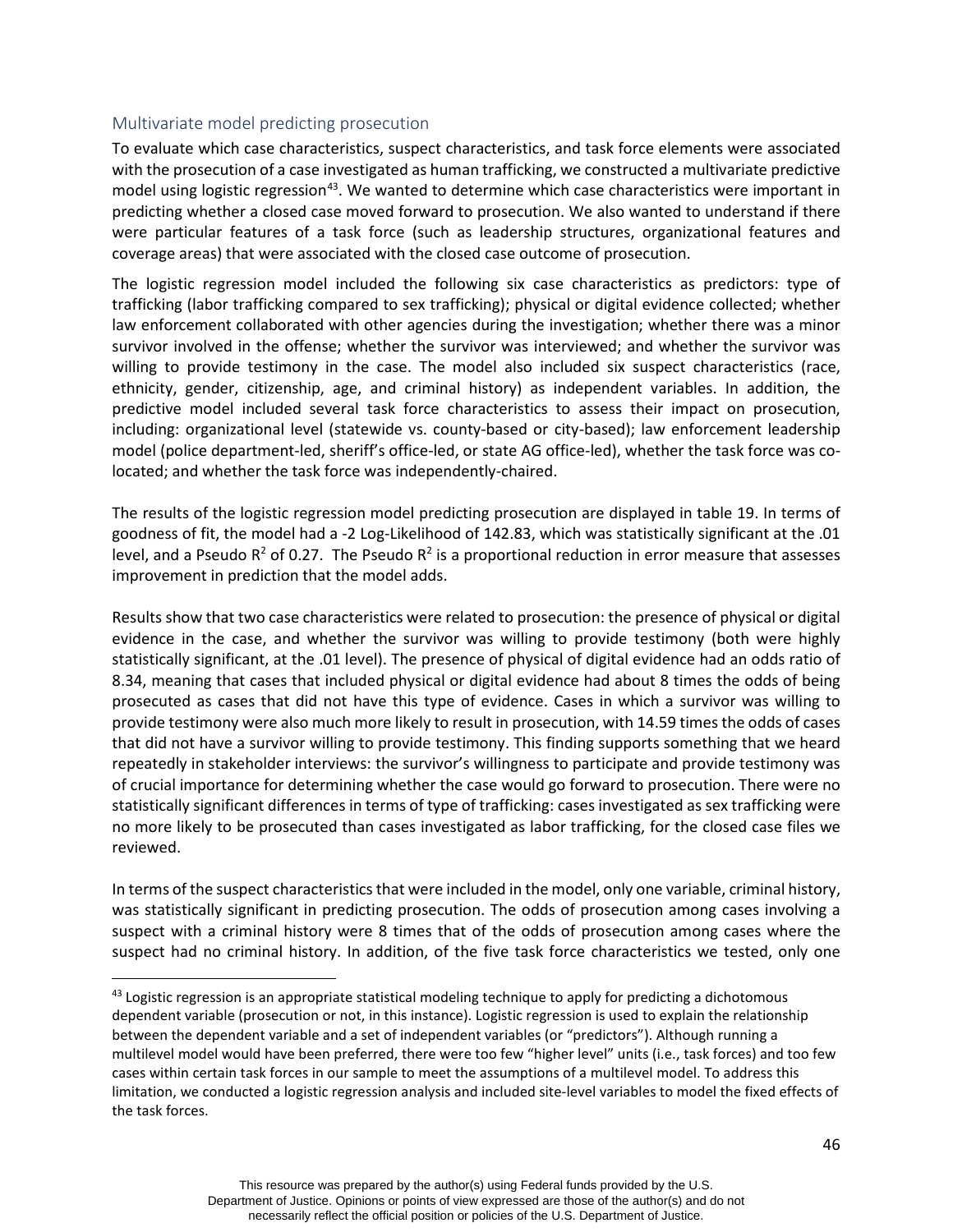emerged as important in predicting prosecution: the organizational level/coverage area of the task force. Cases from statewide task forces had much lower odds (.013 the odds) of being prosecuted than cases from county or city-based task forces. Though law enforcement leadership and colocation were two task force elements that were statistically significant at the bivariate level, they were not statistically significant in the multivariate model which incorporated other case characteristics as controls.

We must caution that the logistic regression analysis presented here is more suggestive than conclusive. Given the small number of task forces (n=8) included and the limited number of cases in certain task forces, a multilevel modeling approach (e.g., Hierarchical Linear Modeling), which would have been preferred, was not feasible, as certain assumptions of the model could not be met.<sup>[44](#page-50-0)</sup> However, to address this limitation, we included task force-level variablesin the logistic regression analysis to model their fixed effects. We must emphasize that the results of this model are not representative of all ECM task forces in the country, they are only representative of the eight task forces that were analyzed.

 $\overline{\phantom{a}}$ 

<span id="page-50-0"></span><sup>&</sup>lt;sup>44</sup> The sample size assumptions for multilevel models (e.g., Hierarchical Linear Models) are a minimum of 30 groups ("higher-level" units) and 30 observations ("lower-level" units) per group. See: Maas, C. & Hox, J. 2005. "Sample Sizes for Multilevel Modeling" in *Methodology* 2005: Vol. 1 (3): 86-92; and Hox, J. 2010. *Multilevel Analysis: Techniques and Applications*. New York: Routledge.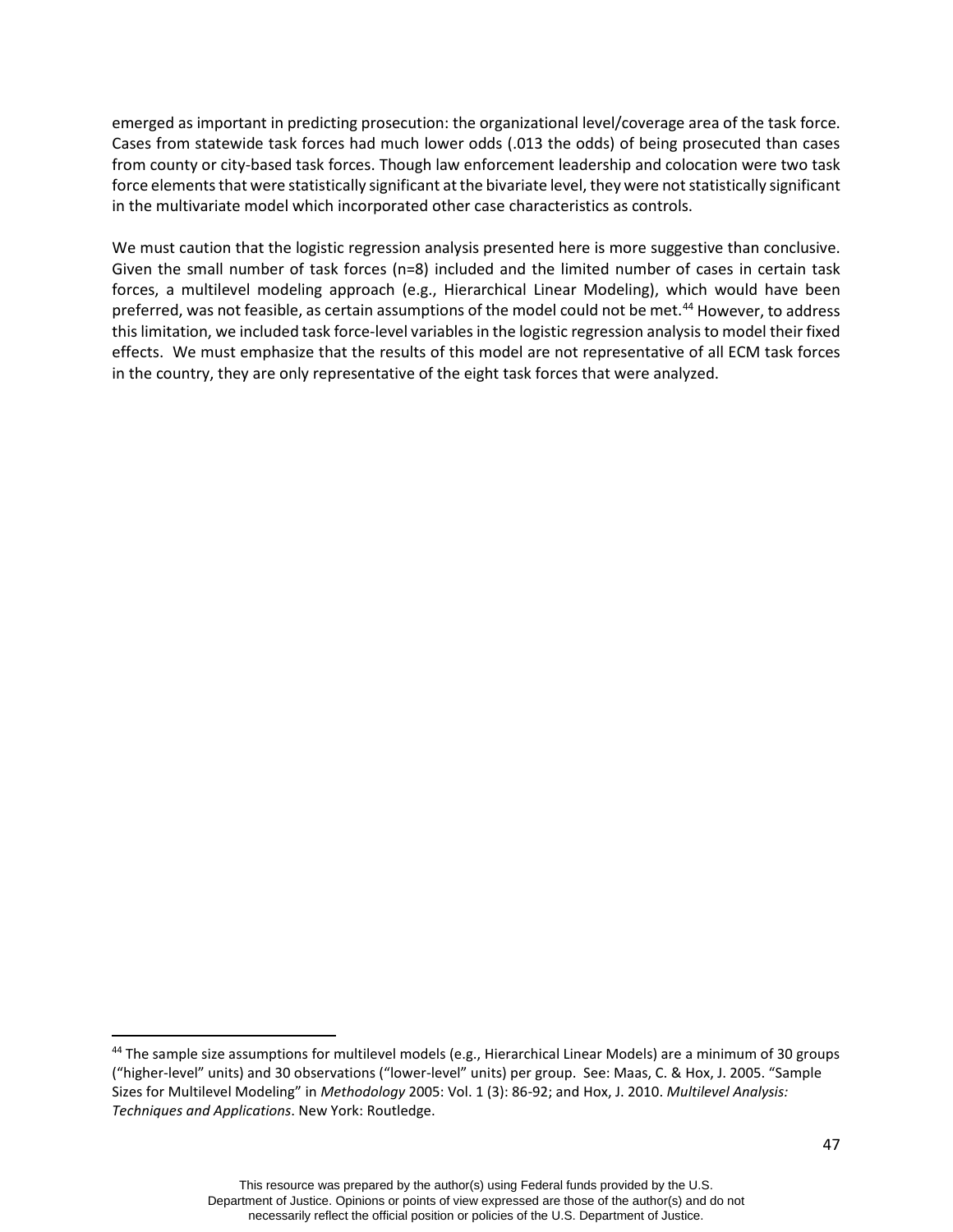| Predictors                                                                                                                                                                                                                        |                                                           | Odds-Ratio |  |  |  |  |
|-----------------------------------------------------------------------------------------------------------------------------------------------------------------------------------------------------------------------------------|-----------------------------------------------------------|------------|--|--|--|--|
| <b>Case Characteristics</b>                                                                                                                                                                                                       |                                                           |            |  |  |  |  |
| 1                                                                                                                                                                                                                                 | Type of trafficking (Labor trafficking)                   | 0.82       |  |  |  |  |
| 2                                                                                                                                                                                                                                 | Physical or digital evidence                              | $8.34$ **  |  |  |  |  |
| 3                                                                                                                                                                                                                                 | Other agencies invovled in investigation                  | 0.90       |  |  |  |  |
| 4                                                                                                                                                                                                                                 | Minor survivor involved                                   | 0.39       |  |  |  |  |
| 5                                                                                                                                                                                                                                 | Survivor willing to provide testimony                     | $14.59$ ** |  |  |  |  |
| 6                                                                                                                                                                                                                                 | Survivor interviewed                                      | 0.29       |  |  |  |  |
| <b>Suspect Characteristics</b>                                                                                                                                                                                                    |                                                           |            |  |  |  |  |
| 7                                                                                                                                                                                                                                 | Race (Black or African American)                          | 0.68       |  |  |  |  |
| 8                                                                                                                                                                                                                                 | Ethnicity (Hispanic, Latinx, or Spanish origin)           | 0.78       |  |  |  |  |
| 9                                                                                                                                                                                                                                 | Gender (Male)                                             | 1.04       |  |  |  |  |
| 10                                                                                                                                                                                                                                | Citizenship (Citizen)                                     | 5.56       |  |  |  |  |
| 11                                                                                                                                                                                                                                | Age                                                       | 1.03       |  |  |  |  |
| 12                                                                                                                                                                                                                                | Criminal history (yes/no)                                 | $7.74*$    |  |  |  |  |
| <b>Task Force Characteristics</b>                                                                                                                                                                                                 |                                                           |            |  |  |  |  |
| 14                                                                                                                                                                                                                                | Organizational level/coverage area (Statewide task force) | $0.013$ ** |  |  |  |  |
| 16                                                                                                                                                                                                                                | Law enforcement leadership: Sheriff's Office-led          | 1.595      |  |  |  |  |
| 15                                                                                                                                                                                                                                | Law enforcement leadership: State AG Office-led           | 5.962      |  |  |  |  |
| 17                                                                                                                                                                                                                                | Colocation of task force (yes/no)                         | 0.85       |  |  |  |  |
| 18                                                                                                                                                                                                                                | Independently chaired task force (yes/no)                 | 0.69       |  |  |  |  |
|                                                                                                                                                                                                                                   | Pseudo- $R^2$ =                                           | 0.27       |  |  |  |  |
|                                                                                                                                                                                                                                   | -2 Log Likelihood=                                        | 142.828 ** |  |  |  |  |
| * statistically significant at p < .05<br>** statistically significant at p < .01                                                                                                                                                 |                                                           |            |  |  |  |  |
| Data Source: Random sample of 226 LE case investigations of human trafficking conducted<br>by the 8 ECM task forces that partcipated in this part of the study; case file data were coded<br>and analyzed by the Urban Institute. |                                                           |            |  |  |  |  |

**Table 19. Logistic Regression Model Predicting Prosecution**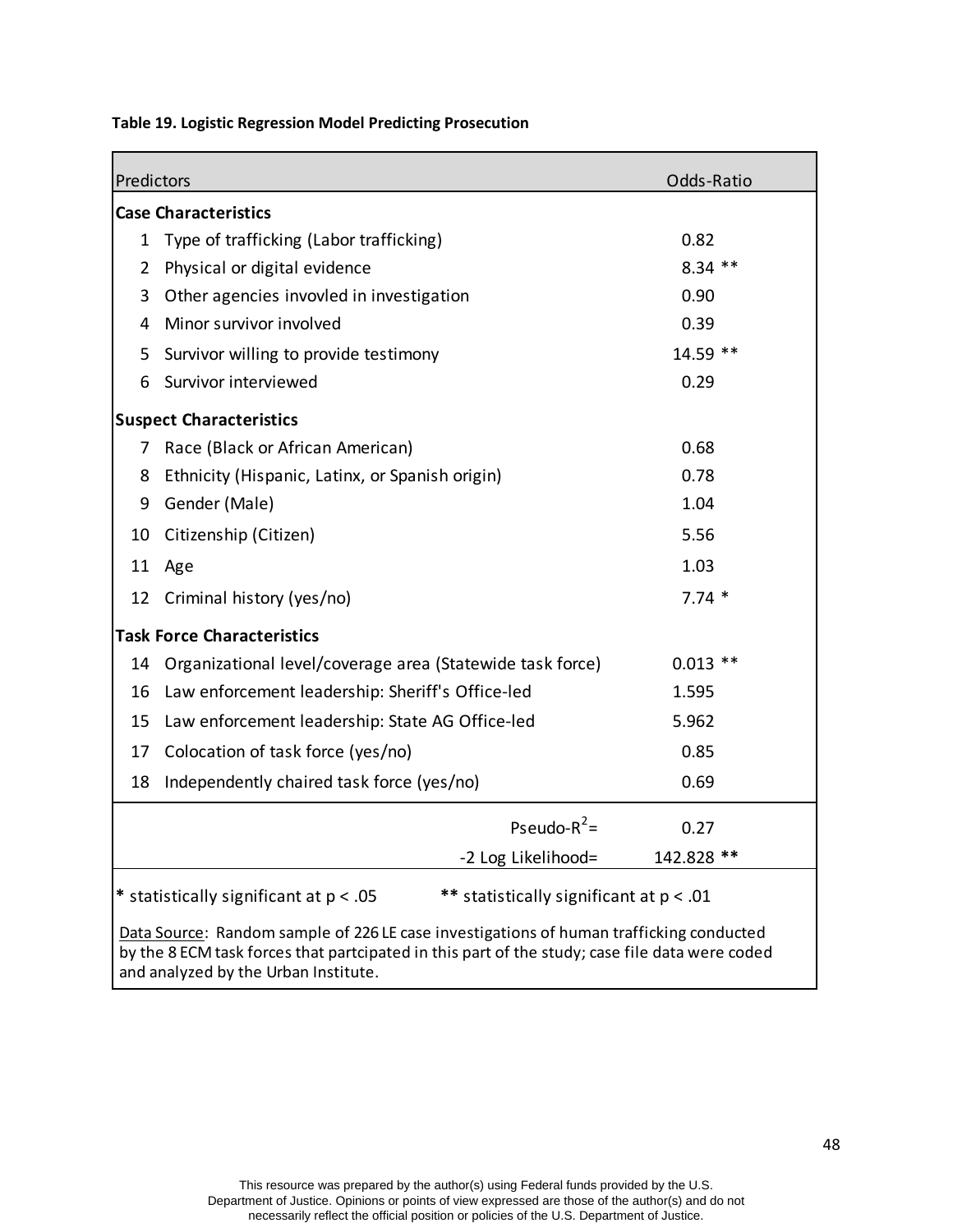Research Question 4: What is the impact of ECM human trafficking task forces on addressing human trafficking (in terms of sex and labor trafficking survivors identified and assisted, and cases investigated and prosecuted)?

As discussed previously, ECM task force stakeholders noted that collaboration had an impact on antitrafficking efforts by removing barriers to information sharing, breaking down misconceptions about each other's work (specifically law enforcement and victim service providers), and increasing willingness to collaborate. Task force members in co-located areas were particularly appreciative of the value that physical closeness contributed to collaboration potential, yet even those in areas without colocation felt the professional ties of a task force improved collaboration.

I go back to the collaboration. A lot of times I can see it with my domestic violence cases—I'll call law enforcement and say, "Hey, I need this report. We have a protection order hearing tomorrow." They're like, "Oh, we can't release that." They don't wanna talk to me. I got to call state's attorney. State's attorney says, "Oh, no, I'm still investigating, and we can't release." It's a frustrating process. I think the task force has done a really good job of getting everyone on the same page. When [worker] calls law enforcement and says, "I need a police report," they send it right over. I think they've done a really good job with the collaboration. I do think that that has helped. I think it's helped survivors so that it's not a frustrating process for the survivor. That they see that people are working together to help them. I think that is probably a huge success that they've had. (Task Force F, service provider 3)

I think that the relationship [between] all the partners have has grown tremendously. I think just the general ability to pick up the phone and call each other is something that really wasn't happening before. I think that maybe some detectives worked well with the State's Attorney's Office. I don't think that there was the relationship between FBI, HSI, or the relationship between the U.S. Attorney's Office on a regular basis that we have now. (Task Force J, prosecutor 1)

I think quite a bit [of impact]…I think our federal partners—our cases, if they leave our immediate jurisdiction and we go into some of our smaller municipality areas that the partnerships with them are strong. We can make a phone call and reach out to them for assistance or they'll help us with whatever we need. I think the partnerships have grown tremendously. (Task Force C, law enforcement 6)

Respondents also noted perceptions of the impact that ECM task forces had on increasing awareness about human trafficking. Perceived increased awareness about issues of human trafficking occurred within respondents' own organizations, the criminal justice system, public service organizations such as hospitals, and across communities and states.

I think at this point—compared to a [number of] years ago—the awareness is huge, now. There's not a day goes by where I don't hear about some type of human trafficking case or potential case or something that's going on through just this office. Whereas, a couple years ago—granted, I wasn't knee deep in it like I am now—but I never heard about it, ever…It's a lot more awareness than it was a few years ago. I had to put that on the taskforce. They've done a wonderful job doing that. (Task Force F, law enforcement 1)

This resource was prepared by the author(s) using Federal funds provided by the U.S. Department of Justice. Opinions or points of view expressed are those of the author(s) and do not necessarily reflect the official position or policies of the U.S. Department of Justice.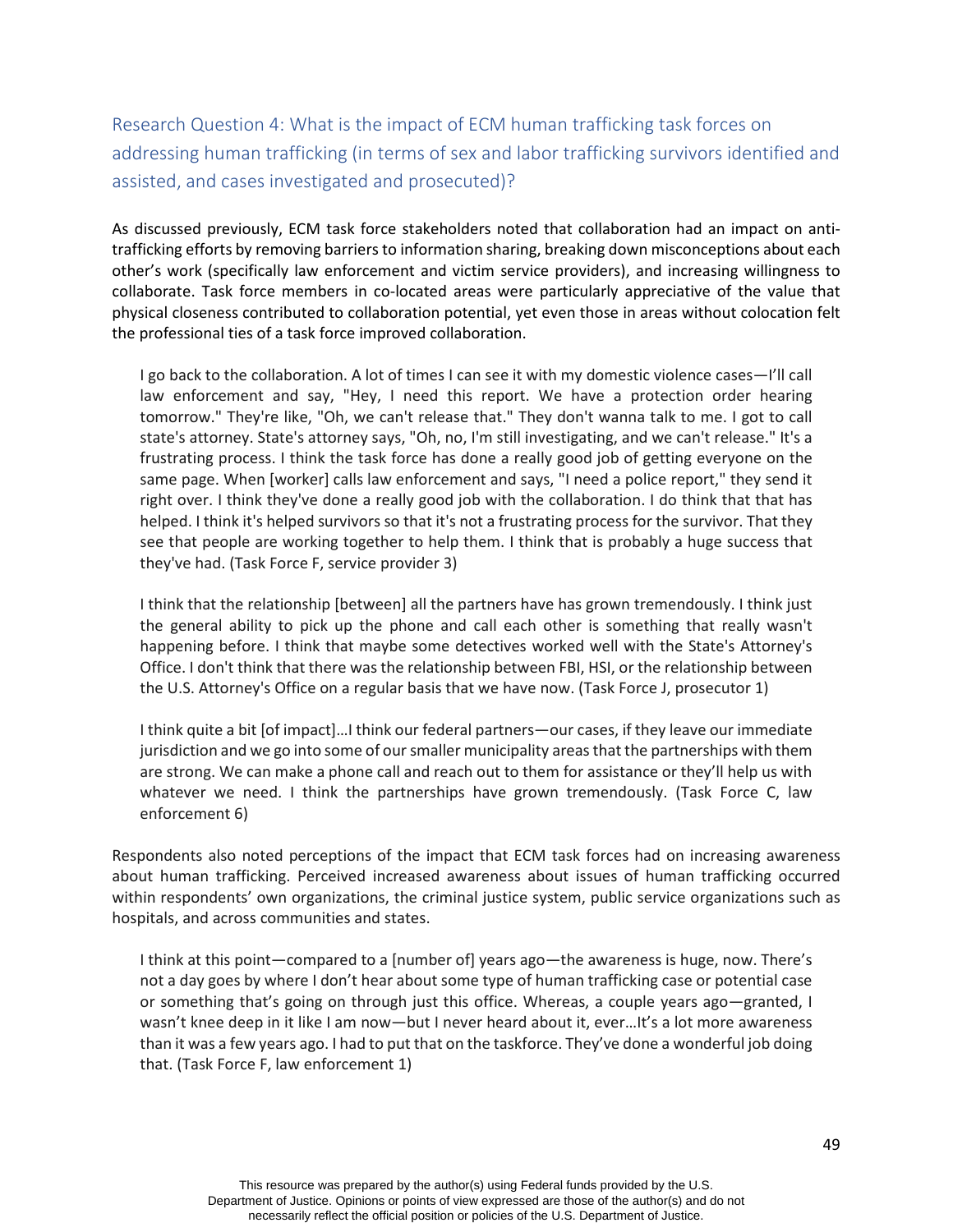Reports from people in the community and not just social workers has gone way up. You can really see this very quantifiable increase in change and everything in awareness. I mean it's really been amazing what we've been able to accomplish in just [number of] years. (Task Force H, prosecutor 1)

In addition to collaboration and increased awareness, respondents also focused on the more concrete impact that the task forces have had on their ability to focus on cases of human trafficking, including increasing capacity and building the infrastructure to identify and respond to potential cases of human trafficking. Respondents noted that since receiving ECM task force funding, they have established protocols and procedures that guide how potential human trafficking cases are handled across stakeholders, increased or hired new personnel to focus on cases of human trafficking, secured additional funding to support local anti-trafficking efforts, and developed committees to discuss human trafficking cases and issues.

To assess the impact of the ECM task forces on the number of human trafficking investigations and prosecutions and on the number of survivors served, we analyzed BJA's PMT data and the OVC's TIMS data. We first examined the quarterly PMT data on the number of investigations conducted by law enforcement for the 10 task forces included in this evaluation. The data were organized as quarterly counts for quarters 1 through 12. Quarters 1 through 12 for each task force were defined according to the three-year period of funding for each ECM grantee. Because some of the task forces were funded in 2015, others in 2016, and still others in 2017, quarter 1 will correspond to the first quarter that a task force was in operation, in whichever year that falls.

Figure 1 presents these data graphically, which shows that the number of investigations into human trafficking rose steadily over the first six quarters, increasing from 43 investigations in quarter one to 456 investigations in quarter six (a nine-fold increase). Thereafter, the number of human trafficking investigations remained robust from quarters seven through 12, reaching 424 investigations in quarter 12, not far off from the peak of 456 investigations in quarter six. These trends show that after the first few quarters, a time when ECM task forces are still getting situated and establishing protocols for conducting their work, the task forces reached high levels of human trafficking investigations initiated (at least 250) for each quarter except one for the balance of the four-year period.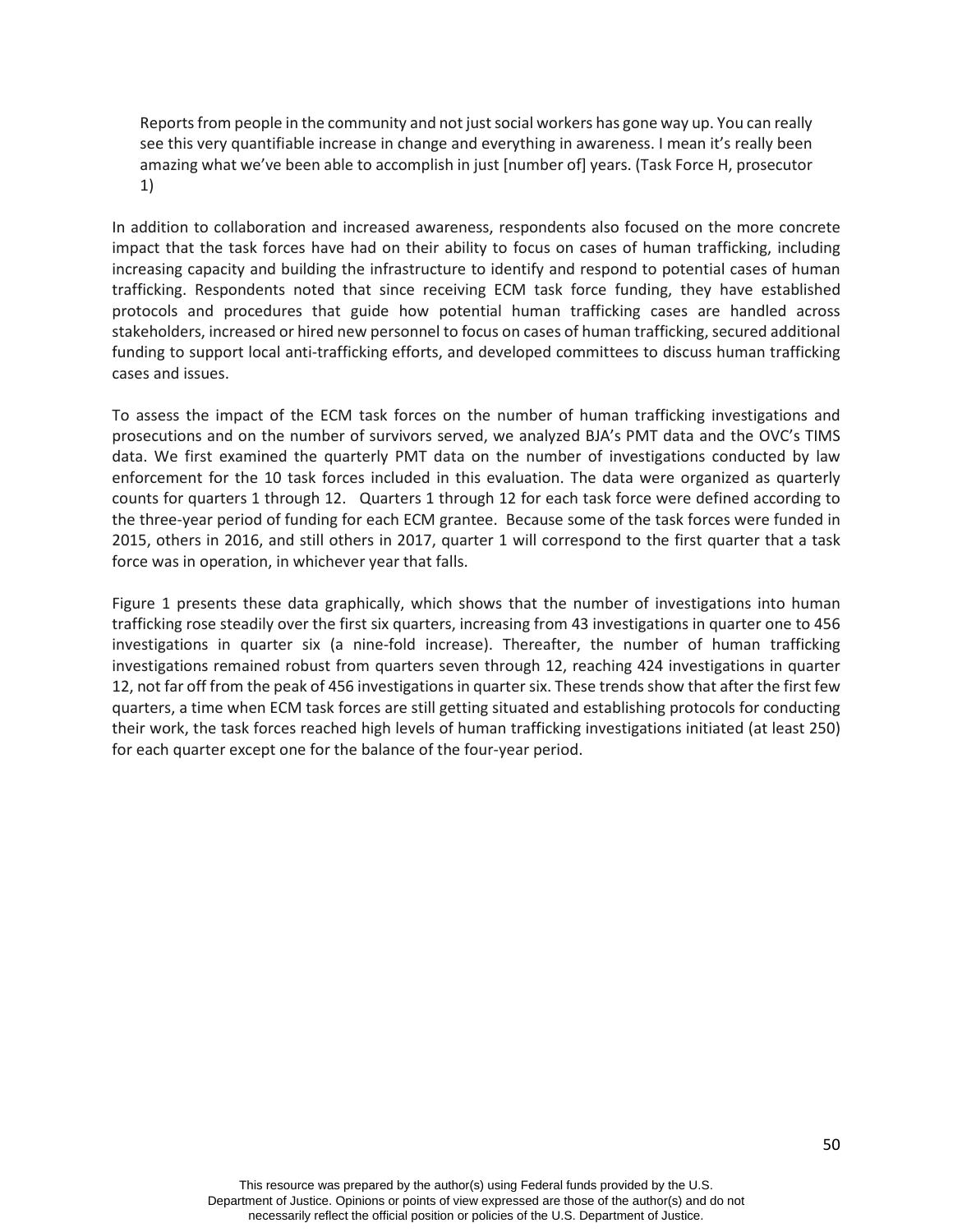

**Figure 1. Quarterly Numbers of Investigations into Human Trafficking, by 10 ECM Task Forces**

Source: Urban Institute Analysis of BJA's PMT data (for Oct 2015 – Dec 2019) for 10 ECM Task Forces

We also used the PMT data to examine trends in the number of human trafficking cases prosecuted by the 10 ECM task force over the same 12-quarter period. Figure 2 shows a pattern that is similar to figure 1. There were steady increases in the number of prosecutions between quarter one and quarter seven, from 33 prosecutions in the first quarter to a peak of 351 prosecutions in the seventh quarter, a 963% increase. After that, the number of human trafficking prosecutions remained fairly high for the remainder of the period (rising from 246 prosecutions in quarter 8 to 273 prosecutions in quarter 12). After the first 2-3 quarters when the task forces were still getting set up and staffed, they reached and maintained a high level of human trafficking prosecutions (between 160 and 340) through the end of the period.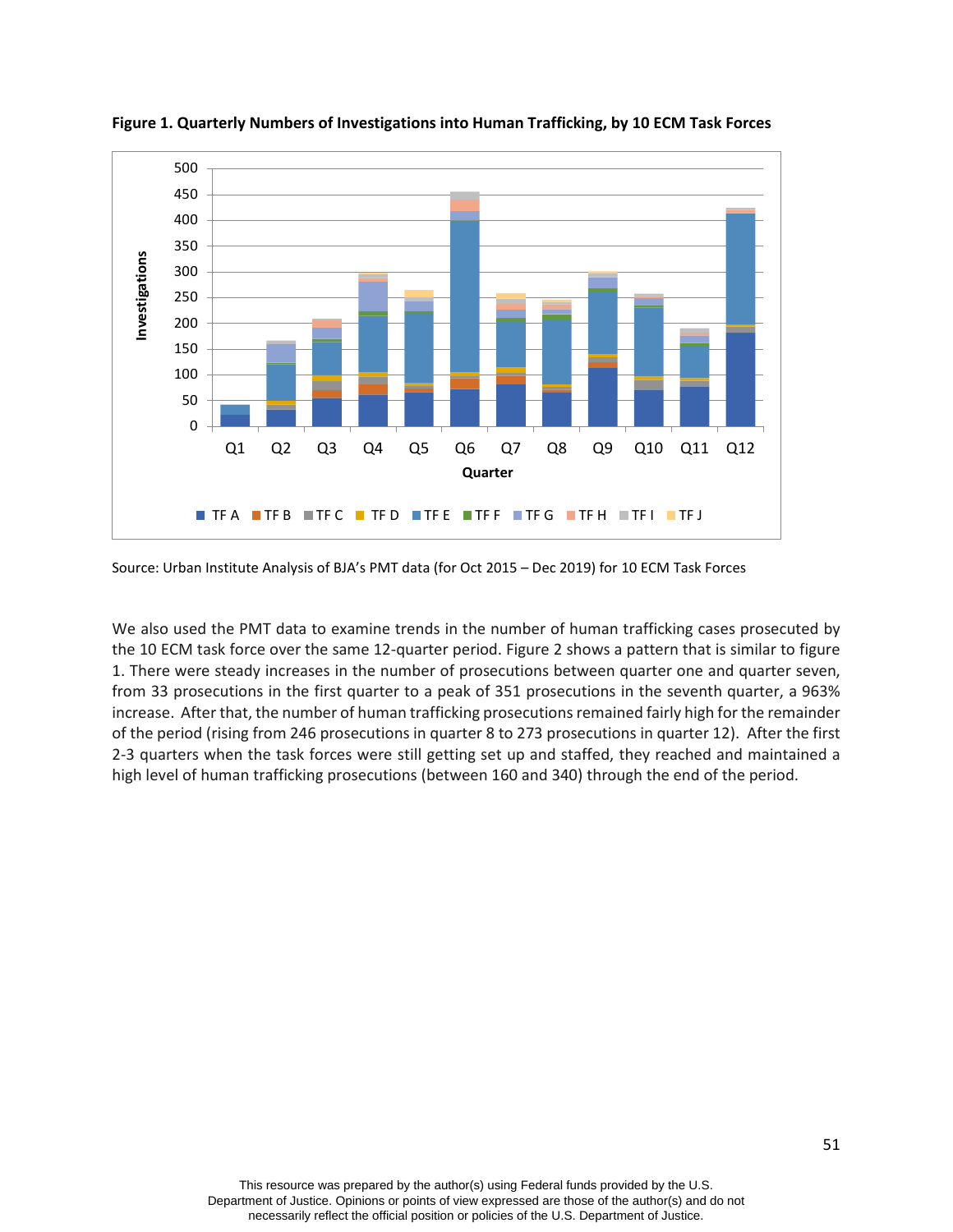

**Figure 2. Quarterly Numbers of Cases Prosecuted by 10 ECM Task Forces**

Finally, we analyzed OVC's TIMS data on the number of human trafficking survivors served by victim service providers that are part of the 10 ECM task forces. These data are organized as yearly counts for years one through three, for each of the 10 task forces. The data in figure 3 show that the number of survivors served by the task forces increased from 183 in year 1 to 681 in year 2 (a 272% increase) and then remained at a high level (543 survivors served in the third year). These data indicate that the ECM task forces are having an impact in terms of increasing the number of human trafficking survivors assisted in these communities.

Source: Urban Institute Analysis of BJA's PMT data (for Oct 2015 – Dec 2019) for 10 ECM Task Forces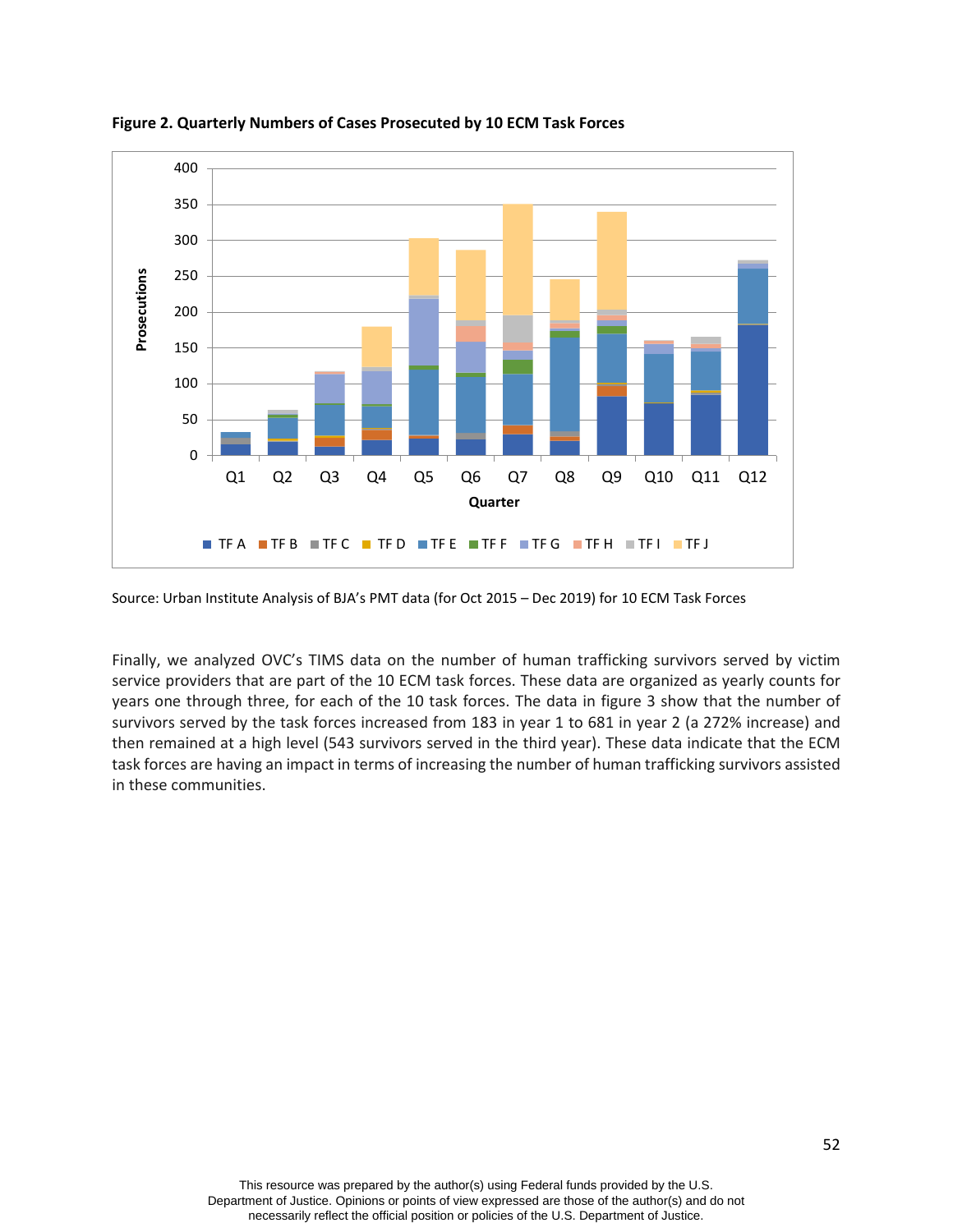

**Figure 3. Yearly Numbers of Human Trafficking Clients Assisted by 10 ECM Task Forces**

Source: Urban Institute Analysis of OVC's TIMS data (for July 2015 – Dec 2019) for 10 ECM Task Forces

Research Question 5: Which types of ECM human trafficking task forces perform well and why? Which task force elements (task force organization, size, scope, leadership structure, and, organizational location) are associated with effective task forces?

To assess which task force elements were associated with certain case outcomes, we draw again from our case file analysis. We first present results from bivariate analyses of the relationships between several task force elements and the outcomes of arrest and prosecution. Second, we draw from the results of our multivariate model predicting prosecution, which included several task force characteristic variables as predictors.

To understand which task force elements were related to case outcomes in the sample of closed cases we reviewed, we conducted bivariate analyses that examined the relationship between the task force elements and these outcomes. Table 20 presents the results of these analyses. The task force elements that we analyzed were: (1) organizational level/coverage area of task forces (statewide, county-based, or city based); (2) law enforcement leadership (police department-led, sheriff's office-led, or state AG officeled; (3) colocation of the task force; (4) independently-chaired task forces (or not); and (5) ECM grant purpose area (purpose area 1 for developing newly-formed task forces, or purpose area 2 for enhancing established task forces).

Several task force characteristics were found to be related to the arrest and prosecution of suspects in cases investigated by law enforcement that we reviewed. The organizational level/coverage area was statistically related to both arrest and prosecution of these cases: county-based task forces had higher

This resource was prepared by the author(s) using Federal funds provided by the U.S. Department of Justice. Opinions or points of view expressed are those of the author(s) and do not necessarily reflect the official position or policies of the U.S. Department of Justice.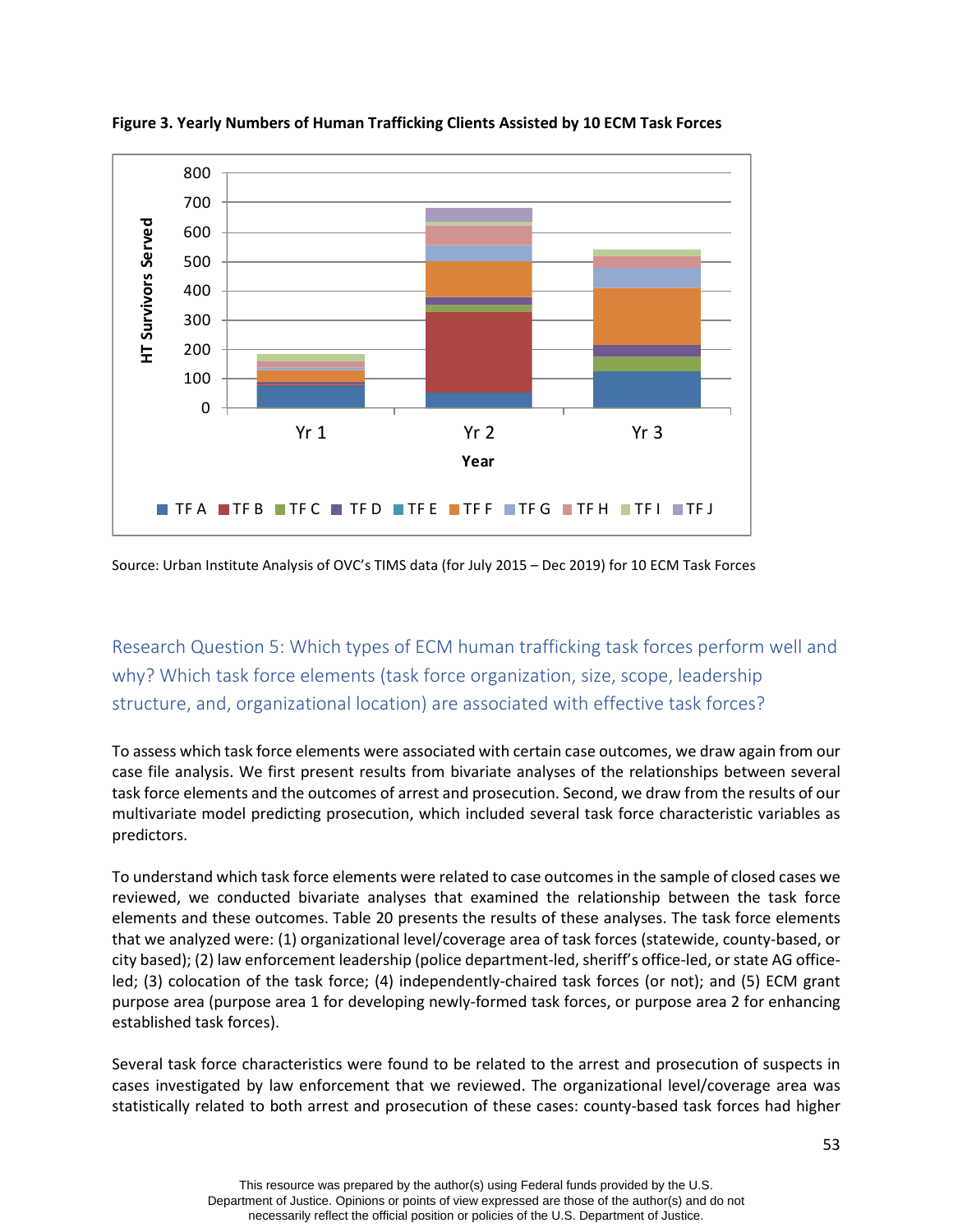rates of arrest (90%) than did statewide and city-based task forces (59-60%), and this difference was statistically significant. On the prosecution side, statewide task forces had prosecution rates that were significantly lower than county and city-based task forces (40% versus 85-87%). The law enforcement leadership agency also mattered for these case outcomes: task forcesthat were led by police departments and sheriff's offices had higher arrest and prosecution rates than did task forces led by state AG offices, and these differences were statistically significant at the bivariate level. Colocation was not related to arrest, but was related to prosecution: co-located task forces had a prosecution rate of 86% compared to non-co-located task forces with a prosecution rate of 62% (the difference was statistically significant). Task forces that were independently chaired (i.e., chaired by an individual from outside both the lead law enforcement agency and the lead victim services organization) showed no differences on arrest or prosecution compared to those who were not independently chaired. Finally, the ECM grant purpose area was also related to prosecution. The task forces in purpose area 2 (for enhancement of established task forces) were more likely to have closed cases resulting in prosecution than task forces in purpose area 1 (for development of newly formed task forces), which is not a surprising finding. Task forces that are established and have more experience would be expected to be more effective at bringing forth case prosecutions than those task forces that are newer.

Results from our multivariate model predicting prosecution (Table 19) showed that several of the bivariate relationships between task force factors and prosecution that were found to be statistically significant did not hold up as significant in the context of the full explanatory model, when other competing variables were included in the analysis. Only one task force variable (organizational level) was statistically significant in the logistic regression model: suspects in cases from statewide task forces were much less likely (with .013 the odds) to be prosecuted compared to suspects in county and city-based task forces. The other task force characteristics (law enforcement leadership agency, colocation, and independent chairmanship) were all found to be statistically unrelated to prosecution in the multivariate model.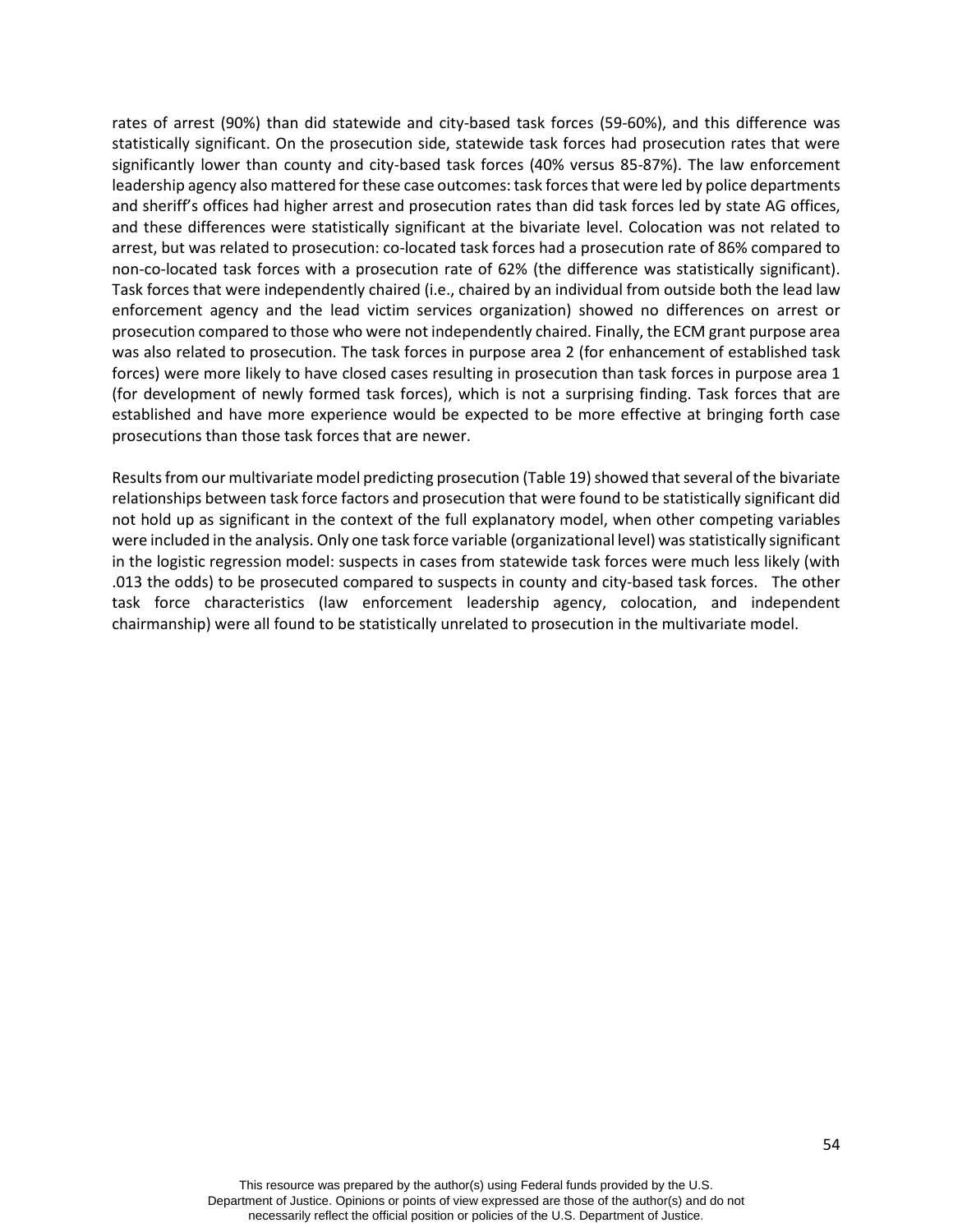|                                                        | Arrest                                  |        | Prosecution   |    |
|--------------------------------------------------------|-----------------------------------------|--------|---------------|----|
|                                                        | $(n=196/257)$                           |        | $(n=150/196)$ |    |
| <b>Task Force Characteristics</b>                      |                                         |        |               |    |
| Organizational level/Coverage area                     |                                         | **     |               | ** |
| Statewide                                              | 59%                                     |        | 40%           |    |
| County-based                                           | 90%                                     |        | 85%           |    |
| City/Municipality                                      | 60%                                     |        | 87%           |    |
| Law Enforcement Leadership Model                       |                                         | $\ast$ |               | ** |
| Police Department-led                                  | 75%                                     |        | 78%           |    |
| Sheriff's Office-led                                   | 85%                                     |        | 85%           |    |
| State Attorney General's Office-led                    | 63%                                     |        | 46%           |    |
| Colocation                                             |                                         |        |               | ** |
| Colocated                                              | 78%                                     |        | 86%           |    |
| Not colocated                                          | 74%                                     |        | 62%           |    |
| Independently-chaired                                  |                                         |        |               |    |
| <b>No</b>                                              | 74%                                     |        | 78%           |    |
| Yes                                                    | 83%                                     |        | 72%           |    |
| <b>ECM Grant Purpose Area</b>                          |                                         |        |               | ** |
| Purpose Area 1 (newly-formed TFs)                      | 73%                                     |        | 68%           |    |
| Purpose Area 2 (established TFs)                       | 80%                                     |        | 85%           |    |
| Note: Percentages shown are based on non-missing cases |                                         |        |               |    |
| * statistically significant at p < .05                 | ** statistically significant at p < .01 |        |               |    |

#### **Table 20. Bivariate Analysis of Task Force Characteristics and Arrest/Prosecution**

# Research Question 6: What challenges and barriers are ECM human trafficking task forces facing?

While all respondents reported that the ECM task forces had positively impacted anti-trafficking work in their cities, municipalities, counties, and states, challenges to implementing and sustaining ECM taskforces and successfully carrying out anti-trafficking work were noted across stakeholders. Key challenges included the length of time required to investigate and prosecute cases of human trafficking, securing survivor cooperation and keeping survivors engaged throughout the process, identifying labor trafficking, collaborating and coordinating across stakeholders, and a lack of resources and capacity to investigate cases of human trafficking and to provide needed services.

**Investigating and Prosecuting Cases of Human Trafficking.** Both law enforcement and prosecutors noted challenges related to investigating and prosecuting cases of human trafficking. A primary challenge was the length of time required to investigate cases, as well as securing survivor participation and keeping

This resource was prepared by the author(s) using Federal funds provided by the U.S. Department of Justice. Opinions or points of view expressed are those of the author(s) and do not necessarily reflect the official position or policies of the U.S. Department of Justice.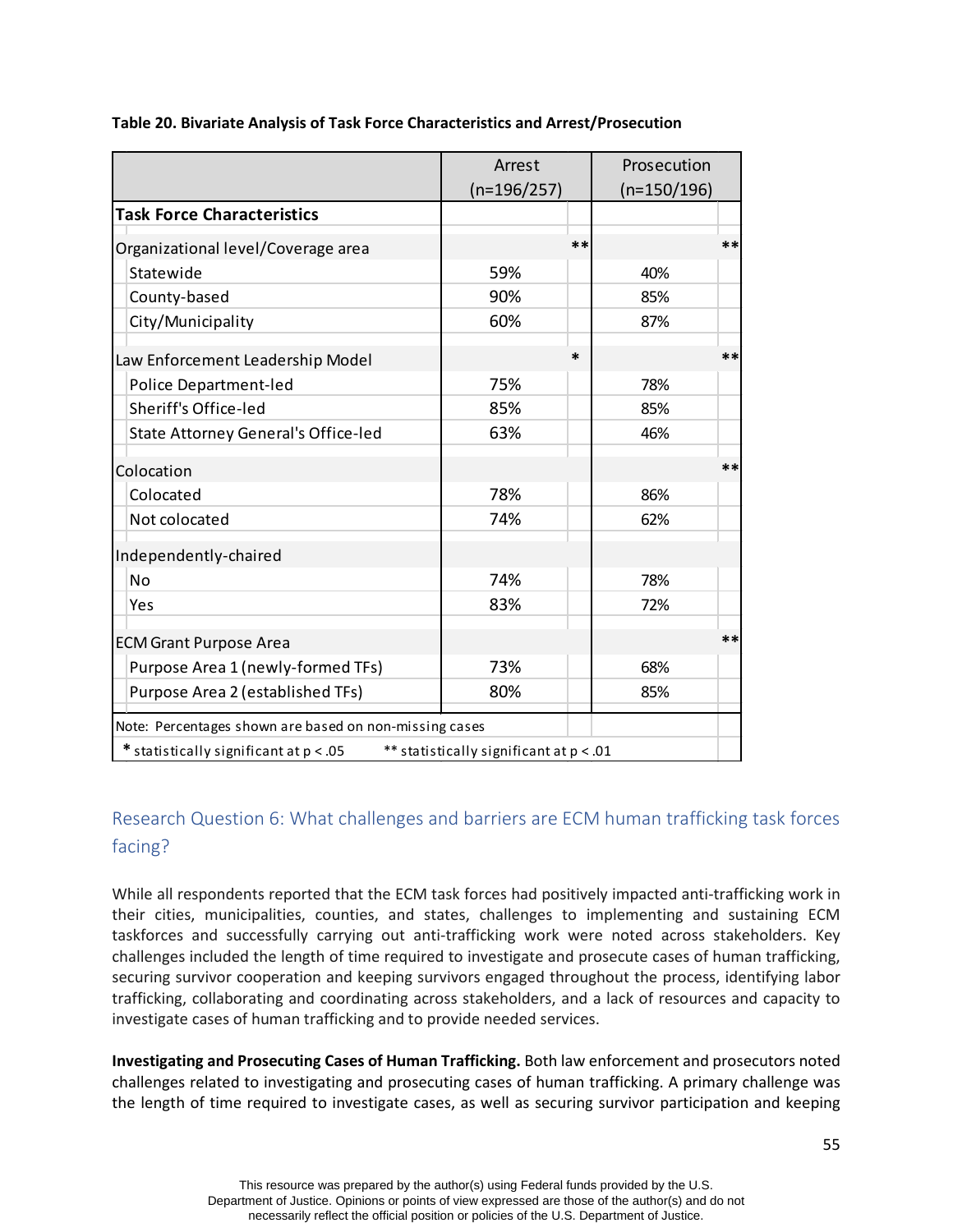them engaged throughout the investigation and prosecution. Both law enforcement and prosecutors described human trafficking cases as complex, lengthy, and emotionally draining.

Another challenge is the length of time it takes for a case from the time a suspect is arrested to the time of adjudication. Our cases in [place] on the really low end could take a year and a half. On the high end, we're looking at three years or longer before the cases are actually tried, and trying to keep a victim on board, stabilized, secured through this whole process, when it takes that many years and they can't put it behind them, is really difficult. (Task Force G, law enforcement 2)

You've gotta have a million hours on your hands to dig into just the sheer volume of evidence. I've said this during presentations I've given and other meetings I've been in that I legitimately feel that anyone of my trafficking cases—assuming it's a big case that's filed correctly, that we have everything we need, I could spend years going through—just statistically, years going through the amount of phones, the amount of social media content, the amount of just sheer evidence. (Task Force A, prosecutor 1)

Given the length that it can take to investigate cases, prosecutors and law enforcement perceived maintaining survivor engagement and cooperation as a significant challenge, as survivors may physically move away from the city or state where the trafficking occurred, become unreachable, be re-victimized, or decide that they want to move on from the trafficking experience and not continue to pursue a criminal justice response. Respondents noted that survivors who experience mental health and/or substance use issues may be difficult to keep engaged throughout the case. Survivors who are minors can also be challenging to work with if they have run away from their home environment and require parental or guardian approval for case involvement. Finally, law enforcement respondents, in particular, noted challenges to working with survivors because they may not trust law enforcement, are not willing or able to divulge information relevant to the case, or are currently in a trafficking situation.

Who wants to come forward? A lot of times [survivors] are afraid to come forward to say that they are a victim. They're fearful of their trafficker, their pimp, so they don't divulge the information. Sometimes they feel they're—they're so loyal to that person as well, they don't wanna divulge that information to authorities. It can be difficult. (Task Force A, law enforcement 7)

It's difficult to get that information. It's difficult to get the victims to come forward. To trust law enforcement. I mean, that's obviously why we have the victim service providers, but I think even for them to trust them, my feeling—and maybe I'm wrong—but my feeling is that they see the victim service providers as part of us. They don't distinguish between us—this guy's got a badge and a gun and this person does not. I don't think they distinguish that. (Task Force F, law enforcement 2)

From the victim's perspective, the uncooperativeness is because…They've been victimized by law enforcement because law enforcement has arrested them in the past for prostitution or for drugs and pretty much discounted their stories because it's just not believable. (Task Force C, law enforcement 4)

Finally, prosecutors noted that it is challenging to prosecute cases with judges and jury members who are not educated on issues of human trafficking, including not understanding that human trafficking affects

This resource was prepared by the author(s) using Federal funds provided by the U.S. Department of Justice. Opinions or points of view expressed are those of the author(s) and do not necessarily reflect the official position or policies of the U.S. Department of Justice.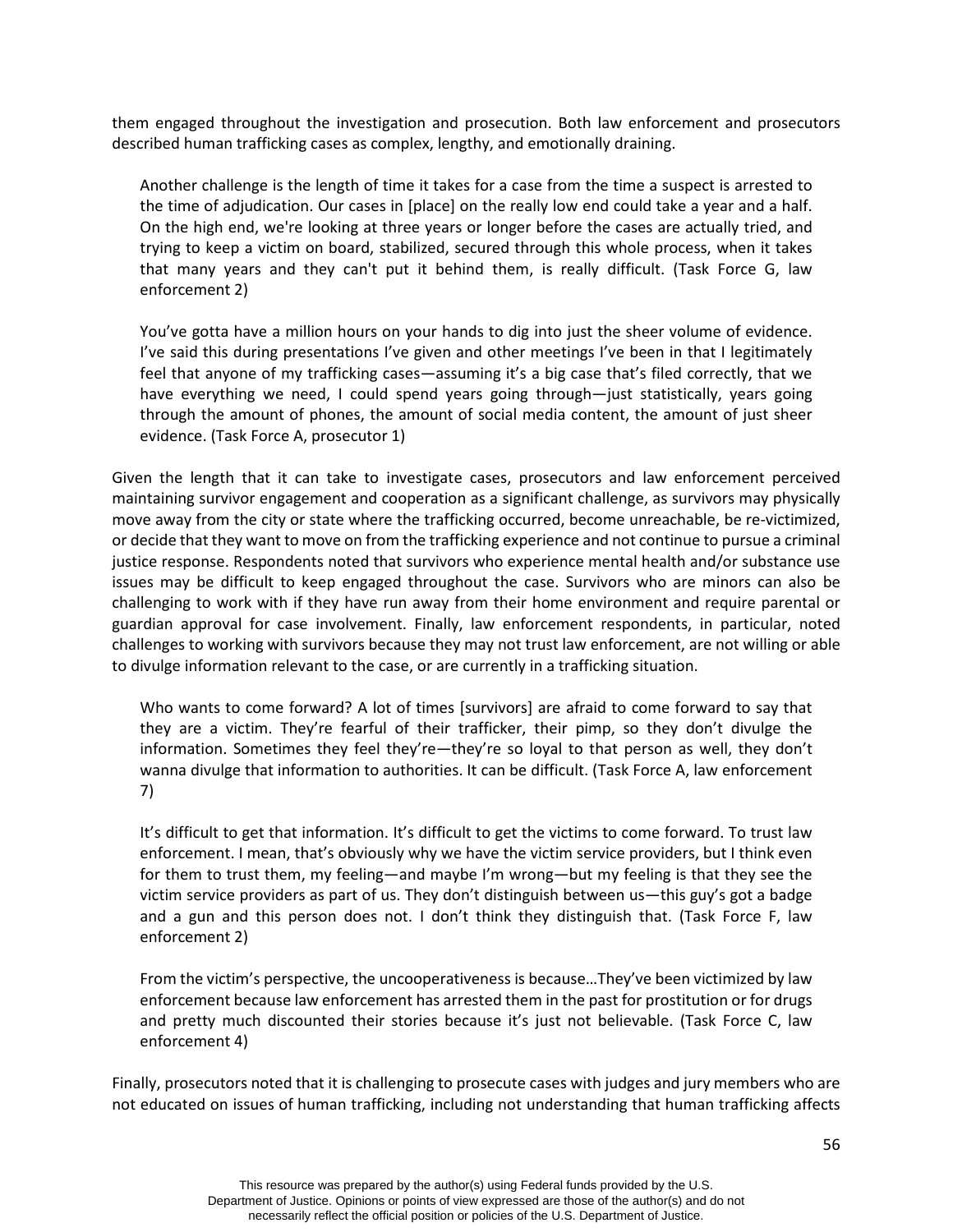individuals domestically in the U.S. and within their local community, and holding stereotypes about individuals who are trafficked.

It's everywhere. Yeah. I think it's problematic... The narrative is complicated by race issues and by the fact that people [are more likely] to accept a trafficking victim who is in no way complicit with her own abuse. They want that [see] that person tied in a cage, and who was taken against her will from her family. That's generally not how it happens. You have to educate the jury. That's what your expert is there to do. But it's hard. I think the more the message can get out there that like, "Look, people are victims via coercion and via fraud. You don't have to have the force all the time to get people to fall in line." That takes a lot of work to get people to understand that. (Task Force E, prosecutor 1)

We have to do a lot of educating to help [juries] understand what exactly it is we're talking about. That this isn't international, this is mostly domestic, and it involves the 14-year-old runaway who lives in a mansion in [place] who's now been picked up by a pimp or somebody who's exploiting them. We do spend a lot of time with that. We use experts to help us do that. We've met a fair amount of resistance with our judges in different ways about human trafficking, and we've had to spend time educating them. When we want to show leniency to a young female who maybe has been charged with drug possession or something, but we learned that they're a trafficking victim, some of our judges have balked at that, thinking that this female is making her own choices and therefore she should be held accountable for her actions, even though our investigation has shown that she's been under the control or the direction of a pimp or trafficker. It's education. It's simply breaking down those paradigms that have existed for a long time about prostitution, about how all this works, about human trafficking in general. (Task Force A, prosecutor 3)

**Labor Trafficking.** A significant challenge disclosed by the ECM task forces included in this study was the lack of ability of law enforcement and prosecutors to identify, investigate, and prosecute cases of labor trafficking. Law enforcement across all 10 task forces indicated that their anti-trafficking work overwhelmingly focused on sex trafficking. According to the task force respondents interviewed for this study, the most prominent barriers to proactively responding to cases of labor trafficking were: 1) lack of knowledge among law enforcement and prosecutors about labor trafficking—prosecutors from 9 of the 10 task forces indicated that they had little to no experience prosecuting cases of labor trafficking, 2) the complexity of labor trafficking cases, and 3) lack of survivor identification and cooperation due to fears of deportation.

What do you do? How do you get these people? You can't put cameras in there, so you got to have somebody that's reporting it, for the most part. Yeah, I don't know. Like I said, the labor trafficking part of this is right now what's on my mind. How do we identify it—get it identified to law enforcement so that we can actually do something? It's tough. (Task Force F, law enforcement 1)

The labor trafficking for the task force seems to be a harder and more intensive investigation to find and work. I know lately there's been more of an emphasis on labor trafficking, but I know that sex trafficking seems to be in our face more of the time. (Task Force A, law enforcement 10)

Making a forced labor or domestic servitude case at the federal level is really difficult. It's hard to corroborate a lot of times. (Task Force J, law enforcement 1)

This resource was prepared by the author(s) using Federal funds provided by the U.S. Department of Justice. Opinions or points of view expressed are those of the author(s) and do not necessarily reflect the official position or policies of the U.S. Department of Justice.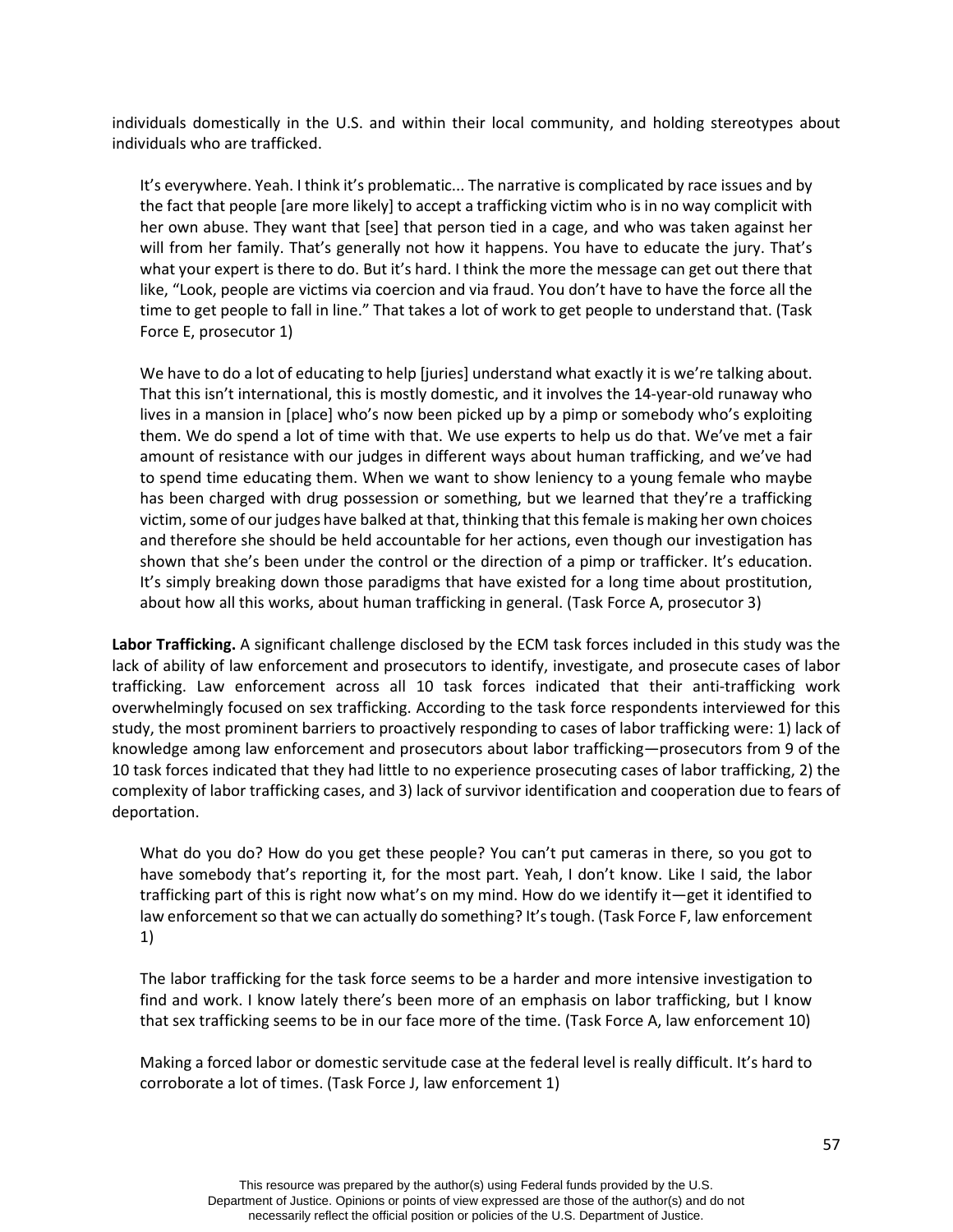The only other problem would be them fearing their status because a lot of them are working, trying to get T visas for status, which is what HSI and a task force like ours can help with, where if they're still fearful, thinking we're gonna tell law enforcement and then they're gonna deport us, those are two different conversations, but that's some of the fear that they have in not wanting to also come forward. (Task Force E, law enforcement 7)

With labor trafficking, since, primarily, your victims are going to be foreign nationals a fair number of them are going to be in the country without authorization. It kind of goes hand in hand. Not always…but, percentage-wise, there is going to be a fair number of them that are in the country without authorization, and that makes them very reluctant to cooperate with us. (Task Force G, law enforcement 1)

Notably, law enforcement respondents across the ECM task forces included in this study identified building knowledge about labor trafficking as either an issue they were currently trying to address or had established as a future goal.

**Collaboration and Coordination.** Although respondents across all task forces indicated that the ECM task force has impacted collaboration on issues related to anti-trafficking work across stakeholders, they also noted challenges to collaboration and coordination. These included challenges associated with staff turnover, lack of communication, differences in goals, task forces that are too large and unproductive, staff burnout, and personality clashes.

Notably, service providers from all three of the state-organized ECM task forces expressed significant geographical challenges to working with stakeholders in various counties and coordinating across different law enforcement agencies where survivors resided, as well as engaging with survivors. For instance, service providers struggled to work across city and county borders within states, provide outreach, support, and services across all counties in the state, reach rural areas, and ensure that survivors had access to transportation to receive services.

It was hard to deliver comprehensive services to individuals that don't live near our office; we have to refer people out to places that are closer to them. The challenge is taking those cases and not providing the comprehensive services that they need. (Task Force J, service provider 1)

If we have someone who's in another part of the state it really limits the ability to just run out and check-in or offer for them to come into the office because we're an hour, two hours, two and a half hours away, so that makes it difficult. Also when you're going to meet with someone who's two hours away that's most of your day to meet with that individual, so that certainly has an effect on availability for others, and it feels different I think when they no-show because if you drive-up to somebody's house ten minutes away, and they are not home or you're waiting in the office, and they don't come in and you're like, "Ah, I'll just get on with something else," but when you drive a couple of hours it's a challenge when that persons like, "Oh, sorry double-booked," and you're like, "Hmm, okay." (Task Force D, service provider 3)

**Resources**. As noted previously, ECM task forces included in this study offered a variety of services to survivors of human trafficking. However, all sites noted that gaps in services still existed, particularly for emergency, temporary, and long-term housing, behavioral health services, and services that focused specifically on survivors of human trafficking (versus on domestic violence survivors). Additionally, eight out of the 10 task forces included in this study indicated that they do not have sufficient resources to

This resource was prepared by the author(s) using Federal funds provided by the U.S. Department of Justice. Opinions or points of view expressed are those of the author(s) and do not necessarily reflect the official position or policies of the U.S. Department of Justice.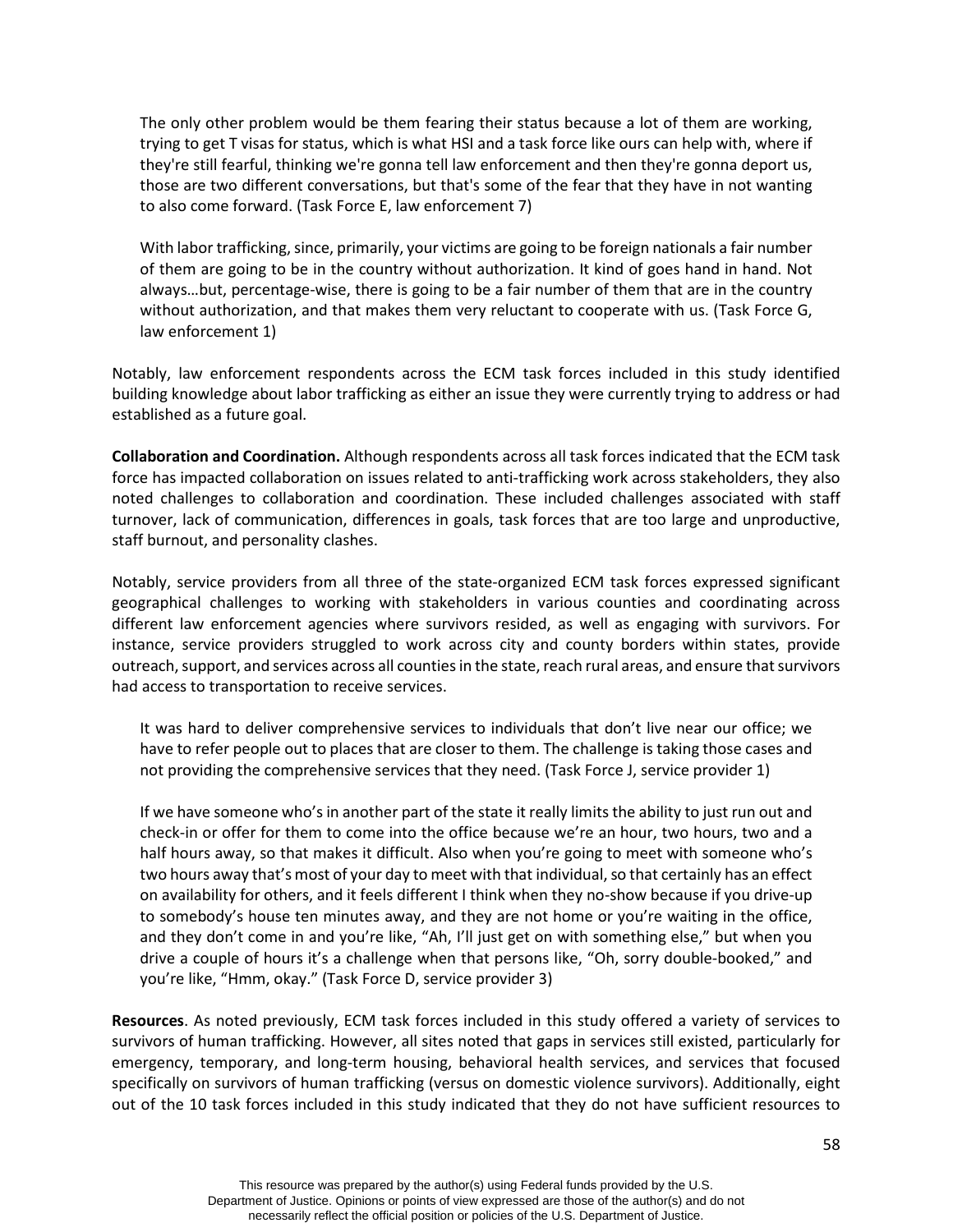investigate and prosecute all cases of human trafficking. Criminal justice respondents noted that the low number of cases that are prosecuted can serve as a barrier to securing funding to support addition antitrafficking work.

That's always a challenge in getting resources devoted to [trafficking investigations]. The hard part is when you start talking about case numbers. They're very, very small. You can go a year without a human trafficking case. Then you can go a year where you've got two, and that's a huge resource commitment just to do two of those kinds of cases. You compare that to drug cases where we're doing scores of drug cases a year. Kind of justifying the expense and the commitment is—that's a challenge, but you just have to stay on it. (Task Force D, prosecutor 3)

# **Limitations**

There are some limitations of this study that should be considered when interpreting the findings and results. These include the following:

- This study included 10 ECM task forces as evaluation sites. Therefore, all findings (both qualitative and quantitative) are generalizable only to these 10 task forces and *are not nationally representative of all ECM task forces in the country*.
- Labor trafficking cases are underrepresented in this study. The qualitative interviews we conducted with stakeholders revealed a dearth of respondents who worked on labor trafficking investigations and with labor trafficking survivors. Thus, the results of our qualitative analysis focused heavily on sex trafficking, except where noted. We faced similar challenges with the quantitative analysis. For the case file reviews that we conducted, we focused on a random sample of human trafficking investigations pursued by law enforcement in each task force; however, apart from one task force, that approach resulted in very few labor trafficking cases in the sample. We made efforts, whenever possible, to stratify the sample to ensure that some labor trafficking cases would purposefully be included. However, seven of the eight task forces that contributed case-level data for the study simply had very few labor trafficking cases (several did not have any) that we could include in our study sample of cases. It is possible, however, that the set of 10 ECM task forces selected for this evaluation were unusual in this regard, and that an entirely different set of task forces would have included more labor trafficking cases.
- The case-level data analyses conducted used case information only from the eight ECM task forces in this study that provided these data. Thus, we must caution that the bivariate and multivariate results presented are not nationally representative of all ECM task forces in the country and *can only be generalized to this set of eight task forces that participated in the study*.
- Only closed case files were used for the case-level analysis, so these cases were not representative of all human trafficking cases investigated by these task forces, but only those that had been resolved/closed. Ongoing investigations that were open for an extended period of time and remained opened at the time of our review (perhaps due to complexity or scope) were not included in the study sample. We strictly conducted a closed case file review for this study.

This resource was prepared by the author(s) using Federal funds provided by the U.S. Department of Justice. Opinions or points of view expressed are those of the author(s) and do not necessarily reflect the official position or policies of the U.S. Department of Justice.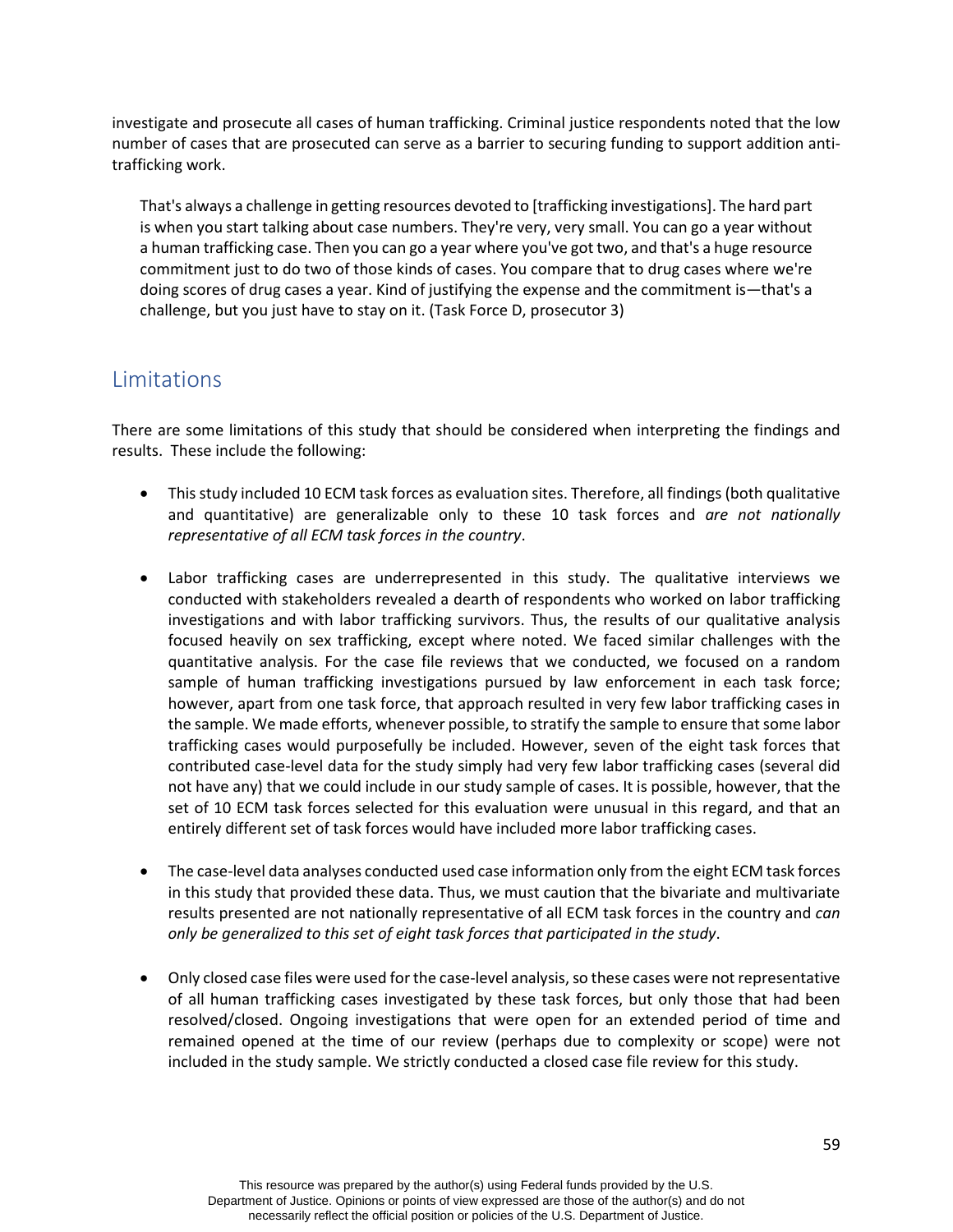- The investigative case files that were provided to the research team varied in terms of the quality of information included and completeness, both within and across task forces. This made it challenging to collect the data elements desired in as comprehensive a manner as preferred, in some instances.
- The investigative case files provided to the research team were cases that were identified as investigations of human trafficking by the ECM task forces (not by the research team).
- The qualitative interviews we conducted only included stakeholders (law enforcement, prosecutors, and service providers) that were members of the task forces. Although we spoke with survivor advocates, we did not knowingly interview survivors, who could have different perspectives on the ECM task forces' approaches and practices. In retrospect, it would have been worthwhile to include survivors' perspectives as well; we regret this omission.

# Conclusion and Recommendations

OJP launched the Enhanced Collaborative Model to Combat Human Trafficking in 2010 to foster a multidisciplinary approach that brought together law enforcement, prosecutors, and victim service providers in communities to work together on a coordinated response to address all forms of human trafficking. Until this report, limited research had been conducted regarding the impact and effectiveness of these ECM task forces. The current study was undertaken to help fill that knowledge gap.

We conducted a comprehensive, mixed-methods examination of 10 diverse ECM task forces around the country to learn about the different approaches these task forces were taking to address human trafficking, understand which strategies had been effective, and assess the impact of the task forces on investigating and prosecuting human trafficking cases and on identifying and assisting human trafficking survivors. This evaluation provides an in-depth understanding of these task forces and the challenges that they face in achieving their goals. The findings of this report contribute to the growing body of knowledge about ECM task forces and, we hope, will lead to supportive improvements.

The major findings that emerged from this evaluation are summarized below, followed by a set of recommendations for how the task forces might be improved to help them better achieve their goals.

## Major Findings

- **The ECM model has helped task forces obtain resources needed to support the work they are doing to address human trafficking**, including augmented law enforcement staff (i.e., more detectives and support staff dedicated exclusively to human trafficking), and, in certain places, the establishment of hubs to coordinate work across stakeholders in one location. These additional resources have made a huge difference in jurisdictions' capacity to do this type of work more effectively.
- **Most of the ECM task forces evaluated for this study are primarily focused on identifying and investigating sex trafficking.** The most common investigative method used for uncovering sex trafficking is undercover sting operations for prostitution. During the course of these operations, law enforcement determines whether individuals are being trafficked or engaging in prostitution through their own free will (except when individuals are under 18, in which case it is defined as human trafficking, by law).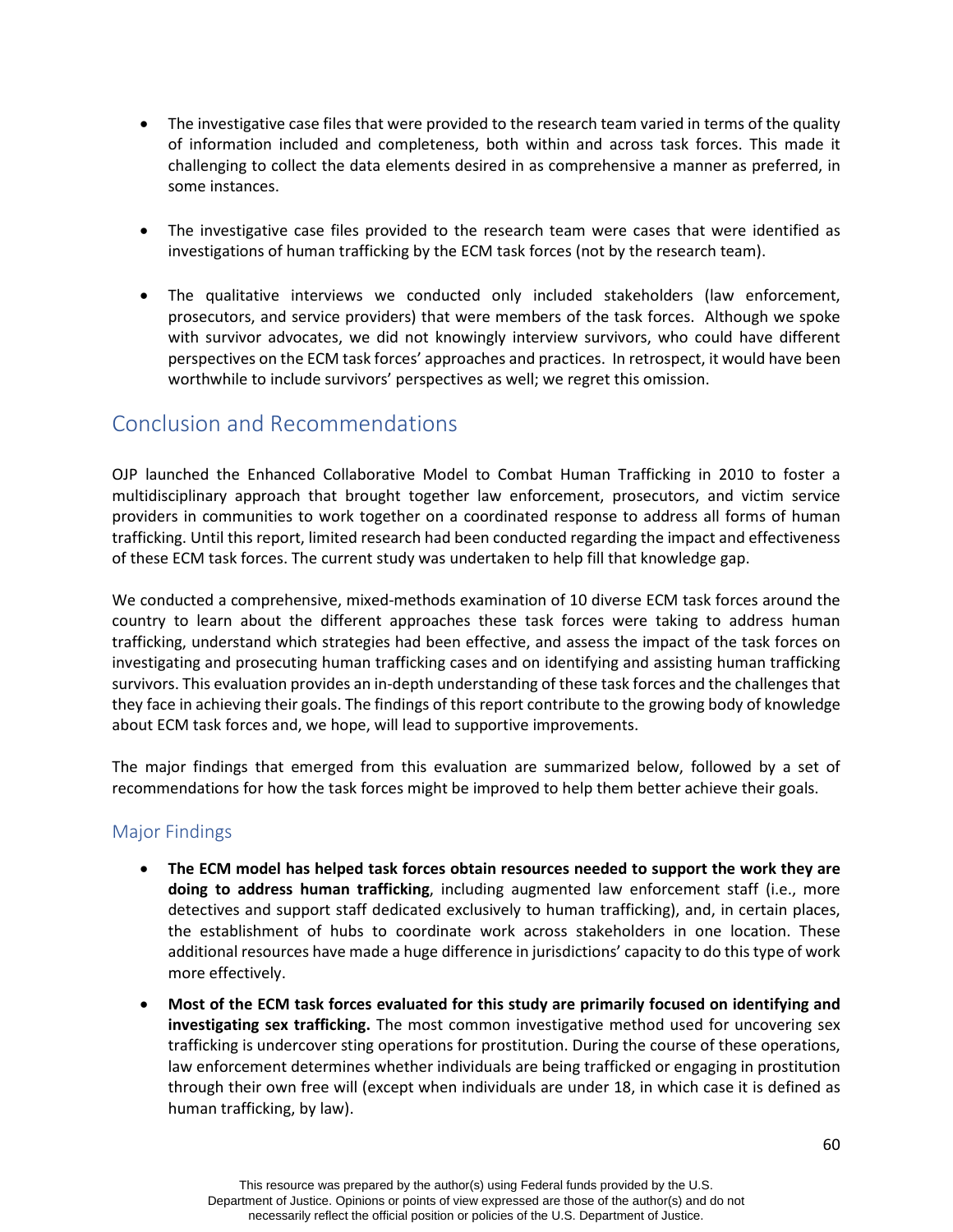- **The vast majority of investigations into suspected sex trafficking resulted in arrest (95%) and prosecution (77%), however only 33% of these cases were prosecuted using human trafficking charges**. There are several reasons for this: 1) some cases did not include elements of human trafficking even though human trafficking was suspected; 2) survivors were not willing to cooperate, so the prosecutor determined that trafficking charges would be difficult to prove; and 3) non-trafficking charges were used as a way to secure a plea and avoid potential survivor testimony.
- **Nearly all ECM task forces are struggling with their response to labor trafficking**. Very few labor trafficking crimes are being identified, investigated, and prosecuted by the task forces, even though labor trafficking victimizations are occurring in their jurisdictions. Several task forces that we studied did not focus on labor trafficking at all.
	- o Law enforcement components of the task forces are generally not well-positioned, organizationally or structurally, to effectively address labor trafficking—most human trafficking investigators at police departments and prosecutors' offices are situated within sex crimes or vice units, so they tend to focus almost entirely on sex trafficking.
- **Collaboration and cooperation among stakeholders are crucial for task forces to be effective**. Facilitating task force collaboration involves creating an organizational culture where task force members: understand and respect each other's roles; perceive their roles, and the roles and contributions of others, as valuable and critical for meeting the shared goals of the task force; communicate openly; and work through conflicts.
	- o In the study task forces, the ECM model proved largely effective at connecting various stakeholders and increasing collaboration across the continuum of interactions that system actors (law enforcement investigators, prosecutors, and service providers) have with survivors; however, these benefits have come with some challenges -- for example, the need for improved communication between service providers and law enforcement, and better/more meaningful collaboration with federal partners.
	- o Some local stakeholders interviewed expressed the need for federal partners to be more actively involved and engaged in task force activities. Members from several task forces reported wanting to receive greater support from federal partners and said that they struggled, at times, to get federal entities (e.g., the FBI, USAO) to participate. In certain task forces, this disconnect between federal and local partners resulted from differing perspectives about the types of human trafficking investigations on which the task force ought to be focusing resources.
- **Colocation of task force members and agency partners is valuable.** Colocation facilitates collaboration and promotes relationship-building among task force members.
	- o A shared space where task force members (including federal and local law enforcement, victim service providers, and stakeholders from other agencies) work together in the same building for a few days a week facilitates collaboration and creates certain efficiencies and economies of scale.

This resource was prepared by the author(s) using Federal funds provided by the U.S. Department of Justice. Opinions or points of view expressed are those of the author(s) and do not necessarily reflect the official position or policies of the U.S. Department of Justice.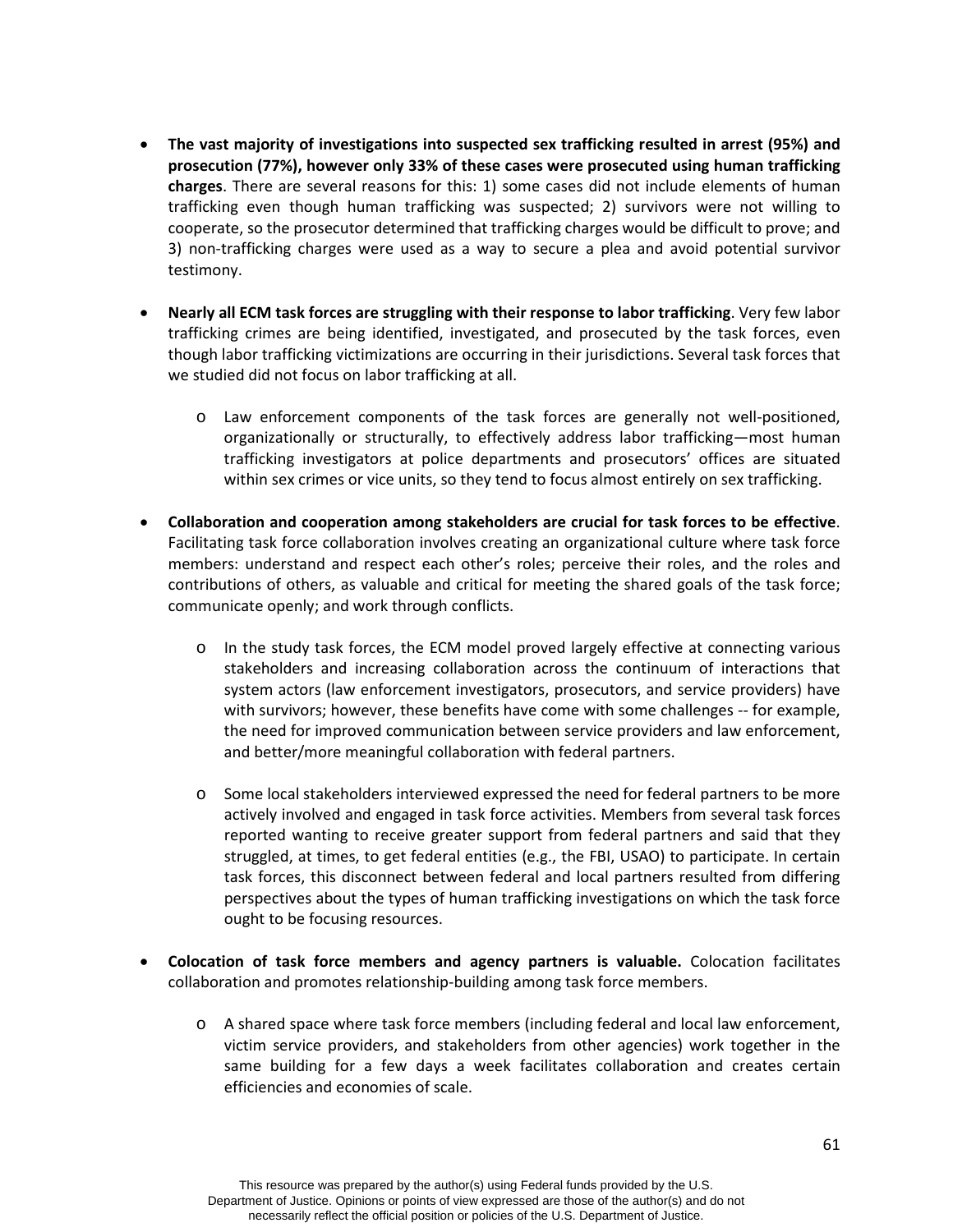- o Colocation boosts morale among stakeholders—they get to know each well and can get problems solved "in real time", that formerly may have taken several days to solve.
- o Task forces that are co-located tend to perform better in terms of investigating and prosecuting human trafficking cases.
- o Colocation is not feasible for all task forces, however, depending on their structure and coverage area (i.e., colocation is not possible in statewide task forces).
- **Statewide task forces struggle the most with collaboration and service provision**. Due to their geographic scope, statewide task forces face special challenges (both logistically and financially) in supporting collaboration among task force members from across the state (time and costs required to travel across the state to engage in task force work are significant hurdles). It can also be difficult for statewide task forces to match appropriate services for certain types of survivors that might only be available from agencies on the other side of the state. Special consideration (perhaps supplemental funding or set asides) should be provided to statewide ECM task forces to assist with these challenges.
- **Half of the ECM task forces included in this study indicated that they may arrest a survivor as part of the investigation.** Law enforcement who arrest survivors indicated that the practice was used as a strategy to ensure survivor safety and leverage for cooperation in investigations. Three of the task forces indicated that there had been a change in practice, or state law, which had resulted in officers no longer arresting survivors of sex trafficking; yet, survivors may still be arrested for trafficking-related offenses, such as drug possession or probation violations stemming from prostitution charges.
- **Individuals who were investigated and arrested for human trafficking were disproportionately Black or African American**. Our case file review of closed law enforcement cases across ECM task forces indicated that 66 percent of suspects in sex trafficking cases, and 44 percent of suspects in labor trafficking cases were Black of African American – compared to U.S. Census data for the geographical areas covered by the task forces which showed that 14% of the general population was Black or African American.
- **More and better housing options are needed for human trafficking survivors.**
	- o Adequate housing for survivors (both short-term and long-term housing) was identified in nearly every task force we visited as an unmet need for survivors.
	- o Task force stakeholders that we interviewed reported that housing options, such as domestic violence shelters or group homes for juvenile offenders, are not adequate for meeting the needs of human trafficking survivors. Notably, program development and staff training in such facilities is not centered on the specific needs of survivors of human trafficking.
	- o In certain task forces we visited, we learned that law enforcement arrested and detained human trafficking victims because they were not comfortable with existing housing options, including hotels and domestic violence shelters, as a means of keeping survivors safe.
- **More targeted training on labor trafficking is desired by the task forces.** The task forces included in this study indicated that they lacked information and knowledge about labor trafficking, including how to identify when and where labor trafficking was occurring in their communities or states. Some task forces were actively trying to reach out to other task forces to gain insights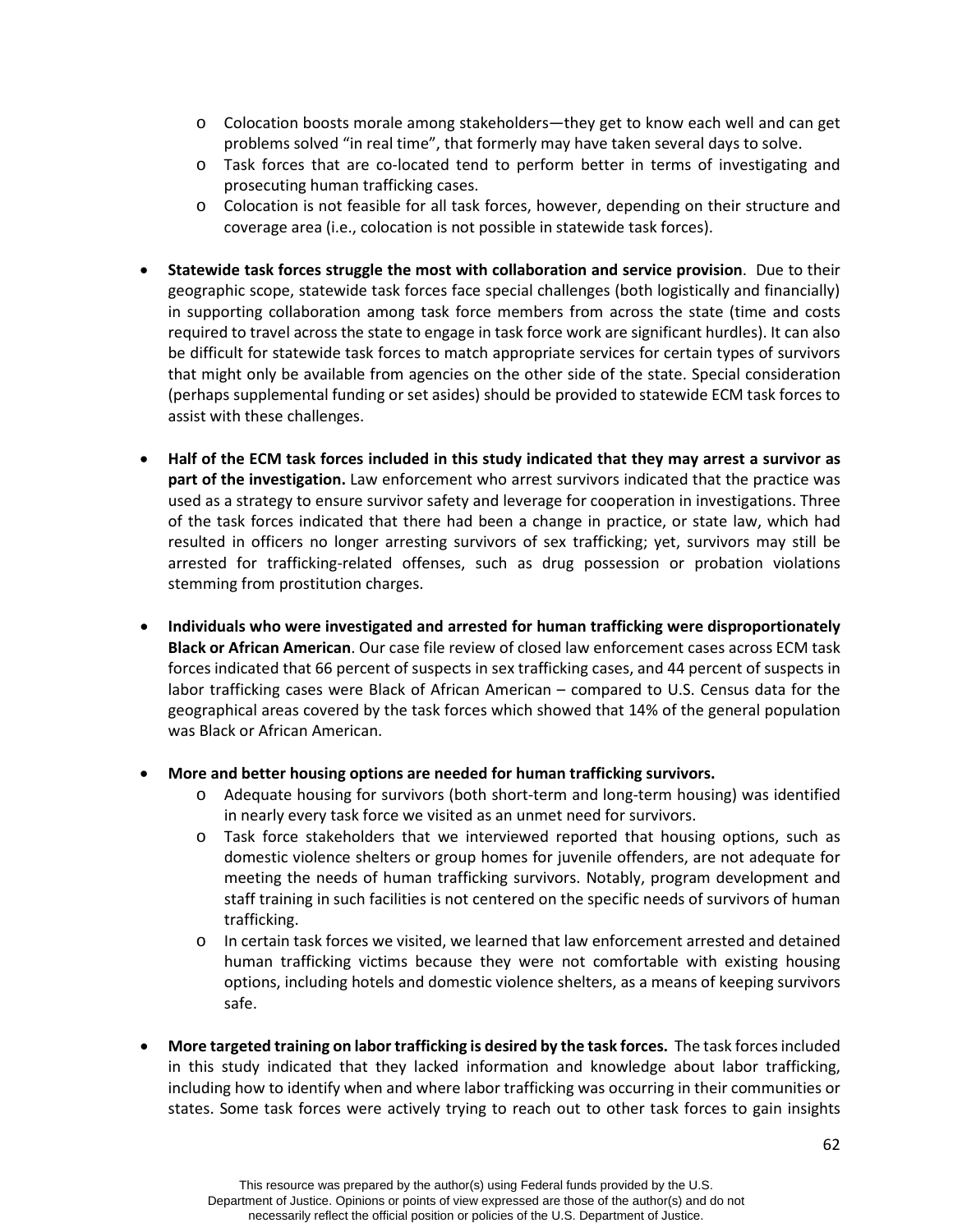about their approach to addressing labor trafficking; all task forces indicated an interest in additional training to build their capacity to conduct labor trafficking investigations.

### Recommendations

- **ECM task forces must improve their response to labor trafficking.**
	- o More resources, infrastructure, and training that focus specifically on labor trafficking are needed.
	- o Task forces should develop stronger partnerships with regulatory agencies (such as the Department of Labor) to find ways to better identify and prosecute labor trafficking.
	- o Law enforcement entities on task forces should work harder to identify risk areas for labor trafficking in their communities. Skills and expertise should be developed among law enforcement (potentially through working with partner organizations) to gather intelligence about potential labor trafficking victimization in these areas.
	- o For future ECM task force funding decisions, OJP might consider a bifurcated funding structure, perhaps as a pilot program (i.e., OJP could fund one or two task forces to focus exclusively on labor trafficking, while other task forces could be funded to address sex trafficking or both types of trafficking) – because whenever task forces are funded to address both sex and labor trafficking, there tends to be a focus on sex trafficking that usually crowds out anti-labor trafficking efforts.
- **Encourage colocation of ECM task forces (if feasible).** Our research found that colocation of the task force facilitates collaboration and cooperation, promotes relationship-building among task force members, allows problems to be solved in real time, and facilitates prosecutions. We recognize that colocation is probably not feasible for statewide task forces, however.
- **Ensure that ECM task forces are survivor-informed.** It is important that the ECM task forces be survivor-informed. Individuals with lived experience can offer task forces victim-centered and trauma-informed insight to task force practices, including investigation practices and the overall development of task force responses, protocols, and coordination around cases of human trafficking.
- **Encourage ECM task forces to avoid arresting survivors.** Task forces should be encouraged to not arrest survivors because this can lead to further trauma, negative interactions with law enforcement, and destabilization for survivors. Additional training on victim-centered and trauma-informed approaches for investigating human trafficking may be needed, as well as training on survivor perceptions of safety for task forces that rely on arresting and incarcerating survivors as a means of keeping them "safe".
- **Encourage ECM task forces to engage in proactive work in communities.** Four of the task forces included in this study reported that stings or undercover operations were their primary investigative strategy. Additionally, a disproportionate number of individuals arrested for trafficking in this study were Black or African American. Task forces should be encouraged to examine their relationships with communities of color and engage meaningfully with communities in which trafficking is occurring. Task forces should also be encouraged to collaborate with local members and organizations of communities to learn about their needs and to support efforts to identify survivors and to decrease the likelihood of trafficking occurring.

This resource was prepared by the author(s) using Federal funds provided by the U.S. Department of Justice. Opinions or points of view expressed are those of the author(s) and do not necessarily reflect the official position or policies of the U.S. Department of Justice.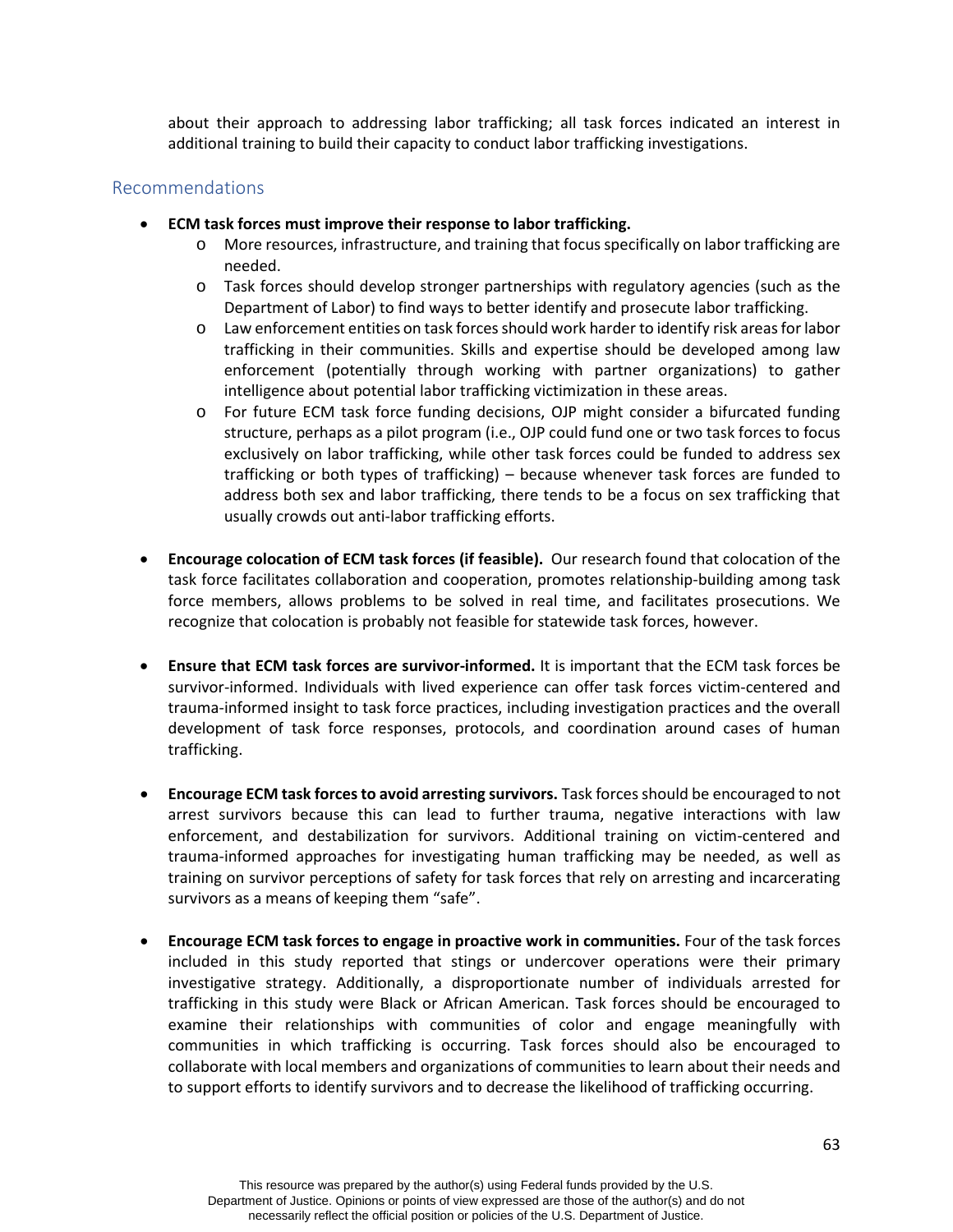- **Provide statewide task forces with additional funding**. Due to the significant logistical challenges faced by statewide task forces in meeting essential components of the ECM task force, such as facilitating collaboration among task force members/agencies from across the state, providing necessary training, and meeting victim services needs across a large geographic area, these task forces should be given special consideration and supplemental funding to put them in position to succeed.
- **Encourage federal partners to engage more in ECM task force activities and collaborate with local partners**. In several of the evaluation task forces, the relationship between local and federal partners was not as strong as it could be, due to different perspectives about the types of human trafficking investigations on which the task force should focus, and the overall approach to adopt to respond to the problem. While we understand that agreement is not possible on all aspects, task forces generally perform better when federal partners collaborate with local stakeholders toward a common goal, which should be encouraged.
- **Provide more resources to add appropriate housing options for human trafficking survivors.**  Adequate housing for survivors was consistently identified as an unmet need across almost every task force. Alternative housing strategies (such as domestic violence shelters) have been used in a pinch by some task forces but are not conducive to meeting the specific needs of human trafficking survivors. Additional housing responses that are geared specifically for human trafficking survivors is needed. [45](#page-67-0)
- **Provide opportunities for more targeted and specialized human trafficking training.** More specific and targeted training that focuses on effective investigative and prosecutorial techniques (particularly for labor trafficking) was expressed as a need by task forces. One suggestion we heard multiple times is to offer cross-training or immersion training, where task force members have the chance to visit and observe other model task forces in action to learn best practices that they could bring back to their own task force.

l

<span id="page-67-0"></span><sup>&</sup>lt;sup>45</sup> Notably, the Department of Justice announced on August 4, 2020 that the Office of Victims of Crime (OVC) had awarded over \$35 million in grant funded to 73 organizations across the U.S. to provide housing to suvivors of human trafficking.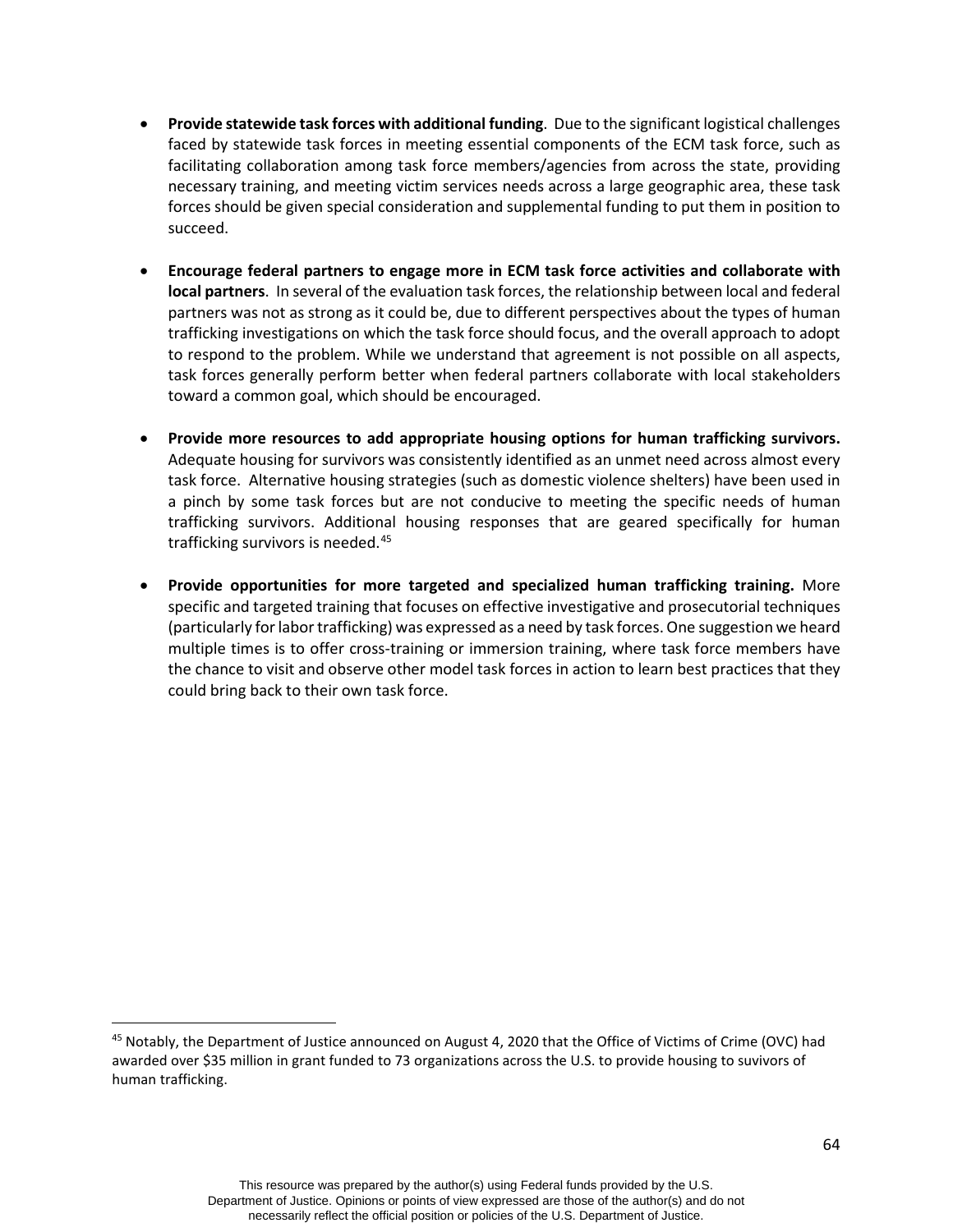Appendix A. Interview Protocols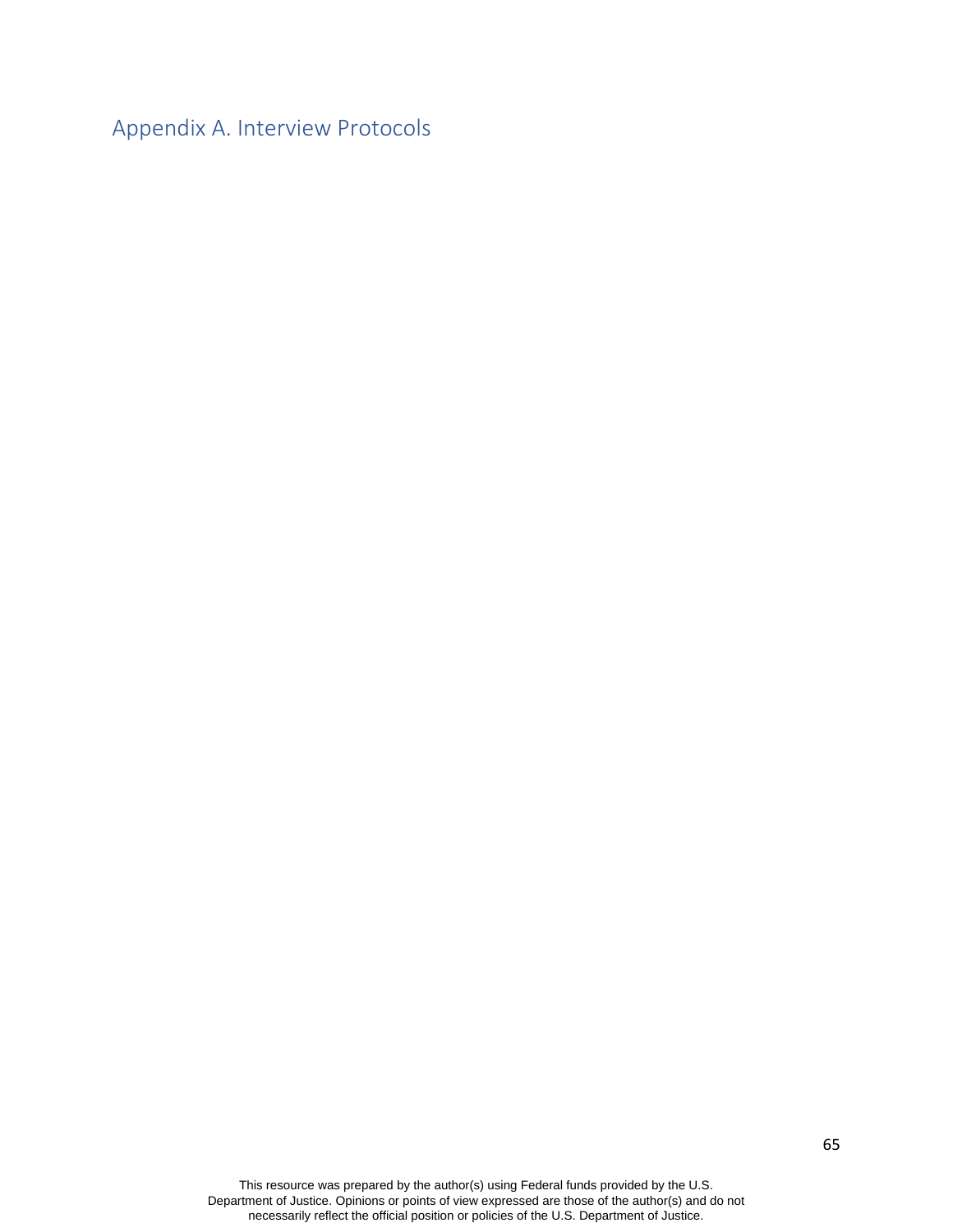# **Evaluation of the Enhanced Collaborative Model to Combat Human Trafficking**

Service Provider Interview Guide

## **Part 1: Respondent Background Information**

- 1. Please describe your current position.
- 2. How long have you been in your current position?
	- a. How long have you worked on human trafficking issues?
- 3. What kind of training/education have you received relevant to your position?

## **Part 2: Organization Background Information**

- 4. Please provide some background about your organization.
	- a. *Probe*: Goals of the organization/topical focuses
	- b. *Probe*: Size/structure
- 5. Could you explain any funding restrictions or resource considerations relevant to your organization?
	- a. How does this impact your work on human trafficking?
- 6. Are there any policies (either at the local, state, or federal levels) that impact your ability to work on human trafficking cases?
	- a. *Probe*: service provision before clients have T-Visas; continued presence; safe harbor etc.

### **Part 3: Human Trafficking Involvement** (Note: Qs # 8,9,10 are optional – can get from other sources)

- 7. Please describe your organization's involvement in anti-trafficking work.
- 8. About how many human trafficking clients (of any type) does your organization serve per year? (\*OPTIONAL\*)
- 9. Of your clients, about how many are survivors of labor trafficking, and how many are survivors of sex trafficking? (\*OPTIONAL\*)
- 10. What is a general breakdown of your clients' demographic characteristics (minor/adult; foreign-born/domestic; race, gender, class, etc.) (*estimate, not looking for exact numbers*)? (\*OPTIONAL\*)
- 11. Does your organization offer any training on human trafficking?
	- a. If so, what does that training contain?
	- b. Who attends the training, and is it mandatory?

# **Part 4: Services Offered**

12. What specific services does your organization provide both in general and specific to human trafficking?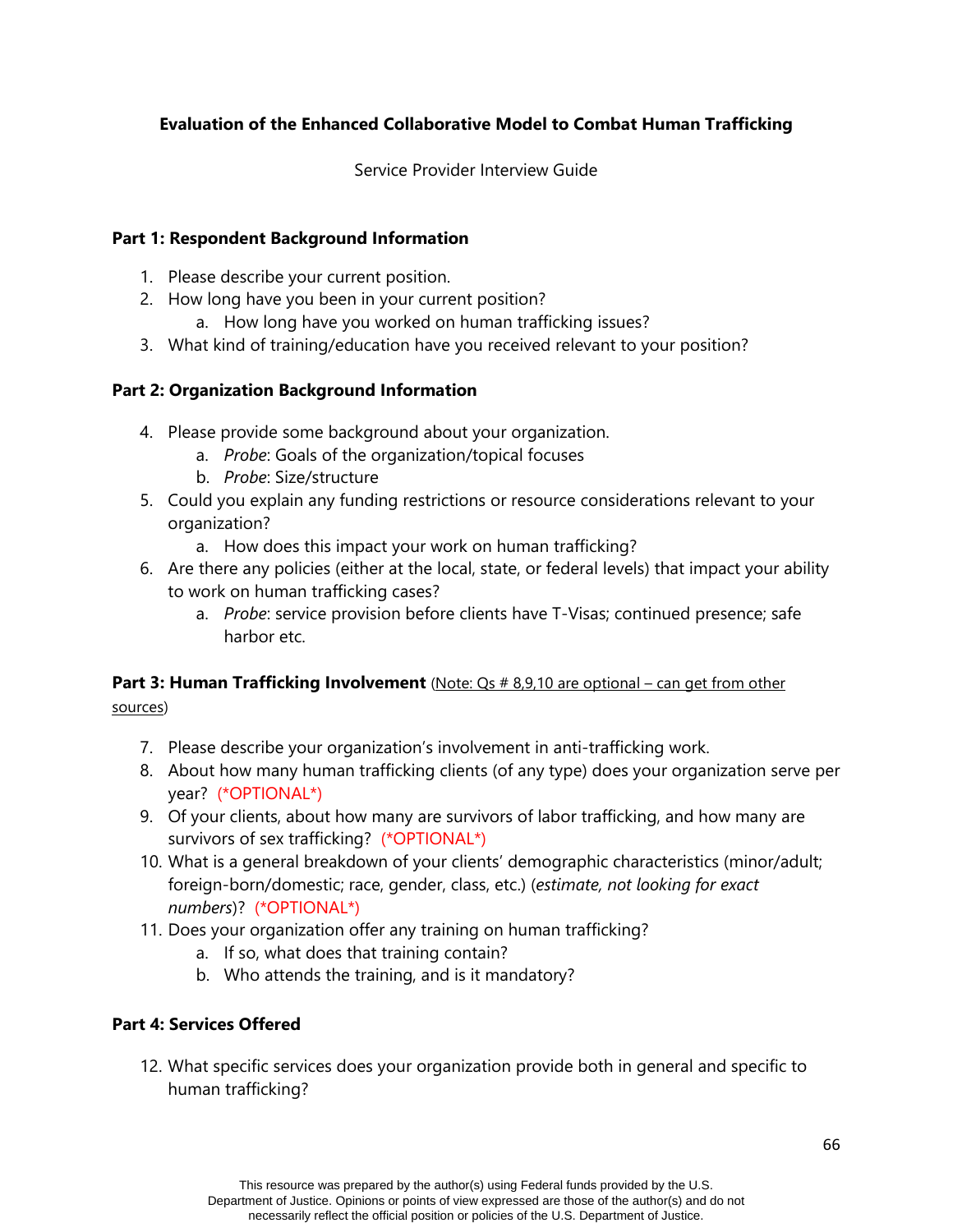- a. *Probe*: housing, healthcare, counseling, clothing/basic needs, residential treatment, court accompaniment, legal and immigration services, civil legal services
- 13. What services do survivors typically come to your organization for?
- 14. Are there certain types of services, client requests, or needs that you have challenges or difficulties providing/accessing?
	- a. *Probe*: funding restrictions for certain services or length of services
- 15. Are there waiting lists for any of your services?
	- a. If so, how are survivors' needs met during the waiting period?
- 16. What services do you refer out to other organizations?
	- a. What are the main difficulties you encounter in making referrals?
	- b. Do you follow up to see if your clients have been able to access these services?

### **Part 5: Human Trafficking Case Decisionmaking and Processing**

- 17. How do survivors of human trafficking typically come to your attention/get referred?
	- a. *Probe*: Are there any specific differences between survivors of labor and sex trafficking in referral pathways (e.g., diversion court, arrests, child welfare, immigration violations, community members, other survivors)?
- 18. Do you have instances where trafficking victims come directly to you without having gone to the police? If so, do you report these crimes or only report them if the victim agrees to speak with law enforcement? Do you encourage the victim to speak with law enforcement?
- 19. What generally happens in your first interaction with a client?
	- a. What are clients' main requests when they first meet with you?
	- b. Is there core information you communicate during the first meeting?
	- c. Is there a formal process to talking about clients' rights and options?
- 20. How do you communicate with clients after a case is opened?
	- a. About how often are you in contact with clients?
	- b. Who maintains contact with clients? (*Probe*: You, a case manager, etc.)
	- c. What method of communication do you use? (*Probe*: email, phone, notification system, etc.)
- 21. How long do you typically work with a client?
	- a. When do you decide if a case should be closed? (*Probe*: funding restrictions, outcomes met, etc.)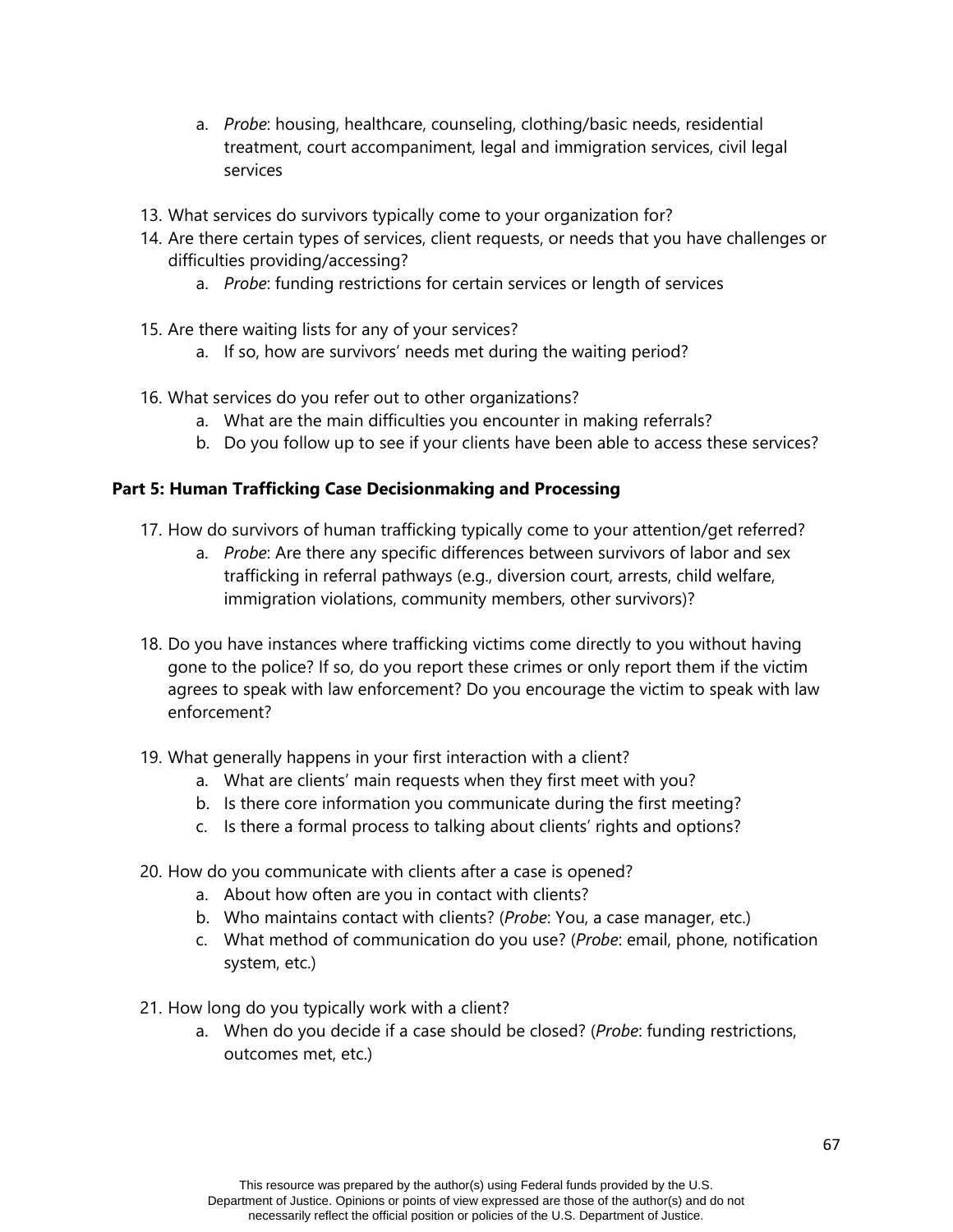- 22. How many of your clients have had involvement with the criminal justice system as defendants themselves? (*Probe*: differences between sex and labor trafficking)
- 23. Do you or your organization collaborate with local, state and/or federal law enforcement during investigations of human trafficking?
	- a. If yes, which law enforcement entities do you most often interact with?
	- b. If yes, please describe the nature of your collaboration. Does a formal MOU guide this collaboration?
	- c. If yes, are there challenges to this collaboration? Please describe.
- 24. Of your organization's caseload of human trafficking clients, approximately what percentage of clients are providing information to law enforcement and are involved in the prosecution of criminal cases against traffickers?
- 25. Do you or your organization collaborate with state or federal law enforcement or prosecutors during human trafficking case prosecutions?
	- a. If yes, which law enforcement entities do you most often interact with?
	- b. If yes, please describe the nature of your collaboration. Does a formal MOU guide this collaboration?
	- c. If yes, are there challenges to this collaboration? Please describe.
- 26. Is client involvement in the investigation or prosecution of a criminal case related to their trafficking experience encouraged by your organization?
	- a. If yes, how? What are the benefits of clients participating in criminal cases?
	- b. If not, why not? What are the risks of clients participating in criminal cases?
- 27. What are the main barriers or challenges your human trafficking clients face during the investigation or prosecution of a criminal case?
- 28. If one of your clients has a case that goes forward to prosecution, are your privy to information and updates about the case? Do you encountered any barriers in receiving updates and case details for your clients?
- 29. Are there other remedies outside of the criminal justice system that you think could be utilized to help restore victims?
	- a. *Probe:* what percentage of your clients utilize civil action to hold traffickers accountable for their victimization?
- 30. What is your assessment of how well law enforcement in your jurisdiction is doing investigating cases of human trafficking?
	- a. If unfavorable, how can it be improved?
- 31. How do you define a successful outcome for your client?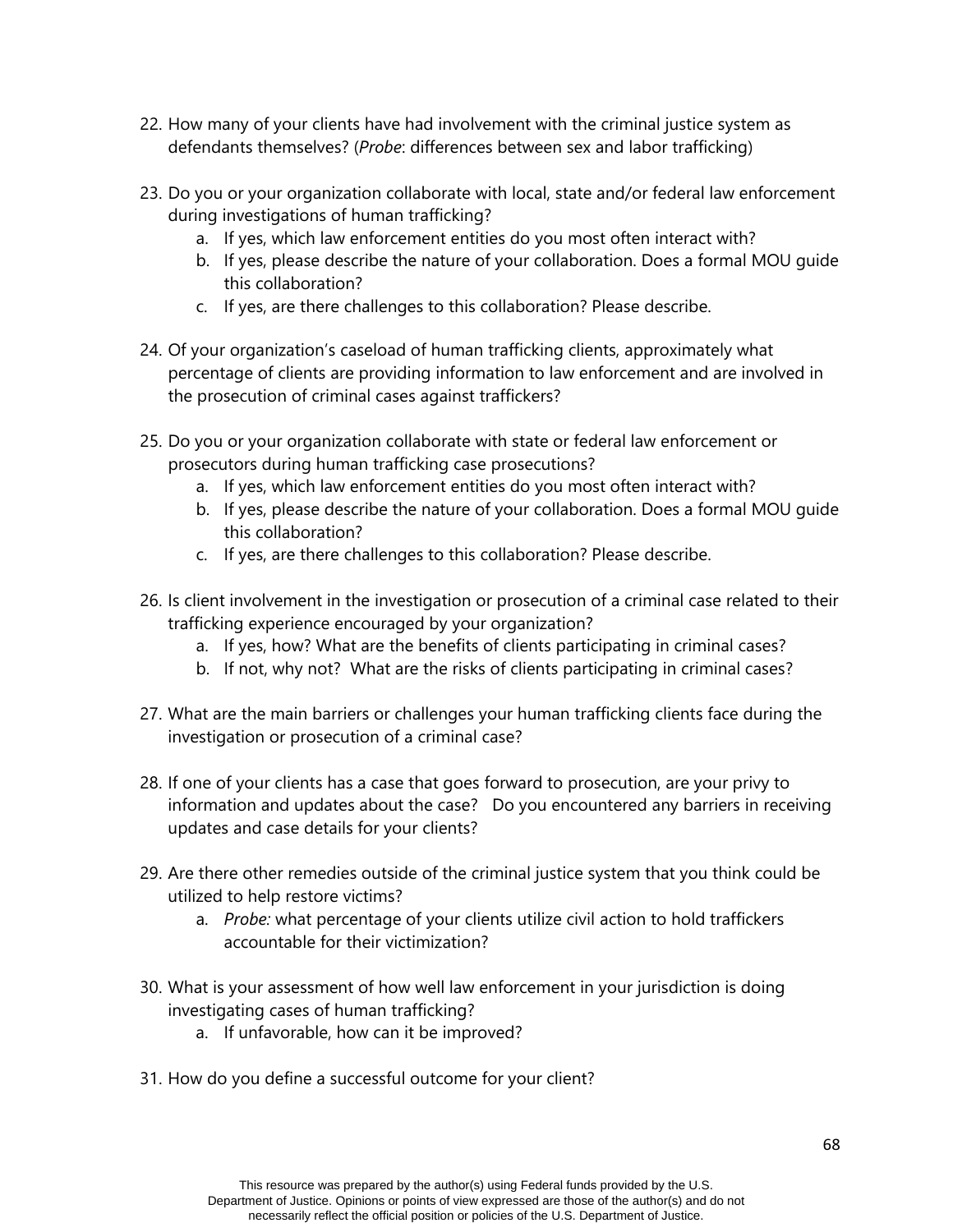32. What are some key "lessons learned" that you've taken away from your work with human trafficking clients?

# **Part 6: Task Force Overview (Qs # 35,36,37,38, 43, and 46 are ONLY for LEAD Victim Services Provider Person on the Task Force)**

- 33. How would you describe your organization's role in the Task Force?
- 34. When did your organization become involved in the Task Force?
- 35. Could you give some background on the impetus for forming the Task Force? a. *Probe*: Were there "champions"; who were the primary applicants?
- 36. How would you describe the goal or mission of the task force?
- 37. Could you describe the structure and organization of the Task Force?
	- b. Which agency leads the task force?
	- c. Which organizations are represented?
	- d. Approximately how many people are on the task force?
	- e. How was membership composition determined?
	- f. Are there sub-committees on different topical issues (i.e. labor trafficking, domestic sex trafficking, etc.)?
	- g. How often do task force meetings occur?
	- h. Where do they occur?
	- i. Do you have a formal memorandum of understanding (MOU) with the other organizations in the Task Force?
	- j. Does the Task Force have protocols or polices in place regarding client/victim referrals between service providers and law enforcement agencies?
- 38. In your opinion, are the right people and agencies represented at the Task Force?
	- k. *Probe*: Are there any stakeholders missing?
	- l. Is there survivor representation in the Task Force?
- 39. What are your organization's duties and responsibilities for participating in the Task Force?
	- m. Do duties/responsibilities vary across participating organization types?
- 40. Does the Task Force provide any specialized training on human trafficking?
	- n. If so, what does that training contain?
	- o. Who attends the training, and is it mandatory?
- 41. How has the Task Force influenced collaboration across agencies and organizations (like prosecutors, the courts, and service providers) on human trafficking issues?
	- p. What does successful collaboration with other stakeholders look like to you?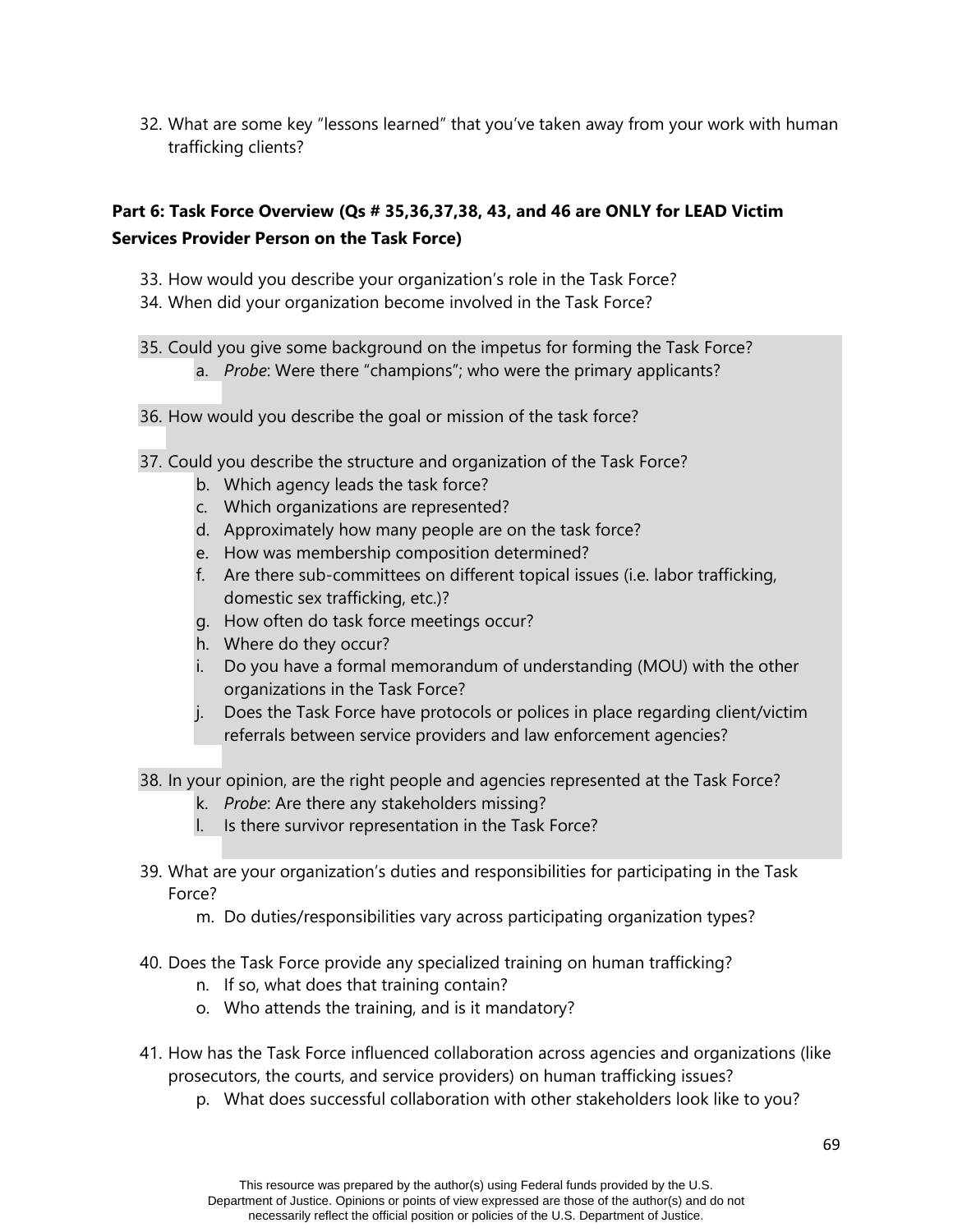- q. What are some challenges to successful collaboration with other stakeholders?
- r. How has your organization worked towards addressing these challenges?
- 42. How would you describe the effectiveness of the Task Force?
	- s. *Probe*: Is the task force accomplishing its stated goals?
	- t. *Probe*: effectiveness in identifying victims, investigating crimes, prosecuting crimes
- 43. Has the Task Force ever requested and received any technical assistance or training from OVC or BJA? If yes, what did the training and TA provided cover?
- 44. Could you please describe any challenges you have encountered while participating in the Task Force?
- 45. Could you describe key successes accomplished through the Task Force?
- 46. How does the Task Force track and report outcomes pertaining to human trafficking victims and the services provided to those victims? Who is responsible for assembling the quarterly data [from service providers] on the number of human trafficking victims assisted and the type of services received that is submitted into OVC's "TIMS" database?

#### **Part 8: Recommendations/Close-Out**

- 47. Are there best practices that you or your Task Force have identified as important to promoting the work of Human Trafficking Task Forces?
- 48. What could help your Task Force move further along in achieving its goals? Any recommendations for improvements?
- 49. Is there anything we didn't discuss or ask that you think is important for us to know?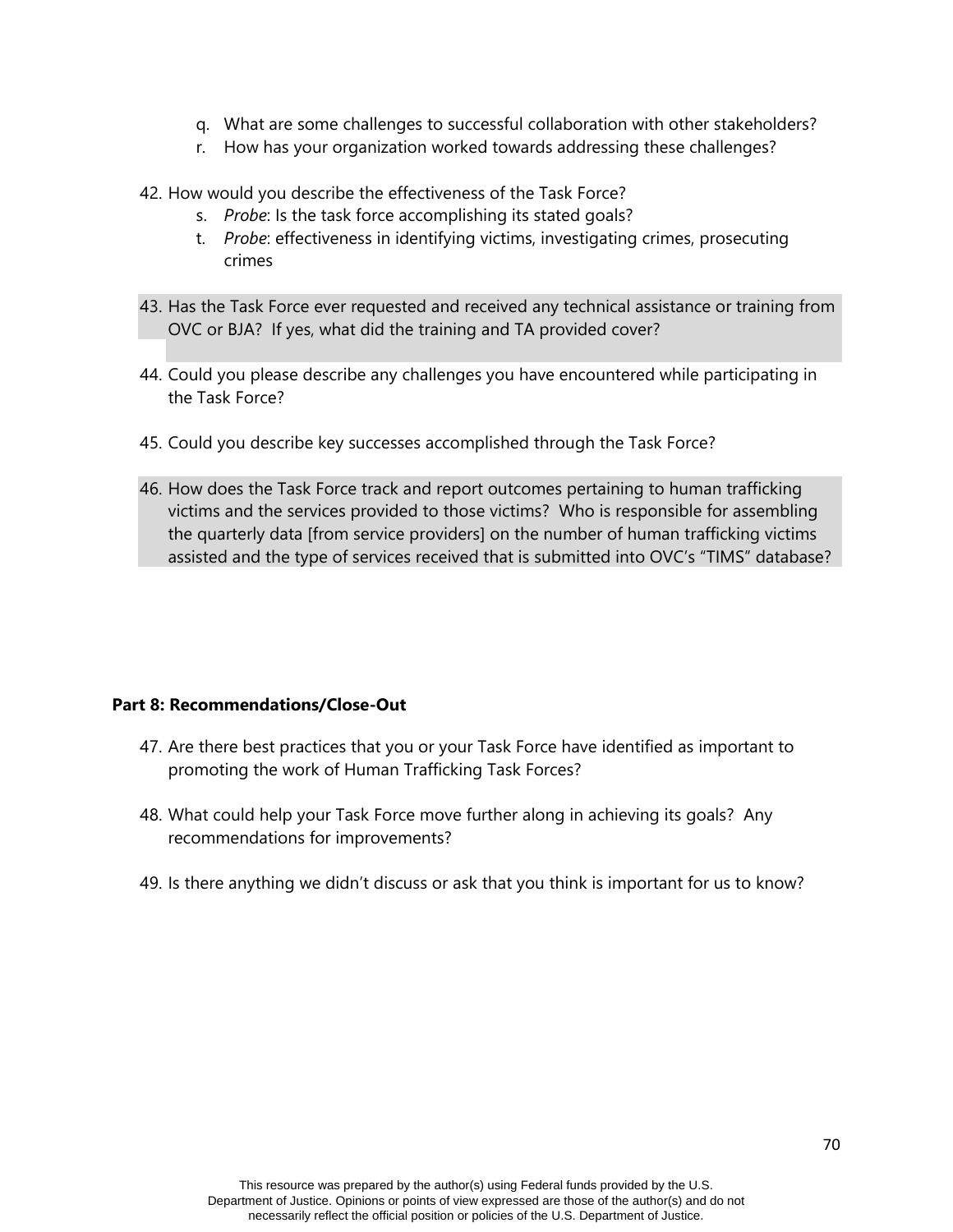# **Evaluation of the Enhanced Collaborative Model to Combat Human Trafficking**

Law Enforcement Interview Guide (Local, state, and federal law enforcement stakeholders)

## **Part 1: Respondent Background Information**

- 1. Please describe your current position. What unit/department do you work in?
- 2. How long have you been in your current position?
	- a. Please describe your current role and the role of your unit/department (in general, and with respect to human trafficking).
	- b. How long have you worked on human trafficking issues?
	- c. How did you first get involved in investigating human trafficking?

## **Part 2: Agency Background Information**

- 3. Please provide some general background about your agency.
	- a. *Probes*: State, local, or federal
	- b. Size of department
	- c. Focuses/current priorities of your agency/department (how much of a priority is human trafficking?)
- 4. Could you explain any resource considerations relevant to your agency?
	- a. How does this impact your work on human trafficking, if at all?

## **Part 3: Human Trafficking Involvement** (Note: Qs #6,7 & 8 are optional – can get from other sources)

- 5. Please describe your agency's approach to addressing/responding to human trafficking a. *Probe*: Does your agency have a specialized unit for human trafficking cases?
- 6. About how many human trafficking investigations does your agency works on per year (we are not looking for exact numbers here, just a ballpark estimate)? (\*OPTIONAL\*)
- 7. Of these cases, what share are labor trafficking and what share are sex trafficking? (\*OPTIONAL\*)
- 8. Can you describe the demographic characteristics of victims and suspects? (\*OPTIONAL\*)
	- a. *Probe*: labor/sex; minor/adult; foreign-born/domestic (*ballpark estimate)*
- 9. Do officers in your agency/dept. receive training on investigative techniques specific to human trafficking?
	- a. If yes, ask how often and who provides the training

# **Part 4: Human Trafficking Case Decisionmaking and Processing**

10. How are potential human trafficking cases commonly referred/come to your attention?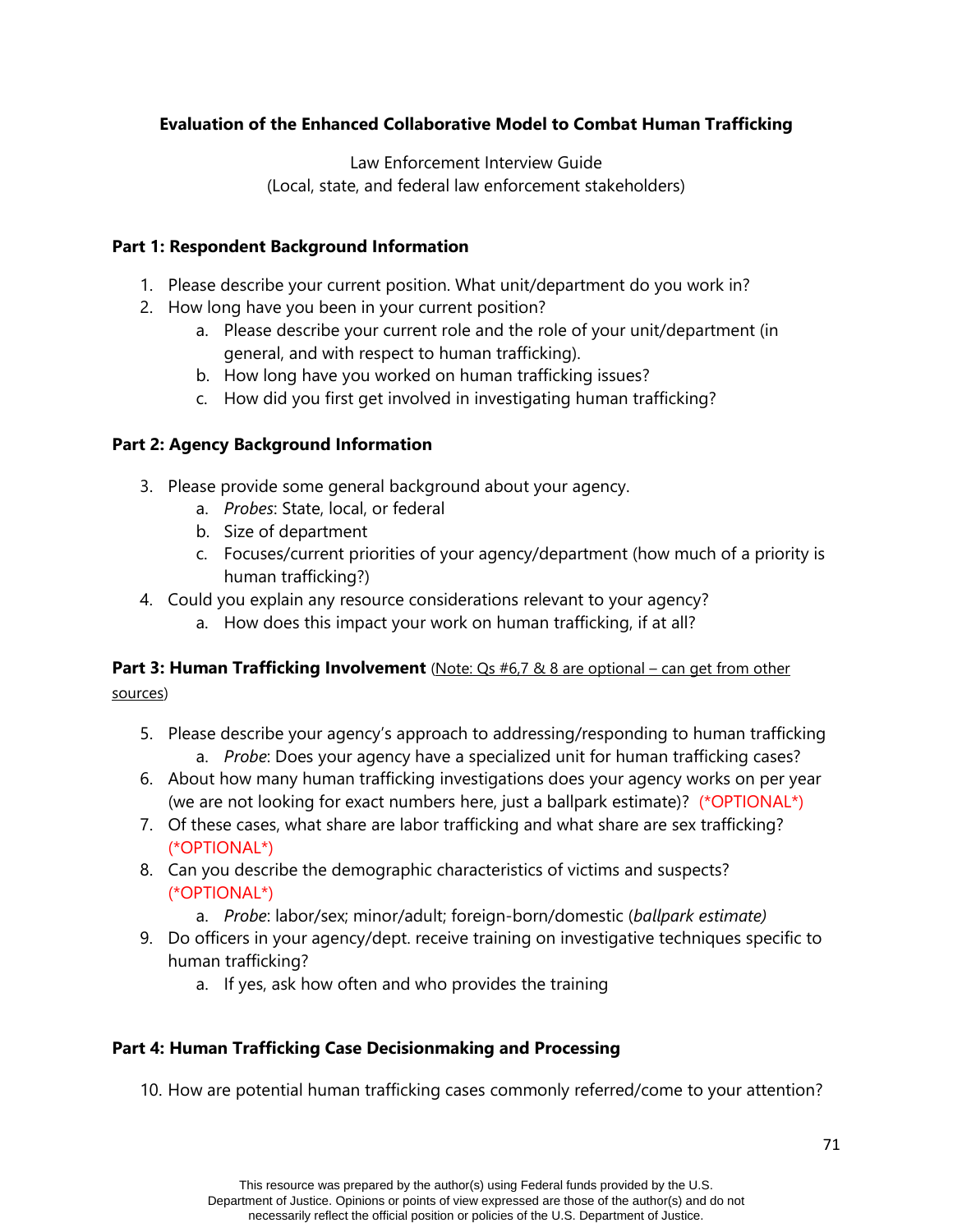- a. Are there differences in referrals between labor and sex trafficking cases?
- 11. When a potential human trafficking case comes to your attention, do you inform other members of the task force about it?
- 12. Is there a formal protocol (i.e., some type of guidelines) in place that guides officers in your agency/dept. on how to investigate cases of human trafficking?
	- a. If yes, what does the protocol cover?
	- b. If no, how are decisions made and who makes these decisions?
- 13. Does your department take a proactive approach toward investigating human trafficking (e.g., through sting operations, undercover work and surveillance), or do most of your cases result from tips, referrals, and complaints?
- 14. At what point does an investigation into prostitution turn into a charge of sex trafficking? (*probe for adults and juveniles*)?
	- a. Is involvement by a pimp a requirement to charge sex trafficking in the case of adult sex trafficking?
	- b. Is involvement by a pimp a requirement to charge sex trafficking in the case of a minor/child sex trafficking?
- 15. How often are victims of human trafficking arrested on prostitution charges initially before it is discovered that they are actually victims of trafficking situations?
- 16. What challenges do you encounter in investigating human trafficking cases, from the moment of first investigation to bringing the case forward to prosecution? *(probe for specific challenges based on type of trafficking – sex/labor, adult/minor, foreign national/domestic)*
- 17. How are these challenges overcome (or how can they be overcome)? Does the presence of the task force help overcome these challenges? How?
- 18. Are certain types of human trafficking cases (sex/labor, adult/minor) more difficult to investigate and prosecute than others?
- 19. Are there any differences in the investigation and prosecution of human trafficking cases involving U.S. citizen victims versus foreign national victims and/or suspects?
- 20. How much do you collaborate with other law enforcement agencies on the task force, such as other local police departments or sheriff's offices, and federal partners (FBI, HSI, State Dept) on the investigation and/or prosecution of cases? For what types of cases? At what point do these agencies get involved? How helpful is this type of collaboration when it occurs?

This resource was prepared by the author(s) using Federal funds provided by the U.S. Department of Justice. Opinions or points of view expressed are those of the author(s) and do not necessarily reflect the official position or policies of the U.S. Department of Justice.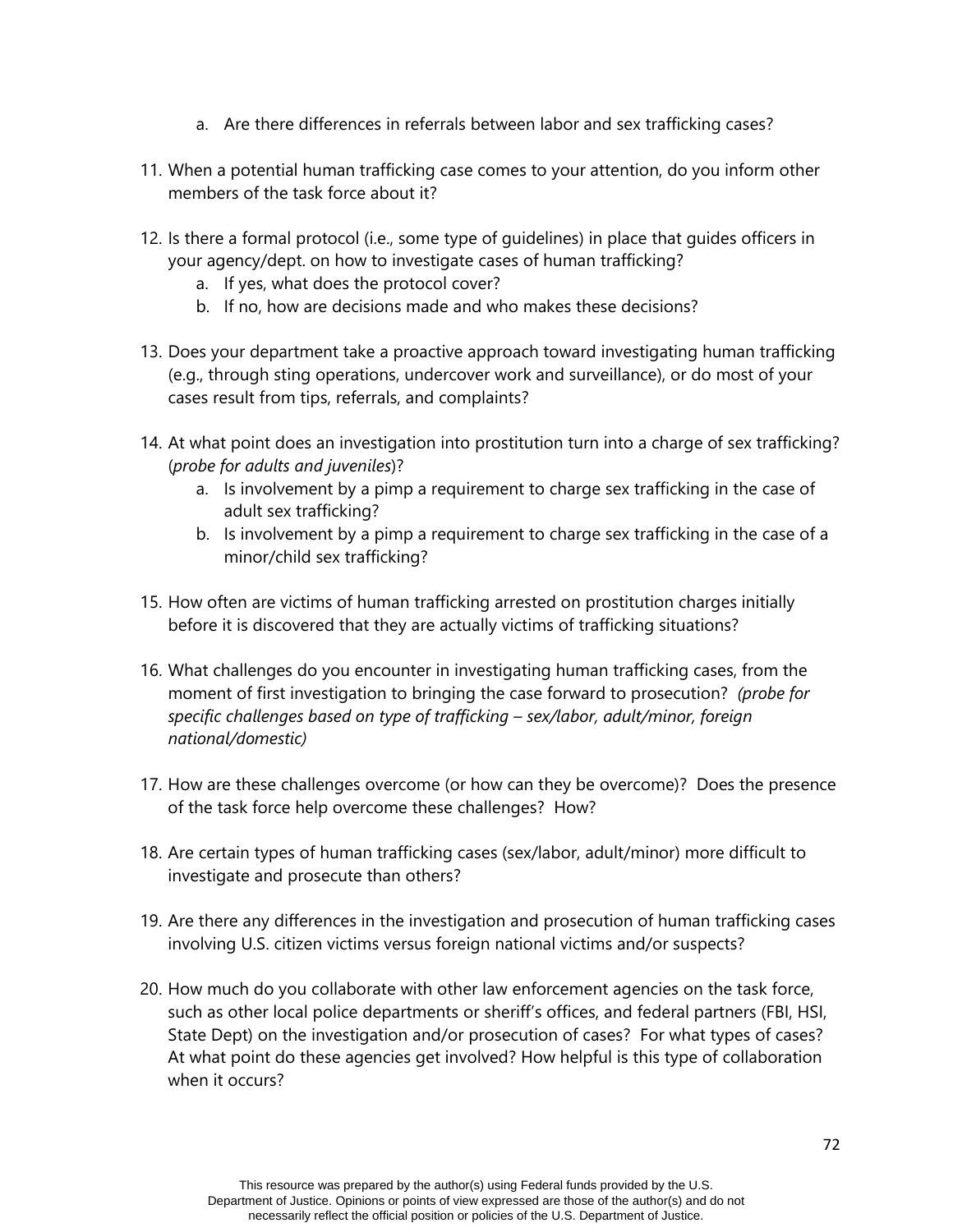- 21. How are victim service providers on the task force involved in the investigation and prosecution of a human trafficking case (if at all)?
- 22. Are victims interviewed by law enforcement immediately after identification?
	- a. What particular challenges do you face when interviewing victims?
	- b. Who conducts these interviews? Are the interviewers trained in trauma-informed techniques and have experience interviewing these types of victims?
	- c. Where are the interviews usually conducted?
- 23. Where do victims go following identification and the initial interview?
- 24. Are there challenges in keeping the victim safe following the initial interview?
- 25. How is information about victims and their needs communicated to the task force? Does the task force help to arrange for victims get the services they need?
- 26. How are requests for Continued Presence (CP) handled? Does the task force have procedures in place for requesting CP on behalf of victims?
- 27. Do you face any specific challenges keeping victims engaged and trusting of law enforcement during the investigation and as the case moves forward?
- 28. Of the human trafficking cases that your department refers for prosecution, what proportion are referred to state or local prosecutors vs. federal prosecutors? (*estimate*)
- 29. Are state/federal prosecutors generally willing to prosecute human trafficking cases?
- 30. Of the human trafficking cases that you refer for prosecution, about what percentage are accepted for prosecution (*estimate*)?
- 31. Are there certain types of cases that prosecutors are more willing to take than others?
- 32. In your experience, what elements and level of evidence is needed for prosecutors to charge a case of human trafficking?

# **Part 5: Task Force Overview (Qs # 35, 36, 39, 40, 48, 51, 52, and 53 are for LEAD LE person only)**

- 33. How would you describe your agency's role on the Task Force?
- 34. When did your agency become involved in the Task Force?
- 35. Could you give some background on the impetus for forming the Task Force?
- 36. What is the geographical reach of the Task Force (city, county, jurisdiction, etc.)?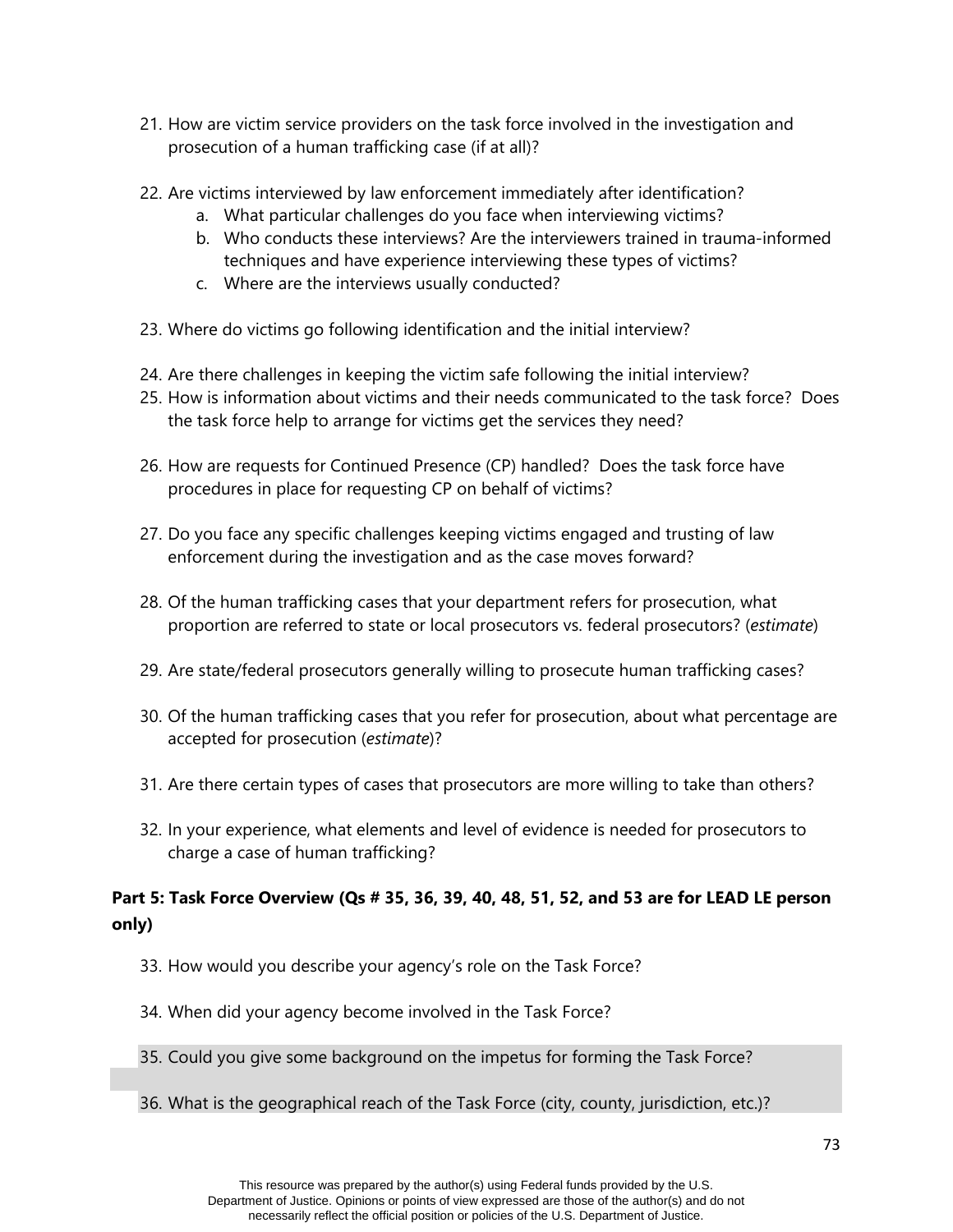- 37. How would you describe the goal or mission of the Task Force?
- 38. Does that mission align with the goals and mission of your organization?
	- a. If no, why not?
- 39. Could you describe the structure and organization of the Task Force?
	- a. Which agency leads the task force? Are there co-leaders?
	- b. Which organizations are represented?
	- c. Approximately how many people are on the task force?
	- d. How was membership composition determined?
	- e. Are there sub-committees on different topical issues (i.e. labor trafficking, domestic sex trafficking, etc.)?
	- f. Are any of the members co-located, meaning they share office space?
	- g. How often do task force meetings occur?
	- h. Where do they occur?
	- i. Do you have a formal memorandum of understanding (MOU) with the other organizations in the Task Force?
	- j. Does the Task force have procedures on information sharing and/or confidentiality? Is intelligence about cases shared among different agencies?
	- k. Does the Task Force have protocols or polices in place regarding client/victim referrals between service providers and law enforcement agencies?
- 40. In your opinion, are the right people and agencies represented on the Task Force?
	- a. *Probe*: Are there any stakeholders missing?
	- b. Is there survivor representation in the Task Force?
- 41. What are your agency's duties and responsibilities for participating in the Task Force? a. Do duties/responsibilities vary across participating organization types?
- 42. Do you feel that you have enough time and resources to support your participation/duties/responsibilities in the Task Force?
- 43. Does the Task Force provide any specialized training on human trafficking?
	- a. If so, what does that training include?
	- b. Who attends the training, and is it mandatory?
- 44. Has the Task Force provided any training (or outreach) to the community on human trafficking?
	- a. If yes, what kind of training or outreach; and, who was it directed to?
- 45. Do you think the Task Force has influenced collaboration across agencies and organizations (like prosecutors, the courts, and service providers) on human trafficking issues?

This resource was prepared by the author(s) using Federal funds provided by the U.S. Department of Justice. Opinions or points of view expressed are those of the author(s) and do not necessarily reflect the official position or policies of the U.S. Department of Justice.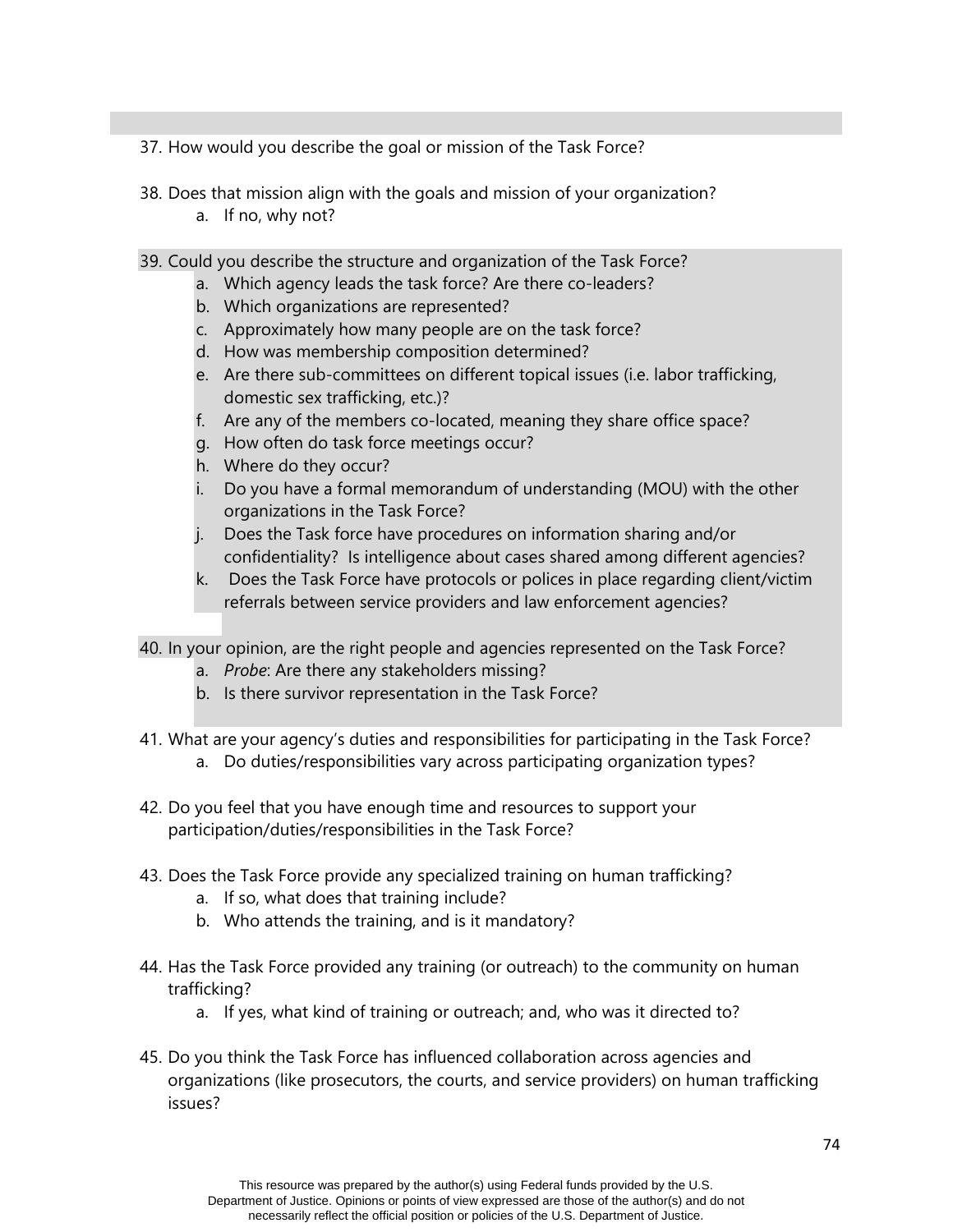- a. How has the Task Force has influenced collaboration?
- b. Would you like there to be more collaboration? And, how so?
- c. Have you experienced challenges in collaborating with other agencies? Please describe those challenges.
- d. How has your agency or the Task Force worked to address those challenges?
- 46. Has the Task Force influenced the number or types of services that are available to survivors?
	- a. If yes, what services are provided now that were not available previously; or, what services have been expanded?
	- b. What services still need to be addressed or expanded?
- 47. How would you describe the effectiveness of the Task Force?
	- a. Probe: Is the task force accomplishing its stated goals?
	- b. *Probe*: effectiveness in identifying victims, investigating crimes, prosecuting crimes
- 48. Has the Task Force ever requested and received any technical assistance or training from BJA and OVC? If yes, what did the training and TA provided cover?
- 49. Could you please describe any challenges you have encountered while participating in the Task Force?
- 50. Could you describe key successes accomplished through the Task Force?
- 51. How does the Task Force track and report outcomes? How does the Task Force assemble the quarterly data for BJA's PMT and OVC's TIMS databases?
- 52. Has the Task Force engaged in any type of research or evaluation to assess its performance or effectiveness?
- 53. Do you think the Task Force will be sustained at the end of the grant? a. If yes, how will it be sustained?

## **Part 6: Recommendations/Close-Out**

- 54. Are there best practices that you or your Task Force have identified as important to promoting the work the Human Trafficking Task Forces?
- 55. What could help your Task Force move further along in achieving its goals?
- 56. Is there anything we didn't discuss or ask that you think is important for us to know?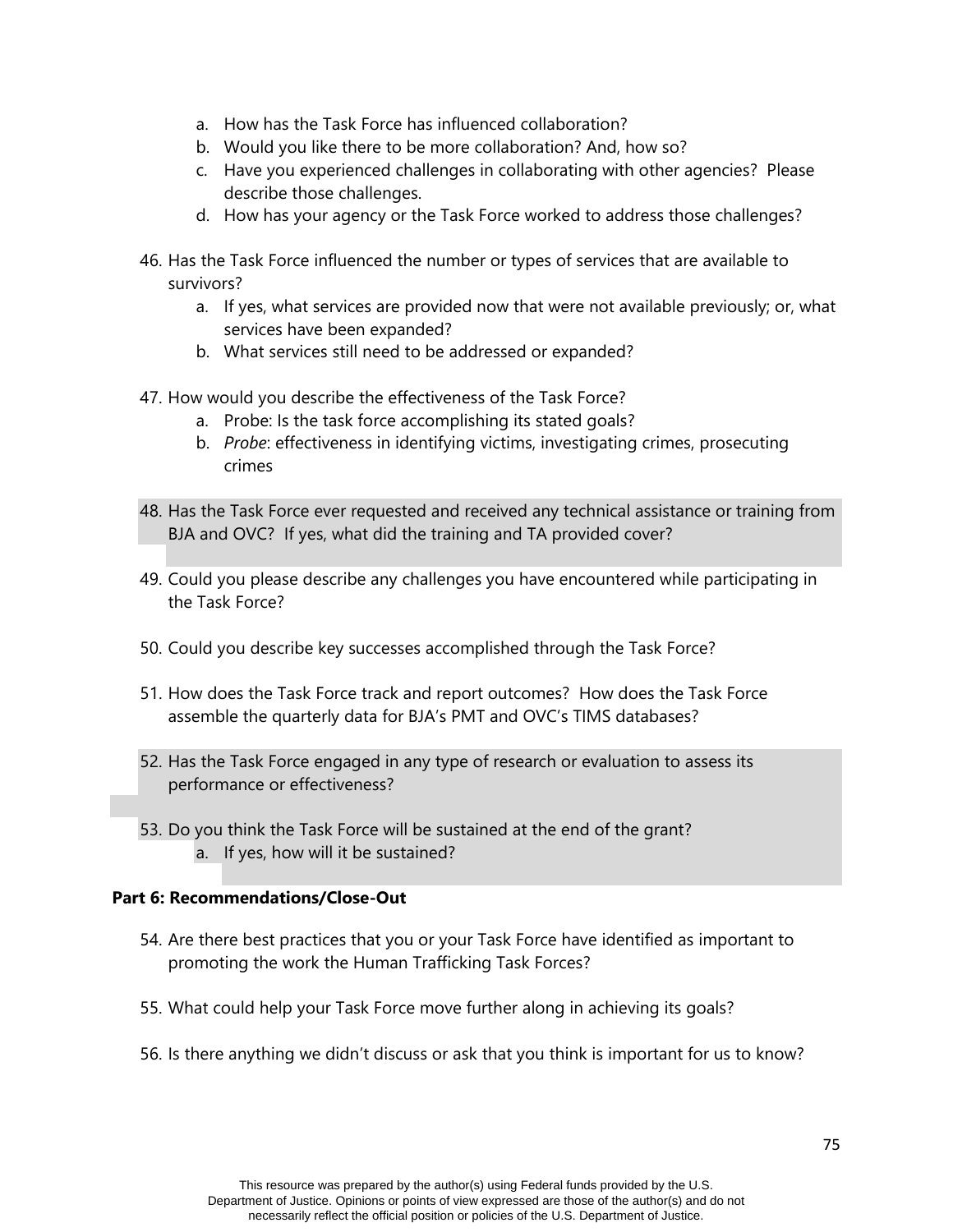## **Evaluation of the Enhanced Collaborative Model to Combat Human Trafficking**

Prosecutor Interview Guide (Local, state, and federal prosecutors)

#### **Part 1: Respondent Background Information**

- 1. Please describe your current position.
- 2. How long have you been in your current position?
- 3. How long have you worked on human trafficking cases?

## **Part 2: Agency Background Information**

- 4. Please provide some background about your prosecutor's office.
	- a. *Probes*: State, local, or federal
	- b. Focuses/current priorities (caseload composition)
- 5. Could you explain any funding or resource considerations relevant to your work? a. How does this impact your work on human trafficking cases?
- 6. Are there any policies (either at the local, state, or federal levels) that impact your ability to work on human trafficking cases? (*Probe*: safe harbor; continued presence)

## **Part 3: Human Trafficking Involvement** (Note: Qs #8, 9, & 10 are optional – can get from other sources)

- 7. Please describe your office's involvement in anti-trafficking work.
	- a. Probe: Do you have a specialized unit for trafficking cases?
- 8. About how many human trafficking cases (of any type) does your agency work on per year? (\*OPTIONAL\*)
- 9. Of these cases, about how many are labor trafficking and how many are sex trafficking? (\*OPTIONAL\*)
- 10. Can you describe the demographic characteristics of victims and suspects (*estimate*)? (\*OPTIONAL\*)
	- b. *Probe*: labor/sex; minor/adult; foreign-born/domestic
- 11. Does your office offer any specialized training on the prosecution of human trafficking using the federal TVPA or state human trafficking laws?
	- a. If so, who conducts the training and what is its frequency and duration?
	- b. What does the training include?
	- c. Who attends the training, and is it mandatory?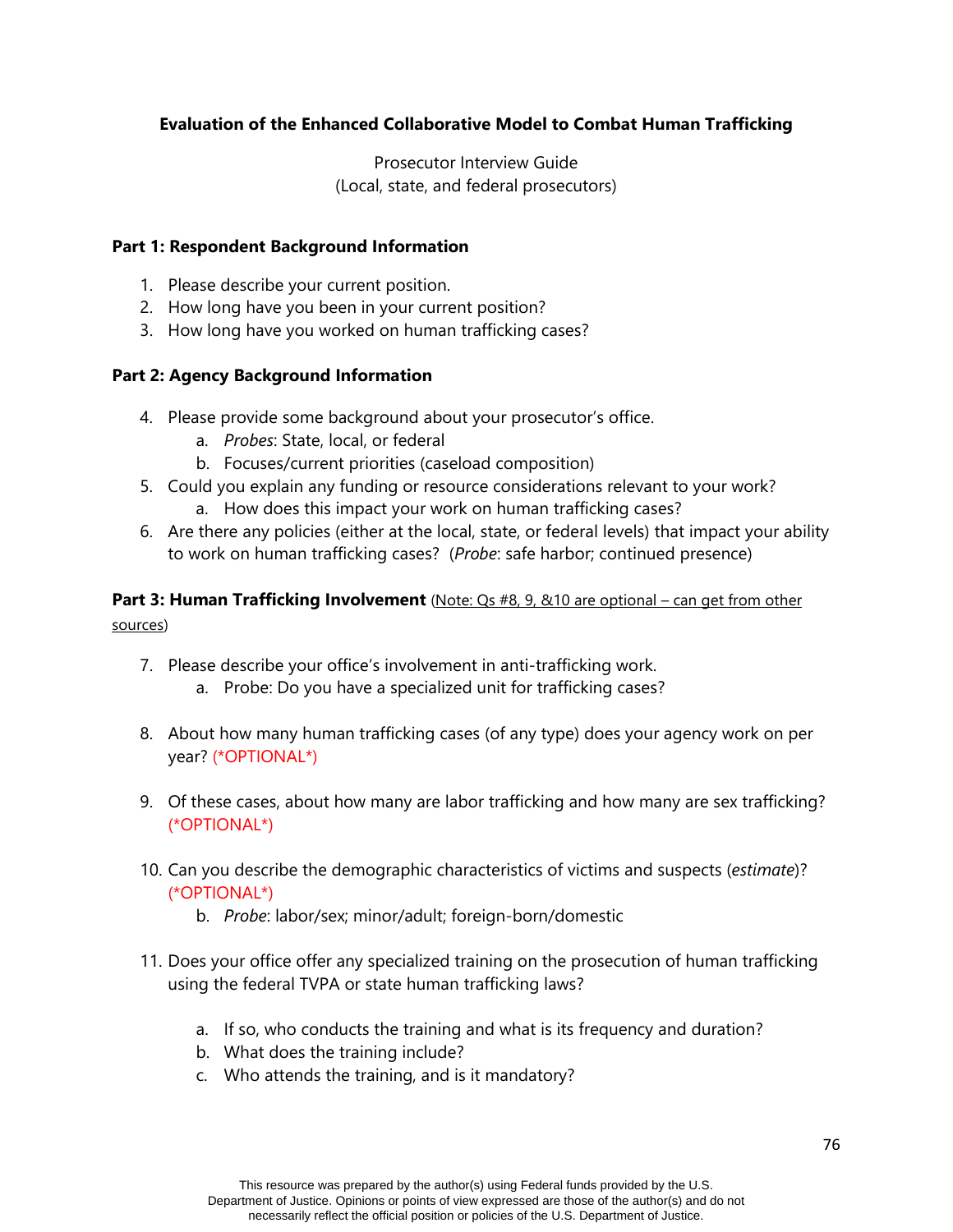## **Part 4: Human Trafficking Case Decisionmaking and Processing**

- 12. How are human trafficking cases commonly referred to your office?
	- a. Are there differences in terms of labor and sex trafficking cases?
- 13. Have you prosecuted both sex and labor trafficking cases?
	- a. What types of human trafficking cases do you and colleagues in your office most often prosecute?
- 14. Is there a protocol that you use to decide whether or not to accept a case of human trafficking for prosecution in your district (or state/county)?
	- a. If yes, who developed the protocol? What is the protocol?
	- b. If no, how do you decide which cases you accept for prosecution?
- 15. Is there a protocol that you use to decide whether or not a case of human trafficking should be prosecuted at the state or federal level?
	- a. If yes, who developed the protocol (*perhaps the Task Force*)? What is the protocol?
	- b. If no, how do you decide which cases of human trafficking you prosecute at the state or federal level?
- 16. How do you communicate with victims after a case is opened?
	- a. About how often are you in contact with victims?
	- b. Who maintains contact with clients? (*Probe*: You, a victim witness coordinator, etc.)
	- c. What method of communication do you use? (*Probe*: email, phone, notification system, etc.)
- 17. What steps do you take to secure and support the victim during a case?
- 18. Do you typically collaborate or communicate with other primary stakeholders on the Task Force when you are working on the prosecution of a human trafficking case? If so, how? (describe)
- 19. Are there certain types of evidence that are particularly important in your decision of whether to go forward with criminal charges in a human trafficking case? What are they?
- 20. What specific elements do you need to prosecute a case of human trafficking in your district (or state/county) -- (*probe:* evidentiary requirements; multiple victims in the case)?

This resource was prepared by the author(s) using Federal funds provided by the U.S. Department of Justice. Opinions or points of view expressed are those of the author(s) and do not necessarily reflect the official position or policies of the U.S. Department of Justice.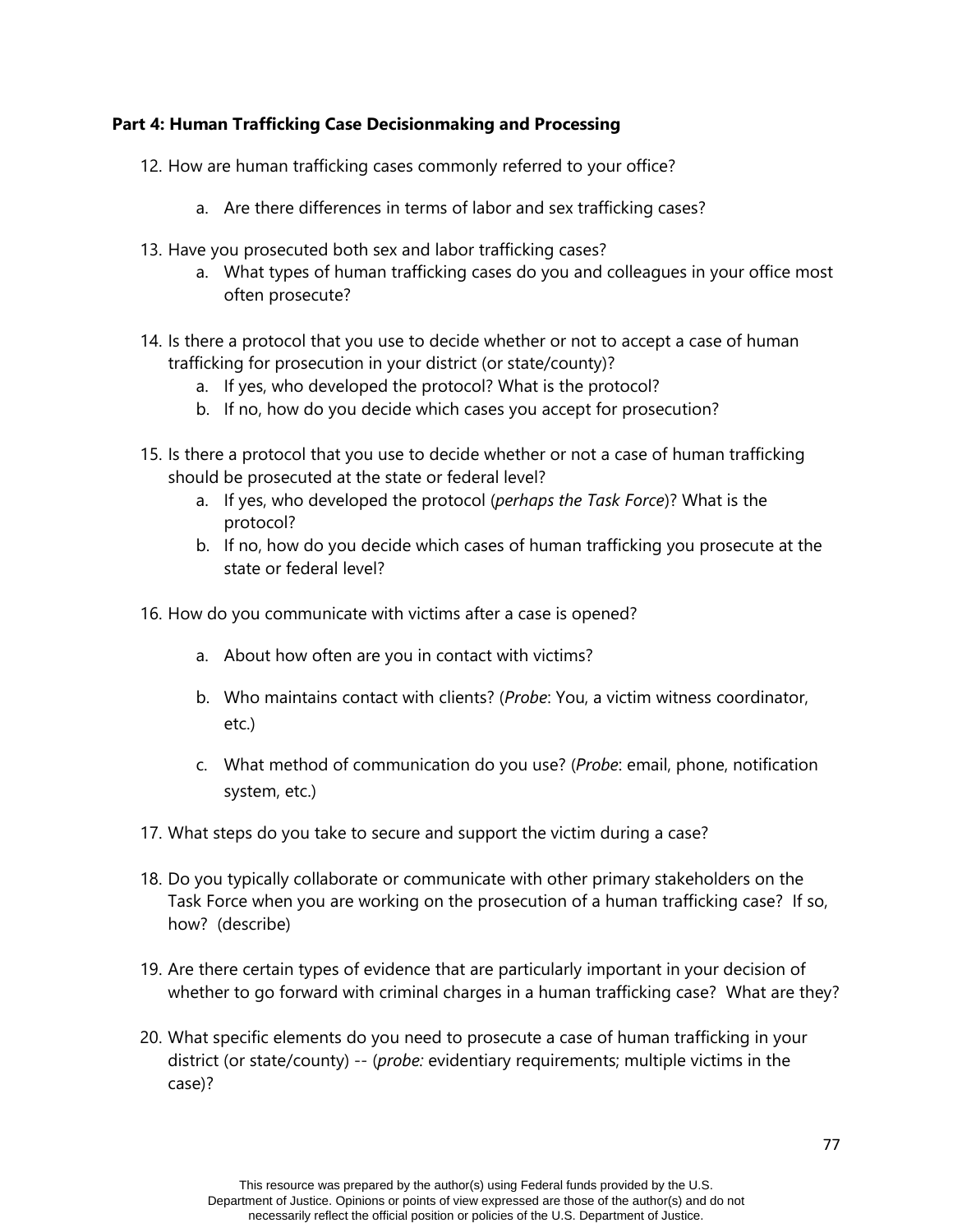- a. Do these elements vary based on whether a case is prosecuted at the state or federal level?
- b. Do these elements vary based on type of trafficking? (sex, labor, adult, child, foreign national, US citizen)
- 21. Are there certain elements that, if missing, would prevent you from prosecuting a case (e.g., victim witness)?
	- a. Do these elements vary based on whether a case is prosecuted at the state or federal level?
	- b. Do these elements vary based on type of trafficking? (sex, labor, adult, child, foreign national, US citizen)
- 22. Are there certain elements that, if present, lead to a more favorable prosecution or increase the chances of winning the case?
	- a. Do these elements vary based on whether a case is prosecuted at the state or federal level?
	- b. Do these elements vary based on type of trafficking? (sex, labor, adult, child, foreign national, US citizen)
- 23. What other types of charges (besides human trafficking) do you commonly use to prosecute a human trafficking case at the state or federal level?
	- a. Do these other charges vary based on type of trafficking case (sex, labor, adult, child, foreign national, US citizen)
- 24. What challenges do you as a prosecutor typically face *during* the prosecution of a case of human trafficking? Do these challenges vary by type of trafficking? (prompts: lengthy court case processing, no victim participation, lack of sufficient evidence from investigator, judges unfamiliar with human trafficking cases)
	- a. How are you able to overcome these challenges?
- 25. What challenges do you as a prosecutor typically face *after* the prosecution of a case of human trafficking? Do these challenges vary by type of trafficking?
- 26. In your opinion, are anti-human trafficking laws (federal TVPA and state laws) being applied/implemented as intended?
- 27. How long does a typical human trafficking case take to prosecute (*estimate*)? Has the time it takes to prosecute these cases changed/improved at all over the past few years?
- 28. What are typical outcomes of human trafficking cases (both labor and sex trafficking) in terms of adjudication (i.e., percentage that go to trial, plea, are dismissed?) and sentencing?

This resource was prepared by the author(s) using Federal funds provided by the U.S. Department of Justice. Opinions or points of view expressed are those of the author(s) and do not necessarily reflect the official position or policies of the U.S. Department of Justice.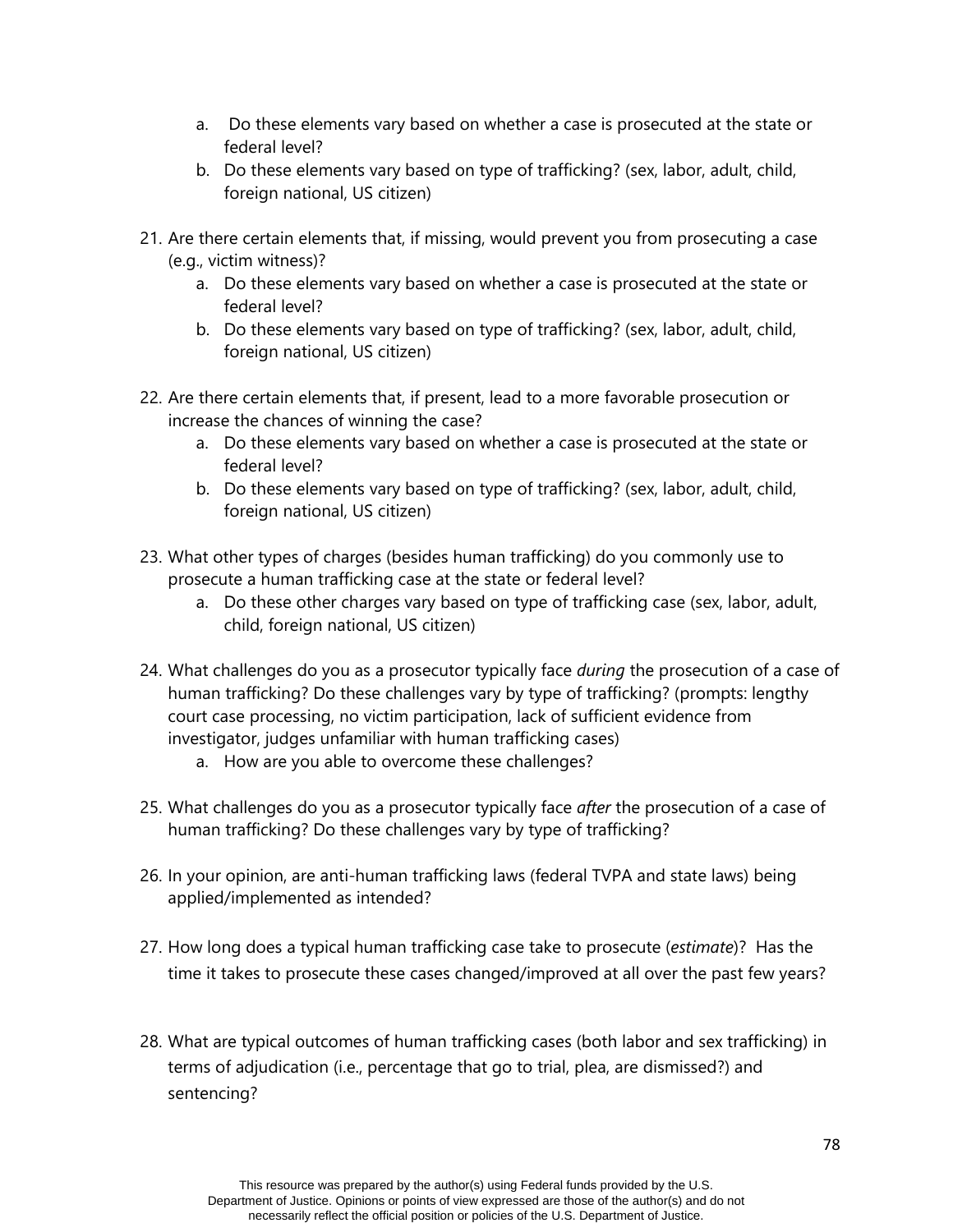- a. Do you see any differences in outcomes by type of case? (e.g., labor/sex; cases with multiple victims and/or suspects; cases with younger victims, etc.)
- b. What is the range of prison sentences imposed in these cases?
- c. Is restitution typically ordered? How are restitution amounts determined?

# **Part 5: Task Force Overview (Qs # 31, 33, 34, 39, 42, 43, and 44 are ONLY for the LEAD Prosecutor on the Task Force)**

- 29. How would you describe your office's role in the Task Force?
- 30. When did your office become involved in the Task Force?
- 31. Could you give some background on the impetus for forming the Task Force?
	- a. *Probe*: Were there "champions"; who were the primary applicants?
- 32. How would you describe the goal or mission of the Task Force?
- 33. Could you describe the structure and organization of the Task Force?
	- a. Which agency leads the task force?
	- b. Which organizations are represented?
	- c. Approximately how many people are on the task force?
	- d. How was membership composition determined?
	- e. Are there sub-committees on different topical issues (i.e. labor trafficking, domestic sex trafficking, etc.)?
	- f. How often do task force meetings occur?
	- g. Where do they occur?
	- h. Do you have a formal memorandum of understanding (MOU) with the other organizations in the Task Force?
	- i. Does the Task force have procedures on information sharing and/or confidentiality? Is intelligence about cases shared among different agencies?
- 34. In your opinion, are the right people and agencies represented on the Task Force?
	- a. *Probe*: Are there any stakeholders missing?
- 35. What are your agency's duties and responsibilities for participating in the Task Force?
	- a. Do duties/responsibilities vary across participating organization types?
- 36. Does the Task Force provide any specialized training on human trafficking?
	- a. If so, what does that training contain?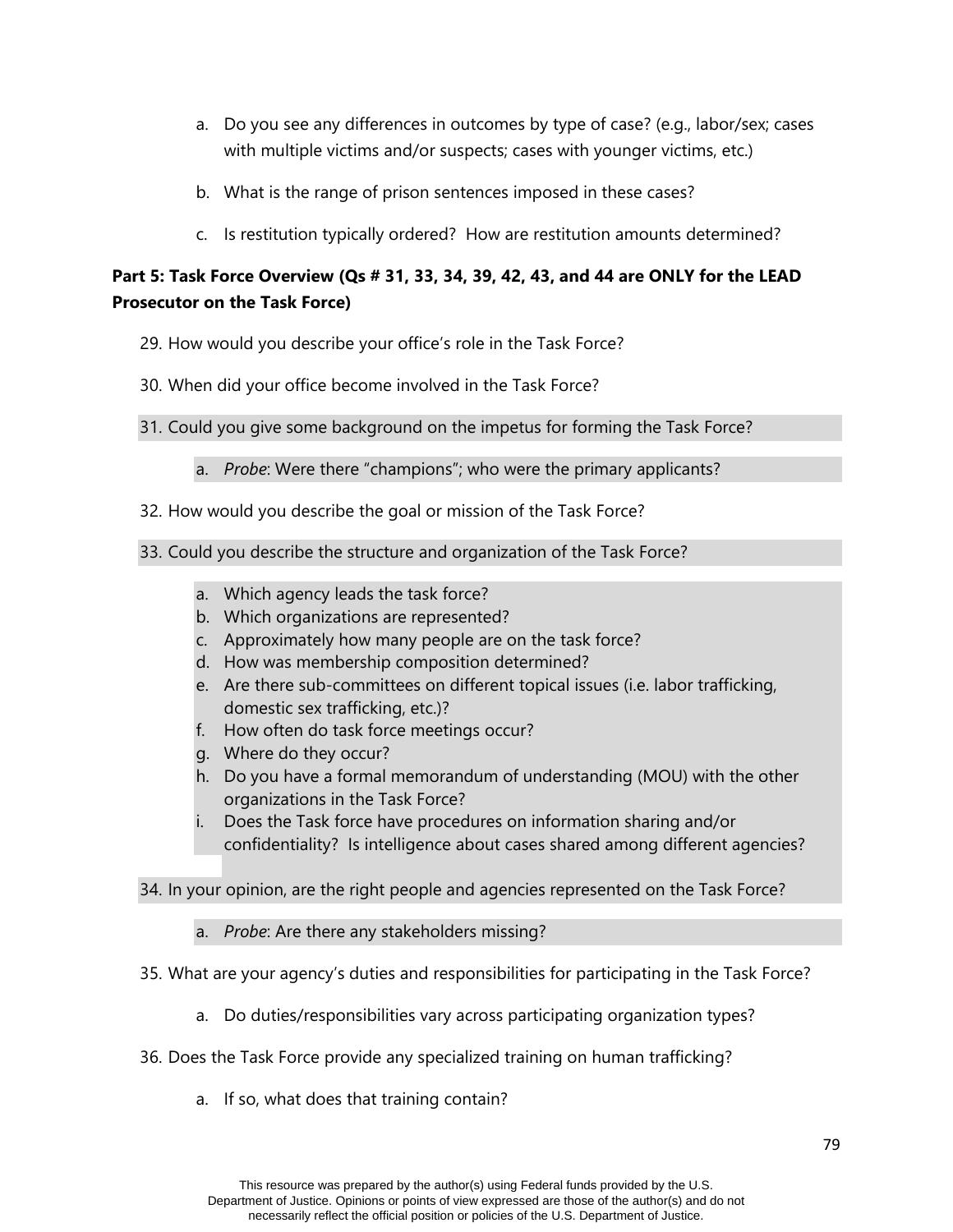- b. Who attends the training, and is it mandatory?
- 37. How has the Task Force influenced collaboration across agencies and organizations (like law enforcement, the courts, and service providers) on human trafficking issues?
	- a. What does successful collaboration with other stakeholders look like to you?
	- b. What are some challenges to successful collaboration with other stakeholders?
	- c. How has your agency worked towards addressing these challenges?
- 38. How would you describe the effectiveness of the Task Force?
	- a. *Probe*: Is the task force accomplishing its stated goals?
	- b. *Probe*: effectiveness in identifying victims, investigating crimes, prosecuting crimes
- 39. Has the Task Force ever requested and received any technical assistance or training from BJA and OVC? If yes, what did the training and TA provided cover?
- 40. Could you please describe any challenges you have encountered while participating in the Task Force?
- 41. Could you describe key successes accomplished through the Task Force?
- 42. How does the Task Force track and report outcomes of human trafficking prosecutions? How does the Task Force assemble the quarterly data on the number of human trafficking prosecutions for BJA's PMT database?
- 43. Has the Task Force engaged in any type of research or evaluation to assess its performance or effectiveness?
- 44. Do you think the Task Force will be sustained at the end of the grant?
	- a. If yes, how will it be sustained?

## **Part 7: Recommendations/Close-Out**

- 45. Do you have any recommendations for what could be done to help your Task Force move further along in achieving its goals and improving its effectiveness?
- 46. Is there anything we didn't discuss or ask that you think is important for us to know?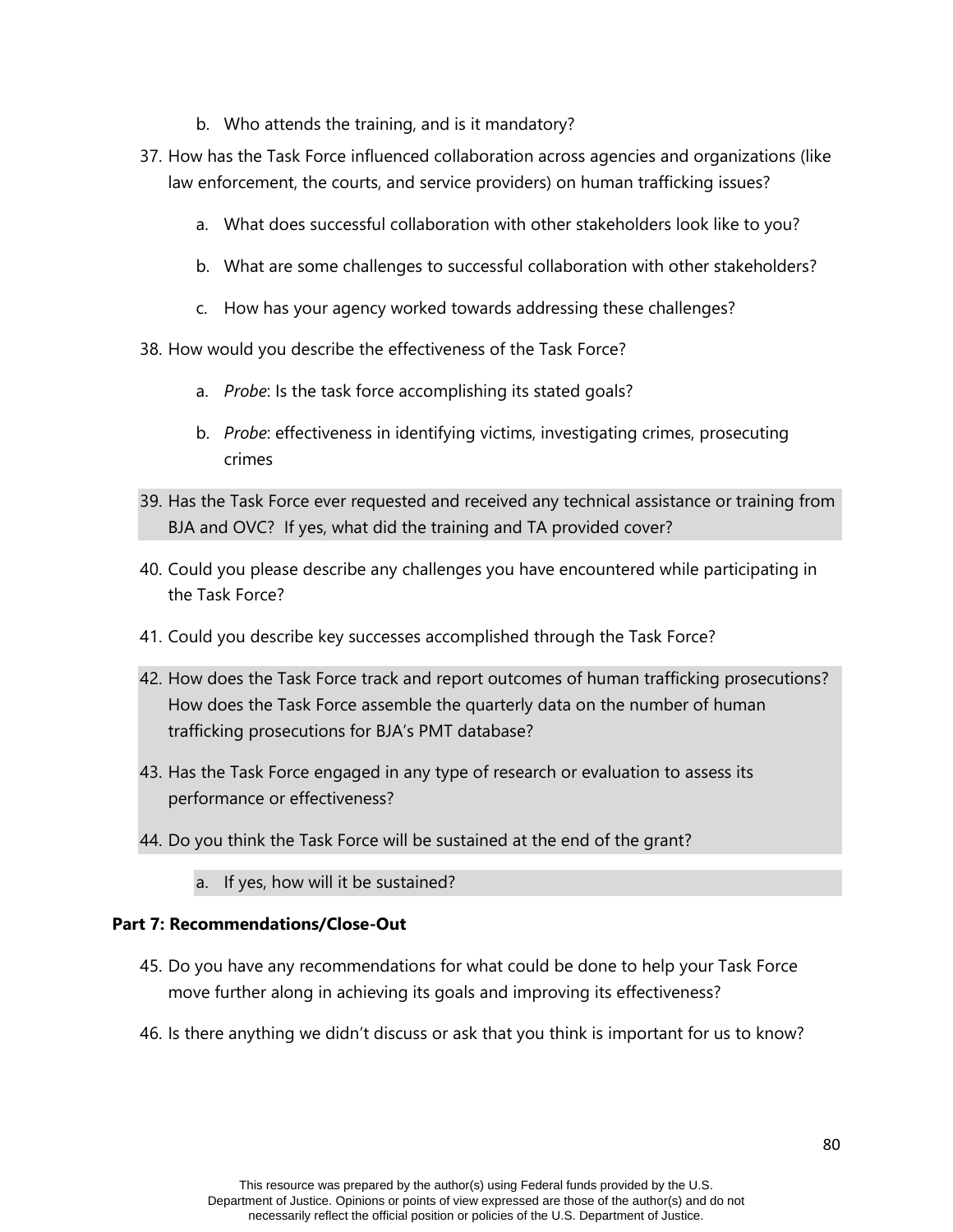Appendix B. Research Questions and Associated Interview Questions

This resource was prepared by the author(s) using Federal funds provided by the U.S. Department of Justice. Opinions or points of view expressed are those of the author(s) and do not necessarily reflect the official position or policies of the U.S. Department of Justice.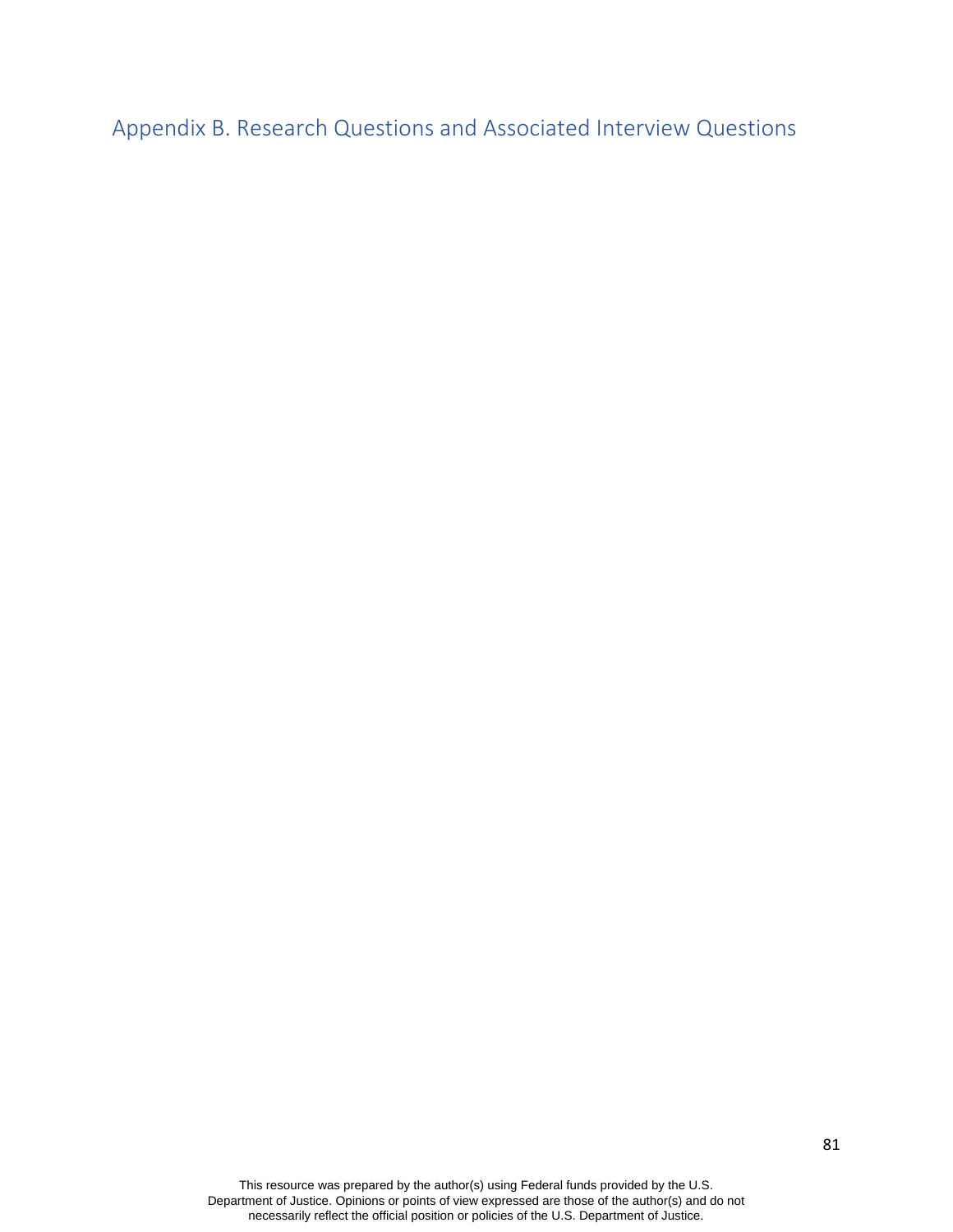| <b>Research Question</b>                                                                                                                                | <b>Interview Questions</b>                                                                                                                                                                                                                                                                                                                                                                                                                                                                                                                                                                                                                                                                                                                                                                                                                                                                                                                                                                                                                                                    |
|---------------------------------------------------------------------------------------------------------------------------------------------------------|-------------------------------------------------------------------------------------------------------------------------------------------------------------------------------------------------------------------------------------------------------------------------------------------------------------------------------------------------------------------------------------------------------------------------------------------------------------------------------------------------------------------------------------------------------------------------------------------------------------------------------------------------------------------------------------------------------------------------------------------------------------------------------------------------------------------------------------------------------------------------------------------------------------------------------------------------------------------------------------------------------------------------------------------------------------------------------|
|                                                                                                                                                         | Questions for Service Providers:                                                                                                                                                                                                                                                                                                                                                                                                                                                                                                                                                                                                                                                                                                                                                                                                                                                                                                                                                                                                                                              |
| 1. How are ECM human trafficking<br>task forces providing<br>comprehensive victim services?                                                             | What specific services does your organization provide<br>both in general and specific to human trafficking?<br>What services do survivors typically come to your<br>organization for?<br>Are there certain types of services, client requests, or<br>$\bullet$<br>needs that you have challenges or difficulties<br>providing/accessing?<br>Are there waiting lists for any of your services?<br>٠<br>What services do you refer out to other organizations?<br>How do survivors of human trafficking typically come<br>$\bullet$<br>to your attention/get referred?<br>What generally happens in your first interaction with a<br>client?<br>How do you communicate with clients after a case is<br>opened?<br>Do you have instances where trafficking victims come<br>directly to you without having gone to the police?<br>How long do you typically work with a client?                                                                                                                                                                                                   |
| 2. What approaches and<br>techniques are ECM human<br>trafficking task forces relying on to<br>investigate and prosecute cases of<br>human trafficking? | Questions for Law Enforcement:<br>Please describe your agency's approach to<br>addressing/responding to human trafficking<br>How are potential human trafficking cases commonly<br>$\bullet$<br>referred/come to your attention?<br>Are there differences in referrals between labor and<br>sex trafficking cases?<br>When a potential human trafficking case comes to<br>your attention, do you inform other members of the<br>task force about it?<br>Is there a formal protocol (i.e., some type of<br>guidelines) in place that guides officers in your<br>agency/dept. on how to investigate cases of human<br>trafficking?<br>Does your department take a proactive approach<br>toward investigating human trafficking (e.g., through<br>sting operations, undercover work and surveillance),<br>or do most of your cases result from tips, referrals,<br>and complaints?<br>How often are victims of human trafficking arrested on<br>$\bullet$<br>prostitution charges initially before it is discovered<br>that they are actually victims of trafficking situations? |

#### **Appendix B. Research Questions and Associated Interview Questions**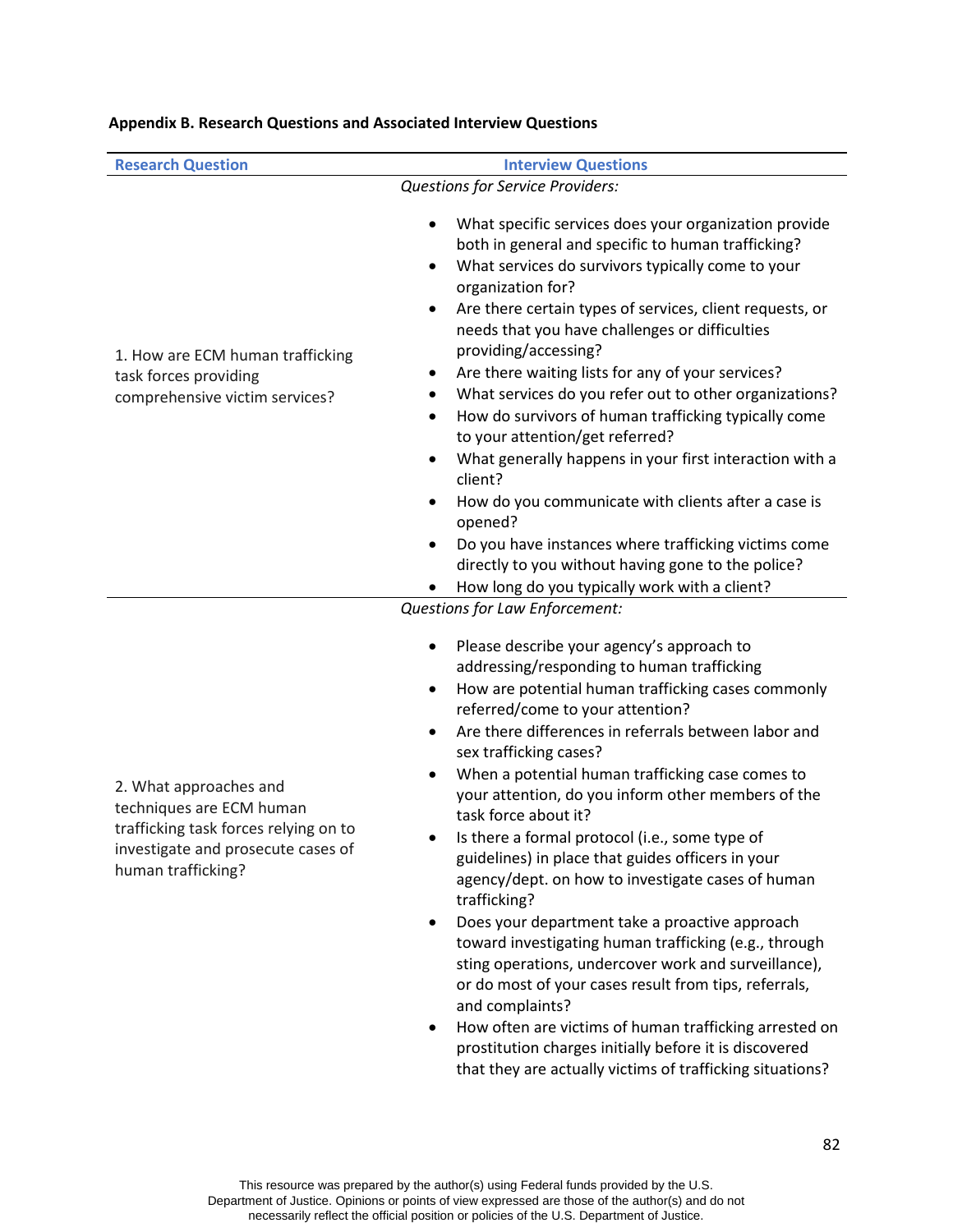- Are victims interviewed by law enforcement immediately after identification?
- Where do victims go following identification and the initial interview?
- Are there challenges in keeping the victim safe following the initial interview?

#### *Questions for Prosecutors:*

- How are human trafficking cases commonly referred to your office?
- Is there a protocol that you use to decide whether or not to accept a case of human trafficking for prosecution in your district (or state/county)?
- Is there a protocol that you use to decide whether or not a case of human trafficking should be prosecuted at the state or federal level?
- How do you communicate with victims after a case is opened?
- What steps do you take to secure and support the victim during a case?
- Are there certain types of evidence that are particularly important in your decision of whether to go forward with criminal charges in a human trafficking case?
- What specific elements do you need to prosecute a case of human trafficking in your district (or state/county)?
- Are there certain elements that, if missing, would prevent you from prosecuting a case?
- Are there certain elements that, if present, lead to a more favorable prosecution or increase the chances of winning the case?
- What are typical outcomes of human trafficking cases (both labor and sex trafficking) in terms of adjudication (i.e., percentage that go to trial, plea, are dismissed) and sentencing?

*Questions for all respondents:*

- How would you describe the effectiveness of the task force?
- Could you describe key successes accomplished through the task force?

4. What is the impact of ECM human trafficking task forces on addressing human trafficking (in terms of sex and labor trafficking survivors identified and assisted, and cases investigated and prosecuted)?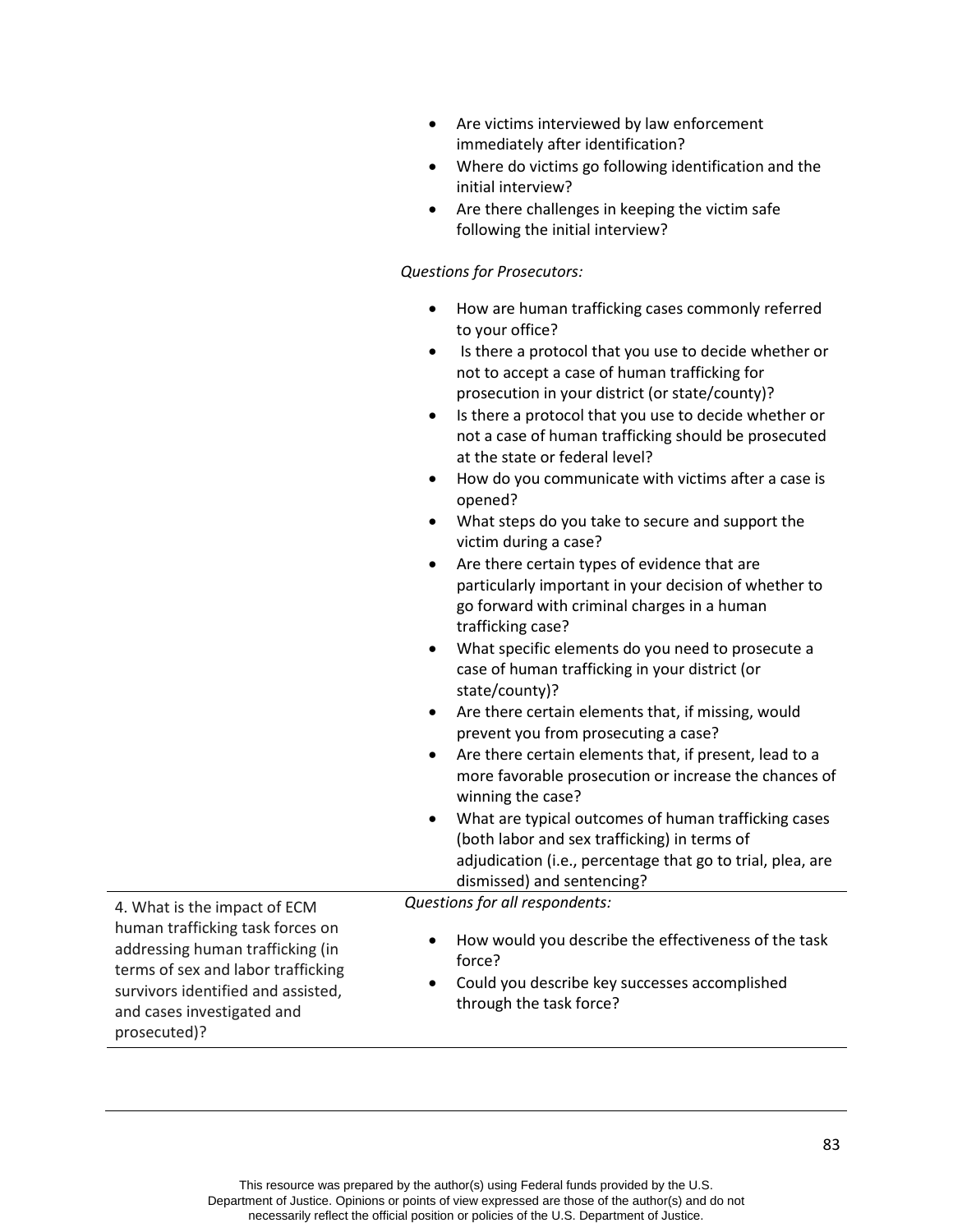5. What challenges and barriers are ECM human trafficking task forces facing?

*Questions for Law Enforcement:*

- What challenges do you encounter in investigating human trafficking cases, from the moment of first investigation to bringing the case forward to prosecution? And, how are these challenges overcome?
- What particular challenges do you face when interviewing victims?
- Are there challenges in keeping the victim safe following the initial interview?
- Do you face any specific challenges keeping victims engaged and trusting of law enforcement during the investigation and as the case moves forward?

#### *Questions for Prosecutors:*

- What challenges do you as a prosecutor typically face during the prosecution of a case of human trafficking?
- Do these challenges vary by type of trafficking? How are you able to overcome these challenges?
- What challenges do you as a prosecutor typically face after the prosecution of a case of human trafficking? Do these challenges vary by type of trafficking?

#### *Questions for Service Providers:*

- Are there certain types of services, client requests, or needs that you have challenges or difficulties providing/accessing?
- What are the main barriers or challenges your human trafficking clients face during the investigation or prosecution of a criminal case?

#### *Questions for all stakeholders:*

- What are some challenges to successful collaboration with other stakeholders? And, how has your agency worked towards addressing these challenges?
- Could you please describe any challenges you have encountered while participating in the task force?
- How are these challenges overcome (or how can they be overcome)?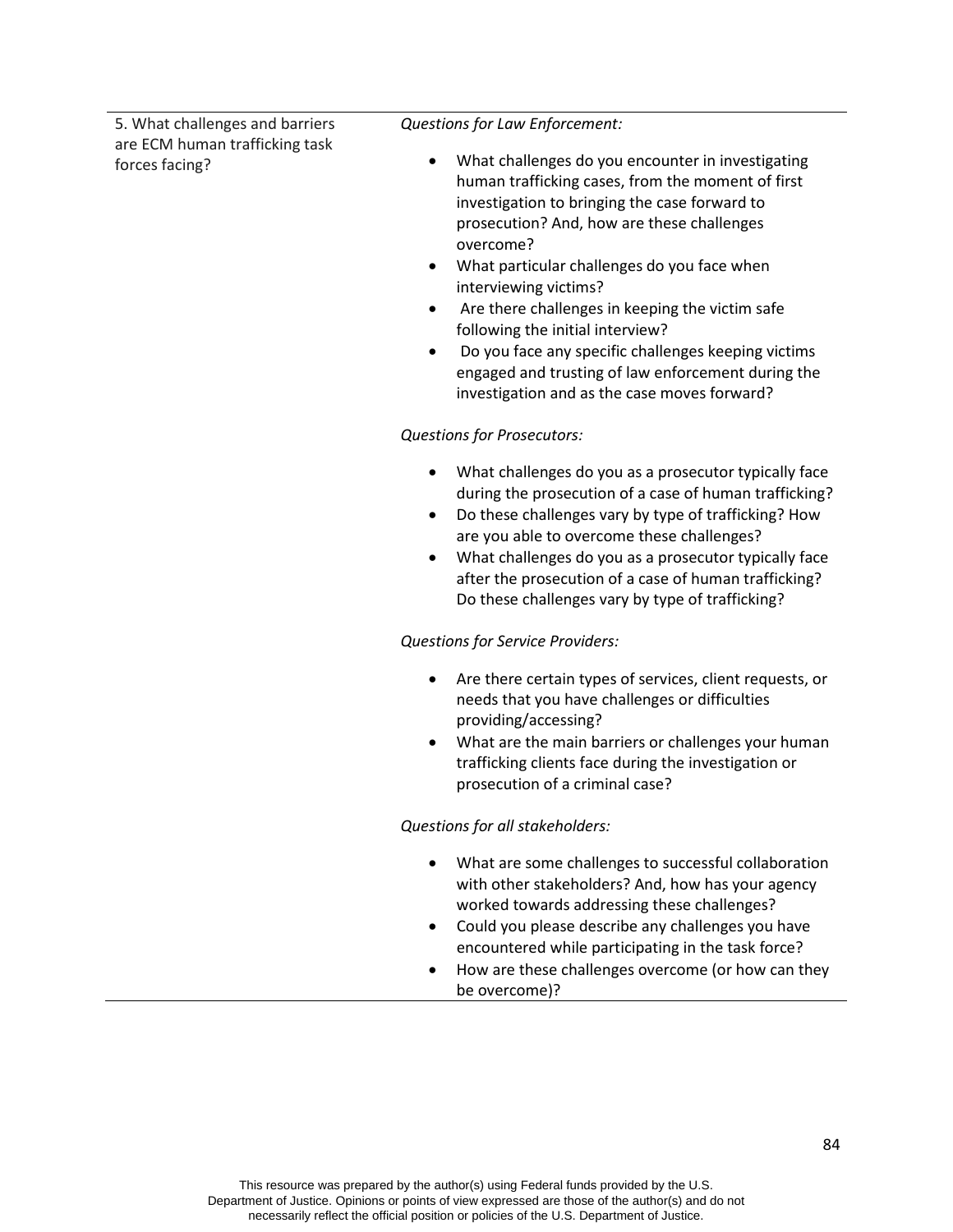Appendix C. Interview Consent Form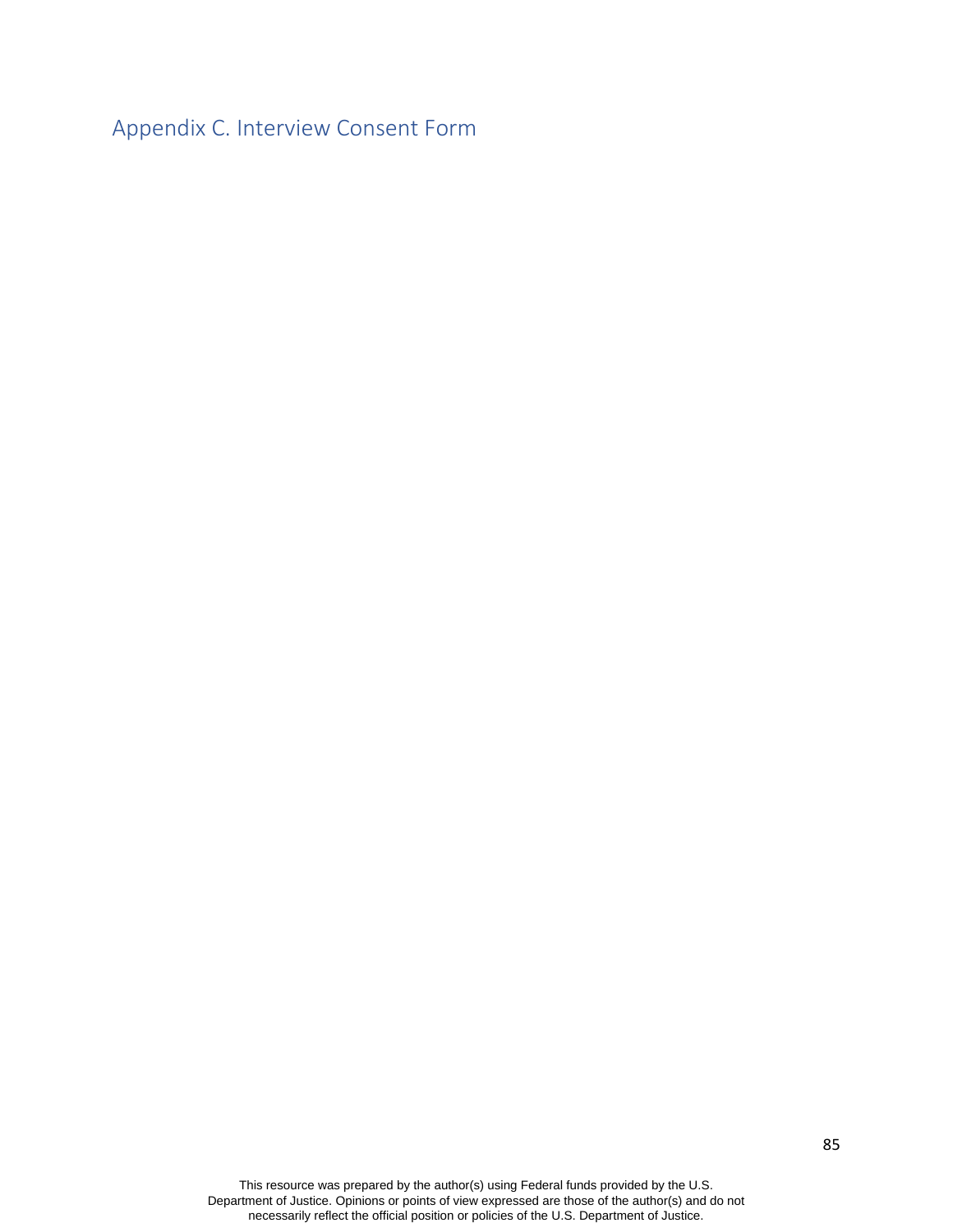#### *Urban Institute Evaluation of Enhanced Collaborative Model Stakeholder Interview Consent Form*

#### **Introduction**

The Urban Institute is conducting a study sponsored by the National Institute of Justice (NIJ) to evaluate the impact of the Enhanced Collaborative Model (ECM) of human trafficking task forces. The study aims to identify the role task forces play in identifying and assisting victims of labor and sex trafficking and in investigating and prosecuting human trafficking cases. While the project is funded by NIJ, the Urban Institute is not affiliated with the government. In the interview, you will be asked questions about your task force, including: its structure and organization, leadership model, size and scope, effectiveness, among other things. You will also be asked about your role on the task force and about human trafficking cases you have worked on, although you will not be asked to share any identifying information about these cases. You may refuse to answer any questions for any reason.

We'd like to interview you, given your critical role on your local human trafficking task force. We expect the interview to last approximately 1 hour. Your decision to participate in this interview is completely voluntary. If you decide to participate and then during the interview decide that you do not want to continue, you may quit at any time.

**Note on Confidentiality:** This interview provides Urban with the opportunity to learn more about your task force's structure and organization, leadership model, size and scope, and effectiveness, among other things. We're also interested in hearing about your role on the task force and about human trafficking cases you have worked on, although you will not be asked to share any identifying information about these cases. We would like to audio-record the interview if you will consent to being audio-recorded. In the case that you do not consent to be audio-recorded, we will take notes during the interview. We consider this interview to be confidential and voluntary. Your name will not be recorded in our notes, or in any of our reports. If we would like to quote you in any report, we will first seek your permission to do so. Your responses will be attributed to your general position (i.e. law enforcement, prosecutor, or service provider) and not to you or your organization personally. You may decline questions that you are not comfortable answering or stop the interview at any time. If you decline to participate, we will not share that decision with anyone outside the study team. The information collected from these interviews will be used only to inform our national evaluation of the enhanced collaborative model (ECM) of human trafficking task forces. General quantitative information not linked to you personally, or your organization, will be archived with NACJD at the conclusion of this study. Further, our reports will combine information across all the individuals we interview across ten task forces nationwide*.* We believe there is minimal risk to you participating in this

> This resource was prepared by the author(s) using Federal funds provided by the U.S. Department of Justice. Opinions or points of view expressed are those of the author(s) and do not necessarily reflect the official position or policies of the U.S. Department of Justice.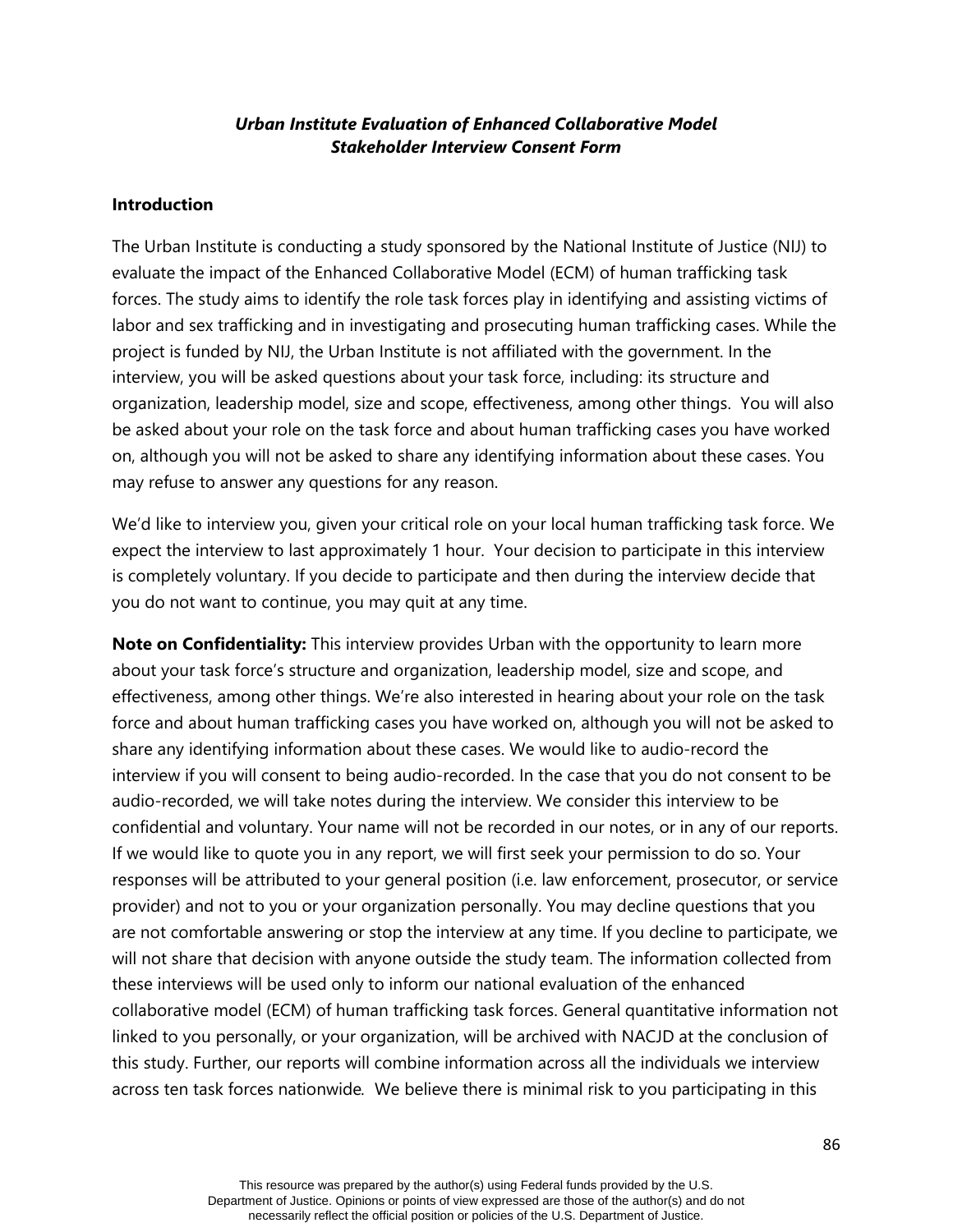| research project, given the data security protocols that we are using to protect your identity. |  |  |  |
|-------------------------------------------------------------------------------------------------|--|--|--|

Do you agree to participate in this interview?

[Interviewer indicate] Yes\_\_\_\_ No\_\_\_\_

Interviewee Signature \_\_\_\_\_\_\_\_\_\_\_\_\_\_\_\_\_\_\_\_\_\_\_\_\_\_\_\_\_\_\_\_\_\_\_\_\_\_\_\_\_\_\_\_\_\_\_

Do you agree to have this interview audio recorded?

[Interviewer indicate] Yes\_\_\_\_ No\_\_\_\_

Interviewee Signature \_\_\_\_\_\_\_\_\_\_\_\_\_\_\_\_\_\_\_\_\_\_\_\_\_\_\_\_\_\_\_\_\_\_\_\_\_\_\_\_\_\_\_\_\_\_\_\_

| Urban Staff Signature |  |  |
|-----------------------|--|--|
|                       |  |  |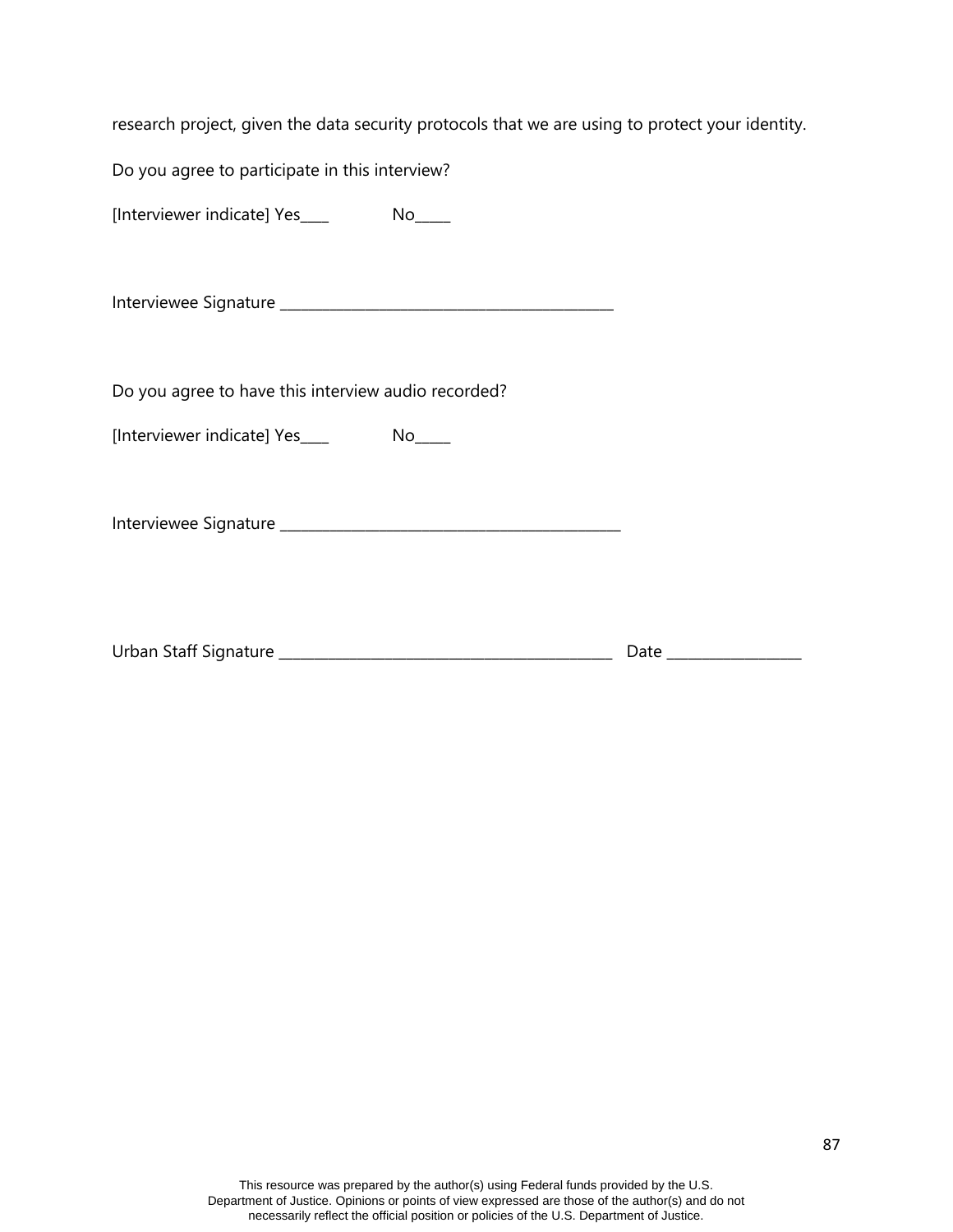Appendix D. Closed Case Coding Protocol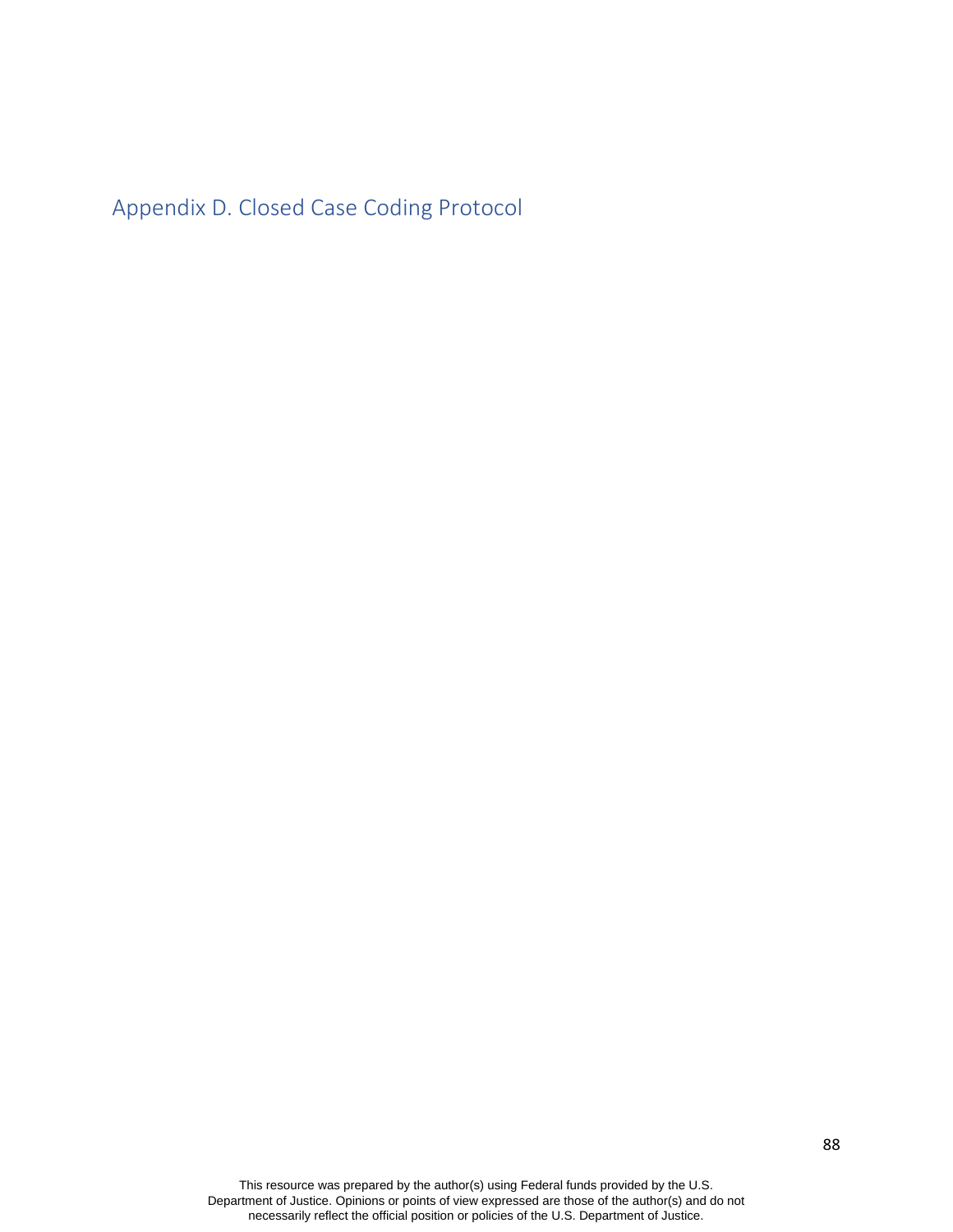| Urban Institute ECM TF Evaluation - Closed Case Coding Form                          |
|--------------------------------------------------------------------------------------|
| MISSING CODE = -9 (for all categorical variables)                                    |
| <b>Reviewer initials</b>                                                             |
| <b>Review date</b>                                                                   |
| Task force (alias name)                                                              |
| Unique ID/incident number/case number                                                |
| <b>Case information</b>                                                              |
| Brief summary of incident (2 sentences)                                              |
| Case open date                                                                       |
| Incident date                                                                        |
| Physical evidence collected? (0 or 1)                                                |
| Recordings of conversations with suspects/victims (0 or 1)                           |
| Identification documents (SSN, driver's license) (0 or 1)                            |
| Currency & proof of purchase (cash, credit cards, receipts) (0 or 1)                 |
| Advertisements (0 or 1)                                                              |
| Cell Phone (0 or 1)                                                                  |
| Communications (Text messages, photos/videos) (0 or 1)                               |
| Surveillance footage (0 or 1)                                                        |
| Miscellaneous (0 or 1)                                                               |
| Investigation outcome (1=charges filed, 2=charges not filed, 3=referred to other PD, |
| 4=still open, 5=other, 6=unknown, 7=suspect deceased while in custody)               |
| Case identified through                                                              |
| Tip from community/victim services (1)                                               |
| Tip from neighbor/family/friend (2)                                                  |
| Survivor self-report (3)                                                             |
| Tip from CJ system actor (4)                                                         |
| Tip from national human trafficking hotline (5)<br>PD sting operation/set-up (6)     |
| Patrol (7)                                                                           |
| Tip from ongoing investigation (8)                                                   |
| Online/Facebook/Backpage/other website (9)                                           |
| Other (10)                                                                           |
| Tip from NCMEC (11)                                                                  |
| Tip from hotel worker (12)                                                           |
| Tip from Uber driver (13)                                                            |
| Other (please specify):                                                              |
| Case involved                                                                        |
| Case involved a victim (0 or 1)                                                      |
| Type of trafficking (1=sex trafficking only, 2=labor trafficking only, 3=both)       |
| Type of victim(s) (1=adult only, 2=child only, 3=both adult and child victims)       |
|                                                                                      |
|                                                                                      |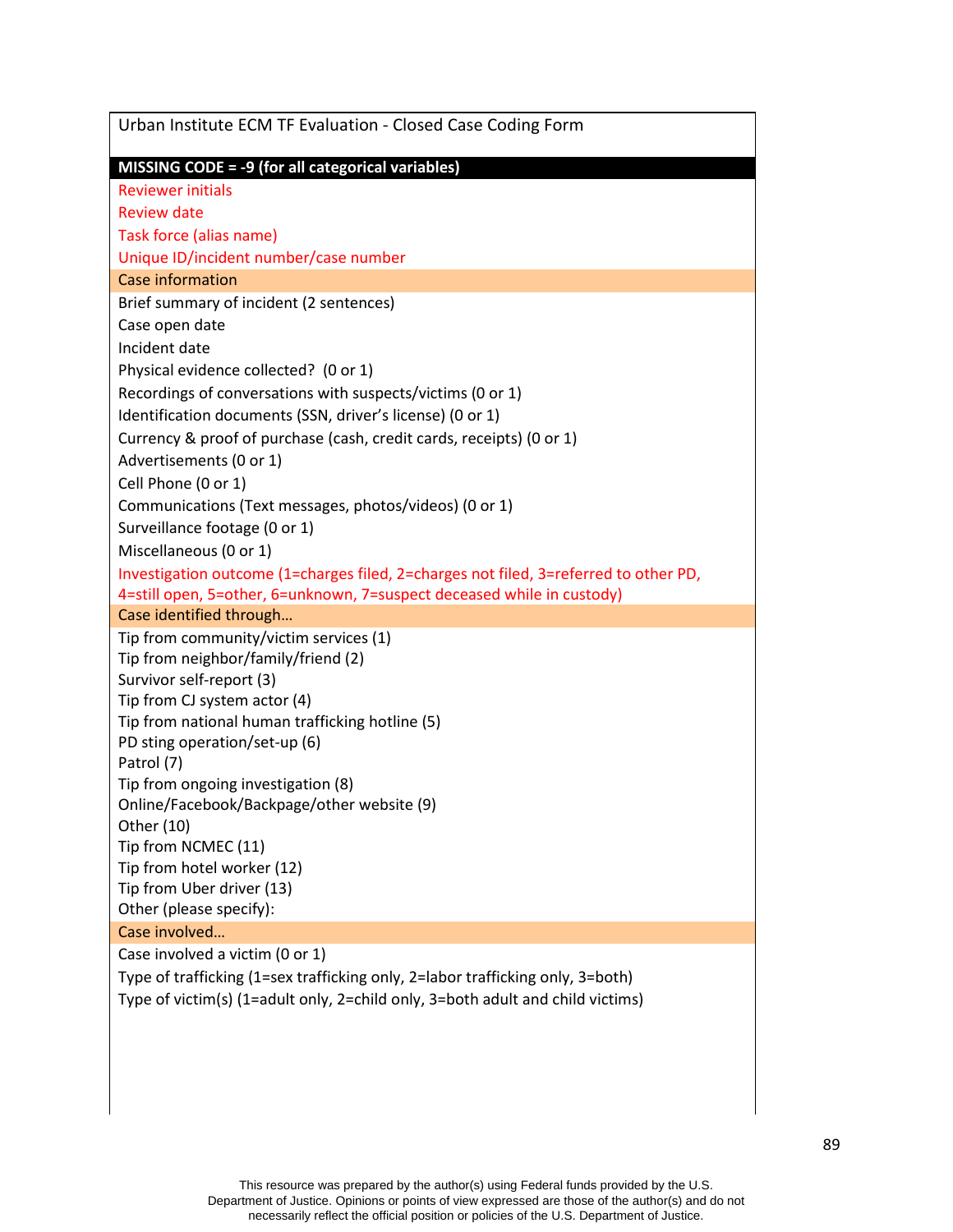| Primary location of incident (select from list below)                |
|----------------------------------------------------------------------|
| Unknown (0)                                                          |
| Street/outdoor solicitation (1)                                      |
| Hotel/hospitality services (2)                                       |
| Internet/online personals (3)                                        |
| Escort services/modeling agency (4)                                  |
| Massage parlor (5)                                                   |
| Strip club/cantina (6)                                               |
| Construction (7)                                                     |
| Restaurant/bar (8)                                                   |
| Custodial work (9)                                                   |
| Nail/hair salon (10)                                                 |
| Landscaping (11)                                                     |
| Commercial agriculture (12)                                          |
| Residence (domestic servitude) (13)                                  |
| Residence (sex trafficking) (14)                                     |
| Retail (15)                                                          |
| Factory work (16)                                                    |
| Other (17)                                                           |
| Convenience store (18)                                               |
| Vehicle (19)                                                         |
| Truck stop/parking lot (20)                                          |
| Drug dealing (21)                                                    |
| Traveling sales crew (22)                                            |
| Other (list):                                                        |
| Secondary location of incident (select from list below)              |
| Agencies involved in the investigation                               |
| Investigative agency/unit                                            |
| Other agencies involved? (0 or 1)                                    |
| If yes, list agencies                                                |
| Information about victim 1                                           |
| V1 unique ID                                                         |
| Citizenship status (1=Citizen, 2=Non-Citizen)                        |
| Country of origin                                                    |
| Victim speaks English (0 or 1)                                       |
| Race (1=White, 2=Black, 3=Asian, 4=Native American, 5=Other)         |
| Ethnicity (1=Hispanic, 2=Non-Hispanic)                               |
| Gender (1=Male, 2=Female, 3=Transgender)                             |
| Age at date of incident/investigation                                |
| Victim originally identified as suspect? (0 or 1)                    |
| Prior criminal activity related to trafficking/prostitution (0 or 1) |
| Victim interviewed? (0 or 1)                                         |
| If yes, interview date                                               |
| Victim housed in shelter/secure location (other than jail)? (0 or 1) |
| Victim detained in jail/detention? (0 or 1)                          |
| Homelessness (0 or 1)                                                |
|                                                                      |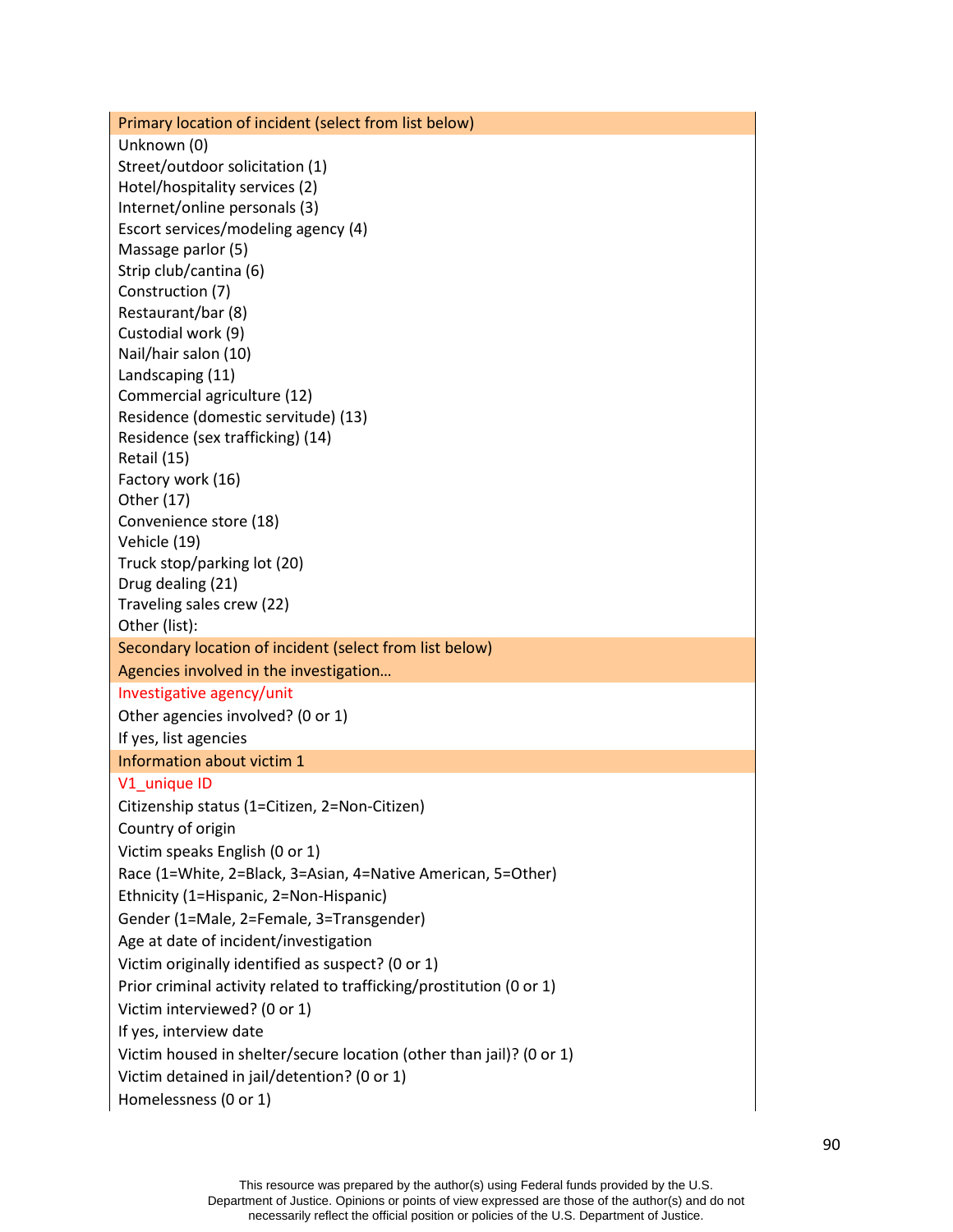Foster care involvement (0 or 1) Runaway youth (0 or 1) Was the victim willing to provide evidence and testimony in court? (0 or 1) Information about victim 2 V2\_unique ID Citizenship status (1=Citizen, 2=Non-Citizen) Country of origin Victim speaks English (0 or 1) Race (1=White, 2=Black, 3=Asian, 4=Native American, 5=Other) Ethnicity (1=Hispanic, 2=Non-Hispanic) Gender (1=Male, 2=Female, 3=Transgender) Age at date of incident/investigation Relationship to other suspects, victims, other Victim originally identified as suspect? (0 or 1) Prior criminal activity related to trafficking/prostitution (0 or 1) Victim interviewed? (0 or 1) If yes, interview date Victim housed in shelter/secure location (other than jail)? (0 or 1) Victim detained in jail/detention? (0 or 1) Homelessness (0 or 1) Foster care involvement (0 or 1) Runaway youth (0 or 1) Was the victim willing to provide evidence and testimony in court? (0 or 1) Information about suspect 1 S1\_unique ID Citizenship status (1=Citizen, 2=Non-Citizen) Country of origin Race (1=White, 2=Black, 3=Asian, 4=Native American, 5=Other) Ethnicity (1=Hispanic, 2=Non-Hispanic) Gender (1=Male, 2=Female, 3=Transgender) Age at date of offense Relationship to other suspects, victims, other Suspect originally identified as victim? (0 or 1) Prior criminal activity related to trafficking (0 or 1) Case information for suspect 1 English language (0 or 1) Interviewed (0 or 1) Date of interview Cooperative (0 or 1) Booked into jail (0 or 1) Bail (0 or 1) Suspect arrested? (0 or 1) If yes, arrest date If yes, arrest offense code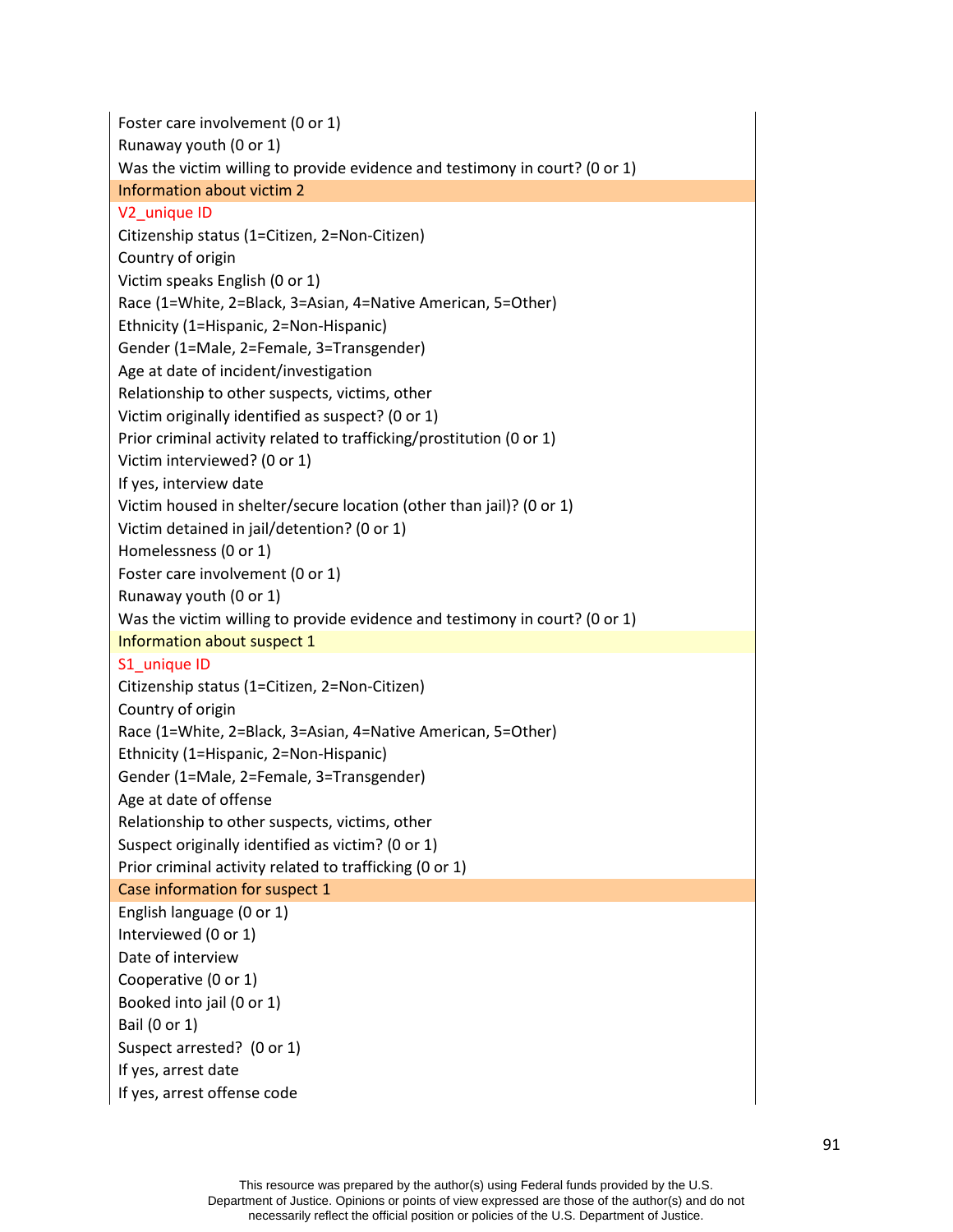| If yes, arrest charge (1=felony, 2=misdemeanor)<br>Suspect indicted? (0/1)<br>Date of indictment |
|--------------------------------------------------------------------------------------------------|
| Testimony (0 or 1)                                                                               |
| Sentence type (1=prison, 2=probation, 3=fine only)                                               |
| Term imposed (months)                                                                            |
| Fine imposed (\$)                                                                                |
| Date of sentencing                                                                               |
|                                                                                                  |
| Offense/Charge 1<br>Offense date                                                                 |
|                                                                                                  |
| State or federal                                                                                 |
| Penal code violation                                                                             |
| Disposition (1=nol pros, 2=not guilty, 3=guilty-plea, 4=guilty-trial, 5=awaiting trial,          |
| 6=warrant issued/still outstanding)                                                              |
| Disposition date                                                                                 |
| Offense/Charge 2                                                                                 |
| Offense date                                                                                     |
| State or federal                                                                                 |
| Penal code violation                                                                             |
| Disposition (1=nol pros, 2=not guilty, 3=guilty-plea, 4=guilty-trial, 5=awaiting trial,          |
| 6=warrant issued/still outstanding)                                                              |
| Disposition date                                                                                 |
|                                                                                                  |
| Offense/Charge 3                                                                                 |
| Offense date                                                                                     |
| State or federal                                                                                 |
| Penal code violation                                                                             |
| Disposition (1=nol pros, 2=not guilty, 3=guilty-plea, 4=guilty-trial, 5=awaiting trial,          |
| 6=warrant issued/still outstanding)                                                              |
| Disposition date                                                                                 |
| Offense/Charge 4                                                                                 |
| Offense date                                                                                     |
| State or federal                                                                                 |
| Penal code violation                                                                             |
| Disposition (1=nol pros, 2=not guilty, 3=guilty-plea, 4=guilty-trial, 5=awaiting trial,          |
| 6=warrant issued/still outstanding)                                                              |
| Disposition date                                                                                 |
| Offense/Charge 5                                                                                 |
| Offense date                                                                                     |
| State or federal                                                                                 |
| Penal code violation                                                                             |
| Disposition (1=nol pros, 2=not guilty, 3=guilty-plea, 4=guilty-trial, 5=awaiting trial,          |
| 6=warrant issued/still outstanding)                                                              |
| Disposition date                                                                                 |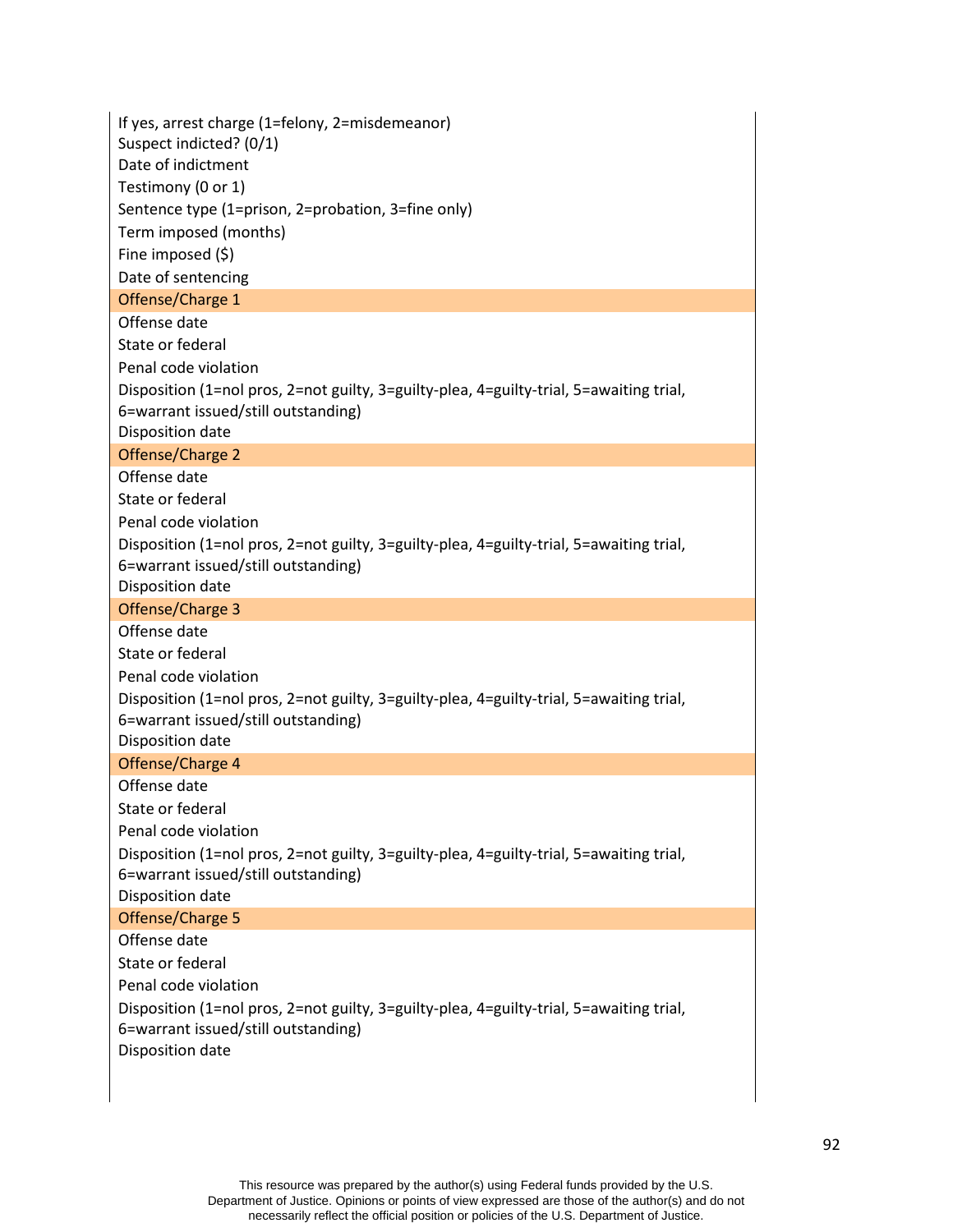| Information about suspect 2                                                             |
|-----------------------------------------------------------------------------------------|
| S2_unique ID                                                                            |
| Citizenship status (1=Citizen, 2=Non-Citizen)                                           |
| Country of origin                                                                       |
| Race (1=White, 2=Black, 3=Asian, 4=Native American, 5=Other)                            |
| Ethnicity (1=Hispanic, 2=Non-Hispanic)                                                  |
| Gender (1=Male, 2=Female, 3=Transgender)                                                |
| Age at date of offense                                                                  |
| Relationship to other suspects, victims, other                                          |
| Suspect originally identified as victim? (0 or 1)                                       |
| Prior criminal activity related to trafficking (0 or 1)                                 |
| Case information for suspect 2                                                          |
| English language (0 or 1)                                                               |
| Interviewed (0 or 1)                                                                    |
| Date of interview                                                                       |
| Cooperative (0 or 1)                                                                    |
| Booked into jail (0 or 1)                                                               |
| Bail (0 or 1)                                                                           |
| Suspect arrested? (0 or 1)                                                              |
| If yes, arrest date                                                                     |
| If yes, arrest offense code                                                             |
| If yes, arrest charge (1=felony, 2=misdemeanor)                                         |
| Suspect indicted? (0 or 1)                                                              |
| Date of indictment                                                                      |
| Testimony (0 or 1)                                                                      |
| Sentence type (1=prison, 2=probation, 3=fine only)                                      |
| Term imposed (months)                                                                   |
| Fine imposed (\$)                                                                       |
| Date of sentencing                                                                      |
| Offense/Charge 1                                                                        |
| Offense date                                                                            |
| State or federal                                                                        |
| Penal code violation                                                                    |
| Disposition (1=nol pros, 2=not guilty, 3=guilty-plea, 4=guilty-trial, 5=awaiting trial, |
| 6=warrant issued/still outstanding)                                                     |
| Disposition date                                                                        |
| Offense/Charge 2                                                                        |
| Offense date                                                                            |
| State or federal                                                                        |
| Penal code violation                                                                    |
| Disposition (1=nol pros, 2=not guilty, 3=guilty-plea, 4=guilty-trial, 5=awaiting trial, |
| 6=warrant issued/still outstanding)                                                     |
| Disposition date                                                                        |
| Offense/Charge 3                                                                        |
| Offense date                                                                            |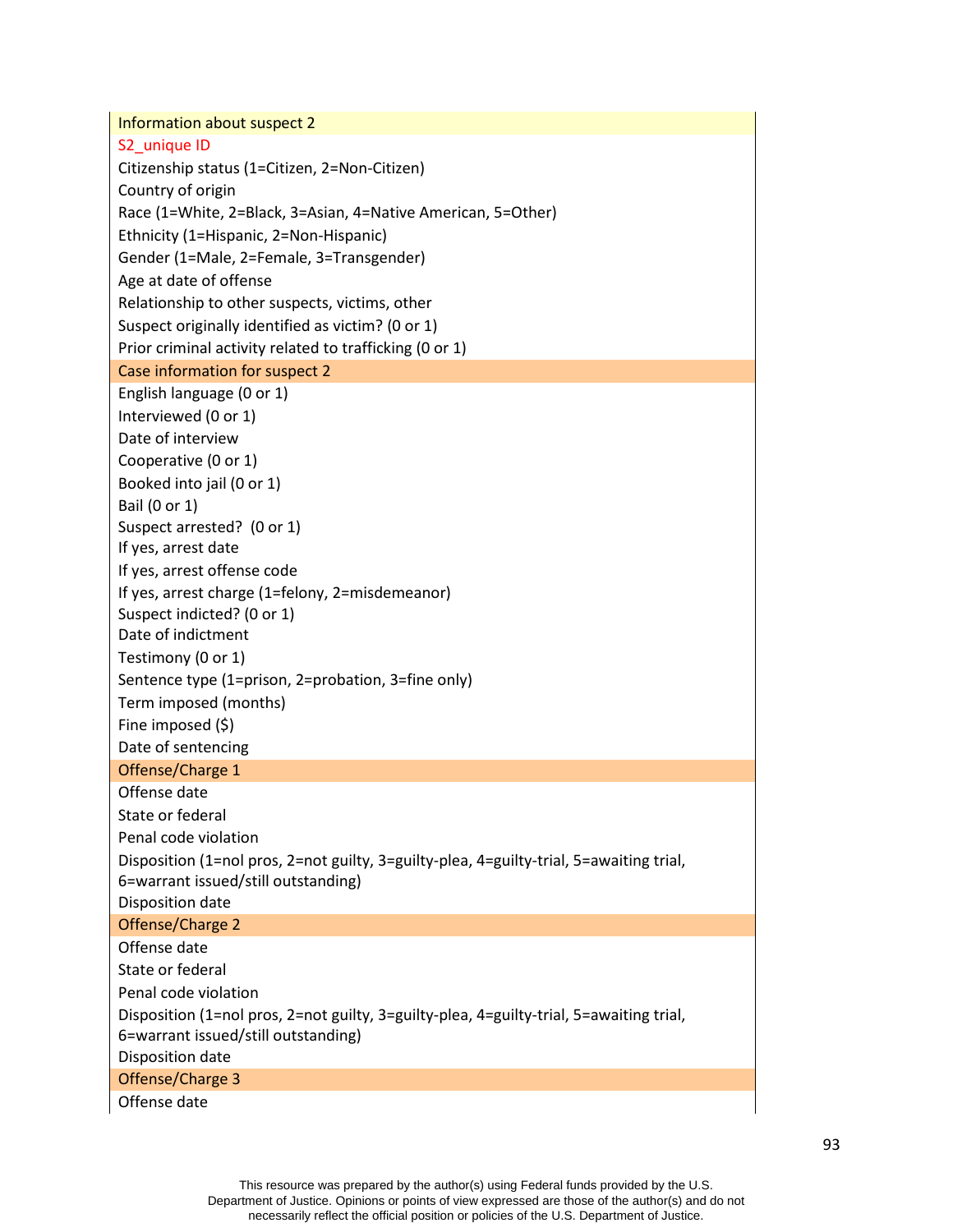| State or federal                                                                        |
|-----------------------------------------------------------------------------------------|
| Penal code violation                                                                    |
| Disposition (1=nol pros, 2=not guilty, 3=guilty-plea, 4=guilty-trial, 5=awaiting trial, |
| 6=warrant issued/still outstanding)                                                     |
| Disposition date                                                                        |
| Offense/Charge 4                                                                        |
| Offense date                                                                            |
| State or federal                                                                        |
| Penal code violation                                                                    |
| Disposition (1=nol pros, 2=not guilty, 3=guilty-plea, 4=guilty-trial, 5=awaiting trial, |
| 6=warrant issued/still outstanding)<br>Disposition date                                 |
| Offense/Charge 5                                                                        |
| Offense date                                                                            |
| State or federal                                                                        |
| Penal code violation                                                                    |
| Disposition (1=nol pros, 2=not guilty, 3=guilty-plea, 4=guilty-trial, 5=awaiting trial, |
| 6=warrant issued/still outstanding)                                                     |
| Disposition date                                                                        |
| Information about suspect 3                                                             |
| S3_unique ID                                                                            |
| Citizenship status (1=Citizen, 2=Non-Citizen)                                           |
| Country of origin                                                                       |
| Race (1=White, 2=Black, 3=Asian, 4=Native American, 5=Other)                            |
| Ethnicity (1=Hispanic, 2=non-Hispanic)                                                  |
| Gender (1=Male, 2=Female, 3=Transgender)                                                |
| Age at date of offense                                                                  |
| Relationship to other suspects, victims, other                                          |
| Suspect originally identified as victim? (0 or 1)                                       |
| Prior criminal activity related to trafficking (0 or 1)                                 |
| Case information for suspect 3                                                          |
| English language (0 or 1)                                                               |
| Interviewed (0 or 1)                                                                    |
| Date of interview                                                                       |
| Cooperative (0 or 1)                                                                    |
| Booked into jail (0 or 1)                                                               |
| Bail (0 or 1)                                                                           |
| Suspect arrested? (0 or 1)                                                              |
| If yes, arrest date                                                                     |
| If yes, arrest offense code                                                             |
| If yes, arrest charge (1=felony, 2=misdemeanor)                                         |
| Suspect indicted? (0 or 1)                                                              |
| Date of indictment                                                                      |
| Testimony (0 or 1)                                                                      |
| Sentence type (1=prison, 2=probation, 3=fine only)                                      |